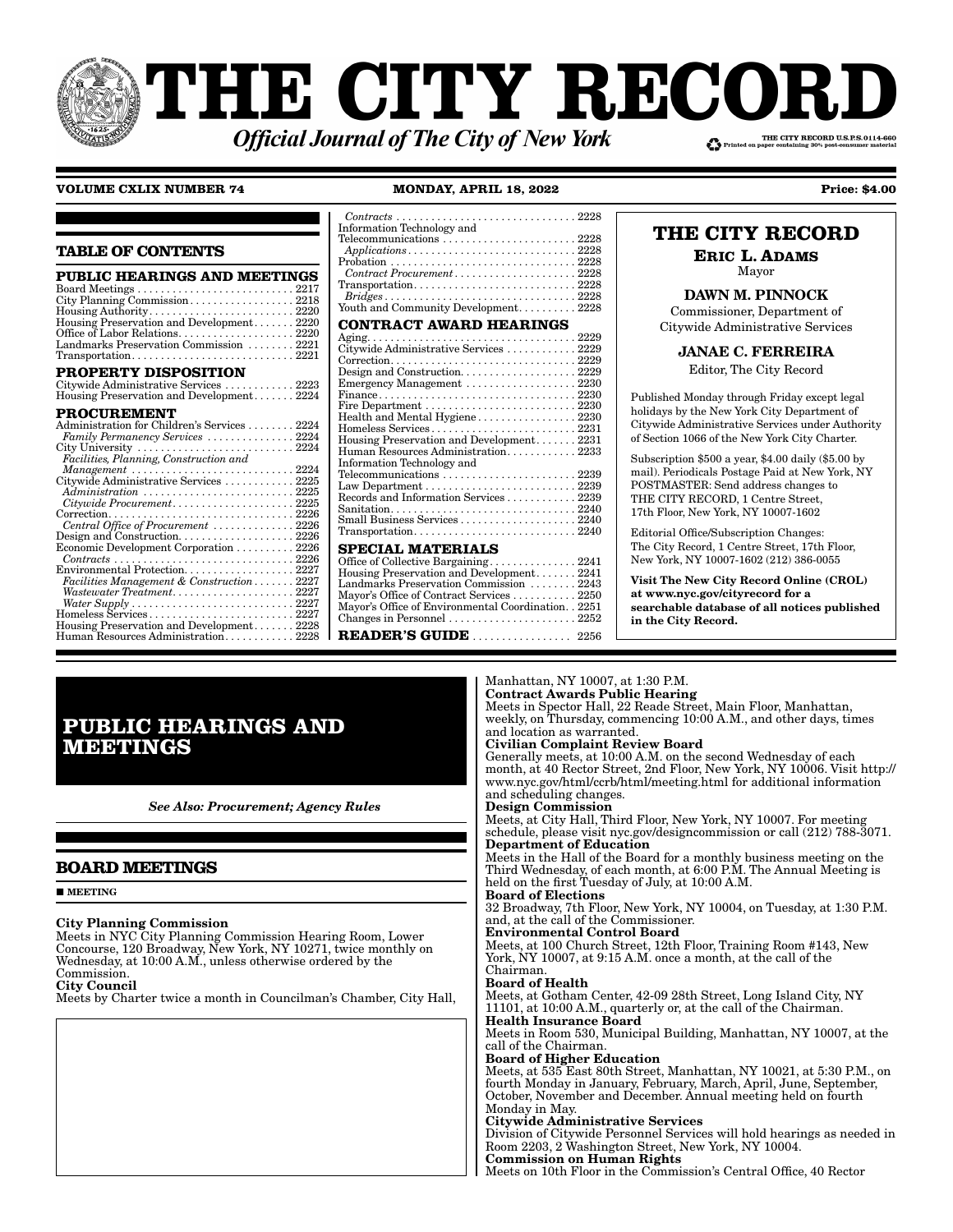Street, New York, NY 10006, on the fourth Wednesday of each month, at 8:00 A.M.

#### In Rem Foreclosure Release Board

Meets in Spector Hall, 22 Reade Street, Main Floor, Manhattan, Monthly on Tuesdays, commencing 10:00 A.M., and other days, times and location as warranted.

#### Franchise and Concession Review Committee

Meets in Spector Hall, 22 Reade Street, Main Floor, and other days, times and location as warranted.

### Real Property Acquisition and Disposition

Meets in Spector Hall, 22 Reade Street, Main Floor, Manhattan, bi-weekly, on Wednesdays, commencing 10:00 A.M., and other days, times and location as warranted.

#### Landmarks Preservation Commission

Meets in the Hearing Room, Municipal Building, 9th Floor North, 1 Centre Street in Manhattan on approximately three Tuesday's each month, commencing, at 9:30 A.M. unless otherwise noticed by the Commission. For current meeting dates, times and agendas, please visit our website, at www.nyc.gov/landmarks.

#### Employees' Retirement System

Meets in the Boardroom, 22nd Floor, 335 Adams Street, Brooklyn, NY 11201, at 9:30 A.M., on the third Thursday of each month, at the call of the Chairman.

#### Housing Authority

Board Meetings of the New York City Housing Authority are scheduled for the last Wednesday of each month (except August), at 10:00 A.M. in the Board Room on the 12th Floor of 250 Broadway, New York, NY 10007 (unless otherwise noted). Any changes, to the schedule will be posted here and on NYCHA's website, at http://www.nyc.gov/html/ nycha/html/about/boardmeeting\_schedule.shtml, to the extent practicable, at a reasonable time before the meeting. For additional information, please visit NYCHA's website or contact (212) 306-6088. Parole Commission

Meets, at its office, 100 Centre Street, Manhattan, NY 10013, on Thursday, at 10:30 A.M.

#### Board of Revision of Awards

Meets in Room 603, Municipal Building, Manhattan, NY 10007, at the call of the Chairman.

### Board of Standards and Appeals

Meets, at 22 Reade Street, 1st Floor, in Manhattan on Mondays and Tuesdays, at 10:00 A.M. Review sessions are customarily held immediately before the public hearing. For changes in the schedule or additional information, please call the Board's office, at (212) 386-0009 or consult the Board's website, at www.nyc.gov/bsa.

#### Tax Commission

Meets in Room 936, Municipal Building, Manhattan, NY 10007, each month, at the call of the President. Manhattan, monthly on Wednesdays, commencing 2:30 P.M.

### **CITY PLANNING COMMISSION**

#### **PUBLIC HEARINGS**

In support of the City's efforts to contain the spread of COVID-19, the City Planning Commission, will hold a remote public hearing, via the teleconferencing application Zoom, at 10:00 A.M. Eastern Daylight Time, on Wednesday, April 27, 2022, regarding the calendar items listed below.

#### In the event that the suspension of in-person meeting requirement of the Open Meetings Law lapses, this meeting will be held in person, at 120 Broadway, with the remote participation available to the public. Please check our website or NYC.gov/Engage for updates.

The meeting will be live streamed through Department of City Planning's (DCP's), website and accessible from the following webpage, which contains specific instructions on how to observe and participate, as well as materials relating to the meeting: https://www1.nyc.gov/site/ nycengage/events/city-planning-commission-public-meeting/351861/1

Members of the public should observe the meeting through DCP's website. Testimony can be provided verbally by joining the meeting using either Zoom, or by calling the following number and entering the information listed below:

 877 853 5247 US Toll-free 888 788 0099 US Toll-free

 253 215 8782 US Toll Number 213 338 8477 US Toll Number

 Meeting ID: 618 237 7396 [Press # to skip the Participation ID] Password: 1

To provide verbal testimony via Zoom, please follow the instructions available through the above webpage (link above).

Written comments will also be accepted until 11:59 P.M., one week before the date of vote. Please use the CPC Comments form that is accessible through the above webpage.

Please inform the Department of City Planning if you need a reasonable accommodation, such as a sign language interpreter, in order to participate in the meeting. The submission of testimony, verbal or written, in a language other than English, will be accepted, and real time interpretation services will be provided based on available resources. Requests for a reasonable accommodation or foreign language assistance during the meeting should be emailed to *[AccessibilityInfo@planning.nyc.gov]* or made by calling *[212-720-3508].* Requests must be submitted at least five business days before the meeting.

#### BOROUGH OF MANHATTAN Nos. 1 - 6 *THE LIRIO – 806 9th AVENUE* No. 1

 $CD 4$   $C 220220 ZMM$ 

IN THE MATTER OF an application submitted by the Department of Housing Preservation & Development, pursuant to Sections 197-c and 201 of the New York City Charter for an amendment of the Zoning Map, Section No. 8c:

- 1. eliminating from within an existing R8 District a C1-5 District, bounded by West 54th Street, a line 150 feet easterly of Ninth Avenue, a line midway between West 54th Street and West 53rd Street, a line 150 feet westerly of Eighth Avenue, West 53rd Street, a line 250 feet easterly of Ninth Avenue, a line 55 feet northerly of West 53rd Street, and Ninth Avenue; and
- 2. changing from an R8 District to a C6-2 District property, bounded by West 54th Street, a line 150 feet westerly of Eighth Avenue, West 53rd Street, a line 250 feet easterly of Ninth Avenue, a line 55 feet northerly of West 53rd Street, and Ninth Avenue;

as shown on a diagram (for illustrative purposes only) dated January 3, 2022.

No. 2

 $CD 4$  N  $220219 ZRM$ IN THE MATTER OF an application submitted by the Department of Housing Preservation & Development, pursuant to Section 201 of the New York City Charter, for an amendment of the Zoning Resolution of the City of New York, modifying a special permit provision of Article IX, Chapter 6 (Special Clinton District).

\* \* \*

\* \* \*

ARTICLE IX SPECIAL PURPOSE DISTRICTS Chapter 6

Special Clinton District

96-10

PRESERVATION AREA

#### 96-104

#### Height and setback regulations

The underlying height and setback regulations shall not apply, except as set forth in Sections 23- 62 or 33-42 (Permitted Obstructions), as applicable. In lieu thereof, the height and setback provisions of this Section shall apply. All height shall be measured from #curb level#.

\* \* \*

However, the City Planning Commission, by special permit, may modify the special height and setback regulations set forth in this Section. In order to grant such special permit, the Commission shall find that the distribution of #bulk# permits adequate access of light and air to surrounding #streets# and properties and that the maximum height does not exceed 99 feet beyond 100 feet of a #wide street#, and 115 feet within 100 feet of a #wide street#.

The Commission may prescribe appropriate conditions and safeguards to protect and minimize any adverse effects on the character of the surrounding area. \* \* \*

### 96-112 Special permits

For #developments# or #enlargements# within the Preservation Area, or subject to the regulations of paragraph (a) of Section 96-31 (Special Regulations in R8 Districts), the City Planning Commission may allow, by special permit, the modifications set forth in paragraph (a) of this Section, provided that the findings in paragraph (b) are met.

- (a) The Commission may allow modifications to:
	- (1) the special height and setback regulations set forth in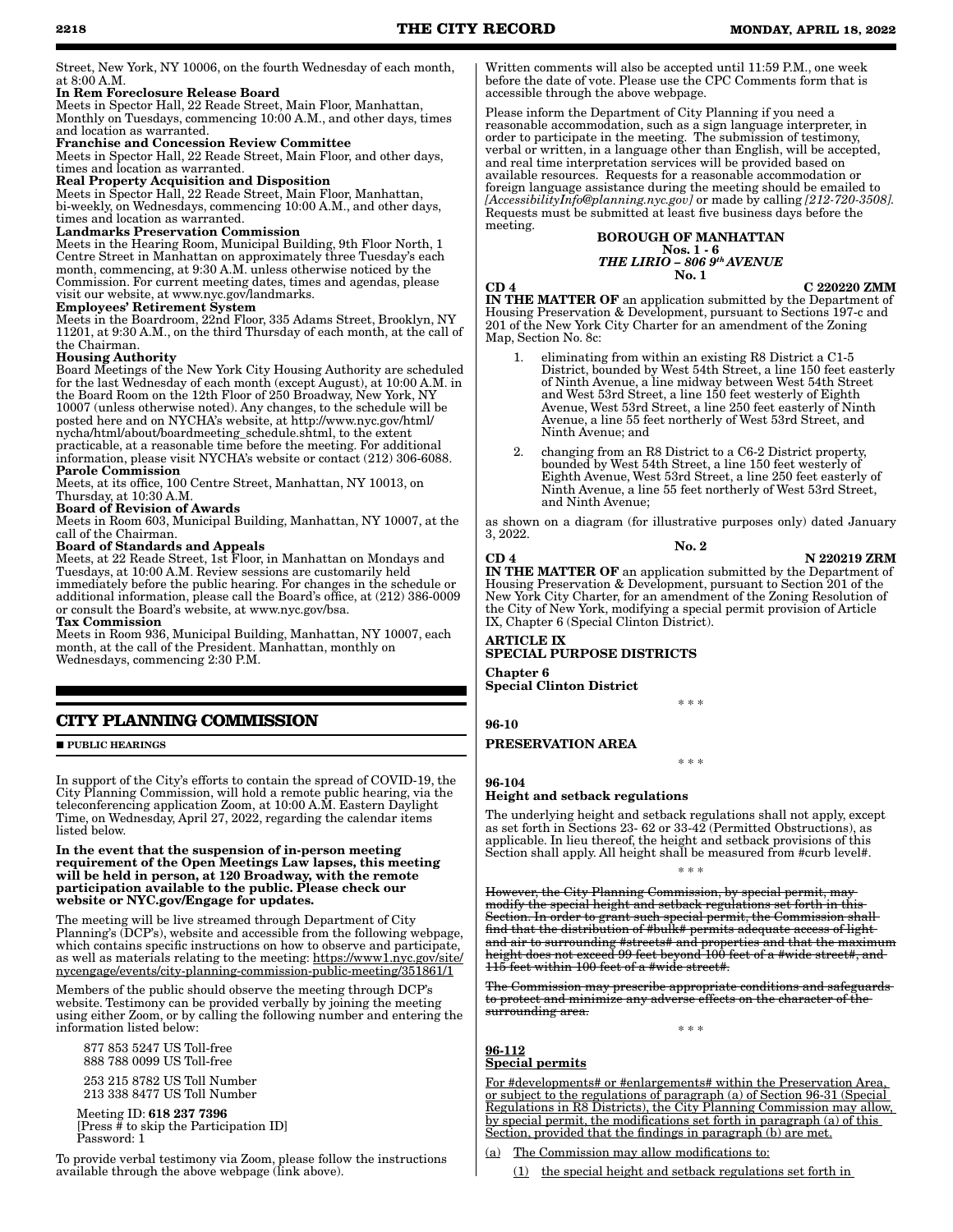Section 96-104 (Height and setback regulations), provided that the height of the #building# shall not exceed 115 feet within 100 feet of a #wide street#, and 99 feet beyond 100 feet of a #wide street#; and

- (2) the other applicable #bulk# regulations of this Resolution, except #floor area ratio#, for #buildings# that are located on a #zoning lot# that has an area of at least 40,000 square feet, occupies the frontage of a #wide street#, and contains existing public infrastructure.
- (b) In order to grant such special permit, the Commission shall find that:
	- (1) for height modifications to paragraph  $(a)(1)$  of this Section, the distribution of #bulk# permits adequate access to light and air to surrounding #streets# and properties;
	- (2) for other #bulk# modifications:
		- (i) there are physical conditions, including the presence of existing #buildings or other structures#, public infrastructure, or topographical features, that create practical difficulties in complying with the #bulk# regulations that would adversely affect the #building# configuration or site plan;
		- (ii) the proposed modifications will not unduly obstruct access to light and air to adjoining properties or #streets#;
		- (iii) the proposed scale and placement of the #development# or #enlargement# relates harmoniously with the surrounding area; and
		- (iv) the requested modification is reasonable in relation to the practical difficulties on the site or the public benefit derived from the #development# or #enlargement#.

The Commission may prescribe appropriate conditions and safeguards to protect and minimize any adverse effects on the character of the surrounding area.

### 96-20 PERIMETER AREA

\* \* \*

Resolution for adoption scheduling April 27, 2022 for a public hearing.

No. 3

### $CD 4$   $C 220221 ZSM$

IN THE MATTER OF an application submitted by the Deptarment of Housing Preservation & Development, pursuant to Sections 197-c and 201 of the New York City Charter for the grant of a special permit, pursuant to Section 96-112 of the Zoning Resolution to modify the lot coverage and usable landscaped open area requirements of Section 96-102 (Lot Coverage Regulations) and the height and setback requirements of Section 96-104 (Height and setback regulations), in connection with a proposed mixed-use development on property, located at 806 Ninth Avenue (Block 1044, Lot 3), in a C6-2\* District, within the Special Clinton District (Preservation Area).

\*Note: The site is proposed to be rezoned by changing existing R8 and R8/C1-5 Districts, to a C6-2 District under a concurrent related application for a Zoning Map change (C 220220 ZMM).

Plans for this proposal are on file with the City Planning Commission and may be seen on the Zoning Application Portal, at https://zap. planning.nyc.gov/projects/2020M0112, or the Department of City Planning, 120 Broadway, 31st Floor, New York, NY 10271-0001.

### No. 4

 $CD 4$   $C 220221A ZSM$ 

IN THE MATTER OF an application submitted by the Department of Housing Preservation & Development to Sections 197-c and 201 of the New York City Charter and proposed for modification, pursuant to Section 2-06(c)(1) of the Uniform Land Use Review Procedure for the grant of a special permit, pursuant to Section 96-112 of the Zoning Resolution to modify the lot coverage and usable landscaped open area requirements of Section 96-102 (Lot Coverage Regulations) and the height and setback requirements of Section 96-104 (Height and setback regulations), in connection with a proposed mixed-use development on property, located at 806 Ninth Avenue (Block 1044, Lot 3), in a C6-2\* District, within the Special Clinton District (Preservation Area).

\*Note: The site is proposed to be rezoned by changing existing R8 and R8/C1-5 Districts, to a C6-2 District under a concurrent related application for a Zoning Map change (C 220220 ZMM).

Plans for this proposal are on file with the City Planning Commission and may be seen on the Zoning Application Portal, at https://zap. planning.nyc.gov/projects/2020M0112, or the Department of City Planning, 120 Broadway, 31st Floor, New York, NY 10271-0001.

#### No. 5

#### $CD 4$   $C 220223$  PQM

IN THE MATTER OF an application submitted by the Department of Citywide Administrative Services, pursuant to Section 197-c of the New York City Charter, for the acquisition of property located at 806 9th Avenue (Block 1044, Lot 3), to facilitate the expansion of Metropolitan Transportation Authority's New York City Transit operations.

#### No. 6

#### $CD 4$   $C 220222$  PPM

IN THE MATTER OF an application submitted by the Department of Housing Preservation & Development, pursuant to Section 197-c of the New York City Charter, for the disposition of city owned property located at 806 9<sup>th</sup> Avenue (Block 1044, Lot 3), to facilitate a building containing approximately 111 affordable and supportive housing units, and community facility and retail space.

#### BOROUGH OF QUEENS Nos. 7 & 8

#### *WETHEROLE STREET AND 67TH AVENUE REZONING* No. 7

### $CD 6$  C 210375 ZMQ

IN THE MATTER OF an application submitted by Novel Medicine, P.C., pursuant to Sections 197-c and 201 of the New York City Charter for the amendment of the Zoning Map, Section No. 14a, changing from an R4B District, to an R6A District property, bounded by a line 100 feet northeasterly of Wetherole Street, 67th Avenue, Wetherole Street, and a line 175 feet northwesterly of 67th Avenue, as shown on a diagram (for illustrative purposes only) dated January 31, 2022, and subject to the conditions of CEQR Declaration E-649.

### CD 6 N 210376 ZRQ

IN THE MATTER OF an application submitted by Novel Medicine, P.C., pursuant to Section 201 of the New York City Charter, for an amendment of the Zoning Resolution of the City of New York, modifying APPENDIX F for the purpose of establishing a Mandatory Inclusionary Housing area.

No. 8

Matter underlined is new, to be added;

Matter struck out is to be deleted;

Matter within # # is defined in Section 12-10;

\* \* \* indicates where unchanged text appears in the Zoning Resolution.

\* \* \*

\* \* \*

\* \* \*

### APPENDIX F

Inclusionary Housing Designated Areas and Mandatory Inclusionary Housing Areas

**QUEENS** 

Queens Community District 6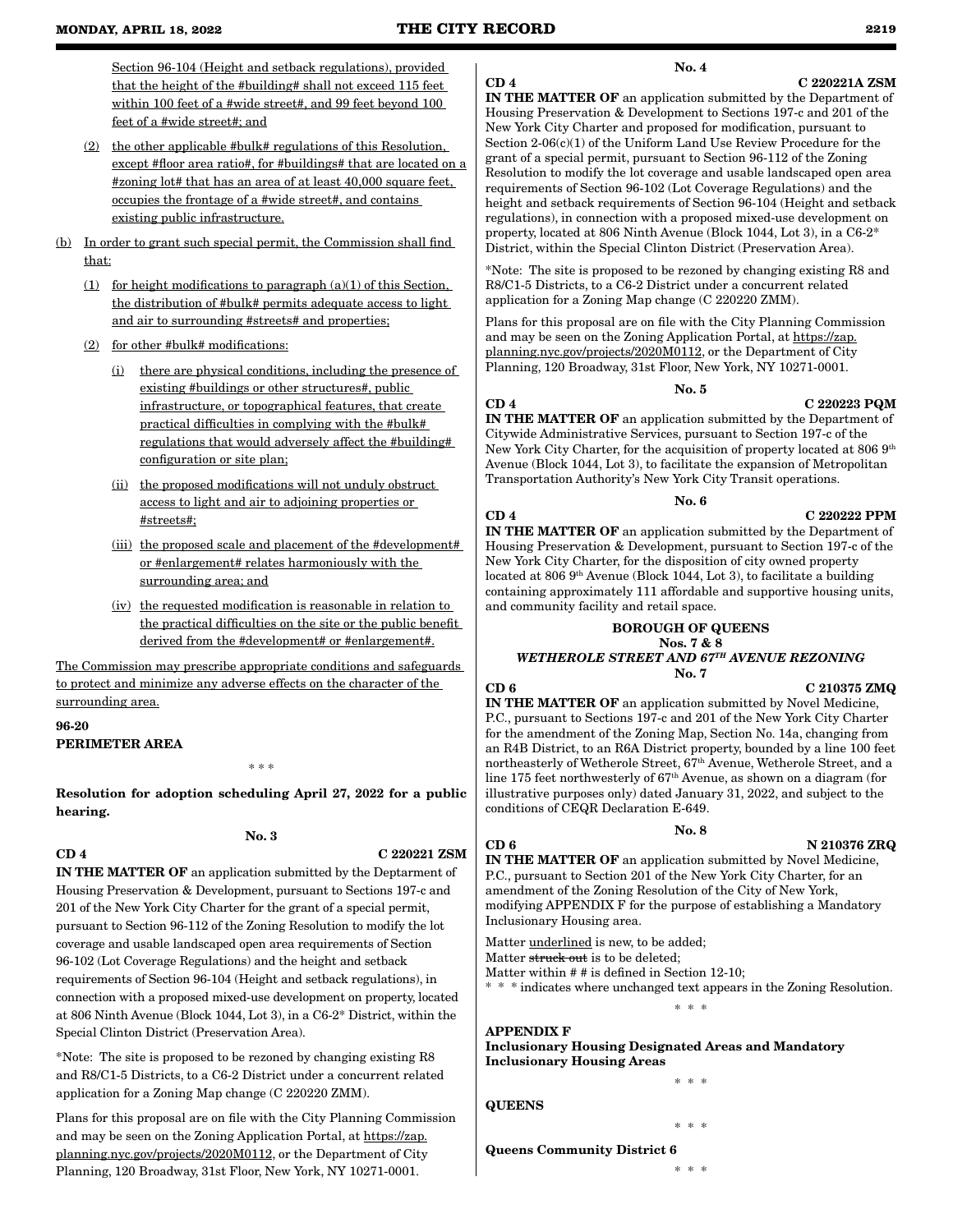#### Map 5– [date of adoption]



Mandatory Inclusionary Housing Area see Section 23-154(d)(3) Area # - [date of adoption] - MIH Program Option 1 and Option 2

Portion of Community District 6, Queens

\* \* \* Sara Avila, Calendar officer City Planning Commission

120 Broadway, 31st Floor, New York, NY 10271 Telephone (212) 720-3366

Accessibility questions: (212) 720-3508, AccessibilityInfo@planning.nyc. gov, by: Friday, April 22, 2022, 5:00 P.M.

Accessibility questions: (212) 720-3508, AccessibilityInfo@planning.nyc. gov, by: Friday, April 22, 2022 5:00 PM

ð

a13-27

#### **HOUSING AUTHORITY**

**MEETING** 

Because of the on-going COVID-19 health crisis and in relation to Chapter 1 of the Laws of 2022 of New York State, the Board Meeting of the New York City Housing Authority, scheduled for Wednesday, April 27, 2022, at 10:00 A.M., will be limited to viewing the livestream or listening via phone instead of attendance in person.

For public access, the meeting will be streamed live on NYCHA's YouTube Channel, http://nyc.gov/nycha and NYCHA's Website, http:// www1.nyc.gov/site/nycha/about/board.page, or can be accessed via Zoom by calling (646) 558-8656 using Webinar ID: 880 6228 0079 and Passcode: 4667419754.

For those wishing to provide public comment, pre-registration is required via email, to corporate.secretary@nycha.nyc.gov, or by contacting (212) 306-6088, no later than 5:00 P.M., on the day prior to the Board Meeting. When pre-registering, please provide your name, development, or organization name, contact information and item you wish to comment on. You will then be contacted with instructions for providing comment. Comments are limited to the items on the Calendar.

Speaking time will be limited to three (3) minutes. Speakers will provide comment in the order in which the requests to comment are received. The public comment period will conclude upon all speakers being heard or at the expiration of thirty (30) minutes allotted for public comment, whichever occurs first.

Copies of the Calendar are available on NYCHA's Website, at http:// www1.nyc.gov/site/nycha/about/board-calendar.page, to the extent practicable, no earlier than 24 hours before the upcoming Board Meeting. Copies of the draft Minutes are available on NYCHA's Website, at http://www1.nyc.gov/site/nycha/about/board-calendar.page, no earlier than 3:00 P.M., on the Thursday following the Board Meeting.

Any changes to the schedule will be posted on NYCHA's Website, at http://www1.nyc.gov/site/nycha/about/board-calendar.page, and via social media, to the extent practicable, at a reasonable time before the meeting. Any person requiring a reasonable accommodation in order to participate in the Board Meeting, should contact the office of the Corporate Secretary by phone, at (212) 306-6088, or by email, at corporate.secretary@nycha.nyc.gov, no later than Wednesday, April 13, 2022, at 5:00 P.M.

For additional information regarding the Board Meeting, please contact the office of the Corporate Secretary by phone, at (212) 306-6088, or by email, at corporate.secretary@nycha.nyc.gov.

a4-27

### **HOUSING PRESERVATION AND DEVELOPMENT**

**NOTICE** 

#### CORRECTED NOTICE

PLEASE TAKE NOTICE that a Special Real Property Public Hearing, will be held, on May 18, 2022, at 10:00 A.M. The Public Hearing will be held via Conference Call-In Number: 1-646-992-2010, Access Code: 717 876 299.

Pursuant to Section 1802(6)(j) of the Charter, the Department of Housing Preservation and Development ("HPD") of the City of New York ("City"), has proposed amendments to the terms and conditions of the sale of certain real property (the "Premises") previously conveyed by the City of New York ("City"), located in the Borough of Manhattan and known as:

$$
\frac{\text{Block}}{341} \quad \frac{\text{Lot(s)}}{60,158}
$$

The City conveyed a portion of the Premises to Grand Street Guild Housing Development Fund Company, Inc. ("GSG") by deed, dated July 6, 1971 (the "GSG Deed") and a portion of the Premises to Grand Street Guild East Housing Development Fund Company, Inc. ("GSGE") by deed, dated July 6, 1971 (the "GSGE Deed", and together with the GSG Deed, the "Deeds"). The Deeds contain a restriction which requires the Premises to comply with the provisions of the Large Scale Residential Development Plan approved by the Board of Estimate on October 29, 1970 (Cal. No. 97) and on April 22, 1971 (Cal. No. 205) (the "LSRD Plan"), and further provides that the terms, conditions and limitations of the LSRD Plan shall be a covenant running with the land. In 2020, the LSRD Plan was modified by updating the previously-approved plans and zoning calculations under application number M 200058(A) ZSM (the "Minor Modification"), to permit the construction of a new building containing up to 235 affordable residential units and a parking structure with 126 spaces (the "Project").

This submission is to request approval to amend the Deeds with respect to the Premises to reflect the Minor Modification. Following amendment of the Deeds, GSG and GSGE will convey to the Premises to Clinton Street Housing Development Fund Corporation (the "Project Owner"). The Project Owner will develop the Project, which will be financed under HPD's Extremely Low and Low-Income Affordability Program, and the Project Owner will execute a regulatory agreement restricting the use of the Premises for a minimum of 30 years.

A public file containing copies of the calendar document and other public documents will be made available to Manhattan Community Board 3, for public review, at the office of Community Board 3, no later than twenty (20) days prior to the public hearing.

To make a request for accommodation, please contact the Mayor's Office of Contract Services ("MOCS"), via email, at disabilityaffairs@ mocs.nyc.gov, or via phone at (212) 298-0734.

Accessibility questions: jackie.galory@mocs.nyc.gov, by: Wednesday, May 11, 2022, 10:00 A.M.

бg

a15-25

### **OFFICE OF LABOR RELATIONS**

#### **MEETING**

The New York City Deferred Compensation Board, will hold its next Deferred Compensation Board Hardship meeting, on Thursday, April 21, 2022, at 3:00 P.M. The meeting will be held, at 22 Cortlandt Street, 15th Floor, New York, NY 10007.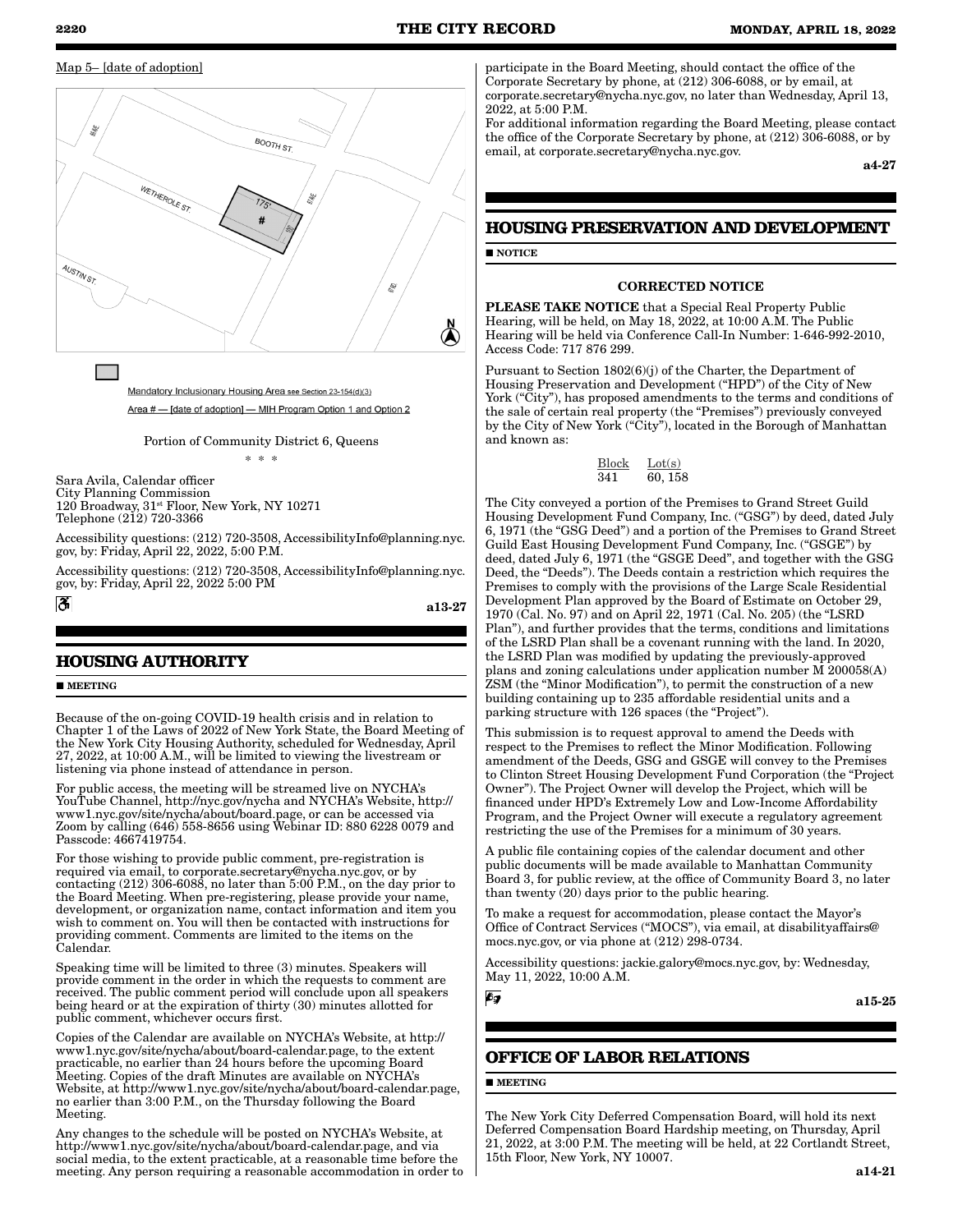### **LANDMARKS PRESERVATION COMMISSION**

#### **PUBLIC HEARINGS**

NOTICE IS HEREBY GIVEN that, pursuant to the provisions of Title 25, Chapter 3 of the Administrative Code of the City of New York (Sections 25-303, 25-307, 25-308, 25-309, 25-313, 25-318, 25-320) on Tuesday, April 26, 2022, the Landmarks Preservation Commission (LPC or agency) will hold a public hearing by teleconference, with respect to the properties list below, and then followed by a public meeting.

The final order and estimated times for each application will be posted on the Landmarks Preservation Commission website, the Friday before the hearing. Please note that the order and estimated times are subject to change. The teleconference will be by the Zoom app and will be live streamed on the LPC's YouTube channel, www.youtube.com/nyclpc. Members of the public should observe the meeting on the YouTube channel and may testify on particular matters by joining the meeting using either the Zoom app, or by calling in from any phone. Specific instructions on how to observe and testify, including the meeting ID and password, and the call-in number, will be posted on the agency's website, under the "Hearings" tab, https://www1.nyc.gov/site/lpc/ hearings/hearings.page, on the Monday before the public hearing. Any person requiring language assistance services or other reasonable accommodation in order to participate in the hearing or attend the meeting should the LPC by contacting Sasha Sealey, Community and Intergovernmental Affairs, at ssealey@lpc.nyc.gov, at least five (5) business days before the hearing or meeting. Please note: Due to the City's response to COVID-19, this public hearing and meeting is subject to change and/or cancellation.

#### 100 Pierrepont Street - Brooklyn Heights Historic District LPC-22-05546 - Block 243 - Lot 33 - Zoning: R7-1 CERTIFICATE OF APPROPRIATENESS

An Anglo-Italianate style rowhouse, built in1857. Application is to modify the front façade and areaway.

113 St. James Place - Clinton Hill Historic District LPC-22-04976 - Block 1964 - Lot 19 - Zoning: R6B CERTIFICATE OF APPROPRIATENESS An Italianate style rowhouse, designed by Peter Donlon and built in 1865. Application is to construct a rear yard addition.

#### 418A Lewis Avenue - Bedford-Stuyvesant/Expanded Stuyvesant Heights Historic District LPC-21-00794 - Block 1679 - Lot 37 - Zoning: R6B MISCELLANEOUS - AMENDMENT

An altered rowhouse, built c. 1870-71. Application is to legalize alterations at the front façade, areaway, and construction or a rear yard addition which were completed in non-compliance with Certificate of Appropriateness 19-17191.

#### 19 Tompkins Place - Cobble Hill Historic District LPC-22-02672 - Block 326 - Lot 22 - Zoning: R6 CERTIFICATE OF APPROPRIATENESS

A Greek Revival style rowhouse, built in the 1840s. Application is to construct a rear yard addition.

#### 187-191 Prospect Park West - Park Slope Historic District Extension

LPC-22-06827 - Block 1103 - Lot 27 - Zoning: R8B, R6B, C2-4 CERTIFICATE OF APPROPRIATENESS

A Neo-Renaissance style theater, designed by Harrison G. Wiseman and Magnuson & Kleinert Associates and built in 1928. Application is to install solar panels.

#### 362 East 25th Street - East 25th Street Historic District LPC-22-06681 - Block 5190 - Lot 32 - Zoning: R6 CERTIFICATE OF APPROPRIATENESS

A Renaissance Revival style rowhouse, designed by Glucroft & Glucroft and built c.1909-1912. Application is to replace a door.

#### 21-23 West 26th Street - Madison Square North Historic District LPC-22-07210 - Block 828 - Lot 20, 19 - Zoning: 8D CERTIFICATE OF APPROPRIATENESS

A Queen Anne style office building, designed by Thomas Stent and built in 1880-81, and a Colonial Revival style office building originally built in 1880-81 and altered c. 1922 by Peabody, Wilson and Brown. Application is to construct rooftop and rear yard additions.

243 West 52nd Street - Individual Landmark LPC-21-09081 - Block 1024 - Lot 7 - Zoning: C6-5 CERTIFICATE OF APPROPRIATENESS

A 15th-Century Tuscan-style theater building, designed by Crane & Franzheim and built 1924-25. Application is to establish a master plan governing the future installation of wall signage.

### 210 East 62nd Street - Treadwell Farm Historic District LPC-19-21568 - Block 1416 - Lot 43 - Zoning: R8B CERTIFICATE OF APPROPRIATENESS

A rowhouse, designed by F. S. Barns and built in 1870, and altered in the 20th century. Application is to legalize the construction of a rooftop addition, excavation, and alterations to the roof and rear facade in non-compliance with Certificate of Appropriateness 19-06723.

#### 16 East 79th Street - Metropolitan Museum Historic District LPC-22-00224 - Block 1393 - Lot 60 - Zoning: R10, C5-1 CERTIFICATE OF APPROPRIATENESS

A Veo-Georgian style townhouse, designed by Warren & Wetmore and built in 1901-03. Application is to establish a Master Plan governing the future installation of windows.

a12-25

### **TRANSPORTATION**

**PUBLIC HEARINGS** 

NOTICE IS HEREBY GIVEN, pursuant to law, that the following proposed revocable consents, have been scheduled for a public hearing by the New York City Department of Transportation. The hearing will be held remotely commencing on Thursday, April 21, 2022, at 2:00 P.M., via the WebEx platform and in person, on the following petitions for revocable consent.

WebEx:

Meeting Number (access code): 2631 743 7477 Meeting Password: SxpjJxMw332

The hearing will be held in person at 55 Water Street, Bid Room, in the Borough of Manhattan. Masks are required to be worn to enter the building and during the hearing. If you or a representative are planning to attend in person, please complete the health screening available at dotcovidvisitorscreening. info. If you do not have internet access, conduct a self-screening using the information below:

Please do not attend this meeting if:

- • You have experience any symptoms of COVID-19 within the past 10 days (a fever of 100.0 degrees Fahrenheit or greater, a new cough, new loss of taste or smell, or shortness of breath).
- You have tested positive for COVID-19 within the past 10 days.
- You have been in close contact (within 6 feet for at least 10 minutes over a 24-hour period) with anyone while they had COVID-19 within the past 10 days, and are required to quarantine under existing CDC guidance (you have not had COVID-19 within the past 3 months, and you are not fully vaccinated).

#1 IN THE MATTER OF a proposed revocable consent authorizing Beverly Weinstein, to construct, maintain and use a stoop and fencedin area on the north sidewalk of St. Luke's Place, east of Hudson Street, in the Borough of Manhattan. The proposed revocable consent is for a term of ten years from July 1, 2021 to June 30, 2031 and provides among other terms and conditions for compensation payable to the City according to the following schedule: **R.P.** # 1792

#### From July 1,2021 to June 30, 2031 - \$25/per annum

with the maintenance of a security deposit in the sum of \$4,000 the insurance shall be in the amount of Two Million Dollars (\$2,000,000) per occurrence for bodily injury and property damage, One Million Dollars (\$1,000,000) for personal and advertising injury, Two Million Dollars (\$2,000,000) aggregate, and Two Million Dollars (\$2,000,000) products/completed operations.

#2 IN THE MATTER OF a proposed revocable consent authorizing Jacob Collins and Ann Brashares, to construct, maintain and use a stoop and fenced-in area with steps and planted area on the south sidewalk of East 11th Street, in the Borough of Manhattan. The proposed revocable consent is for a term of ten years from the Approval Date by the Mayor and provides among other terms and conditions for compensation payable to the City according to the following schedule: R.P. # 2565

From the date of the final approval of this consent by the Mayor (the Approval Date) to June 30, 2031 - \$25/per annum.

with the maintenance of a security deposit in the sum of \$2,600 the insurance shall be in the amount of Two Million Dollars (\$2,000,000) per occurrence for bodily injury and property damage, One Million Dollars (\$1,000,000) for personal and advertising injury, Two Million Dollars (\$2,000,000) aggregate, and Two Million Dollars (\$2,000,000) products/completed operations.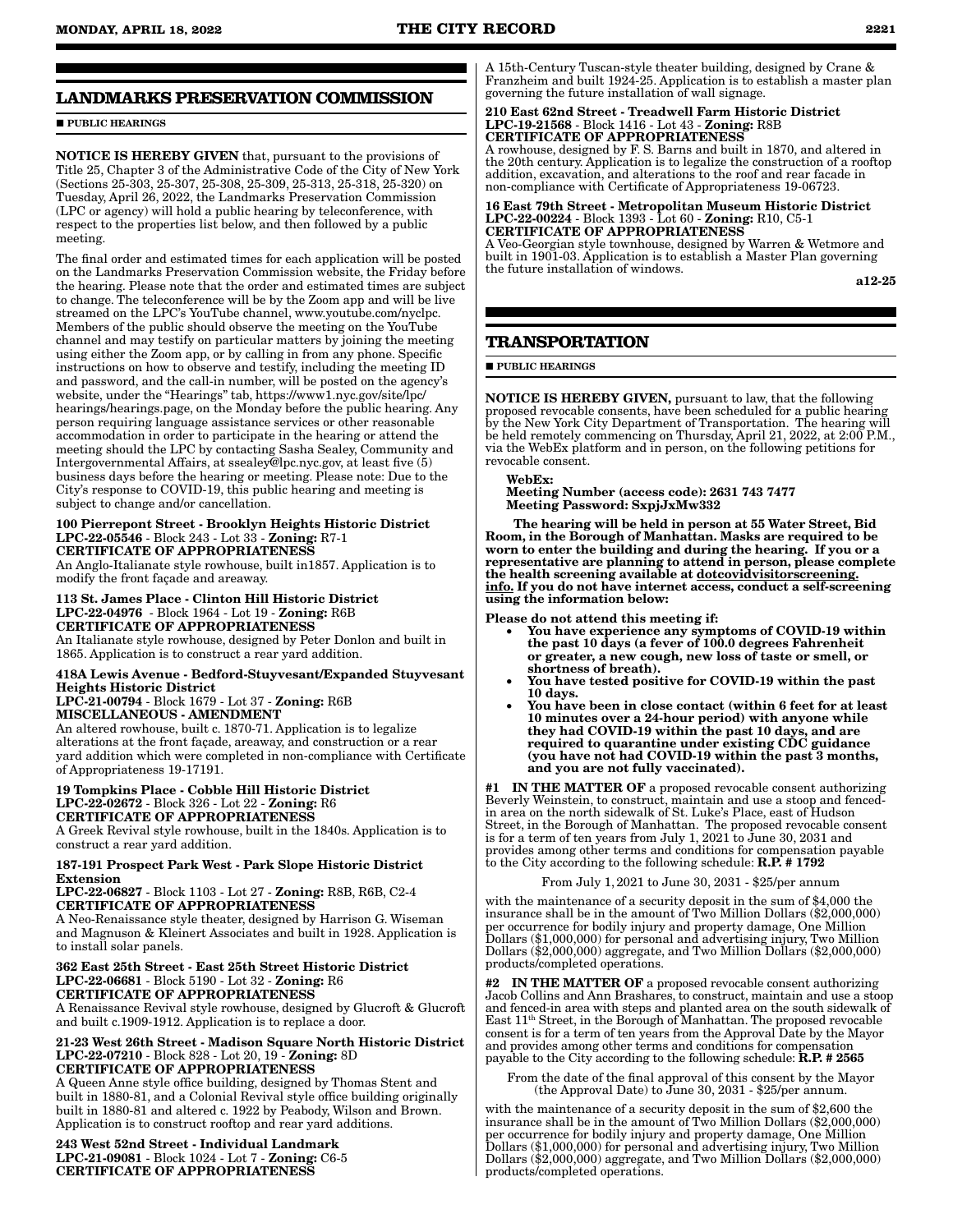#3 IN THE MATTER OF a proposed revocable consent authorizing Lincoln Center for the Performing Arts, Inc., to continue to maintain and use an underground parking garage under and along the north sidewalk of West 65th Street, east of Amsterdam Avenue, in the Borough of Manhattan. The proposed revocable consent is for a term of ten years from July 1, 2016 to June 30, 2026 and provides among other terms and conditions for compensation payable to the City according to the following schedule:  $R.P. \neq 1293$ 

For the period July 1, 2016 to June 30, 2017 - \$63,123/per annum For the period July 1, 2017 to June 30, 2018 - \$63,123 For the period July 1, 2018 to June 30, 2019 - \$63,123 For the period July 1, 2019 to June 30, 2020 - \$63,123 For the period July 1, 2020 to June 30, 2021 - \$63,123 For the period July 1, 2021 to June 30, 2022 - \$79,746 For the period July 1, 2022 to June 30, 2023 - \$82,233 For the period July 1, 2023 to June 30, 2024 - \$84,719 For the period July 1, 2024 to June 30, 2025 - \$87,206 For the period July 1, 2025 to June 30, 2026 - \$89,692

with the maintenance of a security deposit in the sum of \$140,000 and the insurance shall be in the amount of Two Million Dollars (\$2,000,000) per occurrence for bodily injury and property damage, One Million Dollars (\$1,000,000) for personal and advertising injury, Two Million Dollars (\$2,000,000) aggregate, and Two Million Dollars (\$2,000,000) products/completed operations.

#4 IN THE MATTER OF a proposed revocable consent authorizing Mathew Comfort and Susan Ziegler, to continue to maintain and use a stoop and to maintain and use an existing fenced-in area on the south sidewalk of Baltic Street, between Clinton and Henry Streets, in the Borough of Brooklyn. The proposed revocable consent is for a term of ten years from July 1, 2021 to June 30, 2031 and provides among other terms and conditions for compensation payable to the City according to the following schedule:  $R.P. \neq 2158$ 

From the Approval Date to June 30, 2031- \$25/per annum.

with the maintenance of a security deposit in the sum of \$5,000 and the insurance shall be in the amount of Two Million Dollars (\$2,000,000) per occurrence for bodily injury and property damage, One Million Dollars (\$1,000,000) for personal and advertising injury, Two Million Dollars (\$2,000,000) aggregate, and Two Million Dollars (\$2,000,000) products/completed operations.

#5 IN THE MATTER OF a proposed revocable consent authorizing New York University, to continue to maintain and use a conduit under, across and along the Third Avenue, north of East 14<sup>th</sup> Street, and cables in the facilities of Empire City Subway Company (ECSC) (Limited), in the Borough of Manhattan. The proposed revocable consent is for a term of ten years from July 1, 2021 to June 30, 2031 and provides among other terms and conditions for compensation payable to the City according to the following schedule:  $\mathbf{R}.\mathbf{P}.\# \mathbf{1763}$ 

For the period July 1, 2021 to June 30, 2022 - \$ 30,740/per annum

|  |  |  | For the period July 1, 2022 to June 30, 2023 - \$31,233  |
|--|--|--|----------------------------------------------------------|
|  |  |  | For the period July 1, 2023 to June 30, 2024 - \$ 31,725 |
|  |  |  | For the period July 1, 2024 to June 30, 2025 - \$32,218  |
|  |  |  | For the period July 1, 2025 to June 30, 2026 - \$32,710  |
|  |  |  | For the period July 1, 2026 to June 30, 2027 - \$ 33,203 |
|  |  |  | For the period July 1, 2027 to June 30, 2028 - \$33,695  |
|  |  |  | For the period July 1, 2028 to June 30, 2029 - \$34,187  |
|  |  |  | For the period July 1, 2029 to June 30, 2030 - \$34,680  |
|  |  |  | For the period July 1, 2030 to June 30, 2031 - \$ 35,172 |

with the maintenance of a security deposit in the sum of \$35,200 and the insurance shall be in the amount of Two Million Dollars (\$2,000,000) per occurrence for bodily injury and property damage, One Million Dollars (\$1,000,000) for personal and advertising injury, Two Million Dollars (\$2,000,000) aggregate, and Two Million Dollars (\$2,000,000) products/completed operations.

#6 IN THE MATTER OF a proposed revocable consent authorizing New York University School of Law Foundation, to continue to maintain and use a stoop and a fenced-in area on the north sidewalk of Charles Street, between Bleeker Street and West 4th Street, in the Borough of Manhattan. The proposed revocable consent is for a term of ten years from July 1, 2021 to June 30, 2031 and provides among other terms and conditions for compensation payable to the City according to the following schedule:  $R.P. \# 1767$ 

For the period from July 1, 2011 to June 30, 2021 - \$25 per annum.

with the maintenance of a security deposit in the sum of \$5,000 and the insurance shall be in the amount of Two Million Dollars (\$2,000,000) per occurrence for bodily injury and property damage, One Million Dollars (\$1,000,000) for personal and advertising injury, Two Million Dollars (\$2,000,000) aggregate, and Two Million Dollars (\$2,000,000) products/completed operations.

#7 IN THE MATTER OF a proposed revocable consent authorizing Central Park Properties LLC, to continue to maintain and use fencedin areas and a trash enclosure on the north sidewalk of West  $85<sup>th</sup>$ Street, between Amsterdam and Columbus Avenues, in the Borough of Manhattan. The proposed revocable consent is for a term of ten years from July 1, 2021 to June 30, 2031 and provides among other terms and conditions for compensation payable to the City according to the following schedule:  $\mathbf{R}.\hat{\mathbf{P}}$ . #2153

| For the period July 1, 2021 to June 30, 2022 - \$1,960/per annum |
|------------------------------------------------------------------|
| For the period July 1, 2022 to June 30, 2023 - \$1,992           |
| For the period July 1, 2023 to June 30, 2024 - \$2,024           |
| For the period July 1, 2024 to June 30, 2025 - \$2,056           |
| For the period July 1, 2025 to June 30, 2026 - \$2,088           |
| For the period July 1, 2026 to June 30, 2027 - \$2,120           |
| For the period July 1, 2027 to June 30, 2028 - \$2,152           |
| For the period July 1, 2028 to June 30, 2029 - \$2,184           |
| For the period July 1, 2029 to June 30, 2030 - \$2.216           |
| For the period July 1, 2030 to June 30, 2031 - \$2,248           |

with the maintenance of a security deposit in the sum of \$250 and the insurance shall be in the amount of Two Million Dollars (\$2,000,000) per occurrence for bodily injury and property damage, One Million Dollars (\$1,000,000) for personal and advertising injury, Two Million Dollars (\$2,000,000) aggregate, and Two Million Dollars (\$2,000,000) products/completed operations.

#8 IN THE MATTER OF a proposed revocable consent authorizing Farid Jaber, to continue to maintain and use a fenced-in planted area on the south sidewalk of 112th Street, south of Jewel Avenue, in the Borough of Queens. The proposed revocable consent is for a term of ten years from July 1, 2021 to June 30, 2031 and provides among other terms and conditions for compensation payable to the City according to the following schedule:  $R.P. \neq 2149$ 

For the period July 1, 2021 to June 30, 2031 - \$948/per annum

with the maintenance of a security deposit in the sum of \$1,000 and the insurance shall be in the amount of Two Million Dollars (\$2,000,000) per occurrence for bodily injury and property damage, One Million Dollars (\$1,000,000) for personal and advertising injury, Two Million Dollars (\$2,000,000) aggregate, and Two Million Dollars (\$2,000,000) products/completed operations.

#9 IN THE MATTER OF a proposed revocable consent authorizing Ramaz School, to continue to maintain and use an electrical conduit under and across East 85<sup>th</sup> Street, west of Lexington Avenue, in the Borough of Manhattan. The proposed revocable consent is for a term of ten years from July 1, 2020 to June 30, 2030 and provides among other terms and conditions for compensation payable to the City according to the following schedule:  $R.P. \neq 1729$ 

| For the period July 1, 2020 to June 30, 2021 - \$2,390/per annum |
|------------------------------------------------------------------|
| For the period July 1, 2021 to June 30, 2022 - \$2,429           |
| For the period July 1, 2022 to June 30, 2023 - \$2,469           |
| For the period July 1, 2023 to June 30, 2024 - \$2,507           |
| For the period July 1, 2024 to June 30, 2025 - \$2,546           |
| For the period July 1, 2025 to June 30, 2026 - \$2,585           |
| For the period July 1, 2026 to June 30, 2027 - \$2,624           |
| For the period July 1, 2027 to June 30, 2028 - \$2,663           |
| For the period July 1, 2028 to June 30, 2029 - \$2,702           |
| For the period July 1, 2029 to June 30, 2030 - \$2,741           |
|                                                                  |

with the maintenance of a security deposit in the sum of \$4,800 and the insurance shall be in the amount of Two Million Dollars (\$2,000,000) per occurrence for bodily injury and property damage, One Million Dollars (\$1,000,000) for personal and advertising injury, Two Million Dollars (\$2,000,000) aggregate, and Two Million Dollars (\$2,000,000) products/completed operations.

#10 IN THE MATTER OF a proposed revocable consent authorizing Roswell Avenue Homeowners Association, Inc., to continue to maintain and use a force main, together with a manhole under, across and along the roadway of Melvin Avenue, easterly of Wild Avenue, in the Borough of Staten Island. The proposed revocable consent is for a term of ten years from July 1, 2021 to June 30, 2031 and provides among other terms and conditions for compensation payable to the City according to the following schedule:  $R.P. \neq 2147$ 

| For the period July 1, 2021 to June 30, 2022 - \$7,762/per annum |  |
|------------------------------------------------------------------|--|
| For the period July 1, 2022 to June 30, 2023 - \$7,888           |  |
| For the period July 1, 2023 to June 30, 2024 - \$8,014           |  |
| For the period July 1, 2024 to June 30, 2025 - \$8,140           |  |
| For the period July 1, 2025 to June 30, 2026 - \$8,266           |  |
| For the period July 1, 2026 to June 30, 2027 - \$8,392           |  |
| For the period July 1, 2027 to June 30, 2028 - \$8,518           |  |
| For the period July 1, 2028 to June 30, 2029 - \$8,644           |  |
| For the period July 1, 2029 to June 30, 2030 - \$8,770           |  |
| For the period July 1, 2030 to June 30, 2031 - \$8,896           |  |

with the maintenance of a security deposit in the sum of \$10,000 and the insurance shall be in the amount of Two Million Dollars (\$2,000,000) per occurrence for bodily injury and property damage, One Million Dollars (\$1,000,000) for personal and advertising injury, Two Million Dollars (\$2,000,000) aggregate, and Two Million Dollars (\$2,000,000) products/completed operations.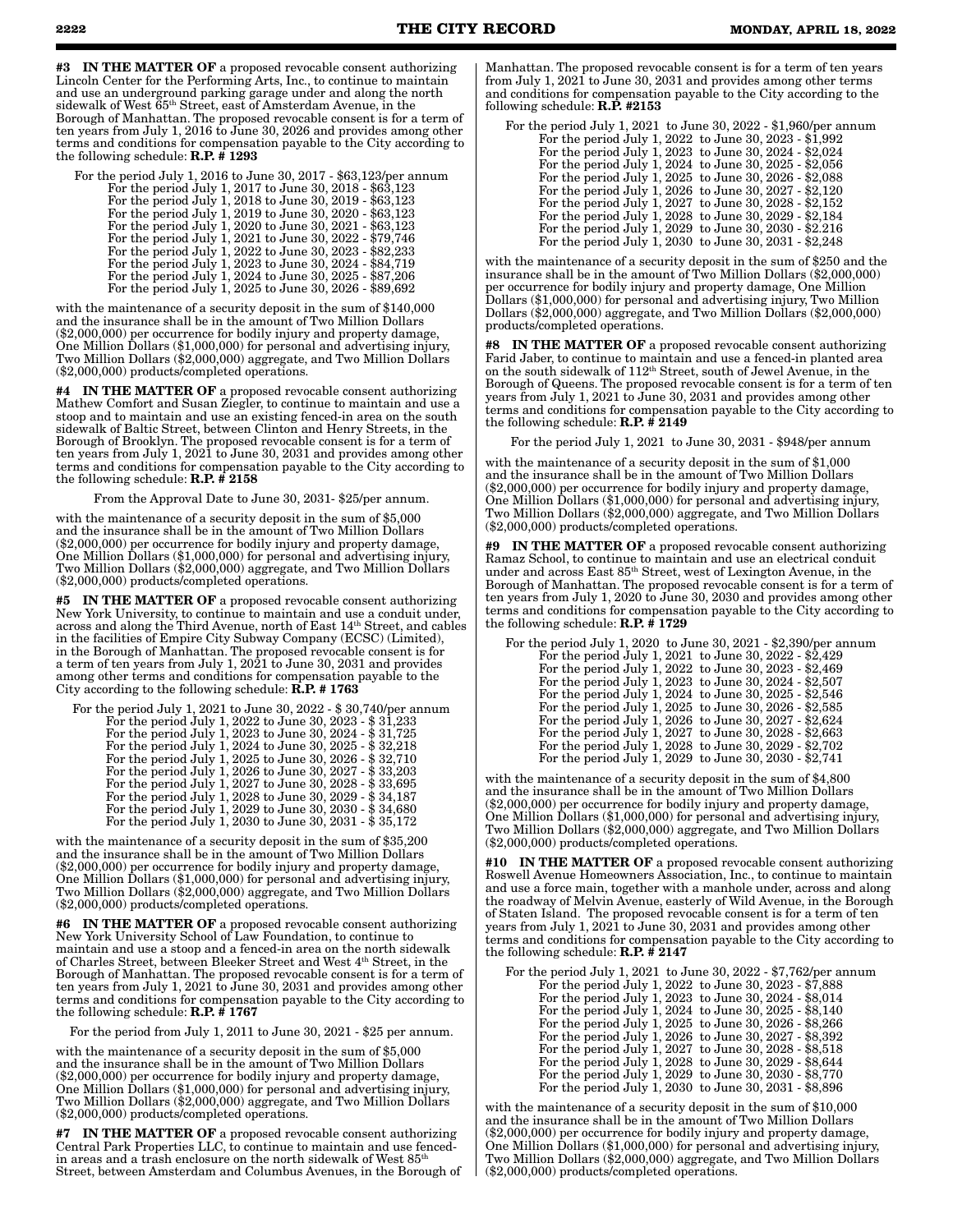#11 IN THE MATTER OF a proposed revocable consent authorizing The Cooper Union for the Advancement of Science and Art, to continue to maintain and use a conduit under and across Third Avenue, at East 7th Street, in the Borough of Manhattan. The proposed revocable consent is for a term of ten years from July 1, 2020 to June 30, 2030 and provides among other terms and conditions for compensation payable to the City according to the following schedule:  $\mathbf{\hat{R}}.\mathbf{P}$ . # 165

For the period July 1, 2020 to June 30, 2021 - \$5,203/per annum For the period July 1, 2021 to June 30, 2022 - \$5,287 For the period July 1, 2022 to June 30, 2023 - \$5,371 For the period July 1, 2023 to June 30, 2024 - \$5,455 For the period July 1, 2024 to June 30, 2025 - \$5,539 For the period July 1, 2025 to June 30, 2026 - \$5,623 For the period July 1, 2026 to June 30, 2027 - \$5,707 For the period July 1, 2027 to June 30, 2028 - \$5,791 For the period July 1, 2028 to June 30, 2029 - \$5,875 For the period July 1, 2029 to June 30, 2030 - \$5,959

with the maintenance of a security deposit in the sum of \$6,000 and the insurance shall be in the amount of Two Million Dollars (\$2,000,000) per occurrence for bodily injury and property damage, One Million Dollars (\$1,000,000) for personal and advertising injury, Two Million Dollars (\$2,000,000) aggregate, and Two Million Dollars (\$2,000,000) products/completed operations.

IN THE MATTER OF a proposed revocable consent authorizing The Trust of Columbia University in the City of New York, to continue to maintain and use a tunnel under and across West 116<sup>th</sup> Street, west of Amsterdam Avenue, in the Borough of Manhattan. The proposed revocable consent is for a term of ten years from July 1, 2021 to June 30, 2031 and provides among other terms and conditions for compensation payable to the City according to the following schedule: R.P. # 183

| For the period July 1, 2021 to June 30, 2022 - \$ 22,713 |
|----------------------------------------------------------|
| For the period July 1, 2022 to June 30, 2023 - \$ 23,077 |
| For the period July 1, 2023 to June 30, 2024 - \$ 23,441 |
| For the period July 1, 2024 to June 30, 2025 - \$ 23,805 |
| For the period July 1, 2025 to June 30, 2026 - \$ 24,169 |
| For the period July 1, 2026 to June 30, 2027 - \$ 24,533 |
| For the period July 1, 2027 to June 30, 2028 - \$ 24,897 |
| For the period July 1, 2028 to June 30, 2029 - \$ 25,261 |
| For the period July 1, 2029 to June 30, 2030 - \$ 25,625 |
| For the period July 1, 2030 to June 30, 2031 - \$ 25,989 |
|                                                          |

with the maintenance of a security deposit in the sum of \$26,000 and the insurance shall be in the amount of Five Million Dollars (\$5,000,000) per occurrence for bodily injury and property damage, One Million Dollars (\$1,000,000) for personal and advertising injury, Five Million Dollars (\$5,000,000) aggregate, and Two Million Dollars (\$2,000,000) products/completed operations.

#13 IN THE MATTER OF a proposed revocable consent authorizing Ben Hansen and Christine Hansen, to continue to maintain and use a stoop, steps and a planted area on the south sidewalk of State Street, between Bond and Nevins Streets, in the Borough of Brooklyn. The proposed revocable consent is for a term of ten years from July 1, 2021 to June 30, 2031 and provides among other terms and conditions for compensation payable to the City according to the following schedule:  $R.P. 42150$ 

For the period July 1, 2021 to June 30, 2022 - \$725/per annum For the period July 1, 2022 to June 30, 2023 - \$737 For the period July 1, 2023 to June 30, 2024 - \$749 For the period July 1, 2024 to June 30, 2025 - \$761 For the period July 1, 2025 to June 30, 2026 - \$773 For the period July 1, 2026 to June 30, 2027 - \$785 For the period July 1, 2027 to June 30, 2028 - \$797 For the period July 1, 2028 to June 30, 2029 - \$809 For the period July 1, 2029 to June 30, 2030 - \$821 For the period July 1, 2030 to June 30, 2031 - \$833

with the maintenance of a security deposit in the sum of \$5,000 and the insurance shall be in the amount of Two Million Dollars (\$2,000,000) per occurrence for bodily injury and property damage, One Million Dollars (\$1,000,000) for personal and advertising injury, Two Million Dollars (\$2,000,000) aggregate, and Two Million Dollars (\$2,000,000) products/completed operations.

#14 IN THE MATTER OF a proposed revocable consent authorizing Douglas J. Kepple and Christina Kepple, to continue to maintain and use a stoop and fenced-in area on the west sidewalk of Bedford Street, north of Morton Street, in the Borough of Manhattan. The proposed revocable consent is for a term of ten years from Approval Date by the Mayor and provides among other terms and conditions for compensation payable to the City according to the following schedule: R. P. # 1826

For the period from July 1, 2022 to June 30, 2023- \$25/per annum

with the maintenance of a security deposit in the sum of \$26,000 and the insurance shall be in the amount of Two Million Dollars (\$2,000,000) per occurrence for bodily injury and property damage, One Million Dollars (\$1,000,000) for personal and advertising injury, Two Million Dollars (\$2,000,000) aggregate, and Two Million Dollars (\$2,000,000) products/ completed operations.

#15 IN THE MATTER OF a proposed revocable consent authorizing Halletts Building 7 SPE LLC, to construct, maintain and use a planted area together with landscape piping, drains and a fence on the south sidewalk of  $27<sup>th</sup>$  Avenue between  $1<sup>st</sup>$  and  $8<sup>th</sup>$  Streets, in the Borough of Queens. The proposed revocable consent is for a term of ten years from Approval Date by the Mayor and provides among other terms and conditions for compensation payable to the City according to the following schedule:  $R. \tilde{P}.$  # 2568

From the date of the final approval by the Mayor (the "Approval Date") to June 30, 2032 - \$1,130 p/annum

with the maintenance of a security deposit in the sum of \$10,000 and the insurance shall be in the amount of Two Million Dollars (\$2,000,000) per occurrence for bodily injury and property damage, One Million Dollars (\$1,000,000) for personal and advertising injury, Two Million Dollars (\$2,000,000) aggregate, and Two Million Dollars (\$2,000,000) products/completed operations.

#16 IN THE MATTER OF a proposed revocable consent authorizing Three Twenty Five Cooperative, to continue to maintain and use an accessibility ramp on the west sidewalk of Central Park West, north of West 92nd Street, in the Borough of Manhattan. The proposed revocable consent is for a term of ten years from July 1, 2021 to June 30, 2031 and provides among other terms and conditions for compensation payable to the City according to the following schedule:  $\mathbf{\hat{R}}$ . **P.** # 1766

For the period from July 1, 2021 to June 30, 2031 - \$25/annum

with the maintenance of a security deposit in the sum of \$10,000 and the insurance shall be in the amount of Two Million Dollars (\$2,000,000) per occurrence for bodily injury and property damage, One Million Dollars (\$1,000,000) for personal and advertising injury, Two Million Dollars (\$2,000,000) aggregate, and Two Million Dollars (\$2,000,000) products/completed operations.

#17. IN THE MATTER OF a proposed revocable consent authorizing Maimonides Medical Center, to construct, maintain and use a telecommunication conduit under and diagonally across  $48<sup>th</sup>$ Street, between 9<sup>th</sup> and 10<sup>th</sup> Avenues, in the Borough of Brooklyn. The proposed revocable consent is for a term of ten years from Approval Date by the Mayor and provides among other terms and conditions for compensation payable to the City according to the following schedule: R. P. # 2572

From the Approval Date by the Mayor to June 30, 2022-\$1,500/per annum

| For the period July 1, 2022 to June 30, 2023 - \$1,524   |  |
|----------------------------------------------------------|--|
| For the period July 1, 2023 to June 30, 2024 - \$1,548   |  |
| For the period July 1, 2024 to June 30, 2025 $-$ \$1,572 |  |
| For the period July 1, 2025 to June 30, 2026 - \$1,596   |  |
| For the period July 1, 2026 to June 30, 2027 - \$1,620   |  |
| For the period July 1, 2027 to June 30, 2028 - \$1,644   |  |
| For the period July 1, 2028 to June 30, 2029 - \$1,668   |  |
| For the period July 1, 2029 to June 30, 2029 - \$1,692   |  |
| For the period July 1, 2030 to June 30, 2030 - \$1.716   |  |
| For the period July 1, 2031 to June 30, 2032 - \$1,740   |  |

with the maintenance of a security deposit in the sum of \$10,000 and the insurance shall be in the amount of Two Million Dollars (\$2,000,000) per occurrence for bodily injury and property damage, One Million Dollars (\$1,000,000) for personal and advertising injury, Two Million Dollars (\$2,000,000) aggregate, and Two Million Dollars (\$2,000,000) products/completed operations

a1-21

## **PROPERTY DISPOSITION**

### **CITYWIDE ADMINISTRATIVE SERVICES**

**SALE** 

The City of New York in partnership with PropertyRoom.com posts vehicle and heavy machinery auctions online every week, at: https://www.propertyroom.com/s/nyc+fleet

All auctions are open, to the public and registration is free.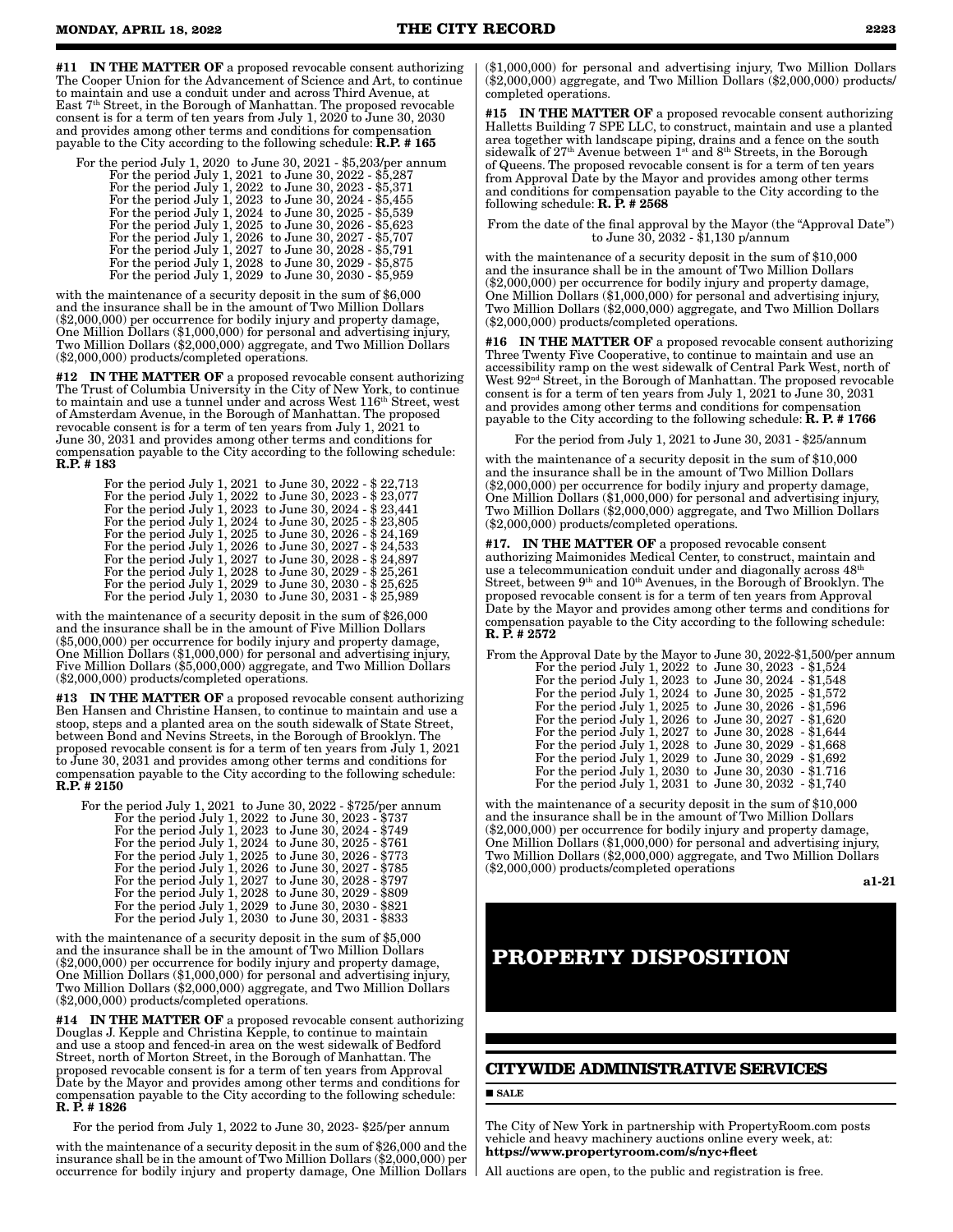Vehicles can be viewed in person, at: Kenben Industries Ltd., 1908 Shore Parkway, Brooklyn, NY 11214 Phone: (718) 802-0022

No previous arrangements or phone calls are needed to preview. Hours are Monday and Tuesday from 10:00 A.M. – 2:00 P.M.

f23-a4

### **HOUSING PRESERVATION AND DEVELOPMENT**

**PUBLIC HEARINGS** 

All Notices Regarding Housing Preservation and Development Dispositions of City-Owned Property, appear in the Public Hearing Section.

j5-d30

## **PROCUREMENT**

*"Compete To Win" More Contracts!* 

*Thanks to a new City initiative - "Compete To Win" - the NYC Department of Small Business Services offers a new set of FREE services to help create more opportunities for minority and Women-Owned Businesses to compete, connect and grow their business with the City. With NYC Construction Loan, Technical Assistance, NYC Construction Mentorship, Bond Readiness, and NYC Teaming services, the City will be able to help even more small businesses than before.*

*Win More Contracts, at nyc.gov/competetowin*

*"The City of New York is committed to achieving excellence in the design and construction of its capital program, and building on the tradition of innovation in architecture and engineering that has contributed, to the City's prestige as a global destination. The contracting opportunities for construction/construction services and construction-related services that appear in the individual agency listings below reflect that commitment to excellence."*

### HHS ACCELERATOR PREQUALIFICATION

To respond to human services Requests for Proposals (RFPs), in accordance with Section 3-16 of the Procurement Policy Board Rules of the City of New York ("PPB Rules"), vendors must first complete and submit an electronic HHS Accelerator Prequalification Application using the City's PASSPort system. The PASSPort system is a web-based system maintained by the City of New York for use by its Mayoral Agencies to manage procurement. Important business information collected in the Prequalification Application is required every three years. Documents related to annual corporate filings must be submitted on an annual basis to remain eligible to compete. Prequalification applications will be reviewed to validate compliance with corporate filings and organizational capacity. Approved organizations will be eligible to compete and would submit electronic proposals through the PASSPort system. The PASSPort Public Portal, which lists all RFPs, including HHS RFPs that require HHS Accelerator Prequalification, may be viewed at https://passport. cityofnewyork.us/page.aspx/en/rfp/request\_browse\_public. All current and prospective vendors should frequently review information listed on roadmap to take full advantage of upcoming opportunities for funding. For additional information about HHS Accelerator Prequalification and PASSPort, including background materials, user guides and video tutorials, please visit https://www1.nyc.gov/site/mocs/systems/ about-go-to-passport.page.

### **ADMINISTRATION FOR CHILDREN'S SERVICES**

#### **FAMILY PERMANENCY SERVICES**

**INTENT TO AWARD** 

*Services (other than human services)*

06822Y0101-CARE4 SOFTWARE ONLINE PLATFORM SOLE SOURCE - Request for Information - PIN# 06822Y0101 - Due 4-26-22 at 2:00 P.M.

The New York City Administration for Children's Services ("ACS"), intends to enter into sole source negotiations with Care4 Software Inc., to procure their proprietary Care4 Software, for ongoing platform maintenance and hosting. Care4 Software is also known as the "Care4 Platform", a technology platform that supports the Fair Futures Initiative at ACS.

Any entity able to provide and implement the Care4 Platform is invited to express its interest and submit qualifications on the Procurement and Sourcing Solutions Portal. Expressions of interest and submissions of qualifications should be submitted no later than April 26, 2022, at 2:00 P.M. (EST). If you need additional assistance with PASSPort, please contact the MOCS Service Desk, at https:// www1.nyc.gov/site/mocs/contact/contact-form.page

a12-18

### **CITY UNIVERSITY**

#### **FACILITIES, PLANNING, CONSTRUCTION AND MANAGEMENT**

**SOLICITATION** 

*Services (other than human services)*

REAL ESTATE BROKERAGE SERVICES - Request for Qualifications - PIN# CITYW-CUCF-06-22 - Due 5-12-22 at 4:00 P.M.

The City University Construction Fund ("CUCF"), on behalf and for the benefit of The City University of New York ("CUNY"), is seeking to award one or more contract(s) to qualified firms through this RFQ. The winner will hereinafter be referred to as the "Transaction Real Estate Representatives" will provide Transaction Real Estate Representative Services associated with dispositions, ground leases, public-private partnership transaction or any other such disposition of ownership interest transactions (each individually as "Project"). These transactions will be publicly bid via Request for Proposals ("RFPs"). The selected Transaction Real Estate Representative will be chosen from the respondents to this RFQ. The winning Transaction Real Estate Representative of this RFQ will issue RFPs for various transactions in partnership with CUCF. The Transaction Real Estate Representative will assist CUNY in property and market analysis, in determining the highest value proposition for various Real Estate transactions, and marketing RFPs. The Transaction Real Estate Representative (who wins this RFQ) will also assist with leveling proposals (as needed), assist during negotiations with selected respondents and other such services to effectuate a successful transaction, such as title reports and appraisals. Such services are more fully described in Section II ("Scope of Services") hereinafter. All services must be performed by a broker duly licensed in the State of New York.

CUNY's goal with respect to upcoming dispositions, ground leases, public, private partnerships, and other disposition of ownership interest transactions is to engage in transactions that are maximally beneficial to CUNY and which satisfy the University's requirements while conforming to New York State and New York City laws, policies, and procedures.

Selected Proposers shall be required to sign Contract(s) subject to the all the RFQ documents, clarifications, addenda, submissions, the Terms and Conditions and Appendices in the RFQ, Scope of Work and Services, New York City and New York State statutory requirements.

It is anticipated that the one or more of the highest scoring Transaction Real Estate Representatives will be awarded a contract(s) for real estate services, as set forth in the Scope of Services. Selection of a Transactional Real Estate Representative for a Project will be accomplished pursuant to a Task Order Solicitation process.

In all matters concerning the Contract, the Transaction Real Estate Representative is CUNY's representative and agent and the Transaction Real Estate Representative's sole and absolute loyalty and fiduciary duty is to the City University of New York.

Proposals are not to be submitted in person. All proposals must be submitted electronically using the Dropbox link which can be found on the CUNY Builds website: www.cuny.edu/cunybuilds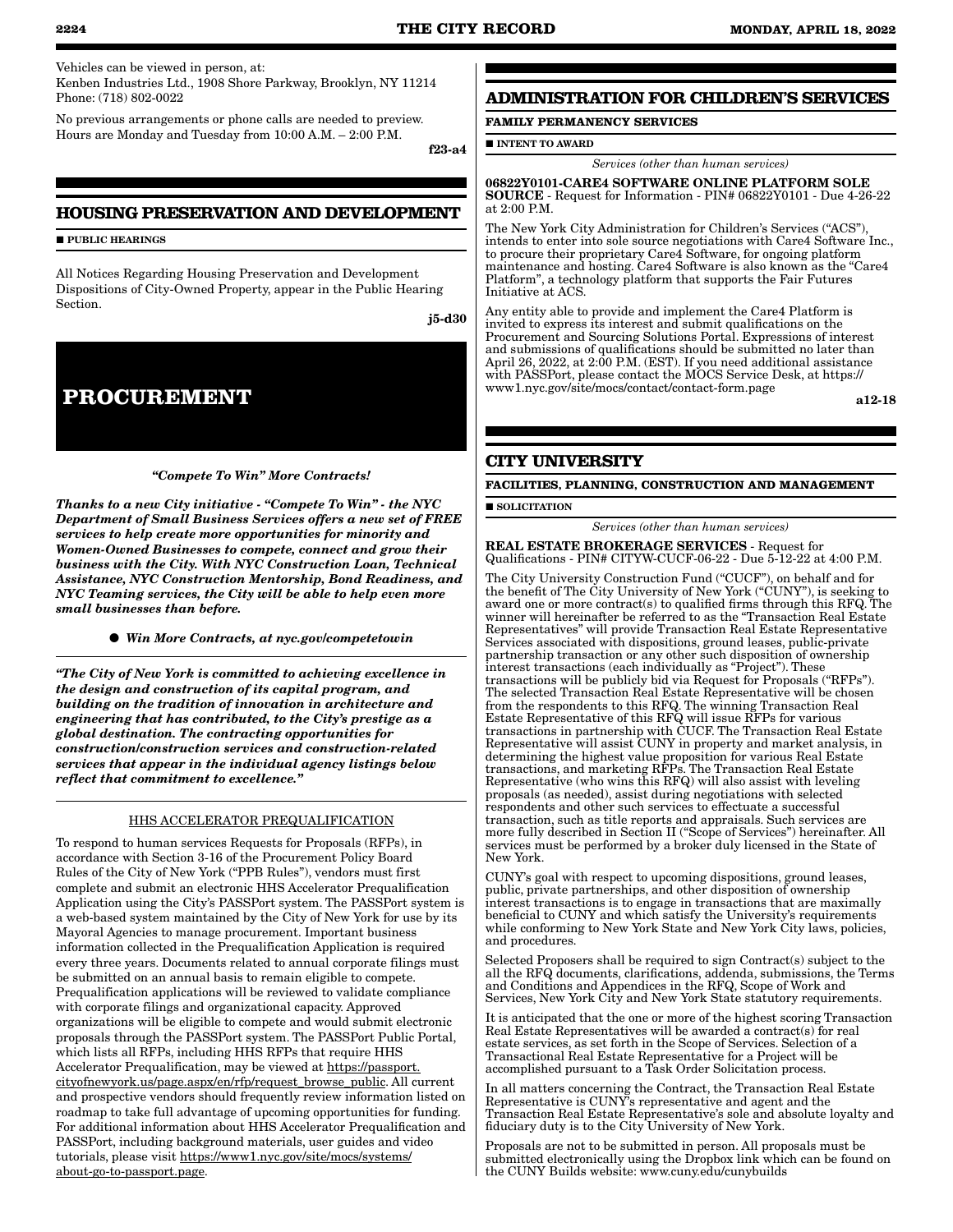Pursuant to State Finance Law § 139-j and § 139-k, this solicitation includes and imposes certain restrictions on communications between CUCF and a Proposer during the procurement process. A Proposer is restricted from making contacts from the earliest posting on the CUNY Builds, the City Record, or the New York State Contract Reporter websites of its intent to solicit offers/bids/proposals through final award and approval of Procurement Contract(s) by CUCF/CUNY and, if applicable, the Office of the State Comptroller ("restricted period") to other than Designated Contact(s) unless it is a contact that is included among certain statutory exceptions set forth in State Finance Law §  $139-i(3)(a)$ . Designated Contact(s), as of the date hereof, are identified in Section I.C. above. CUCF/CUNY employees are also required to obtain certain information when contacted during the restricted period and to make a determination of the responsibility of the Proposer pursuant to State Finance Law §139-j and §139-k. Certain findings of non-responsibility can result in rejection for Contract award and, in the event of two findings within a four-year period, the Proposer is debarred from obtaining governmental Procurement Contracts for four years. Further information about these requirements can be found on the New York State Office of General Services (OGS) website at: https://www.ogs.ny.gov/acpl/.

*Use the following address* unless otherwise specified in notice, to secure, examine or submit bid/proposal documents, vendor prequalification and other forms; specifications/blueprints; other information; and for opening and reading of bids at date and time specified above.

*City University, www.cuny.edu*/*cunybuilds. Peter Fountis (646) 664-2812; CUNY.Builds@cuny.edu* 

 $\bullet$  a18

#### REAL ESTATE BROKERAGE SERVICES - Request for Qualifications - PIN# CITYW-CUCF-07-21 - Due 5-12-22 at 4:00 P.M.

The City University Construction Fund ("CUCF"), on behalf and for the benefit of The City University of New York ("CUNY"), is seeking to award one or more contract(s) to qualified firms (hereinafter, the "Leasing Real Estate Representatives") to provide Leasing Real Estate Representative Services associated with the leasing portfolio of CUNY. Such services, more fully described in Section II ("Scope of Services") hereinafter, include site location, market/financial analyses and lease negotiations. The Leasing Real Estate Representatives will assist the University in the negotiation of leases and/or licenses for office and non-office space within all five boroughs of the City. The assignments may include the renewal of leases, the acquisition of new space and the negotiation of leases. All brokerage services must be performed by a broker duly licensed in the State of New York.

CUNY's goal with respect to real property leases is to negotiate cost effective leases on a timely basis which satisfy the University's requirements while conforming to New York State and New York City laws, policies, and procedures. These leases are for the rental of classrooms, offices and related functions of the University.

Selected Proposers shall be required to sign Contract(s) subject to the all the RFQ documents, clarifications, addenda, submissions, the Terms and Conditions and Appendices in the RFQ, Scope of Work and Services, New York City and New York State statutory requirements.

It is anticipated that the one or more of the highest scoring Proposers will be awarded a contract(s) for real estate brokerage services, as set forth in the Scope of Services.

In all matters concerning the Contract, the Leasing Real Estate Representative is CUNY's representative and agent and the Leasing Real Estate Representative's sole and absolute loyalty and fiduciary duty is to the City University of New York although all compensation for work performed by the Leasing Real Estate Representative is derived from commissions paid by landlords entering into leases with the University, Commission rates proposed pursuant to this RFQ shall not exceed the Maximum Fee Schedule outlined hereinafter.

Proposals are not to be submitted in person. All proposals must be submitted electronically using the Dropbox link which can be found on the CUNY Builds website: www.cuny.edu/cunybuilds

Pursuant to State Finance Law § 139-j and § 139-k, this solicitation includes and imposes certain restrictions on communications between CUCF and a Proposer during the procurement process. A Proposer is restricted from making contacts from the earliest posting on the CUNY Builds, the City Record, or the New York State Contract Reporter websites of its intent to solicit offers/bids/proposals through final award and approval of Procurement Contract(s) by  $\text{CUCF/CUNY}$  and, if applicable, the Office of the State Comptroller ("restricted period") to other than Designated Contact(s) unless it is a contact that is included among certain statutory exceptions set forth in State Finance Law § 139-j(3)(a). Designated Contact(s), as of the date hereof, are identified in Section I.C. above. CUCF/CUNY employees are also required to obtain certain information when contacted during the restricted period and to make a determination of the responsibility of the Proposer pursuant to State Finance Law §139-j and §139-k. Certain findings of non-responsibility can result in rejection for Contract award and, in the event of two findings within a four-year period, the Proposer is

debarred from obtaining governmental Procurement Contracts for four years. Further information about these requirements can be found on the New York State Office of General Services (OGS) website at: https://www.ogs.ny.gov/acpl/.

*Use the following address* unless otherwise specified in notice, to secure, examine or submit bid/proposal documents, vendor prequalification and other forms; specifications/blueprints; other information; and for opening and reading of bids at date and time specified above.

*City University, www.cuny.edu/Cunybuilds. Peter Fountis (646) 664-2812; CUNY.Builds@cuny.edu*

 $\bullet$  a18

### **CITYWIDE ADMINISTRATIVE SERVICES**

#### **ADMINISTRATION**

**SOLICITATION** 

TRUCK, 17C.Y. DUAL PURPOSE SALT SPREADER/DUMP-DSNY - Competitive Sealed Bids - PIN#85721B0237 - Due 6-1-22 at 10:30 A.M.

*Goods*

All bids are done on PASSPort. To review the details for this solicitation and participate, please use the following link below and use the keyword search fields to find the solicitation for TRUCK, 17C.Y. DUAL PURPOSE SALT SPREADER/DUMP-DSNY

You can search by PIN#85721B0237 or search by keyword: https:// passport.cityofnewyork.us/page.aspx/en/rfp/request\_browse\_public

If there are any issues with PASSPort, contact: help@mocs.nyc.gov

*Use the following address* unless otherwise specified in notice, to secure, examine or submit bid/proposal documents, vendor prequalification and other forms; specifications/blueprints; other information; and for opening and reading of bids, at date and time specified above.

*Citywide Administrative Services, 1 Centre Street, 18th Floor, New York, NY 10007. Evelyn Lucero (212) 386-0409; elucero@dcas.nyc.gov*

 $\bullet$  a18

#### TRUCK, DUMP 10 C.Y. - DEP - Competitive Sealed Bids - PIN#85722B0137 - Due 6-1-22 at 10:30 A.M.

All bids are done on PASSPort. To review the details for this solicitation and participate, please use the following link below and use the keyword search fields to find the solicitation for TRUCK, DUMP 10 C.Y. - DEP

You can search by PIN#85722B0137 or search by keyword: https:// passport.cityofnewyork.us/page.aspx/en/rfp/request\_browse\_public

If there are any issues with PASSPort, contact: help@mocs.nyc.gov

*Use the following address* unless otherwise specified in notice, to secure, examine or submit bid/proposal documents, vendor prequalification and other forms; specifications/blueprints; other information; and for opening and reading of bids, at date and time specified above.

*Citywide Administrative Services, 1 Centre Street, 18th Floor, New York, NY 10007. Evelyn Lucero (212) 386-0409; elucero@dcas.nyc.gov*  $\bullet$  a18

#### **CITYWIDE PROCUREMENT**

**SOLICITATION** 

#### *Goods*

GRP: DETROIT DIESEL ENGINES - Competitive Sealed Bids - PIN#85722B0155 - Due 6-7-22 at 10:30 A.M.

All bids are done on PASSPort. To review the details for this solicitation and participate, please use the following link below and use the keyword search fields to find the solicitation for GRP: DETROIT DIESEL ENGINES. You can search by PIN#85722B0155 or search by keyword: https://passport.cityofnewyork.us/page.aspx/en/rfp/request\_ browse\_public If there are any issues with PASSPort, contact: help@ mocs.nyc.gov.

*Use the following address* unless otherwise specified in notice, to secure, examine or submit bid/proposal documents, vendor prequalification and other forms; specifications/blueprints; other information; and for opening and reading of bids, at date and time specified above.

*Citywide Administrative Services, Bid Room, 1 Centre Street, 18th Floor, New York, NY 10007. Nancy Wilson (212) 386-0424; nawilson@dcas.nyc.gov*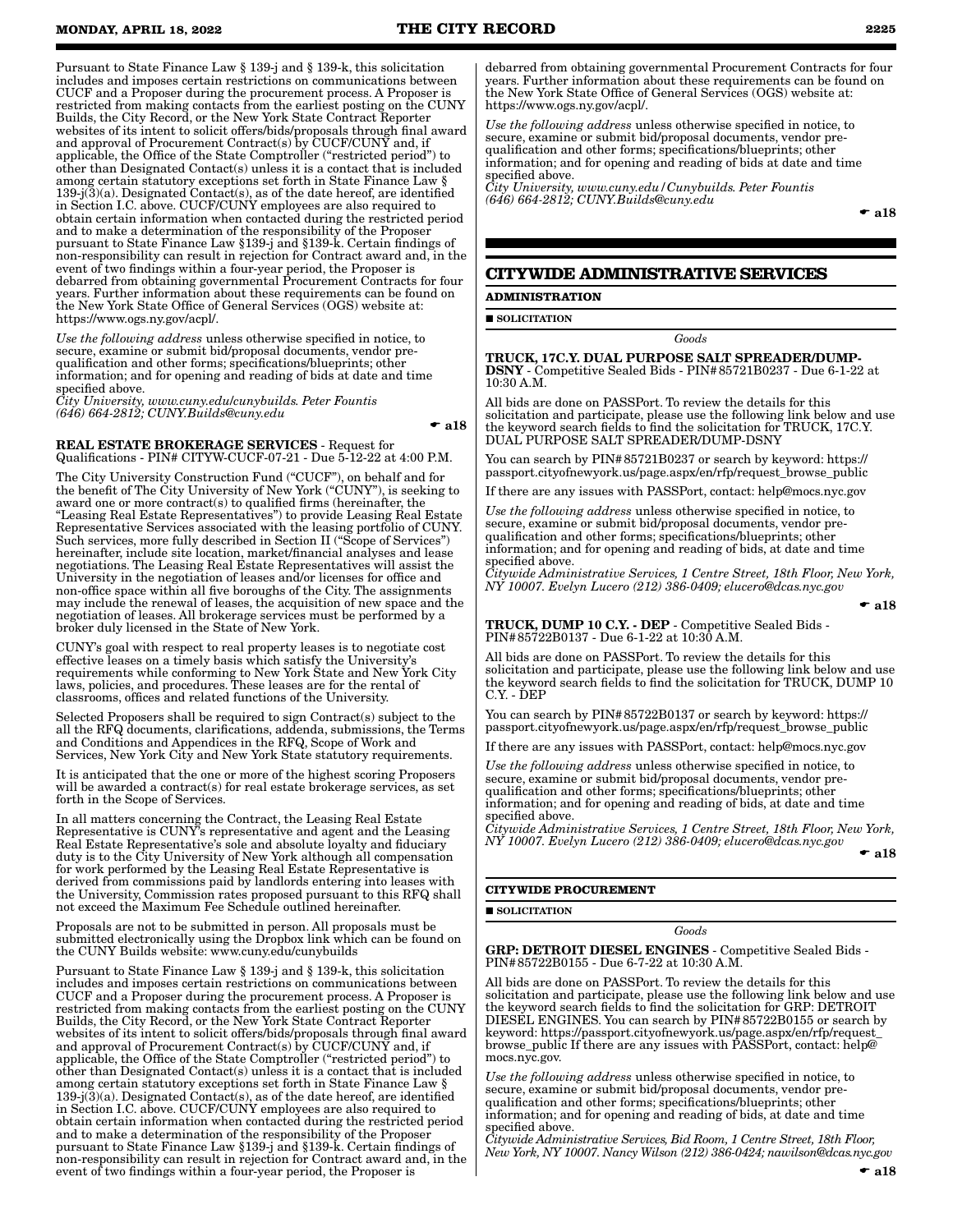### **CORRECTION**

#### **AWARD**

*Services (other than human services)*

SAFEVIEW IMAGE ANALYSIS TRAIN-THE-TRAINER - Other - PIN#07222U0006001 - AMT: \$29,554.00 - TO: Leidos Security Detection & Automation Inc., One Radcliff Road, Tewksbury, MA 01876.

SafeView Image Analysis Train-The-Trainer is a five-day class that provides an overview of the SafeView hardware, user interface, and the millimeter wave technology used to create the images. The trainers learn through discussion and hands-on practice how to operate the system and analyze SafeView images. The following training plan has been specially designed for Trainer candidate, who is responsible for Instructing SafeView System Operators. The maximum size of this SafeView Image Analysys Train-The Trainer Corse is 4 trainer candidates.

 $\bullet$  a18

#### **CENTRAL OFFICE OF PROCUREMENT**

**INTENT TO AWARD** 

*Services (other than human services)*

07222Y0065-AUTOMATED FINGERPRINT IDENTIFICATION SYSTEM (AFIS) - Request for Information - PIN# 07222Y0065 - Due 4-25-22 at 2:00 P.M.

Pursuant to Section 3-05 of the NYC Procurement Policy Board Rules, it is the intent of The New York City Department of Correction, to enter into a sole source negotiation, with Idemia Identity & Security USA LLC, with offices located at 5515 East La Palma Avenue, Suite 100, Anaheim, CA 92807, for the Automated Fingerprint Identification System (AFIS). This system stores individuals' fingerprints and feature data that enables it to interface with the existing NYC DOC Visitor Express (VE) System. DOC utilizes this system to record the fingerprints of individuals entering Rikers Island and other DOC facilities, to verify whether individuals are attempting to visit Rikers Island and other DOC facilities who have banned from visits due to past criminal behavior, unnecessarily putting DOC staff and other at risk. Any vendor besides Idemia that believes it can provide the above referenced services may express interest responding to the RFI E-PIN# 07222Y0065 in PASSPort, no later than April 25, 2022, by 2:00 P.M. Firms must be authorized by the FBI to provide such a system.

*Use the following address* unless otherwise specified in notice, to secure, examine or submit bid/proposal documents, vendor prequalification and other forms; specifications/blueprints; other information; and for opening and reading of bids at date and time specified above.

*Correction, Bulova Corporate Center, 75-20 Astoria Boulevard, Suite 160, East Elmhurst, NY 11370. Lilliana Alvarez-Cano (718) 546-0686; lilliana.alvarez-cano@doc.nyc.gov*

a12-18

### **DESIGN AND CONSTRUCTION**

#### **AWARD**

*Construction/Construction Services*

STIPEND FOR NDF-CRLYN DESIGN BUILD MARY DALTON RECREATION CENTER, SI, NY - Innovative Procurement - Other - PIN#85021P0005002 - AMT: \$100,000.00 - TO: Padilla Construction Services, Inc. PCS, 299 Main Street, Westbury, NY 11590.

 $\bullet$  a18

NDF-CRLYN, DESIGN BUILD CONTRACT FOR MARY CALI DALTON RECREATION CENTER - Innovative Procurement - Other - PIN#85021P0005001 - AMT: \$84,553,649.00 - To: J Kokolakis Contracting Inc., 202 E. Center Street, Tarpon Springs, FL 34689.

 $\bullet$  a18

### **ECONOMIC DEVELOPMENT CORPORATION**

**CONTRACTS**

SOLICITATION

*Goods and Services*

GOWANUS DEVELOPMENT RIGHTS - Request for Proposals - PIN#9191 - Due 5-9-22 at 11:59 P.M.

New York City Economic Development Corporation (NYCEDC) invites respondents to submit proposals for the acquisition of development rights appurtenant to a City-Owned lot in the Gowanus neighborhood of Brooklyn. The purpose of the acquisition is to deliver one or more development projects in furtherance of the Gowanus Neighborhood and Housing New York Plans and to generate returns, to the City of New York (the "City") from sale proceeds.

The Gowanus Neighborhood Plan is an initiative developed with community stakeholders and elected officials, in coordination with the City and other public agencies, to support a shared long-term vision of a sustainable, inclusive, and mixed-use Gowanus. The Plan aims to leverage the neighborhood's unique assets and features to realize this vision and accomplish and support many local and Citywide goals, including remediating the Gowanus Canal and surrounding contaminated land, supporting existing and future resiliency and sustainability efforts, creating more housing, including permanently affordable housing, encouraging economic development and diverse employment opportunities, and improving existing community resources and investing in new ones like schools and parks, all in an area with excellent transit access and within minutes of thriving central business districts.

Housing New York is a ten-year plan to create and preserve hundreds of thousands of high-quality, affordable homes. The plan outlines a comprehensive set of policies and programs to address the city's affordable housing crisis and retain the diversity and vitality of its neighborhoods. This holistic approach is part of a broader strategy, to ensure the long-term affordability, health, and competitiveness of New York City.

NYCEDC plans to select one or more respondents on the basis of factors stated in the RFP which include but are not limited to: the completeness and quality of the proposal, its financial terms, program and design, the robustness of prospective hiring and workforce programs, the qualifications and experience of respondents, and the economic impact of the development project associated with the development rights.

It is the policy of NYCEDC to comply with all Federal, State and City laws and regulations which prohibit unlawful discrimination because of race, creed, color, national origin, sex, age, disability, marital status, and other protected category and to take affirmative action in working with contracting parties, to ensure certified Minority and Women-Owned Business Enterprises (MWBEs) share in the economic opportunities generated by NYCEDC's projects and initiatives. Please refer, to the Equal Employment and Affirmative Compliance for Construction Contracts Appendix in the RFP.

This project has Minority and Women-Owned Business Enterprise ("M/WBE") participation goals, and all respondents will be required to submit an M/WBE Participation Proposal with their response. To learn more about NYCEDC's M/WBE program, visit http://edc.nyc/ opportunity-mwdbe. For the list of companies who have been certified with the New York City Department of Small Business Services as M/WBE, please go, to the www.nyc.gov/buycertified.

NYCEDC established the Contract Financing Loan Fund programs for Minority, Women and Disadvantaged Business Enterprise (M/W/DBE) interested in working on public construction projects. Contract Financing Loan Fund facilitates financing for short-term mobilization needs such as insurance, labor, supplies and equipment. Bidders/ subcontractors are strongly encouraged to visit the NYCEDC website, at http://edc.nyc/opportunity-mwdbe, to learn more about the program.

Detailed submission guidelines and requirements are outlined in the RFP, available as of Monday, April 18, 2022. To download a copy of the solicitation documents please visit https://edc.nyc/rfps. RESPONSES ARE DUE NO LATER THAN Monday, May 9, 2022. Please click the link in the "Deadlines" section of this project's web page (which can be found on, https://edc.nyc/rfps) to electronically upload a proposal for this solicitation.

*Use the following address* unless otherwise specified in notice, to secure, examine or submit bid/proposal documents, vendor prequalification and other forms; specifications/blueprints; other information; and for opening and reading of bids, at date and time specified above.

*Economic Development Corporation, One Liberty Plaza, 165 Broadway, 14th Floor, Mailroom, New York, NY 10006. Julian Rifai (212) 312-3649; jrifai@edc.nyc*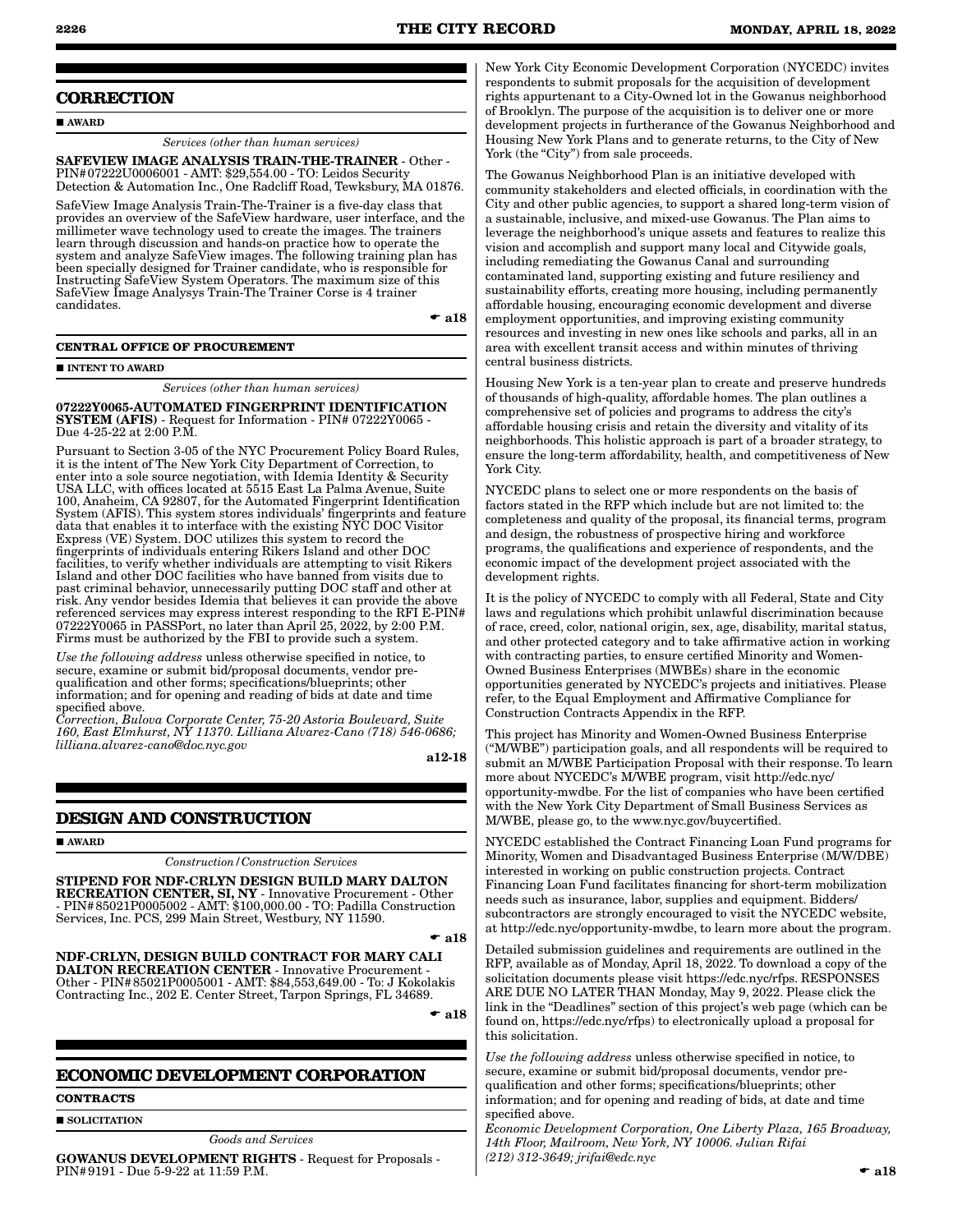#### **ENVIRONMENTAL PROTECTION**

### **FACILITIES MANAGEMENT & CONSTRUCTION**

SOLICITATION

#### *Services (other than human services)*

82622B0029-FMC-1-2021 BOILER REPAIR AND MAINTENANCE - Competitive Sealed Bids - PIN#82622B0029 - Due 5-18-22 at 10:00 A.M.

FMC-1-2021: MAINTENANCE AND REPAIR OF BOILERS, HEATERS AND WATER HEATERS AND RELATED EQUIPENMENT AT VARIOUS DEPARTMENT OF ENVIRONMENTAL PROTECTION FACILITIES WITHIN THE FIVE BOROUGHS OF THE CITY OF NEW YORK.

This Competitive Sealed Bid ("RFx) is being released through PASSPort, New York City's online procurement portal. Responses to this RFx should be submitted via PASSPort. To access the solicitation, vendors should visit the PASSPort Public Portal, at https://www1.nyc. gov/site/mocs/systems/about-go-to-passport.page and click on the "Search Funding Opportunities in PASSPort" blue box. This will take you, to the Public Portal of all procurements in the PASSPort system. To quickly locate the RFx, insert the EPIN 82622B0029 in, to the Keywords search field. If you need assistance submitting a response, please contact help@mocs.nyc.gov.

Pre-Bid Conference location -Microsoft TEAMS call in (audio only) +1 347-921-5612,244720501#, https://teams.microsoft.com/l/meetupjoin/19%3ameeting\_MzkyY2E4YmYtNjQ3Zi00OWRjLWI4ODEtZTYxO DI2MzkxOTg0%40thread.v2/0?context=%7b%22Tid%22%3a%22f470a3 5f-0853-4633-aae3-ce4e8b5085a3%22%2c%22Oid Virtual, NY 11373. Mandatory: no Date/Time - 2022-04-26 10:00:00

 $\bullet$  a18

#### **WASTEWATER TREATMENT**

**SOLICITATION** 

*Services (other than human services)*

82621B0072-BWT-1495-LAND - Competitive Sealed Bids - PIN#82621B0072 - Due 5-17-22, at 10:00 A.M.

Contract 1495-LAND provides landscape maintenance services, at various water resource recovery facilities, pump stations and associated DEP facilities. This contract provides for pesticide applications to facility landscape by certified pest applicators, tree planting, pruning and removals as needed, under the direction of licensed arborists, and, the servicing of facility landscape needs including weed control and removal, planting and restoration work as deemed necessary.

The Competitive Sealed Bid ("RFx) is being released through PASSPort, New York City's online procurement portal. Responses to this RFx should be submitted via PASSPort. To access the solicitation, vendors should visit the PASSPort Public Portal, at https://www1.nyc. gov/site/mocs/systems/about-go-to-passport.page, and click on the "Search Funding Opportunities in PASSPort" blue box. This will take yo, to the Public Portal of all procurements in the PASSPort system. To quickly locate the RFx, insert the EPIN 82621B0072 in, to the Keywords search field. If you need assistance submitting a response, please contact help@mocs.nyc.gov. On Response Due Date, at 10:00 A.M., please be advised that you will be required to submit a Bid Bond or Bid Security to NYC Department of Environmental Protection, 96-05 Horace Harding Expressway, 1st Floor Low Rise, Flushing, NY 11373. On the Response Due Date, at 10:00 A.M., please be advised that you will be required to submit a Bid Bond or Bid Security to NYC Department of Environmental Protection, 96-05 Horace Harding Expressway, 1st Floor Low Rise, Flushing, NY 11373.

Pre-Bid Conference location -Microsoft TEAMS call in (audio only) +1 347-921-5612,869716807# https://teams.microsoft.com/l/meetupjoin/19%3ameeting\_ZGYzMjZiZDktZWNkYS00ODgxLTgwYzMtNWZh  $\operatorname{YzJjZWU2ZDNk}\tilde{\mathscr{C}40}$ thread.v2/0?context=%7b%22Tid%22%3a%22f470 a35f-0853-4633-aae3-ce4e8b5085a3%22%2c%22Oid. Corona, NY 11373. Mandatory: no Date/Time - 2022-04-25 10:00:00

 $\bullet$  a18

82622B0009-BWT-1569-BRN - Competitive Sealed Bids - PIN#82622B0009 - Due 5-19-22 at 10:00 A.M.

BWT-1569-BRN: The Contractor shall furnish all the necessary labor, parts, materials and equipment for performing Preventive Maintenance, performing Inspections and/or Testing of the equipment, troubleshooting, repair, clean and tune-up boilers fueled by No.2 oil, natural gas, digester gas and or any combination thereof. The work also includes associated systems but not limited to burners, boiler control systems, furnaces, fuel oil pumps, atomizing compressors, associated fuel piping and accessories, draft damper and controls, gas

train components, low water cut offs, pipes, valves, blending pumps, removal and reinstallation blower motors, incidental repairs to refractory, tubes.

The Competitive Sealed Bid ("RFx), is being released through PASSPort, New York City's online procurement portal. Responses to this RFx should be submitted via PASSPort. To access the solicitation, vendors should visit the PASSPort Public Portal, at https://www1.nyc. gov/site/mocs/systems/about-go-to-passport.page, and click on the "Search Funding Opportunities in PASSPort" blue box. This will take you, to the Public Portal of all procurements in the PASSPort system. To quickly locate the RFx, insert the EPIN 82622B0009 in, to the Keywords search field. If you need assistance submitting a response, please contact help@mocs.nyc.gov. On Response Due Date, at 10:00 A.M., please be advised that you will be required to submit a Bid Bond or Bid Security to NYC Department of Environmental Protection, 96-05 Horace Harding Expressway, 1st Floor Low Rise, Flushing, NY 11373.

Pre-Bid Conference location -Microsoft TEAMS call in (audio only) +1 347-921-5612,106963513# https://teams.microsoft.com/l/meetupjoin/19%3ameeting\_YjI2NGJmMzctMzZiOS00Y2ZlLWFkNWQtNGVkZ TU3OWNhNWU5%40thread.v2/0?context=%7b%22Tid%22%3a%22f470 a35f-0853-4633-aae3-ce4e8b5085a3%22%2c%22Oid. Virtual, NY 11373. Mandatory: no Date/Time - 2022-05-03 10:00:00

 $\bullet$  a18

#### **WATER SUPPLY**

#### SOLICITATION

*Construction/Construction Services*

82622B0026-BWS - DEL-453 REMOVAL OF DEBRIS ACCUMULATED UPSTREAM OF THE BAR RACKS AT THE RONDOUT EFFLUENT CHAMBER - Competitive Sealed Bids - PIN#82622B0026 - Due 5-23-22 at 10:00 A.M.

DEL-453 Removal of Debris Accumulated Upstream of the Bar Racks, at the Rondout Effluent Chamber.

This Competitive Sealed Bid ("RFx), is being released through PASSPort, New York City's online procurement portal. Responses to this RFx should be submitted via PASSPort. To access the solicitation, vendors should visit the PASSPort Public Portal, at https://www1.nyc. gov/site/mocs/systems/about-go-to-passport.page and click on the "Search Funding Opportunities in PASSPort" blue box. This will take you, to the Public Portal of all procurements in the PASSPort system. To quickly locate the RFx, insert the EPIN 82622B0026 in, to the Keywords search field. If you need assistance submitting a response, please contact help@mocs.nyc.gov. On the Response Due Date, at 10:00 A.M., please be advised that you will be required to submit a PAPER copy of the Bid Submission Form and the Bid Security to NYC Department of Environmental Protection, 96-05 Horace Harding Expressway, 1st Floor Low Rise, Flushing, NY 11373.

Pre-Bid Conference location -Microsoft TEAMS call in (audio only) +1 347-921-5612,496998816# https://teams.microsoft.com/l/meetupjoin/19%3ameeting\_ZGQ5OWE0MTEtYWM0Yy00ZWVjLWE1YmMtM mZlMGE2N2NkOTE0%40thread.v2/0?context=%7b%22Tid%22%3a%2 2f470a35f-0853-4633-aae3-ce4e8b5085a3%22%2c%22Oid Virtual, NY 11373. Mandatory: no Date/Time - 2022-05-02 10:00:00

 $\bullet$  a18

#### **HOMELESS SERVICES**

**INTENT TO AWARD** 

*Human Services/Client Services*

PROVISION OF A STAND ALONE TRANSITIONAL RESIDENCE FOR FAMILIES WITH CHILDREN - Renewal - PIN#07118P8290KXLR001 - Due 4-19-22 at 5:00 P.M.

The Department of Homeless Services of the New York City Department of Social Services, plans to renew (1) contract with the contractor listed below, for the provision of a Stand Alone Transitional Residence for Families with Children. The renewal term shall be set forth below. Anyone having comments on the contractor's performance on the proposed renewal contract may contact Lorna Hinds,via email, at hindsl@dss.nyc.gov. Harlem United Community Aids Center, Inc., 306 Lenox Avenue, New York, NY 10027. EPIN 07118P8290KXLR001. To provide a Stand Alone Transitional Residence for Families with Children, 11 & 17-19 Old Broadway, New York, NY 10027. Renewal Term: 7/1/2022 – 6/30/2026.

*Use the following address* unless otherwise specified in notice, to secure, examine or submit bid/proposal documents, vendor prequalification and other forms; specifications/blueprints; other information; and for opening and reading of bids, at date and time specified above.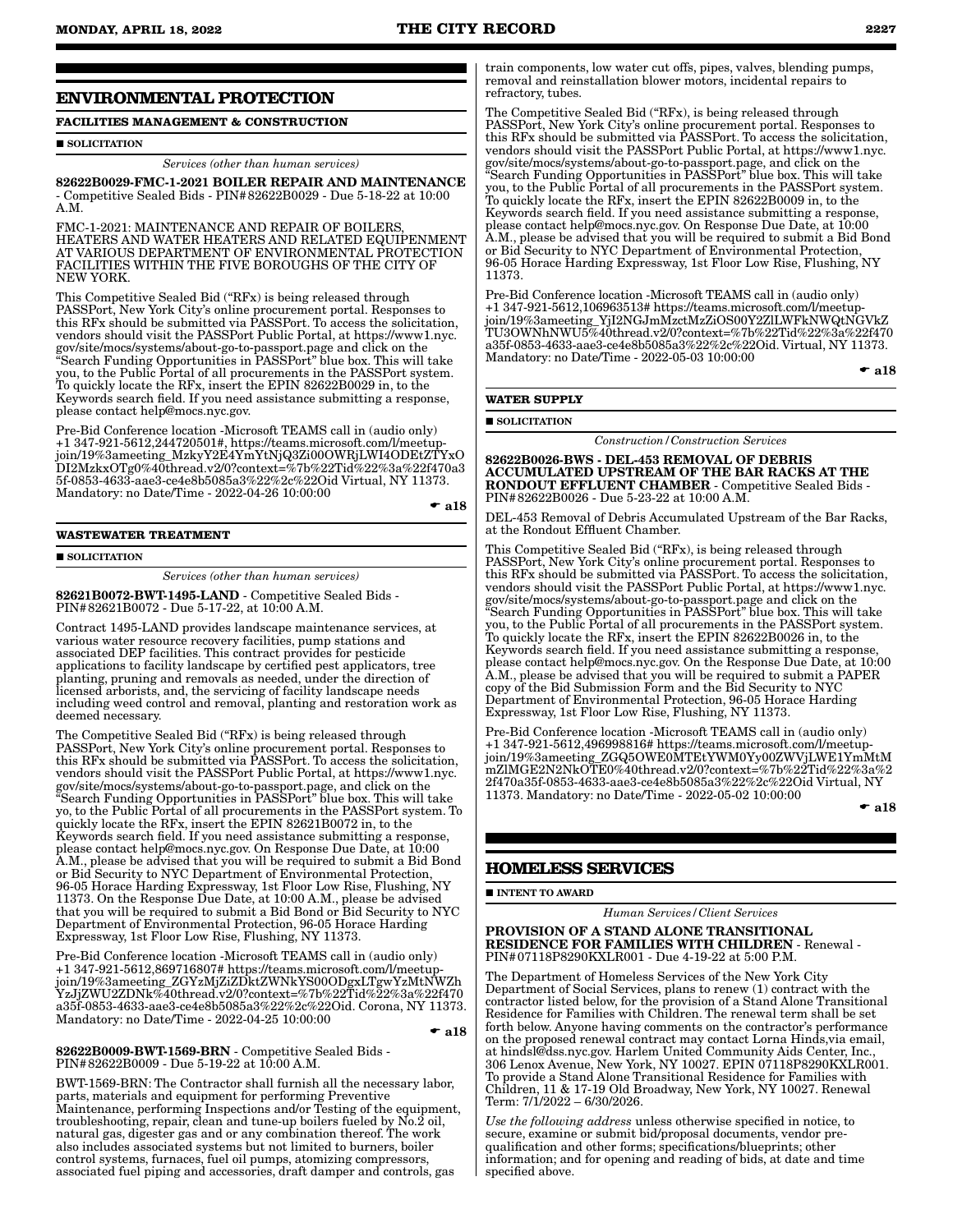*Homeless Services, 150 Greenwich Street, 37th Floor, New York, NY 10006. Lorna Hinds (929) 221-6391; hindsl@dss.nyc.gov*  $\bullet$  a18

**HOUSING PRESERVATION AND DEVELOPMENT**

**AWARD** 

*Construction/Construction Services*

EMERGENCY DEMOLITION 105-04 133 ST, QUEENS (DM00220 E-6156) - Emergency Purchase - PIN#80622E0056001 - AMT: \$285,555.00 - TO: Russo Development Enterprises Inc, 67 East Avenue, Lawrence, NY 11559-1003.

 $\bullet$  a18 EMERGENCY DEMOLITION FOR 3029 WEST 23RD STREET

BROOKLYN, NY DM00228 - Emergency Purchase - PIN#80622E0026001 - AMT: \$725,407.00 - TO: Statewide Demolition Corp, 5883 54th Street, Maspeth, NY 11378.

 $\bullet$  a18

### **HUMAN RESOURCES ADMINISTRATION**

**CONTRACTS**

**INTENT TO AWARD** 

*Human Services/Client Services*

PROVISION OF SHELTER FOR HOMELESS FAMILIES WITH CHILDREN - Renewal - PIN#07118P8282KXLR001 - Due 4-19-22 at  $5:00 \text{ } PM$ 

DHS, intends to renew one (1) contract with Brooklyn Community Housing & Services, Inc., for the Provision of Shelter for Homeless Families with Children. Anyone having comments on the performance of the contractor or the proposed renewal of the contract may contact HRA, at the contact information listed. This notice is for informational purposes only.

*Use the following address* unless otherwise specified in notice, to secure, examine or submit bid/proposal documents, vendor prequalification and other forms; specifications/blueprints; other information; and for opening and reading of bids, at date and time specified above.

*Human Resources Administration, 150 Greenwich Street, 37th Floor, New York, NY 10007. Lorna Hinds (929) 221-6391; hindsl@dss.nyc.gov*

 $\bullet$  a18

PROVISION OF SHELTER FOR HOMELESS FAMILIES WITH CHILDREN - Renewal - PIN#07118P8294KXLR001 - Due 4-19-22 at 5:00 P.M.

DHS, intends to renew one (1) contract with Women in Need, Inc., for the Provision of Shelter for Homeless Families with Children. Anyone having comments on the performance of the contractor or the proposed renewal of the contract may contact HRA, at the number listed. This notice is for informational purposes only.

*Use the following address* unless otherwise specified in notice, to secure, examine or submit bid/proposal documents, vendor pre-qualification and other forms; specifications/blueprints; other information; and for opening and reading of bids, at date and time specified above. *Human Resources Administration, 150 Greenwich Street, 37th Floor, New York, NY 10007. Lorna Hinds (929) 221-6391; hindsl@dss.nyc.gov*

 $\bullet$  a18

### **INFORMATION TECHNOLOGY AND TELECOMMUNICATIONS**

#### **APPLICATIONS**

**INTENT TO AWARD** 

*Goods*

85822Y0228-IWISE TELECOM PORTAL SUPPORT/ MAINTENANCE - Request for Information - PIN# 85822Y0228 - Due 4-25-22 at 3:00 P.M.

NYC office of Technology and Innovation (OTI) or DoITT, is procuring iWise maintenance and support services as needed by NYC Agencies. The proposed contractor is the only entity that can provide

maintenance services for iWise proprietary licensed software applications. Any vendor who is qualified to provide iWise maintenance and support services in the future, should submit a response through PASSPort, no later than April 25, 2022, 2:00 P.M. - Eastern Time. Proposed vendor is DMK Partnership LLC.

To respond in PASSPort, please complete the Acknowledgment tab and submit a response in the Manage Responses tab. If you have questions about the details of the RFx, please submit through the Discussion with Buyer tab. If you have questions about functionality of PASSPort, please use the link: MOCS Services Desk.

a12-18

### **PROBATION**

#### **CONTRACT PROCUREMENT**

**INTENT TO AWARD** 

*Human Services/Client Services*

NEON ARTS EXTENSION 78122N0002 - Negotiated Acquisition - Available only from a single source - PIN#78122N0002 - Due 4-29-22 at 2:00 P.M.

Pursuant to Section 3-04(b)(2)(i)((D) of the Procurement Policy Board Rules, the NYC Department of Probation, intends to extend the contract with Carnegie Hall Corporation for the provision of the NeON Arts program. Carnegie Hall Corporation will provide this program during the extension term by means of Negotiated Acquisition Extension for one year, from July 1, 2022 through June 30, 2023, at a cost of \$630,000.00. This ad is for information purposes only, anyone who would like additional information regarding this procurement or future like procurements, may send an email to, acco@probation.nyc.gov, no later than 2:00 P.M. on April 29, 2022.

*Use the following address* unless otherwise specified in notice, to secure, examine or submit bid/proposal documents, vendor pre-qualification and other forms; specifications/blueprints; other information; and for opening and reading of bids, at date and time specified above. *Probation. Eileen Parfrey-Smith; acco@probation.nyc.gov*

a13-19

### **TRANSPORTATION**

**BRIDGES**

SOLICITATION

*Construction/Construction Services*

84121B0042-84121QUBR471 PROTECTIVE COATING OF NORTHERN BLVD BRIDGES OVER FLUSHING RIVER - Competitive Sealed Bids - PIN#84121B0042 - Due 5-24-22 at 11:00 A.M.

Protective Coating of Northern Boulevard Bridges over Flushing River. The work to be done under this contract includes all labor, materials, plant and equipment necessary and required to complete the work of cleaning existing steel structure and application of protective coating systems as well as all other incidental items of work as described in the specifications unless otherwise specified in the contract documents. The job locations and limits of work are to be checked and verified by the Contractor before starting of the construction operations.

 $\bullet$  a18

### **YOUTH AND COMMUNITY DEVELOPMENT**

#### **AWARD**

*Human Services/Client Services*

#### COMPASS NEGOTIATED ACQUISITION EXTENSION - Negotiated Acquisition - Other - PIN#26022N0341001 - AMT:

\$803,766.00 - TO: Research Foundation of the City University of New York, 230 West 41 Street, New York, NY 10036.

SONYC Middle School Expansion NAE

 $\bullet$  a18

#### COMPASS NEGOTIATED ACQUISITION EXTENSION - Negotiated Acquisition - Other - PIN#26022N0338001 - AMT: \$360,742.00 - TO: Research Foundation of the City University of New, 230 West 41 Street, New York, NY 10036.

SONYC Non Public School Sites NAE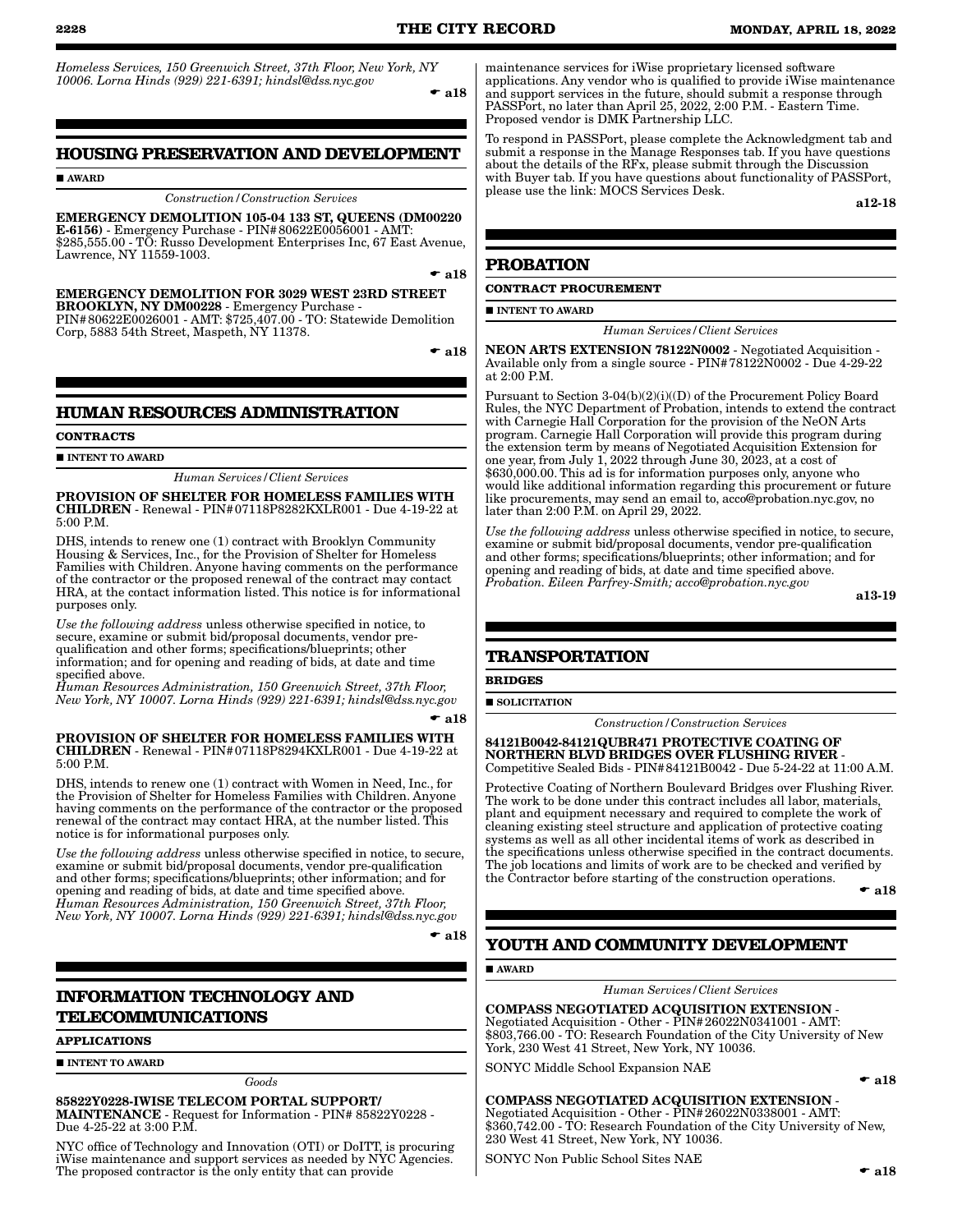COMPASS PROGRAMMING AT SQPA - Negotiated Acquisition - Other - PIN#26022N0185001 - AMT: \$399,022.00 - TO: Southern Queens Park Assoc. Inc., 177-01 Baisley Boulevard, at Roy Wilkins Park, Jamaica, NY 11434.

COMPASS Center Based or Non Public School NAE

 $\bullet$  a18

### **CONTRACT AWARD HEARINGS**

**NOTE: LOCATION(S) ARE ACCESSIBLE TO INDIVIDUALS USING WHEELCHAIRS OR OTHER MOBILITY DEVICES. FOR FURTHER INFORMATION ON ACCESSIBILITY OR TO MAKE A REQUEST FOR ACCOMMODATIONS, SUCH AS SIGN LANGUAGE INTERPRETATION SERVICES, PLEASE CONTACT THE MAYOR'S OFFICE OF CONTRACT SERVICES (MOCS) VIA E-MAIL AT DISABILITYAFFAIRS@MOCS.NYC.GOV OR VIA PHONE AT (212) 298-0734. ANY PERSON REQUIRING REASONABLE ACCOMMODATION FOR THE PUBLIC HEARING SHOULD CONTACT MOCS AT LEAST THREE (3) BUSINESS DAYS IN ADVANCE OF THE HEARING TO ENSURE AVAILABILITY.**  $\mathbf{a}$ 

#### **AGING**

**PUBLIC HEARINGS** 

NOTICE IS HEREBY GIVEN that a Contract Public Hearing will be held on Thursday, April 28, 2022, at 10:00 AM. The Public Hearing will be held via Conference Call. Call-in #: 1-646-992-2010, ACCESS CODE: 715 951 139.

IN THE MATTER OF a proposed contract between the Department for the Aging and JCDecaux Street Furniture New York LLC, located at 350 Fifth Avenue, 73rd and 74th Floors, New York, NY 10118, to provide services to promote Vaccine Media Campaign for Older Adults on 100 Bus Shelters, Citywide. The amount of this contract will be \$200,000.00. The term of the contract shall be from November 1, 2021 to February 28, 2022. E-PIN #: 12522S0003001.

The proposed contractor has been selected by Sole Source Procurement Method, pursuant to Section 3-05 of the Procurement Policy Board Rules.

In order to access the Public Hearing and testify, please call 1-646-992- 2010, ACCESS CODE: 715 951 139 no later than 9:55 AM. If you need further accommodations, please let us know at least five business days in advance of the Public Hearing via e-mail at DisabilityAffairs@ mocs.nyc.gov or via phone at 1-212-298-0734.

 $\bullet$  a18

#### **CITYWIDE ADMINISTRATIVE SERVICES**

**PUBLIC HEARINGS** 

NOTICE IS HEREBY GIVEN that a Contract Public Hearing will be held on Thursday, April 28, 2022, at 10:00 AM. The Public Hearing will be held via Conference Call. Call-in #: 1-646-992-2010, ACCESS CODE: 715 951 139.

IN THE MATTER OF a proposed contract between the Department of Citywide Administrative Services and Netcom Learning, Inc.- NY, 519 8th Avenue, New York, NY 10018, for continuation of advanced technology skills training services to City employees to be compliant with Mayoral policy directives, Citywide. The contract is in the amount of \$190,000.00. The contract term shall be from April 6, 2022 to April 5, 2023. E-PIN #: 85622N0005001.

The proposed contractor has been selected by Negotiated Acquisition Extension, pursuant to Section 3-04 (b)(2)(iii) of the Procurement Policy Board Rules.

In order to access the Public Hearing and testify, please call 1-646-992- 2010, ACCESS CODE: 715 951 139 no later than 9:55 AM. If you need further accommodations, please let us know at least five business days in advance of the Public Hearing via e-mail at DisabilityAffairs@ mocs.nyc.gov or via phone at 1-212-298-0734.

### **CORRECTION**

**PUBLIC HEARINGS** 

NOTICE IS HEREBY GIVEN that a Contract Public Hearing will be held on Thursday, April 28, 2022, at 10:00 AM. The Public Hearing will be held via Conference Call. Call-in #: 1-646-992-2010, ACCESS CODE: 715 951 139.

IN THE MATTER OF a proposed contract between the New York City Department of Correction and The CBORD Group, Inc., 950 Danby Road, Suite 100C, Ithaca, NY 14850, for the Maintenance and Support of the Food Management System for the Nutritional Service Division. The contract amount will be \$110,000.00. The term of the contract shall be from June 30, 2019 to July 1, 2022 with two one-year renewal options. CB 1, Queens. PIN #: 072202229NSD, E-PIN #: 07222S0001001.

The proposed contractor has been selected by Sole Source Method, pursuant to Section 3-05 of the Procurement Policy Board Rules.

In order to access the Public Hearing and testify, please call 1-646-992- 2010, ACCESS CODE: 715 951 139 no later than 9:55 AM. If you need further accommodations, please let us know at least five business days in advance of the Public Hearing via e-mail at DisabilityAffairs@ mocs.nyc.gov or via phone at 1-212-298-0734.

 $\bullet$  a18

#### **DESIGN AND CONSTRUCTION**

**PUBLIC HEARINGS** 

NOTICE IS HEREBY GIVEN that a Contract Public Hearing will be held on Thursday, April 28, 2022, at 10:00 AM. The Public Hearing will be held via Conference Call. Call-in #: 1-646-992-2010, ACCESS CODE: 715 951 139.

IN THE MATTER OF a proposed contract between the Department of Design and Construction of the City of New York and AKF Engineers LLP, located at 1 Liberty Plaza, New York, NY 10006-1404, for RQ\_A&E, Requirements Contracts for Commissioning and Related Services for Various Projects, Citywide. The contract amount shall be \$10,000,000.00. The contract term will be 1,095 Consecutive Calendar Days from date of Notice to Proceed with one renewal option of 730 Consecutive Calendar Days. E-PIN #: 85022P0008002.

The proposed contractor has been selected by Competitive Sealed Proposal Method, pursuant to Section 3-03 of the Procurement Policy Board Rules.

In order to access the Public Hearing and testify, please call 1-646-992- 2010, ACCESS CODE: 715 951 139 no later than 9:55 AM. If you need further accommodations, please let us know at least five business days in advance of the Public Hearing via e-mail at DisabilityAffairs@ mocs.nyc.gov or via phone at 1-212-298-0734.

IN THE MATTER OF a proposed contract between the Department of Design and Construction of the City of New York and EME Consulting Engineering and Architecture Group LLC, located at 550 Seventh Avenue, 10th Floor, New York, NY 10018, for RQ\_A&E, Requirements Contracts for Commissioning and Related Services for Various Projects, Citywide. The contract amount shall be \$10,000,000.00. The contract term will be 1,095 Consecutive Calendar Days from date of Notice to Proceed with one renewal option of 730 Consecutive Calendar Days. E-PIN #: 85022P0008003.

The proposed contractor has been selected by Competitive Sealed Proposal Method, pursuant to Section 3-03 of the Procurement Policy Board Rules.

In order to access the Public Hearing and testify, please call 1-646-992- 2010, ACCESS CODE: 715 951 139 no later than 9:55 AM. If you need further accommodations, please let us know at least five business days in advance of the Public Hearing via e-mail at DisabilityAffairs@ mocs.nyc.gov or via phone at 1-212-298-0734.

IN THE MATTER OF a proposed contract between the Department of Design and Construction of the City of New York and Horizon Engineering Associates LLP, located at 30 Broad Street, 15th Floor, New York, NY 10004, for RQ\_A&E, Requirements Contracts for Commissioning and Related Services for Various Projects, Citywide. The contract amount shall be \$10,000,000.00. The contract term will be 1,095 Consecutive Calendar Days from date of Notice to Proceed with one renewal option of 730 Consecutive Calendar Days. E-PIN #: 85022P0008004.

The proposed contractor has been selected by Competitive Sealed Proposal Method, pursuant to Section 3-03 of the Procurement Policy Board Rules.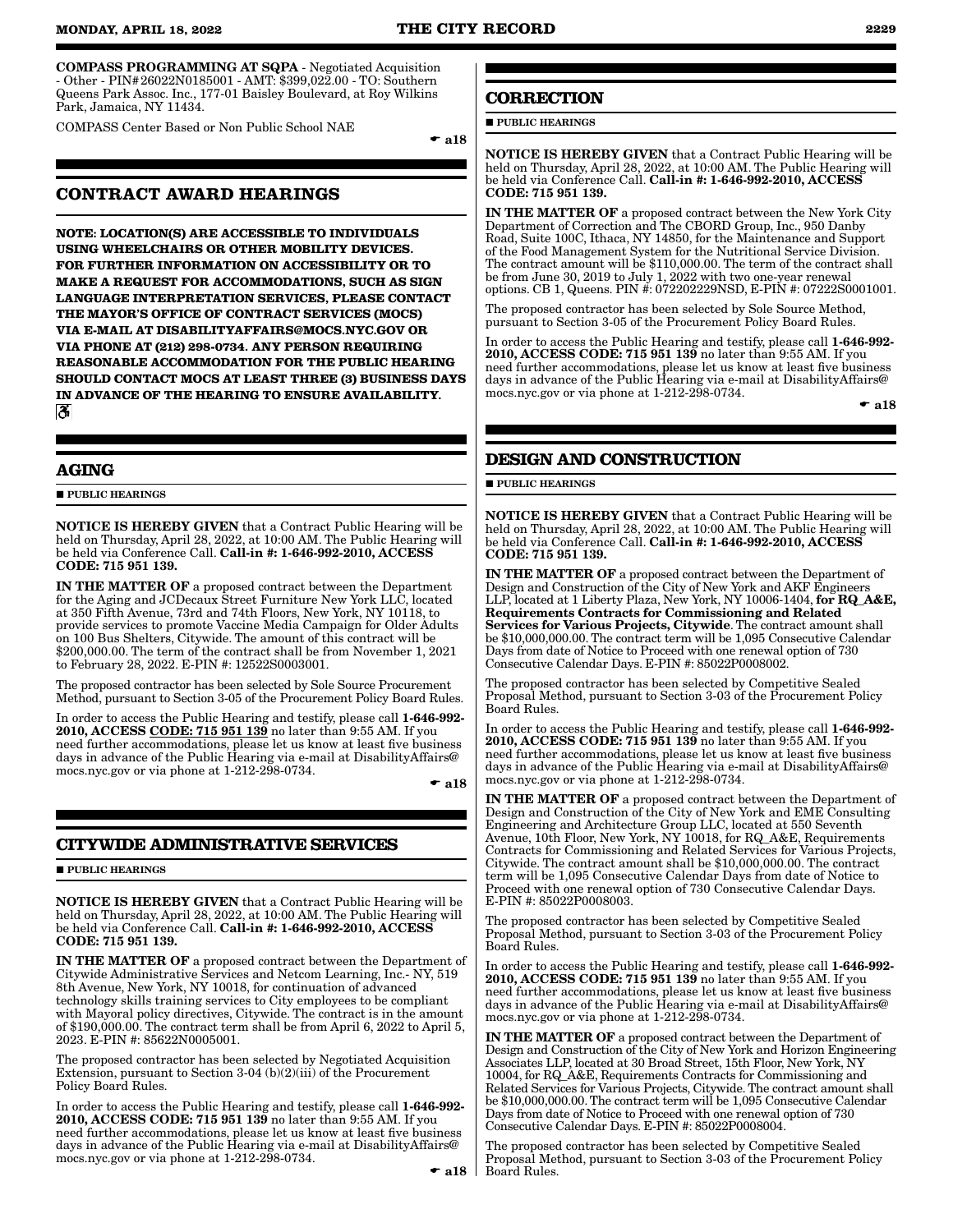In order to access the Public Hearing and testify, please call 1-646-992- 2010, ACCESS CODE: 715 951 139 no later than 9:55 AM. If you need further accommodations, please let us know at least five business days in advance of the Public Hearing via e-mail at DisabilityAffairs@ mocs.nyc.gov or via phone at 1-212-298-0734.

 $\bullet$  a18

#### **EMERGENCY MANAGEMENT**

#### **PUBLIC HEARINGS**

NOTICE IS HEREBY GIVEN that a Contract Public Hearing will be held on Thursday, April 28, 2022, at 10:00 AM. The Public Hearing will be held via Conference Call. Call-in #: 1-646-992-2010, ACCESS CODE: 715 951 139.

IN THE MATTER OF a proposed contract between New York City Emergency Management and Accurate Communication, Inc., principal office located at 85 Broad Street, 18th Floor, New York, NY 10004, for the provision of Sign Language Interpretation Services. The contract amount shall not exceed \$250,000.00. The contract term shall be from May 1, 2022 to April 30, 2024. CB 2, Brooklyn. E-PIN #: 01722W0014001.

The Vendor has been selected by M/WBE Noncompetitive Small Purchase Method, pursuant to Section  $3-08$  (c)(1)(iv) of the Procurement Policy Board Rules.

In order to access the Public Hearing and testify, please call 1-646-992-2010, ACCESS CODE: 715 951 139 no later than 9:55 AM. If you need further accommodations, please let us know at least five business days in advance of the Public Hearing via e-mail at DisabilityAffairs@ mocs.nyc.gov or via phone at 1-212-298-0734.

 $\bullet$  a18

NOTICE IS HEREBY GIVEN that a Contract Public Hearing will be held on Thursday, April 28, 2022, at 10:00 AM. The Public Hearing will be held via Conference Call. Call-in #: 1-646-992-2010, ACCESS CODE: 715 951 139.

IN THE MATTER OF a Purchase Order/Contract between New York City Emergency Management and Compulink Technologies, Inc., principal office located at 260 West 39th Street, Room 302, New York, NY 10018, for the provision of Lenovo Desktops and Monitors at 165 Cadman Plaza, Borough of Brooklyn. The Purchase Order/Contract amount shall not exceed \$103,237.70. The term shall from date of Notice to Proceed to June 30, 2022. CB 2, Brooklyn. E-PIN #: 01722W0011001.

The Vendor has been selected by M/WBE Noncompetitive Small Purchase Method, pursuant to Section 3-08  $(c)(1)(\hat{\textbf{i}}v)$  of the Procurement Policy Board Rules.

In order to access the Public Hearing and testify, please call 1-646-992- 2010, ACCESS CODE: 715 951 139 no later than 9:55 AM. If you need further accommodations, please let us know at least five business days in advance of the Public Hearing via e-mail at DisabilityAffairs@ mocs.nyc.gov or via phone at 1-212-298-0734.

 $\bullet$  a18

#### **FINANCE**

**PUBLIC HEARINGS** 

NOTICE IS HEREBY GIVEN that a Contract Public Hearing will be held on Thursday, April 28, 2022, at 10:00 AM. The Public Hearing will be held via Conference Call. Call-in #: 1-646-992-2010, ACCESS CODE: 715 951 139.

IN THE MATTER OF a Purchase Order/Contract between New York City Department of Finance and Saturn Business Systems, Inc., located at 228 East 45th Street, New York, NY 10017, to provide Puppet Enterprise with Continuous Delivery - Subscription License, Citywide. The Purchase Order/Contract amount is not to exceed \$298,497.30. The contract term shall be for one year from date of Notice to Proceed. E-PIN #: 83622W0013001.

The Vendor has been selected by M/WBE Noncompetitive Small Purchase Method, pursuant to Section 3-08 (c)(1)(iv) of the Procurement Policy Board Rules.

In order to access the Public Hearing and testify, please call 1-646-992- 2010, ACCESS CODE: 715 951 139 no later than 9:55 AM. If you need further accommodations, please let us know at least five business days in advance of the Public Hearing via e-mail at DisabilityAffairs@ mocs.nyc.gov or via phone at 1-212-298-0734.

IN THE MATTER OF a Purchase Order/Contract between New York City Department of Finance and Saturn Business Systems, Inc., located at 228 East 45th Street, New York, NY 10017, to provide Aruba ClearPass Licenses with Customer Support, Citywide. The Purchase Order/Contract is in an amount not to exceed \$247,025.00. The contract term shall be for one year from date of Notice to Proceed. E-PIN #: 83622W0014001.

The Vendor has been selected by M/WBE Noncompetitive Small Purchase Method, pursuant to Section 3-08 (c)(1)(iv) of the Procurement Policy Board Rules.

In order to access the Public Hearing and testify, please call 1-646-992- 2010, ACCESS CODE: 715 951 139 no later than 9:55 AM. If you need further accommodations, please let us know at least five business days in advance of the Public Hearing via e-mail at DisabilityAffairs@ mocs.nyc.gov or via phone at 1-212-298-0734.

 $\bullet$  a18

#### **FIRE DEPARTMENT**

**PUBLIC HEARINGS** 

NOTICE IS HEREBY GIVEN that a Contract Public Hearing will be held on Thursday, April 28, 2022, at 10:00 AM. The Public Hearing will be held via Conference Call. Call-in #: 1-646-992-2010, ACCESS CODE: 715 951 139.

IN THE MATTER OF a proposed contract between the Fire Department of the City of New York and New York State Industries for the Disabled, Inc. (NYSID), 11 Columbia Circle Drive, Albany, NY 12203, for the provision of Janitorial Services at FDNY locations, Citywide. The contract amount is \$34,712,498.81. The contract term shall be six years from date of Notice to Proceed. E-PIN #: 05722M0002001.

The proposed contractor has been selected by Required Method of Source Selection (Preferred Source), pursuant to Section 1-02 (d)(1) of the Procurement Policy Board Rules.

In order to access the Public Hearing and testify, please call 1-646-992- 2010, ACCESS CODE: 715 951 139 no later than 9:55 AM. If you need further accommodations, please let us know at least five business days in advance of the Public Hearing via e-mail at DisabilityAffairs@ mocs.nyc.gov or via phone at 1-212-298-0734.

 $\bullet$  a18

### **HEALTH AND MENTAL HYGIENE**

**PUBLIC HEARINGS** 

NOTICE IS HEREBY GIVEN that a Contract Public Hearing will be held on Thursday, April 28, 2022, at 10:00 AM. The Public Hearing will be held via Conference Call. Call-in #: 1-646-992-2010, ACCESS CODE: 715 951 139.

IN THE MATTER OF a Purchase Order/Contract between the Department of Health and Mental Hygiene and Priority Enterprise, Inc., 37 Stonewyck Place, Monroe Township, NJ 08831, to supply and deliver promotional items to DOHMH - New Family Home Visits, 1932 Arthur Avenue, Room 203B, Bronx, NY 10457. The Purchase Order/ Contract amount will be \$500,000.00. The term shall be from May 1, 2022 to June 30, 2024, with no option to renew. CB 6, Bronx. PIN #: 22FN013501R0X00, E-PIN #: 81622W0051001.

The Vendor has been selected by M/WBE Noncompetitive Small Purchase Method, pursuant to Section 3-08 (c)(1)(iv) of the Procurement Policy Board Rules.

In order to access the Public Hearing and testify, please call 1-646-992- 2010, ACCESS CODE: 715 951 139 no later than 9:55 AM. If you need further accommodations, please let us know at least five business days in advance of the Public Hearing via e-mail at DisabilityAffairs@ mocs.nyc.gov or via phone at 1-212-298-0734.

 $\bullet$  a18

NOTICE IS HEREBY GIVEN that a Contract Public Hearing will be held on Thursday, April 28, 2022, at 10:00 AM. The Public Hearing will be held via Conference Call. Call-in #: 1-646-992-2010, ACCESS CODE: 715 951 139.

IN THE MATTER OF a proposed contract between the Department of Health and Mental Hygiene and St. Nicks Alliance Corp., located at 2 Kingsland Avenue, 1st Floor, Brooklyn, NY 11211, to ensure continuity of HOPWA housing services, Citywide. The contract amount shall be \$907,078,47. The contract term shall be from July 1, 2022 to June 30, 2023. E-PIN #: 81622N0009001.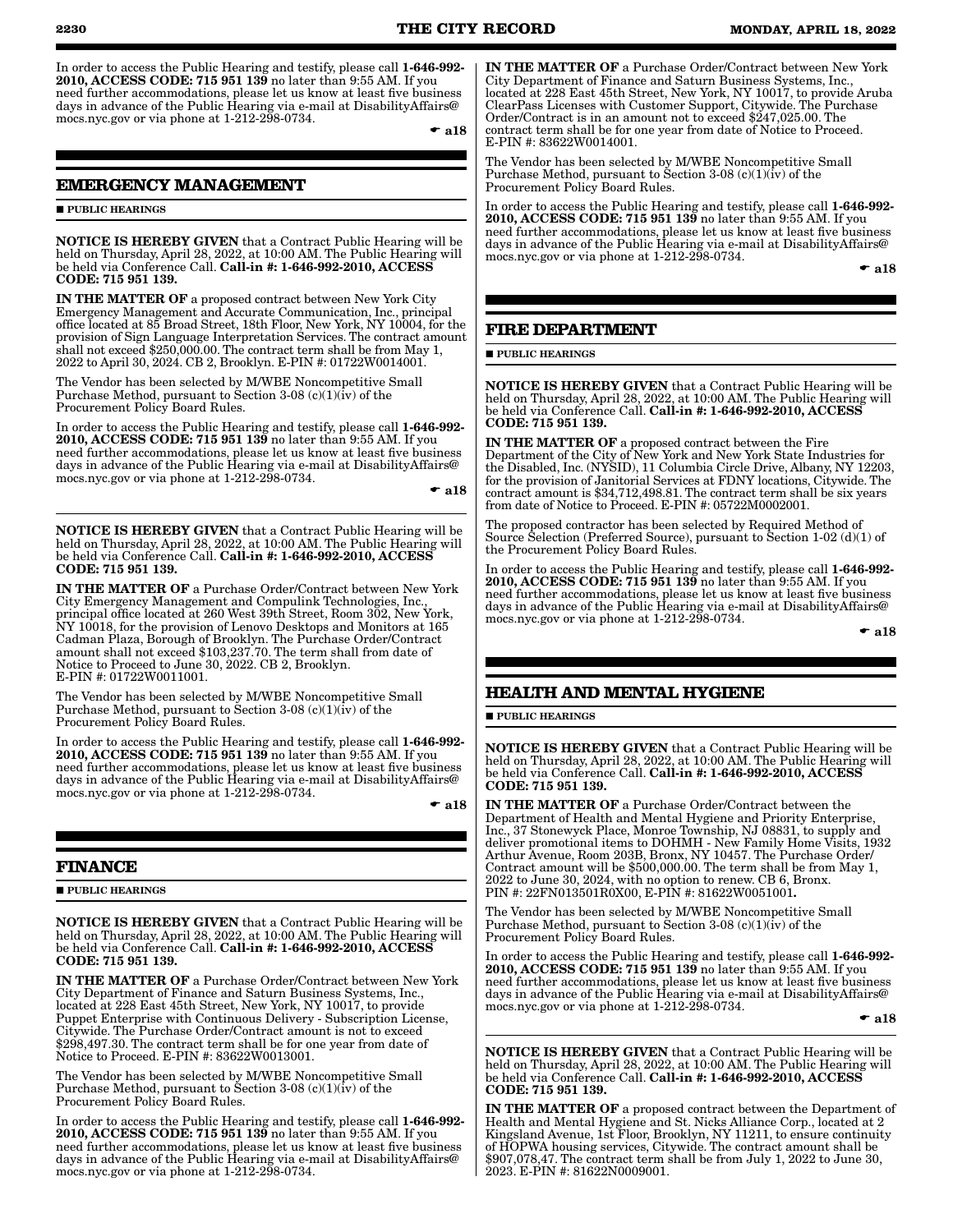The proposed contractor has been selected by Negotiated Acquisition Method, pursuant to Section 3-04 (b)(2)(ii) of the Procurement Policy Board Rules.

In order to access the Public Hearing and testify, please call 1-646-992- 2010, ACCESS CODE: 715 951 139 no later than 9:55 AM. If you need further accommodations, please let us know at least five business days in advance of the Public Hearing via e-mail at DisabilityAffairs@ mocs.nyc.gov or via phone at 1-212-298-0734.

IN THE MATTER OF a proposed contract between the Department of Health and Mental Hygiene and Iris House: A Center for Women Living With HIV, Inc., located at 2348 Adam Clayton Powell Jr. Blvd., New York, NY 10030, to ensure continuity of HOPWA housing services, Citywide. The contract amount shall be \$910,861.60. The contract term shall be from July 1, 2022 to June 30, 2023. E-PIN #: 81622N0010001.

The proposed contractor has been selected by Negotiated Acquisition Method, pursuant to Section 3-04 (b)(2)(ii) of the Procurement Policy Board Rules.

In order to access the Public Hearing and testify, please call 1-646-992- 2010, ACCESS CODE: 715 951 139 no later than 9:55 AM. If you need further accommodations, please let us know at least five business days in advance of the Public Hearing via e-mail at DisabilityAffairs@ mocs.nyc.gov or via phone at 1-212-298-0734.

IN THE MATTER OF a proposed contract between the Department of Health and Mental Hygiene and Help Social Service Corporation, located at 115 East 13th Street, New York, NY 10003, for the provision of NY 15/15 Congregate Supportive Housing, Citywide. The contract term shall be from September 1, 2022 to August 31, 2037, with no option to renew. The contract amount will be \$11,550,000.00. E-PIN #: 81622P0016001.

The proposed contractor has been selected through HHS ACCELERATOR, pursuant to Section 3-16 of the Procurement Policy Board Rules.

In order to access the Public Hearing and testify, please call 1-646-992- 2010, ACCESS CODE: 715 951 139 no later than 9:55 AM. If you need further accommodations, please let us know at least five business days in advance of the Public Hearing via e-mail at DisabilityAffairs@ mocs.nyc.gov or via phone at 1-212-298-0734.

IN THE MATTER OF a proposed contract between the Department of Health and Mental Hygiene and Roche Diagnostics Corporation, located at 9115 Hague Road, Indianapolis, IN 46256, to procure all assays, reagents, and consumables used and the cobas® 6800 system itself. The cobas® 6800 system is used to handle and run SARS CoV-2 testing, Citywide. The contract amount shall be \$1,350,000.00. The contract term shall be from July 1, 2022 to June 30, 2027. E-PIN #: 81622S0013001

The proposed contractor has been selected by Sole Source Procurement Method, pursuant to Section 3-05 of the Procurement Policy Board Rules.

In order to access the Public Hearing and testify, please call 1-646-992- 2010, ACCESS CODE: 715 951 139 no later than 9:55 AM. If you need further accommodations, please let us know at least five business days in advance of the Public Hearing via e-mail at DisabilityAffairs@ mocs.nyc.gov or via phone at 1-212-298-0734.

 $\bullet$  a18

### **HOMELESS SERVICES**

**PUBLIC HEARINGS** 

NOTICE IS HEREBY GIVEN that a Contract Public Hearing will be held on Thursday, April 28, 2022, at 10:00 AM. The Public Hearing will be held via Conference Call. Call-in #: 1-646-992-2010, ACCESS CODE: 715 951 139.

IN THE MATTER OF a proposed contract between the Department of Homeless Services of the City of New York and Women in Need, Inc., located at One State Street Plaza, 18th Floor, New York, NY 10004, for the provision of shelter facilities for homeless families with children at 4612 Glenwood Road, Brooklyn, NY 11234. The contract term shall be from July 1, 2022 to June 30, 2027 with one option to renew from July 1, 2027 to June 30, 2031. The contract amount will be \$60,181,755.00. CB 18, Brooklyn. E-PIN #: 07122P0010003.

The proposed contractor has been selected by Competitive Sealed Proposal Method (Open-Ended Request for Proposals), pursuant to Section 3-03 (b)(2) of the Procurement Policy Board Rules.

In order to access the Public Hearing and testify, please call 1-646-992- 2010, ACCESS CODE: 715 951 139 no later than 9:55 AM. If you need further accommodations, please let us know at least five business days

in advance of the Public Hearing via e-mail at DisabilityAffairs@mocs. nyc.gov or via phone at 1-212-298-0734.

 $\bullet$  a18

### **HOUSING PRESERVATION AND DEVELOPMENT**

### **PUBLIC HEARINGS**

NOTICE IS HEREBY GIVEN that a Contract Public Hearing will be held on Thursday, April 28, 2022, at 10:00 AM. The Public Hearing will be held via Conference Call. Call-in #: 1-646-992-2010, ACCESS CODE: 715 951 139.

IN THE MATTER OF a proposed contract between the Department of Housing Preservation and Development and New York University, 70 Washington Square South, New York, NY 10012, for the provision of Housing Information Project services. The contract amount shall be \$300,000.00. The contract term shall be from July 1, 2018 to June 30, 2019. CB 5 and 6, Manhattan. E-PIN #: 80619L0020001

The proposed contractor is being funded through City Council Discretionary Funds/Line Item Appropriation, pursuant to Section 1-02 (e) of the Procurement Policy Board Rules.

A draft copy of the proposed contract is available for public inspection at the Department of Housing Preservation and Development, 100 Gold Street, 8th Floor, Room 8B-06, New York, NY 10038, on business days, from April 18, 2022 to April 28, 2022, excluding Holidays, from 10:00 AM to 4:00 PM. Contact Mr. Gaurav Channan, Deputy ACCO, Room 8B-06 at (646) 357-6841.

In order to access the Public Hearing and testify, please call 1-646-992- 2010, ACCESS CODE: 715 951 139 no later than 9:55 AM. If you need further accommodations, please let us know at least five business days in advance of the Public Hearing via e-mail at DisabilityAffairs@ mocs.nyc.gov or via phone at 1-212-298-0734.

 $\bullet$  a18

NOTICE IS HEREBY GIVEN that a Contract Public Hearing will be held on Thursday, April 28, 2022, at 10:00 AM. The Public Hearing will be held via Conference Call. Call-in #: 1-646-992-2010, ACCESS CODE: 715 951 139.

I THE MATTER OF a proposed contract between New York City Department of Housing Preservation and Development and Neighborhood Housing Services of Jamaica, Inc., 89-70 162nd Street, Jamaica, NY 11432, for the provision of Local, Anti-Poverty, Community Consultant, Housing Preservation, and Foreclosure Prevention initiatives, Queens Borowide. The proposed contract is in the amount of \$371,987.00. The contract term shall be from July 1, 2021 to June 30, 2022. E-PIN #: 80622L0924001.

The proposed contractor is being funded through City Council Discretionary Funds/Line Item Appropriation, pursuant to Section 1-02 (e) of the Procurement Policy Board Rules.

A draft copy of the proposed contract is available for public inspection at the Department of Housing Preservation and Development, 100 Gold Street, 8th Floor, Room 8B-05, New York, NY 10038, excluding Saturdays, Sundays and Holidays, from April 18, 2022 to April 28, 2022, from 10:00 AM to 4:00 PM. Contact Shauntay Cherry, Deputy ACCO, Room 8B-05 at (212) 863-6298.

In order to access the Public Hearing and testify, please call 1-646-992- 2010, ACCESS CODE: 715 951 139 no later than 9:55 AM. If you need further accommodations, please let us know at least five business days in advance of the Public Hearing via e-mail at DisabilityAffairs@ mocs.nyc.gov or via phone at 1-212-298-0734.

IN THE MATTER OF a proposed contract between New York City Department of Housing Preservation and Development and Neighborhood Housing Services of Queens CDC Inc., 60-20 Woodside Avenue, Lower Level, Woodside NY 11377, for the provision of Local Initiatives and Foreclosure Prevention Program, Queens Borowide. The proposed contract is in the amount of \$130,000.00. The contract term shall be from July 1, 2021 to June 30, 2022. E-PIN #: 80622L0112001.

The proposed contractor is being funded through City Council Discretionary Funds/Line Item Appropriation, pursuant to Section 1-02 (e) of the Procurement Policy Board Rules.

A draft copy of the proposed contract is available for public inspection at the Department of Housing Preservation and Development, 100 Gold Street, 8th Floor, Room 8B-05, New York, NY 10038, excluding Saturdays, Sundays and Holidays, from April 18, 2022 to April 28, 2022, from 10:00 AM to 4:00 PM. Contact Shauntay Cherry, Deputy ACCO, Room 8B-05 at (212) 863-6298.

In order to access the Public Hearing and testify, please call 1-646-992- 2010, ACCESS CODE: 715 951 139 no later than 9:55 AM. If you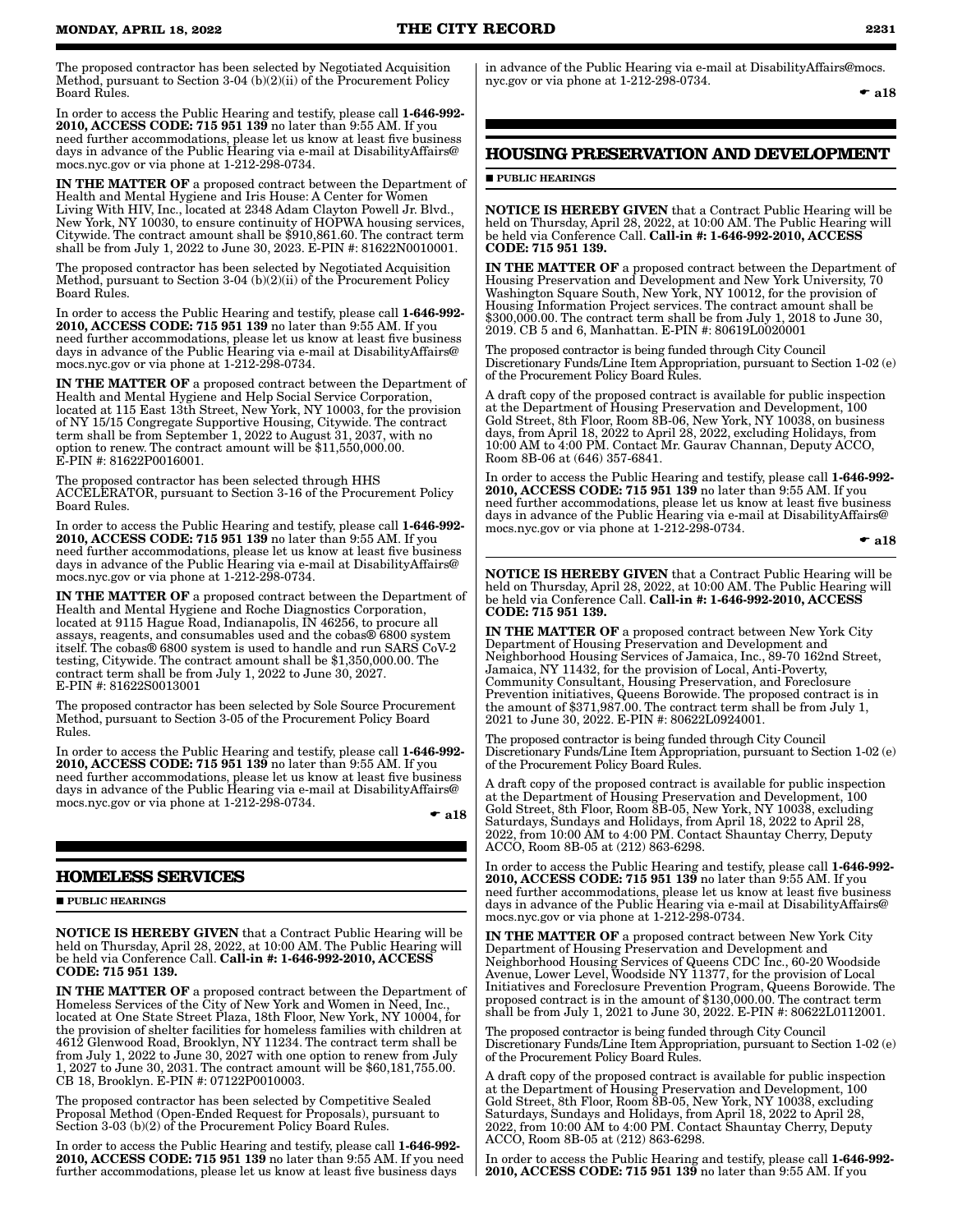need further accommodations, please let us know at least five business days in advance of the Public Hearing via e-mail at DisabilityAffairs@ mocs.nyc.gov or via phone at 1-212-298-0734.

 $\bullet$  a18

NOTICE IS HEREBY GIVEN that a Contract Public Hearing will be held on Thursday, April 28, 2022, at 10:00 AM. The Public Hearing will be held via Conference Call. Call-in #: 1-646-992-2010, ACCESS CODE: 715 951 139.

IN THE MATTER OF a proposed contract between New York City Department of Housing Preservation and Development and New York University, 70 Washington Square South, New York, NY 10012, for the provision of Housing Information Project services, Citywide. The contract amount shall be \$300,000.00. The contract term shall be from July 1, 2021 to June 30, 2022. E-PIN #: 80622L0034001.

The proposed contractor is being funded through City Council Discretionary Funds/Line Item Appropriation, pursuant to Section 1-02 (e) of the Procurement Policy Board Rules.

A draft copy of the proposed contract is available for public inspection at the Department of Housing Preservation and Development, 100 Gold Street, 8th Floor, Room 8B-05, New York, NY 10038, on business days, from April 18, 2022 to April 28, 2022, excluding Holidays, from 10:00 AM to 4:00 PM. Contact Ms. Shauntay, Deputy ACCO, Room 8B-05 at (212) 863-6298.

In order to access the Public Hearing and testify, please call 1-646-992- 2010, ACCESS CODE: 715 951 139 no later than 9:55 AM. If you need further accommodations, please let us know at least five business days in advance of the Public Hearing via e-mail at DisabilityAffairs@ mocs.nyc.gov or via phone at 1-212-298-0734.

IN THE MATTER OF a proposed contract between New York City Department of Housing Preservation and Development and The Crenulated Company Ltd. DBA New Settlement Apartments, 247 West 37th Street, 4th Floor, New York, NY 10018, for the provision of Borowide Needs, Community Consultant, Housing Preservation, and Stabilizing NYC initiatives, Citywide. The proposed contract is in the amount of \$348,642.00. The contract term shall be from July 1, 2021 to June 30, 2022. E-PIN #: 80622L0910001.

The proposed contractor is being funded through City Council Discretionary Funds/Line Item Appropriation, pursuant to Section 1-02 (e) of the Procurement Policy Board Rules.

A draft copy of the proposed contract is available for public inspection at the Department of Housing Preservation and Development, 100 Gold Street, 8th Floor, Room 8B-05, New York, NY 10038, excluding Saturdays, Sundays and Holidays, from April 18, 2022 to April 28, 2022, from 10:00 AM to 4:00 PM. Contact Shauntay Cherry, Deputy ACCO, Room 8B-05 at (212) 863-6298.

In order to access the Public Hearing and testify, please call 1-646-992- 2010, ACCESS CODE: 715 951 139 no later than 9:55 AM. If you need further accommodations, please let us know at least five business days in advance of the Public Hearing via e-mail at DisabilityAffairs@ mocs.nyc.gov or via phone at 1-212-298-0734.

IN THE MATTER OF a proposed contract between New York City Department of Housing Preservation and Development and Neighbors Helping Neighbors, Inc., 621 Degraw Street, Brooklyn NY 11217, for the provision of Local, Housing Preservation, Stabilizing NYC and Foreclosure Prevention initiatives, Citywide. The proposed contract is in the amount of \$300,179.00. The contract term shall be from July 1, 2021 to June 30, 2022. E-PIN #: 80622L0919001.

The proposed contractor is being funded through City Council Discretionary Funds/Line Item Appropriation, pursuant to Section 1-02 (e) of the Procurement Policy Board Rules.

A draft copy of the proposed contract is available for public inspection at the Department of Housing Preservation and Development, 100 Gold Street, 8th Floor, Room 8B-05, New York, NY 10038, excluding Saturdays, Sundays and Holidays, from April 18, 2022 to April 28, 2022, from 10:00 AM to 4:00 PM. Contact Shauntay Cherry, Deputy ACCO, Room 8B-05 at (212) 863-6298.

In order to access the Public Hearing and testify, please call 1-646-992- 2010, ACCESS CODE: 715 951 139 no later than 9:55 AM. If you need further accommodations, please let us know at least five business days in advance of the Public Hearing via e-mail at DisabilityAffairs@ mocs.nyc.gov or via phone at 1-212-298-0734.

IN THE MATTER OF a proposed contract between New York City Department of Housing Preservation and Development and Mary Mitchell Family and Youth Center, Inc., 2007 Mapes Avenue, Bronx, NY 10460, for the provision of Housing Preservation and Stabilizing NYC Initiatives, Citywide. The proposed contract is in the amount of \$230,179.00. The contract term shall be from July 1, 2021 to June 30, 2022. E-PIN #: 80622L0912001.

The proposed contractor is being funded through City Council Discretionary Funds/Line Item Appropriation, pursuant to Section 1-02 (e) of the Procurement Policy Board Rules.

A draft copy of the proposed contract is available for public inspection at the Department of Housing Preservation and Development, 100 Gold Street, 8th Floor, Room 8B-05, New York, NY 10038, excluding Saturdays, Sundays and Holidays, from April 18, 2022 to April 28, 2022, from 10:00 AM to 4:00 PM. Contact Shauntay Cherry, Deputy ACCO, Room 8B-05 at 212 863 6298.

In order to access the Public Hearing and testify, please call 1-646-992- 2010, ACCESS CODE: 715 951 139 no later than 9:55 AM. If you need further accommodations, please let us know at least five business days in advance of the Public Hearing via e-mail at DisabilityAffairs@ mocs.nyc.gov or via phone at 1-212-298-0734.

IN THE MATTER OF a proposed contract between New York City Department of Housing Preservation and Development and Cooper Square Community Development Committee, Inc., 61 East 4th Street, New York, NY 10003-8963, for the provision of Local initiatives, Anti-Poverty, Community Land Trust, and Stabilizing NYC, Citywide. The contract amount shall be \$240,429.00. The contract term shall be from July 1, 2021 to June 30, 2022. E-PIN #: 80622L0083001.

The proposed contractor is being funded through City Council Discretionary Funds/Line Item Appropriation, pursuant to Section 1-02 (e) of the Procurement Policy Board Rules.

A draft copy of the proposed contract is available for public inspection at the Department of Housing Preservation and Development, 100 Gold Street, 8th Floor, Room 8B-05, New York, NY 10038, on business days, from April 18, 2022 to April 28, 2022, excluding Holidays, from 10:00 AM to 4:00 PM. Contact Ms. Shauntay Cherry, Deputy ACCO, Room 8B-05 at (212) 863-6298.

In order to access the Public Hearing and testify, please call 1-646-992- 2010, ACCESS CODE: 715 951 139 no later than 9:55 AM. If you need further accommodations, please let us know at least five business days in advance of the Public Hearing via e-mail at DisabilityAffairs@ mocs.nyc.gov or via phone at 1-212-298-0734.

IN THE MATTER OF a proposed contract between New York City Department of Housing Preservation and Development and Housing Conservation Coordinators, Inc., 777 Tenth Avenue, New York NY 10019, for the provision of Community Housing Preservation Strategies, Stabilizing NYC, and Housing Preservation Initiatives, Citywide. The contract amount shall be \$249,165.00. The contract term shall be from July 1, 2021 to June 30, 2022. E-PIN #: 80622L0085001.

The proposed contractor is being funded through City Council Discretionary Funds/Line Item Appropriation, pursuant to Section 1-02 (e) of the Procurement Policy Board Rules.

A draft copy of the proposed contract is available for public inspection at the Department of Housing Preservation and Development, 100 Gold Street, 8th Floor, Room 8B-05, New York, NY 10038, on business days, from April 18, 2022 to April 28, 2022, excluding Holidays, from 10:00 AM to 4:00 PM. Contact Ms. Shauntay Cherry, Deputy ACCO, Room 8B-05 at (212) 863-6298

In order to access the Public Hearing and testify, please call 1-646-992-2010, ACCESS CODE: 715 951 139 no later than 9:55 AM. If you need further accommodations, please let us know at least five business days in advance of the Public Hearing via e-mail at DisabilityAffairs@ mocs.nyc.gov or via phone at 1-212-298-0734.

IN THE MATTER OF a proposed contract between New York City Department of Housing Preservation and Development and Northfield Community LDC of Staten Island, Inc., located at 160 Heberton Avenue, Staten Island, NY 10302-1403, for the provision of Senior Homeowner Program, Community Housing Preservation Strategies, Housing Preservation Initiatives, Community Land Trust, Foreclosure Prevention Programs, and Home Loan Program. The contract amount shall be \$328,507.00. The contract term shall be from July 1, 2021 to June 30, 2022. E-PIN #: 80622L0081001.

The proposed contractor is being funded through City Council Discretionary Funds/Line Item Appropriation, pursuant to Section 1-02 (e) of the Procurement Policy Board Rules.

A draft copy of the proposed contract is available for public inspection at the Department of Housing Preservation and Development, 100 Gold Street, 8th Floor, Room 8B-05, New York, NY 10038, on business days, from April 18, 2022 to April 28, 2022, excluding Holidays, from 10:00 AM to 4:00 PM. Contact Ms. Shauntay Cherry, Deputy ACCO, Room 8B-05 at (212) 863-6298.

In order to access the Public Hearing and testify, please call 1-646-992- 2010, ACCESS CODE: 715 951 139 no later than 9:55 AM. If you need further accommodations, please let us know at least five business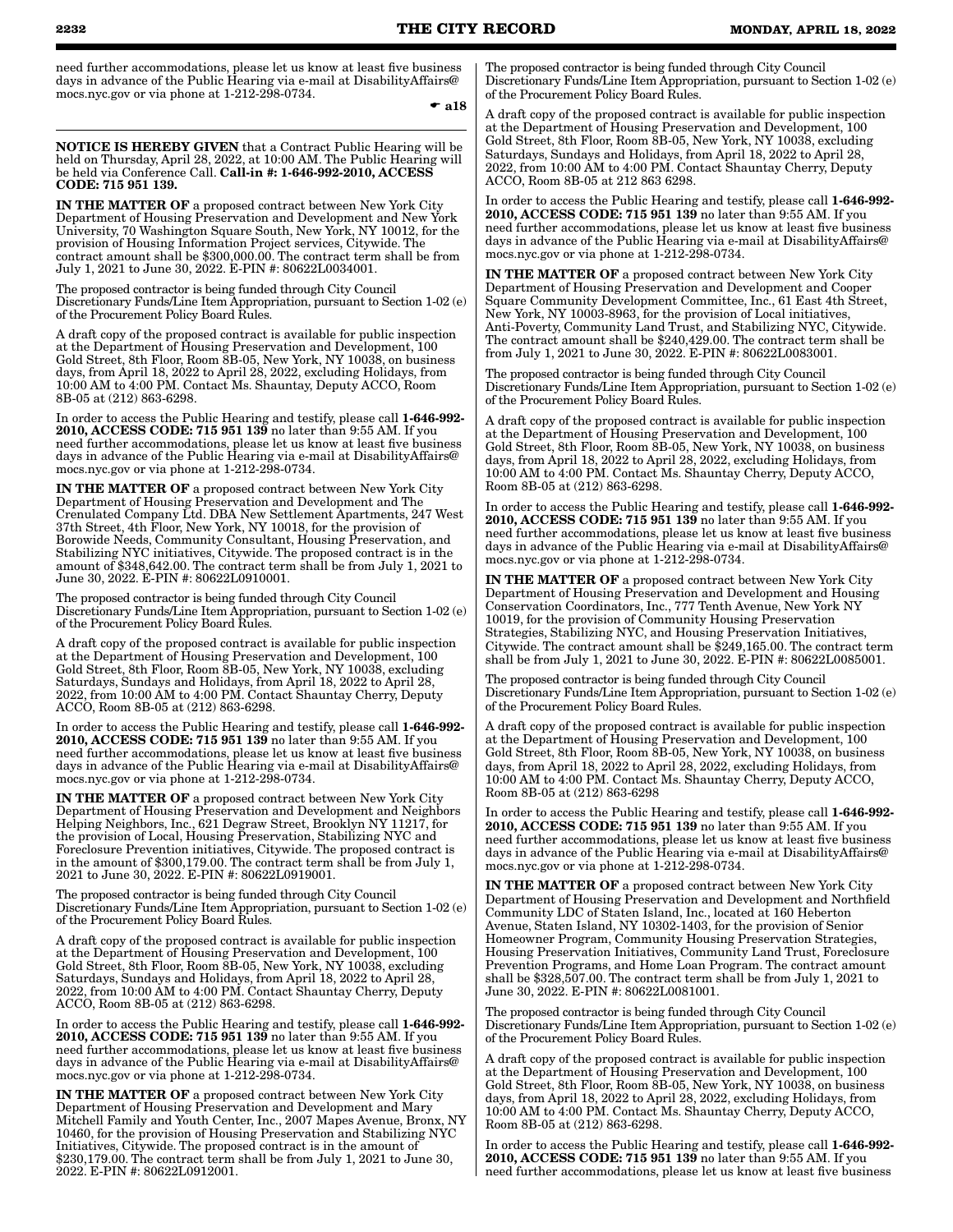days in advance of the Public Hearing via e-mail at DisabilityAffairs@ mocs.nyc.gov or via phone at 1-212-298-0734.

 $\bullet$  a18

NOTICE IS HEREBY GIVEN that a Contract Public Hearing will be held on Thursday, April 28, 2022, at 10:00 AM. The Public Hearing will be held via Conference Call. Call-in #: 1-646-992-2010, ACCESS CODE: 715 951 139.

IN THE MATTER OF a proposed contract between New York City Department of Housing Preservation and Development and The Legal Aid Society, 199 Water Street, New York, NY 10038, for the provision of Foreclosure Prevention Services, Manhattan, Borowide. The proposed contract is in the amount of \$115,000.00. The contract term shall be from July 1, 2021 to June 30, 2022. E-PIN #: 80622L0111001.

The proposed contractor is being funded through City Council Discretionary Funds/Line Item Appropriation, pursuant to Section 1-02 (e) of the Procurement Policy Board Rules.

A draft copy of the proposed contract is available for public inspection at the Department of Housing Preservation and Development, 100 Gold Street, 8th Floor, Room 8B-05, New York, NY 10038, excluding Saturdays, Sundays and Holidays, from April 18, 2022 to April 28, 2022, from 10:00 AM to 4:00 PM. Contact Shauntay Cherry, Deputy ACCO, Room 8B-05 at (212) 863-6298.

In order to access the Public Hearing and testify, please call 1-646-992- 2010, ACCESS CODE: 715 951 139 no later than 9:55 AM. If you need further accommodations, please let us know at least five business days in advance of the Public Hearing via e-mail at DisabilityAffairs@ mocs.nyc.gov or via phone at 1-212-298-0734.

IN THE MATTER OF a proposed contract between New York City Department of Housing Preservation and Development and The Jewish Association for Services for the Aged, 247 West 37th Street, 9th Floor, New York, NY 10018, for the provision of Foreclosure Prevention Program initiatives, Manhattan. The proposed contract is in the amount of \$125,000.00. The contract term shall be from July 1, 2021 to June 30, 2022. E-PIN #: 80622L0109001.

The proposed contractor is being funded through City Council Discretionary Funds/Line Item Appropriation, pursuant to Section 1-02 (e) of the Procurement Policy Board Rules.

A draft copy of the proposed contract is available for public inspection at the Department of Housing Preservation and Development, 100 Gold Street, 8th Floor, Room 8B-05, New York, NY 10038, excluding Saturdays, Sundays and Holidays, from April 18, 2022 to April 28, 2022, from 10:00 AM to 4:00 PM. Contact Shauntay Cherry, Deputy ACCO, Room 8B-05 at (212) 863-6298.

In order to access the Public Hearing and testify, please call 1-646-992- 2010, ACCESS CODE: 715 951 139 no later than 9:55 AM. If you need further accommodations, please let us know at least five business days in advance of the Public Hearing via e-mail at DisabilityAffairs@ mocs.nyc.gov or via phone at 1-212-298-0734.

IN THE MATTER OF a proposed contract between New York City Department of Housing Preservation and Development and New Economy Project, Inc., 121 West 27th Street, Suite 04, New York, NY 10001, for the provision of Community Land Trust, and Manhattan, Borowide Needs initiatives, Manhattan. The proposed contract is in the amount of \$119,361.00. The contract term shall be from July 1, 2021 to June 30, 2022. E-PIN #: 80622L0110001.

The proposed contractor is being funded through City Council Discretionary Funds/Line Item Appropriation, pursuant to Section 1-02 (e) of the Procurement Policy Board Rules.

A draft copy of the proposed contract is available for public inspection at the Department of Housing Preservation and Development, 100 Gold Street, 8th Floor, Room 8B-05, New York, NY 10038, excluding Saturdays, Sundays and Holidays, from April 18, 2022 to April 28, 2022, from 10:00 AM to 4:00 PM. Contact Shauntay Cherry, Deputy ACCO, Room 8B-05 at (212) 863-6298.

In order to access the Public Hearing and testify, please call 1-646-992- 2010, ACCESS CODE: 715 951 139 no later than 9:55 AM. If you need further accommodations, please let us know at least five business days in advance of the Public Hearing via e-mail at DisabilityAffairs@ mocs.nyc.gov or via phone at 1-212-298-0734.

 $\bullet$  a18

### **HUMAN RESOURCES ADMINISTRATION**

**PUBLIC HEARINGS** 

NOTICE IS HEREBY GIVEN that a Contract Public Hearing will be held on Thursday, April 28, 2022, at 10:00 AM. The Public Hearing will be held via Conference Call. Call-in #: 1-646-992-2010, ACCESS CODE: 715 951 139.

IN THE MATTER OF a proposed contract between the Human Resources Administration of the City of New York and Praxis Housing Initiatives, Inc., located at 130 West 29th Street, New York, NY 10001, for the provision of Non-Emergency Scatter Site Housing and Supportive Services for People Living with AIDS (PLWAs). The contract term shall be from July 1, 2022 to June 30, 2023. The contract amount will be \$3,292,616.00. CB 2, Brooklyn and CB 3, Bronx. E-PIN #: 06922N0110001.

The proposed contractor has been selected by Negotiated Acquisition Extension, pursuant to Section 3-04 (b)(2)(iii) of the Procurement Policy Board Rules.

In order to access the Public Hearing and testify, please call 1-646-992- 2010, ACCESS CODE: 715 951 139 no later than 9:55 AM. If you need further accommodations, please let us know at least five business days in advance of the Public Hearing via e-mail at DisabilityAffairs@ mocs.nyc.gov or via phone at 1-212-298-0734.

 $\bullet$  a18

NOTICE IS HEREBY GIVEN that a Contract Public Hearing will be held on Thursday, April 28, 2022, at 10:00 AM. The Public Hearing will<br>be held via Conference Call. **Call-in #: 1-646-992-2010, ACCESS** CODE: 715 951 139.

IN THE MATTER OF a proposed contract between the Human Resources Administration of the City of New York and SelfHelp Community Services, Inc., located at 520 Eighth Avenue, 5th Floor, New York, NY 10018, for the provision of Senior Affordable Housing Tenant Services for formerly homeless seniors. The contract term shall be from October 1, 2022 to September 30, 2027 with one four-year renewal option from October 1, 2027 to September 30, 2031. The contract amount will be \$1,675,000.00. CB 9, Bronx. E-PIN #: 09618P0003019.

The proposed contractor has been selected through HHS ACCELERATOR, pursuant to Section 3-16 of the Procurement Policy Board Rules.

In order to access the Public Hearing and testify, please call 1-646-992- 2010, ACCESS CODE: 715 951 139 no later than 9:55 AM. If you need further accommodations, please let us know at least five business days in advance of the Public Hearing via e-mail at DisabilityAffairs@ mocs.nyc.gov or via phone at 1-212-298-0734.

 $\bullet$  a18

NOTICE IS HEREBY GIVEN that a Contract Public Hearing will be held on Thursday, April 28, 2022, at 10:00 AM. The Public Hearing will be held via Conference Call. Call-in #: 1-646-992-2010, ACCESS CODE: 715 951 139.

IN THE MATTER OF a proposed contract between the Human Resources Administration of the City of New York and The Legal Aid Society, located at 199 Water Street, New York, NY 10038, for the provision of Anti-Harassment Tenant Protection, Citywide. The contract term shall be from July 1, 2022 to June 30, 2023. The contract amount will be \$14,523,453.89. E-PIN #: 06922N0145001.

The proposed contractor has been selected by Negotiated Acquisition Extension, pursuant to Section 3-04 (b)(2)(iii) of the Procurement Policy Board Rules.

In order to access the Public Hearing and testify, please call 1-646-992- 2010, ACCESS CODE: 715 951 139 no later than 9:55 AM. If you need further accommodations, please let us know at least five business days in advance of the Public Hearing via e-mail at DisabilityAffairs@ mocs.nyc.gov or via phone at 1-212-298-0734.

 $\bullet$  a18

NOTICE IS HEREBY GIVEN that a Contract Public Hearing will be held on Thursday, April 28, 2022, at 10:00 AM. The Public Hearing will<br>be held via Conference Call. **Call-in #: 1-646-992-2010, ACCESS** CODE: 715 951 139.

IN THE MATTER OF a proposed contract between the Human Resources Administration of the City of New York and Iris House: A Center for Women Living with HIV, Inc., located at 2348 Adam Clayton Powell Jr. Blvd., New York, NY 10030, for the provision of Non-Emergency Scatter Site Housing and Supportive Services for People Living with AIDS (PLWAs). The contract term shall be from July 1 2022 to June 30, 2023. The contract amount will be \$746,467.00. CB 1, Bronx. E-PIN #: 06922N0112001.

The proposed contractor has been selected by Negotiated Acquisition Extension, pursuant to Section 3-04 (b)(2)(iii) of the Procurement Policy Board Rules.

In order to access the Public Hearing and testify, please call 1-646-992- 2010, ACCESS CODE: 715 951 139 no later than 9:55 AM. If you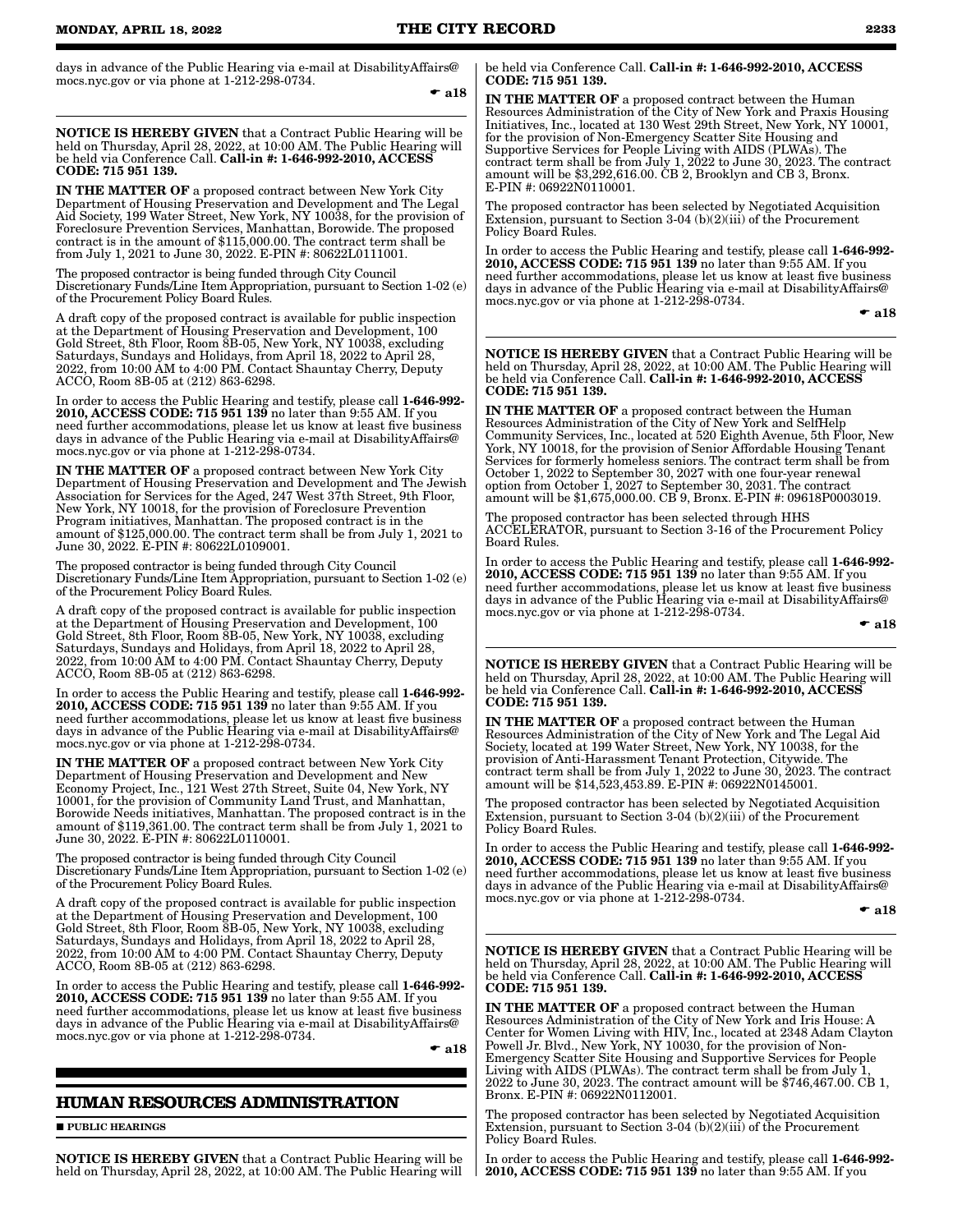need further accommodations, please let us know at least five business days in advance of the Public Hearing via e-mail at DisabilityAffairs@ mocs.nyc.gov or via phone at 1-212-298-0734.

 $\bullet$  a18

NOTICE IS HEREBY GIVEN that a Contract Public Hearing will be held on Thursday, April 28, 2022, at 10:00 AM. The Public Hearing will be held via Conference Call. Call-in #: 1-646-992-2010, ACCESS CODE: 715 951 139.

IN THE MATTER OF a proposed contract between the Human Resources Administration of the City of New York and Edwin Gould Services For Children & Families, located at 151 Lawrence Street, 5th floor, Brooklyn, NY 11201, for the provision of Non-Residential Support Services for Survivors of Domestic Violence, Brooklyn Borowide. The contract term shall be from April 1, 2022 to June 30, 2023. The contract amount will be \$798,616.40. E-PIN #: 06922N0061001.

The proposed contractor has been selected by Negotiated Acquisition Extension, pursuant to Section 3-04 (b)(2)(iii) of the Procurement Policy Board Rules.

In order to access the Public Hearing and testify, please call 1-646-992- 2010, ACCESS CODE: 715 951 139 no later than 9:55 AM. If you need further accommodations, please let us know at least five business days in advance of the Public Hearing via e-mail at DisabilityAffairs@ mocs.nyc.gov or via phone at 1-212-298-0734.

 $\bullet$  a18

NOTICE IS HEREBY GIVEN that a Contract Public Hearing will be held on Thursday, April 28, 2022, at 10:00 AM. The Public Hearing will<br>be held via Conference Call. **Call-in #: 1-646-992-2010, ACCESS** CODE: 715 951 139.

IN THE MATTER OF a proposed contract between the Human Resources Administration of the City of New York and Safe Horizon, Inc., located at 2 Lafayette Street, 3rd Floor, New York, NY 10007, for the provision of Supportive Housing Shelter for Survivors of Domestic Violence - Rose House Tier II Shelter. The contract term shall be from July 1, 2022 to June 30, 2023. The contract amount will be \$2,845,794.59. CB 1, Manhattan. E-PIN #: 06922N0091001.

The proposed contractor has been selected by Negotiated Acquisition Extension, pursuant to Section 3-04 (b)(2)(iii) of the Procurement Policy Board Rules.

In order to access the Public Hearing and testify, please call 1-646-992- 2010, ACCESS CODE: 715 951 139 no later than 9:55 AM. If you need further accommodations, please let us know at least five business days in advance of the Public Hearing via e-mail at DisabilityAffairs@ mocs.nyc.gov or via phone at 1-212-298-0734.

 $\bullet$  a18

NOTICE IS HEREBY GIVEN that a Contract Public Hearing will be held on Thursday, April 28, 2022, at 10:00 AM. The Public Hearing will be held via Conference Call. Call-in #: 1-646-992-2010, ACCESS CODE: 715 951 139.

IN THE MATTER OF a proposed contract between the Human Resources Administration of the City of New York and Harlem Congregations For Community Improvement, Inc., located at 256 West 153rd Street, New York, NY 10039, for the provision of Non-Emergency Scatter Site Housing and Supportive Services for People Living with AIDS (PLWAs). The contract term shall be from July 1, 2022 to June 30, 2023. The contract amount will be \$2,657,556.00. CB 10, Manhattan. E-PIN #: 06922N0117001.

The proposed contractor has been selected by Negotiated Acquisition Extension, pursuant to Section 3-04 (b)(2)(iii) of the Procurement Policy Board Rules.

In order to access the Public Hearing and testify, please call 1-646-992- 2010, ACCESS CODE: 715 951 139 no later than 9:55 AM. If you need further accommodations, please let us know at least five business days in advance of the Public Hearing via e-mail at DisabilityAffairs@ mocs.nyc.gov or via phone at 1-212-298-0734.

 $\bullet$  a18

NOTICE IS HEREBY GIVEN that a Contract Public Hearing will be held on Thursday, April 28, 2022, at 10:00 AM. The Public Hearing will<br>be held via Conference Call. **Call-in #: 1-646-992-2010, ACCESS** CODE: 715 951 139.

IN THE MATTER OF a proposed contract between the Human Resources Administration of the City of New York and Praxis Housing Initiatives, Inc., located at 130 West 29th Street, New York, NY 10001, for the provision of Non-Emergency Scatter Site Housing and Supportive Services for People Living with AIDS (PLWAs). The contract term shall be from July 1, 2022 to June 30, 2023. The

The proposed contractor has been selected by Negotiated Acquisition Extension, pursuant to Section 3-04 (b)(2)(iii) of the Procurement Policy Board Rules.

In order to access the Public Hearing and testify, please call 1-646-992- 2010, ACCESS CODE: 715 951 139 no later than 9:55 AM. If you need further accommodations, please let us know at least five business days in advance of the Public Hearing via e-mail at DisabilityAffairs@ mocs.nyc.gov or via phone at 1-212-298-0734.  $\bullet$  a18

NOTICE IS HEREBY GIVEN that a Contract Public Hearing will be held on Thursday, April 28, 2022, at 10:00 AM. The Public Hearing will be held via Conference Call. Call-in #: 1-646-992-2010, ACCESS CODE: 715 951 139.

IN THE MATTER OF a proposed contract between the Human Resources Administration of the City of New York and Unique People Services, Inc., located at 4377 Bronx Blvd., Suite 202, Bronx, NY 10466, for the provision of Non-Emergency Scatter Site Housing and Supportive Services for People Living with AIDS (PLWAs). The contract term shall be from July 1, 2022 to June 30, 2023. The contract amount will be \$1,382,738.00. CB 4, Manhattan. E-PIN #:06922N0104001.

The proposed contractor has been selected by Negotiated Acquisition Extension, pursuant to Section 3-04 (b)(2)(iii) of the Procurement Policy Board Rules.

In order to access the Public Hearing and testify, please call 1-646-992- 2010, ACCESS CODE: 715 951 139 no later than 9:55 AM. If you need further accommodations, please let us know at least five business days in advance of the Public Hearing via e-mail at DisabilityAffairs@ mocs.nyc.gov or via phone at 1-212-298-0734.

 $\bullet$  a18

NOTICE IS HEREBY GIVEN that a Contract Public Hearing will be held on Thursday, April 28, 2022, at 10:00 AM. The Public Hearing will be held via Conference Call. Call-in #: 1-646-992-2010, ACCESS CODE: 715 951 139.

IN THE MATTER OF a proposed contract between the Human Resources Administration of the City of New York and Harlem United Community Aids Center, Inc., located at 306 Lenox Avenue, New York, NY 10027, for the provision of Non-Emergency Scatter Site Housing and Supportive Services for People Living with AIDS (PLWAs). The contract term shall be from July 1, 2022 to June 30, 2023. The contract amount will be \$1,680,722.00. CB 12, Bronx. E-PIN #: 06922N0114001.

The proposed contractor has been selected by Negotiated Acquisition Extension, pursuant to Section 3-04 (b)(2)(iii) of the Procurement Policy Board Rules.

In order to access the Public Hearing and testify, please call 1-646-992- 2010, ACCESS CODE: 715 951 139 no later than 9:55 AM. If you need further accommodations, please let us know at least five business days in advance of the Public Hearing via e-mail at DisabilityAffairs@ mocs.nyc.gov or via phone at 1-212-298-0734.

 $\bullet$  a18

NOTICE IS HEREBY GIVEN that a Contract Public Hearing will be held on Thursday, April 28, 2022, at 10:00 AM. The Public Hearing will be held via Conference Call. Call-in #: 1-646-992-2010, ACCESS CODE: 715 951 139.

IN THE MATTER OF a proposed contract between the Human Resources Administration of the City of New York and Camba, Inc., located at 1720 Church Avenue, 2nd Floor, Brooklyn, NY 11226, for the provision of Non-Emergency Scatter Site Housing and Supportive Services for People Living with AIDS (PLWAs). The contract term shall be from July 1, 2022 to June 30, 2023. The contract amount will be \$4,547,101.00. CB 2, Manhattan. E-PIN #: 06922N0098001.

The proposed contractor has been selected by Negotiated Acquisition Extension, pursuant to Section 3-04 (b)(2)(iii) of the Procurement Policy Board Rules.

In order to access the Public Hearing and testify, please call 1-646-992- 2010, ACCESS CODE: 715 951 139 no later than 9:55 AM. If you need further accommodations, please let us know at least five business days in advance of the Public Hearing via e-mail at DisabilityAffairs@ mocs.nyc.gov or via phone at 1-212-298-0734.

 $\bullet$  a18

NOTICE IS HEREBY GIVEN that a Contract Public Hearing will be held on Thursday, April 28, 2022, at 10:00 AM. The Public Hearing will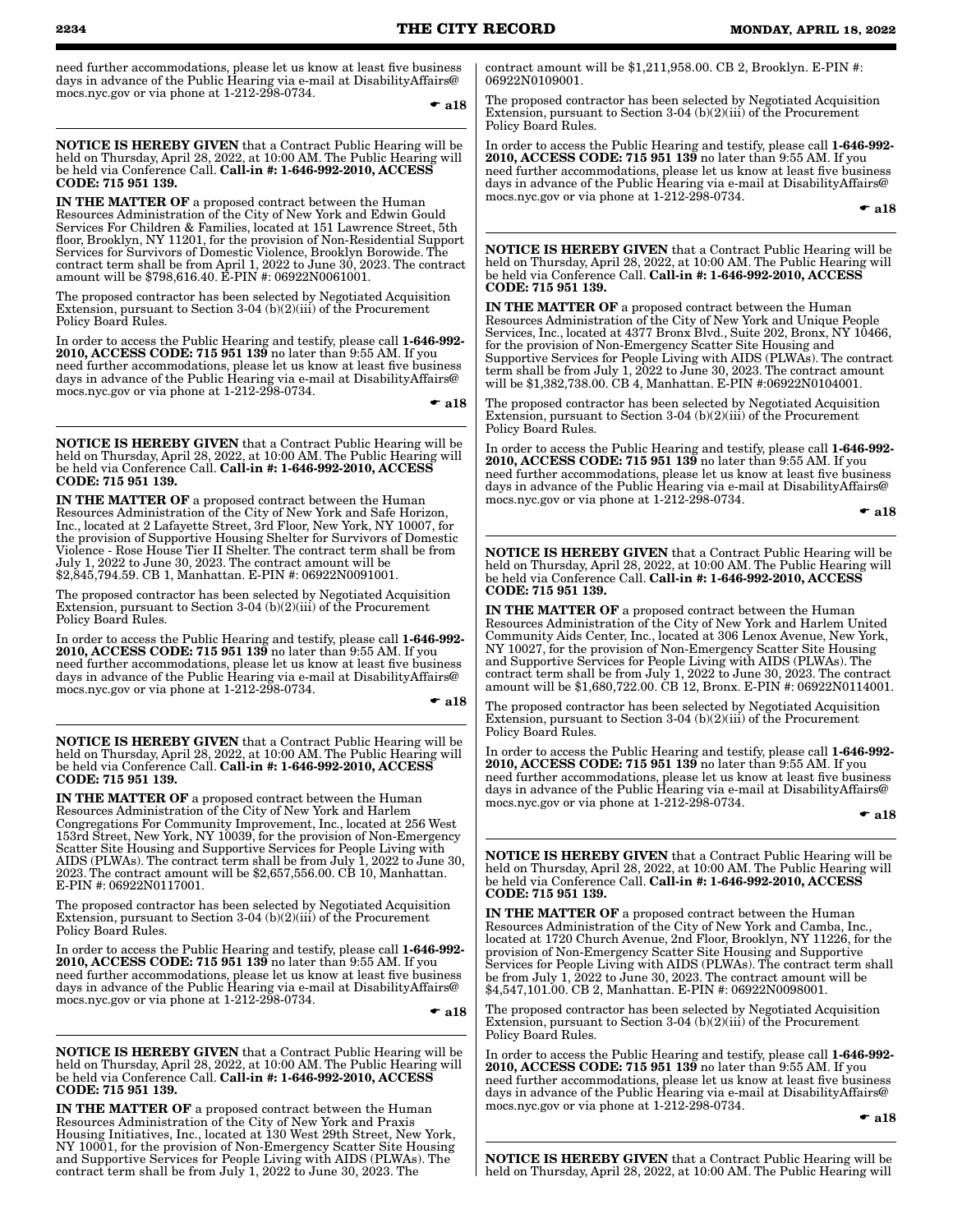#### be held via Conference Call. Call-in #: 1-646-992-2010, ACCESS CODE: 715 951 139.

IN THE MATTER OF a proposed contract between the Human Resources Administration of the City of New York and the contractor listed below, for the provision of Sponsorship for Hunts Point Multi-Service Centers. The contract term shall be from July 1, 2021 to June 30, 2022.

| <b>Contractor/Address</b>                                                                                          | $E-PIN#$      | Amount | <b>Service</b><br>Area |
|--------------------------------------------------------------------------------------------------------------------|---------------|--------|------------------------|
| South Bronx Overall<br>Economic Development<br>Corporation<br>555 Bergen Avenue, 3rd Fl.<br><b>Bronx, NY 10455</b> | 06922N0041001 | \$1.00 | <b>Bronx</b>           |

The proposed contractor has been selected by Negotiated Acquisition Extension method, pursuant to Section 3-04 (b)(2)(iii) of the Procurement Policy Board Rules.

In order to access the Public Hearing and testify, please call 1-646-992- 2010, ACCESS CODE: 715 951 139 no later than 9:55 AM. If you need further accommodations, please let us know at least five business days in advance of the Public Hearing via e-mail at DisabilityAffairs@ mocs.nyc.gov or via phone at 1-212-298-0734.

 $\bullet$  a18

NOTICE IS HEREBY GIVEN that a Contract Public Hearing will be held on Thursday, April 28, 2022, at 10:00 AM. The Public Hearing will be held via Conference Call. Call-in #: 1-646-992-2010, ACCESS CODE: 715 951 139.

IN THE MATTER OF a proposed contract between the Human Resources Administration of the City of New York and Camba, Inc., located at 1720 Church Avenue, 2nd Floor, Brooklyn, NY 11226, for the provision of Non-Emergency Scatter Site Housing and Supportive Services for People Living with AIDS (PLWAs). The contract term shall be from July 1, 2022 to June 30, 2023. The contract amount will be \$2,599,463.00. CB 14, Brooklyn. E-PIN #: 06922N0096001.

The proposed contractor has been selected by Negotiated Acquisition Extension, pursuant to Section 3-04 (b)(2)(iii) of the Procurement Policy Board Rules.

In order to access the Public Hearing and testify, please call 1-646-992- 2010, ACCESS CODE: 715 951 139 no later than 9:55 AM. If you need further accommodations, please let us know at least five business days in advance of the Public Hearing via e-mail at DisabilityAffairs@ mocs.nyc.gov or via phone at 1-212-298-0734.

 $\bullet$  a18

NOTICE IS HEREBY GIVEN that a Contract Public Hearing will be held on Thursday, April 28, 2022, at 10:00 AM. The Public Hearing will be held via Conference Call. Call-in #: 1-646-992-2010, ACCESS CODE: 715 951 139.

IN THE MATTER OF a proposed contract between the Human Resources Administration of the City of New York and Camba, Inc., located at 1720 Church Avenue, 2nd Floor, Brooklyn, NY 11226, for the provision of Non-Emergency Scatter Site Housing and Supportive Services for People Living with AIDS (PLWAs). The contract term shall be from July 1, 2022 to June 30, 2023. The contract amount will be \$1,629,546.00. CB 14, Brooklyn. E-PIN #: 06922N0101001.

The proposed contractor has been selected by Negotiated Acquisition Extension, pursuant to Section 3-04 (b)(2)(iii) of the Procurement Policy Board Rules.

In order to access the Public Hearing and testify, please call 1-646-992- 2010, ACCESS CODE: 715 951 139 no later than 9:55 AM. If you need further accommodations, please let us know at least five business days in advance of the Public Hearing via e-mail at DisabilityAffairs@ mocs.nyc.gov or via phone at 1-212-298-0734.

 $\bullet$  a18

NOTICE IS HEREBY GIVEN that a Contract Public Hearing will be held on Thursday, April 28, 2022, at 10:00 AM. The Public Hearing will be held via Conference Call. Call-in #: 1-646-992-2010, ACCESS CODE: 715 951 139.

IN THE MATTER OF a proposed contract between the Human Resources Administration of the City of New York and Comunilife, Inc., located at 462 7th Avenue, 3rd Floor, New York, NY 10018, for the provision of Non-Emergency Scatter Site Housing and Supportive Services for People Living with AIDS (PLWAs). The contract term shall be from July 1, 2022 to June 30, 2023. The contract amount will be \$2,021,518.00. CB 4, Bronx. E-PIN #: 06922N0120001.

The proposed contractor has been selected by Negotiated Acquisition Extension, pursuant to Section 3-04 (b)(2)(iii) of the Procurement Policy Board Rules.

In order to access the Public Hearing and testify, please call 1-646-992- 2010, ACCESS CODE: 715 951 139 no later than 9:55 AM. If you need further accommodations, please let us know at least five business days in advance of the Public Hearing via e-mail at DisabilityAffairs@ mocs.nyc.gov or via phone at 1-212-298-0734.

IN THE MATTER OF a proposed contract between the Human Resources Administration of the City of New York and Comunilife, Inc., located at 462 7th Avenue, 3rd Floor, New York, NY 10018, for the provision of Non-Emergency Scatter Site Housing and Supportive Services for People Living with AIDS (PLWAs). The contract term shall be from July 1, 2022 to June 30, 2023. The contract amount will be \$8,245,120.00. CB 4, Bronx. E-PIN #: 06922N0121001.

The proposed contractor has been selected by Negotiated Acquisition Extension, pursuant to Section 3-04 (b)(2)(iii) of the Procurement Policy Board Rules.

In order to access the Public Hearing and testify, please call 1-646-992- 2010, ACCESS CODE: 715 951 139 no later than 9:55 AM. If you need further accommodations, please let us know at least five business days in advance of the Public Hearing via e-mail at DisabilityAffairs@ mocs.nyc.gov or via phone at 1-212-298-0734.

 $\bullet$  a18

NOTICE IS HEREBY GIVEN that a Contract Public Hearing will be held on Thursday, April 28, 2022, at 10:00 AM. The Public Hearing will be held via Conference Call. Call-in #: 1-646-992-2010, ACCESS CODE: 715 951 139.

IN THE MATTER OF a proposed contract between the Human Resources Administration of the City of New York and the contractor listed below, for the provision of Sponsorship for Oberia D. Dempsey Multi-Service Centers. The contract term shall be from July 1, 2021 to June 30, 2022.

| <b>Contractor/Address</b>             | $E-PIN#$      | Amount | <b>Service</b><br>Area |
|---------------------------------------|---------------|--------|------------------------|
| West Harlem Group<br>Assistance, Inc. | 06922N0043001 | \$1.00 | Manhattan              |
| 1652 Amsterdam Avenue                 |               |        |                        |

New York, NY 10031

The proposed contractor has been selected by Negotiated Acquisition Extension method, pursuant to Section  $3-04$  (b)(2)(iii) of the Procurement Policy Board Rules.

In order to access the Public Hearing and testify, please call 1-646-992- 2010, ACCESS CODE: 715 951 139 no later than 9:55 AM. If you need further accommodations, please let us know at least five business days in advance of the Public Hearing via e-mail at DisabilityAffairs@ mocs.nyc.gov or via phone at 1-212-298-0734.

IN THE MATTER OF a proposed contract between the Human Resources Administration of the City of New York and the contractor listed below, for the provision of Sponsorship for East Harlem Multi-Service Centers. The contract term shall be from July 1, 2021 to June 30, 2022.

| <b>Contractor/Address</b>                                                                     | $E-PIN#$             | Amount | <b>Service</b><br>Area |
|-----------------------------------------------------------------------------------------------|----------------------|--------|------------------------|
| East Harlem Council for<br>Comm Improvement, Inc.<br>300 East 175th Street<br>Bronx, NY 10457 | 06922N0039001 \$1.00 |        | Manhattan              |

The proposed contractor has been selected by Negotiated Acquisition Extension method, pursuant to Section 3-04 (b)(2)(iii) of the Procurement Policy Board Rules.

In order to access the Public Hearing and testify, please call 1-646-992- 2010, ACCESS CODE: 715 951 139 no later than 9:55 AM. If you need further accommodations, please let us know at least five business days in advance of the Public Hearing via e-mail at DisabilityAffairs@ mocs.nyc.gov or via phone at 1-212-298-0734.

 $\bullet$  a18

NOTICE IS HEREBY GIVEN that a Contract Public Hearing will be held on Thursday, April 28, 2022, at 10:00 AM. The Public Hearing will be held via Conference Call. Call-in #: 1-646-992-2010, ACCESS CODE: 715 951 139.

IN THE MATTER OF a proposed contract between the Human Resources Administration of the City of New York and Iris House: A Center for Women Living with HIV, Inc., located at 2348 Adam Clayton Powell Jr. Blvd., New York, NY 10030, for the provision of Non-Emergency Scatter Site Housing and Supportive Services for People Living with AIDS (PLWAs). The contract term shall be from July 1,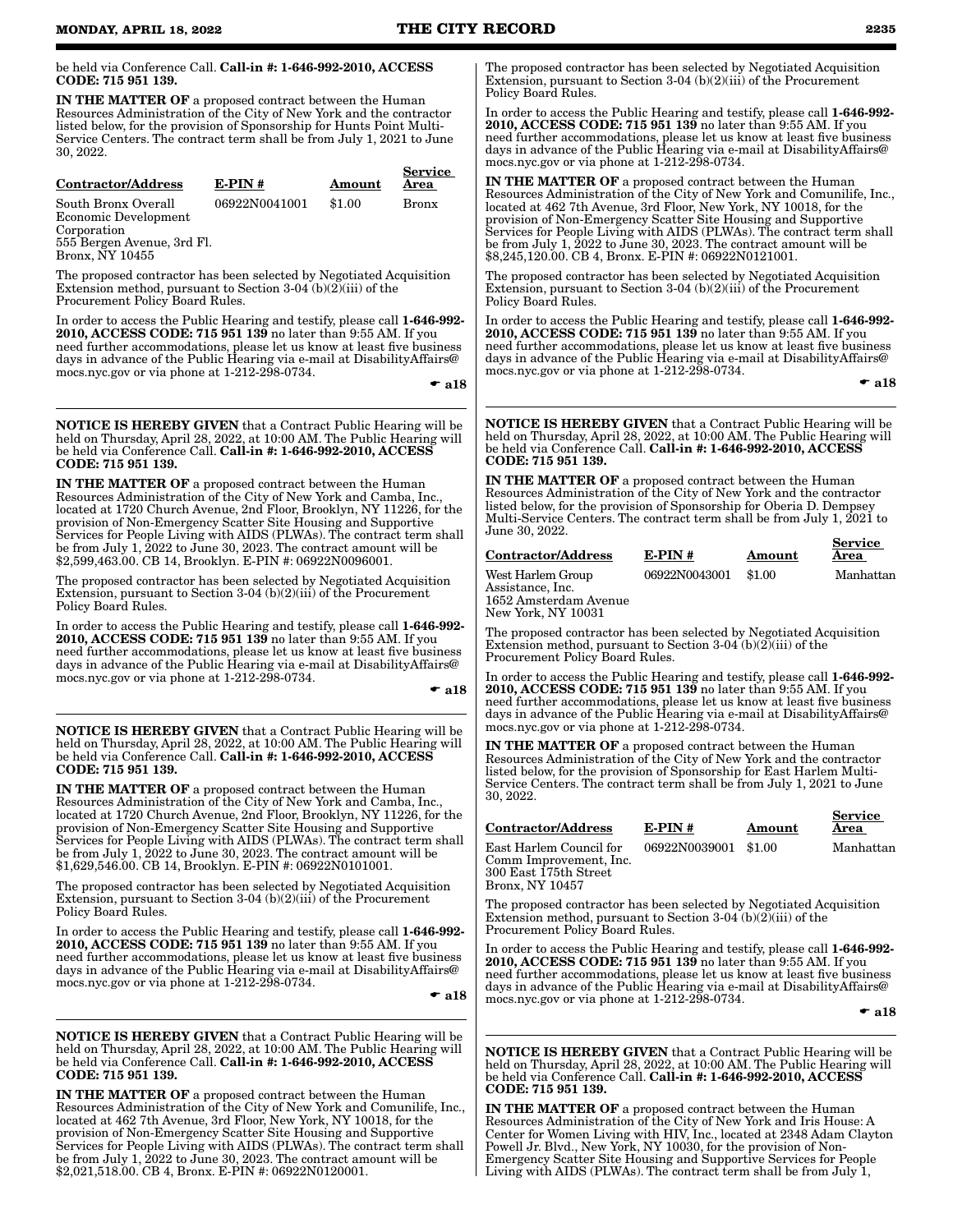2022 to June 30, 2023. The contract amount will be \$2,387,204.00. CB 5, Manhattan. E-PIN #: 06922N0111001.

The proposed contractor has been selected by Negotiated Acquisition Extension, pursuant to Section 3-04 (b)(2)(iii) of the Procurement Policy Board Rules.

In order to access the Public Hearing and testify, please call 1-646-992- 2010, ACCESS CODE: 715 951 139 no later than 9:55 AM. If you need further accommodations, please let us know at least five business days in advance of the Public Hearing via e-mail at DisabilityAffairs@ mocs.nyc.gov or via phone at 1-212-298-0734.

 $\bullet$  a18

NOTICE IS HEREBY GIVEN that a Contract Public Hearing will be held on Thursday, April 28, 2022, at 10:00 AM. The Public Hearing will be held via Conference Call. Call-in #: 1-646-992-2010, ACCESS CODE: 715 951 139.

IN THE MATTER OF a proposed contract between the Human Resources Administration of the City of New York and the contractor listed below, for the provision of Sponsorship for Bushwick Multi-Service Centers. The contract term shall be from July 1, 2021 to June 30, 2022.

| <b>Contractor/Address</b>                           | $E-PIN#$             | Amount | <b>Service</b><br>Area |
|-----------------------------------------------------|----------------------|--------|------------------------|
| <b>Family Services Network</b><br>of New York, Inc. | 06922N0040001 \$1.00 |        | Brooklyn               |
| 1420 Bushwick Avenue                                |                      |        |                        |

1420 Bushwick Avenue Brooklyn, NY 11207

The proposed contractor has been selected by Negotiated Acquisition Extension method, pursuant to Section 3-04 (b)(2)(iii) of the Procurement Policy Board Rules.

In order to access the Public Hearing and testify, please call 1-646-992-2010, ACCESS CODE: 715 951 139 no later than 9:55 AM. If you need further accommodations, please let us know at least five business days in advance of the Public Hearing via e-mail at DisabilityAffairs@ mocs.nyc.gov or via phone at 1-212-298-0734.

IN THE MATTER OF a proposed contract between the Human Resources Administration of the City of New York and the contractor listed below, for the provision of Sponsorship for Brownsville Multi-Service Centers. The contract term shall be from July 1, 2021 to June 30, 2022.

| <b>Contractor/Address</b>               | $E-PIN#$             | Amount | <b>Service</b><br>Area |
|-----------------------------------------|----------------------|--------|------------------------|
| Bedford Stuyvesant<br>Restoration Corp. | 06922N0044001 \$1.00 |        | Brooklyn               |
| 1368 Fulton Street                      |                      |        |                        |

Brooklyn, NY 11216 The proposed contractor has been selected by Negotiated Acquisition Extension method, pursuant to Section  $3-04$  (b)(2)(iii) of the Procurement Policy Board Rules.

In order to access the Public Hearing and testify, please call 1-646-992- 2010, ACCESS CODE: 715 951 139 no later than 9:55 AM. If you need further accommodations, please let us know at least five business days in advance of the Public Hearing via e-mail at DisabilityAffairs@ mocs.nyc.gov or via phone at 1-212-298-0734.

HE MATTER OF a proposed contract between the Human Resources Administration of the City of New York and the contractor listed below, for the provision of Sponsorship for Bedford Stuyvesant Multi-Service Centers. The contract term shall be from July 1, 2021 to June 30, 2022.

| <b>Contractor/Address</b>                     | $E-PIN#$             | Amount | <b>Service</b><br>Area |
|-----------------------------------------------|----------------------|--------|------------------------|
| Camba, Inc.<br>1720 Church Avenue.<br>2nd Fl. | 06922N0045001 \$1.00 |        | Brooklyn               |

Brooklyn, NY 11226

The proposed contractor has been selected by Negotiated Acquisition Extension method, pursuant to Section 3-04 (b)(2)(iii) of the Procurement Policy Board Rules.

In order to access the Public Hearing and testify, please call 1-646-992- 2010, ACCESS CODE: 715 951 139 no later than 9:55 AM. If you need further accommodations, please let us know at least five business days in advance of the Public Hearing via e-mail at DisabilityAffairs@ mocs.nyc.gov or via phone at 1-212-298-0734.

 $\bullet$  a18

NOTICE IS HEREBY GIVEN that a Contract Public Hearing will be held on Thursday, April 28, 2022, at 10:00 AM. The Public Hearing will<br>be held via Conference Call. **Call-in #: 1-646-992-2010, ACCESS** CODE: 715 951 139.

IN THE MATTER OF a proposed contract between the Human Resources Administration of the City of New York and Comunilife, Inc., located at 462 7th Avenue, 3rd Floor, New York, NY 10018, for the provision of Non-Emergency Scatter Site Housing and Supportive Services for People Living with AIDS (PLWAs). The contract term shall be from July 1, 2022 to June 30, 2023. The contract amount will be \$3,291,028.00. CB 1, Brooklyn and CB 3, Queens. E-PIN #: 06922N0119001.

The proposed contractor has been selected by Negotiated Acquisition Extension, pursuant to Section 3-04 (b)(2)(iii) of the Procurement Policy Board Rules.

In order to access the Public Hearing and testify, please call 1-646-992- 2010, ACCESS CODE: 715 951 139 no later than 9:55 AM. If you need further accommodations, please let us know at least five business days in advance of the Public Hearing via e-mail at DisabilityAffairs@ mocs.nyc.gov or via phone at 1-212-298-0734.

 $\bullet$  a18

NOTICE IS HEREBY GIVEN that a Contract Public Hearing will be held on Thursday, April 28, 2022, at 10:00 AM. The Public Hearing will be held via Conference Call. Call-in #: 1-646-992-2010, ACCESS CODE: 715 951 139.

IN THE MATTER OF a proposed contract between the Human Resources Administration of the City of New York and St. Nicks Alliance Corp., located at 2 Kingsland Avenue, 1st Floor, Brooklyn, NY 11211, for the provision of Non-Emergency Scatter Site Housing and Supportive Services for People Living with AIDS (PLWAs). The contract term shall be from July 1, 2022 to June 30, 2023. The contract amount will be \$2,706,977.00. CB 1, Brooklyn. E-PIN #: 06922N0097001.

The proposed contractor has been selected by Negotiated Acquisition Extension, pursuant to Section 3-04 (b)(2)(iii) of the Procurement Policy Board Rules.

In order to access the Public Hearing and testify, please call 1-646-992-2010, ACCESS CODE: 715 951 139 no later than 9:55 AM. If you need further accommodations, please let us know at least five business days in advance of the Public Hearing via e-mail at DisabilityAffairs@ mocs.nyc.gov or via phone at 1-212-298-0734.

IN THE MATTER OF a proposed contract between the Human Resources Administration of the City of New York and St. Nicks Alliance Corp., located at 2 Kingsland Avenue, 1st Floor, Brooklyn, NY 11211, for the provision of Non-Emergency Scatter Site Housing and Supportive Services for People Living with AIDS (PLWAs). The contract term shall be from July 1, 2022 to June 30, 2023. The contract amount will be \$4,032,208.00. CB 1, Brooklyn. E-PIN #: 06922N0100001.

The proposed contractor has been selected by Negotiated Acquisition Extension, pursuant to Section 3-04 (b)(2)(iii) of the Procurement Policy Board Rules.

In order to access the Public Hearing and testify, please call 1-646-992- 2010, ACCESS CODE: 715 951 139 no later than 9:55 AM. If you need further accommodations, please let us know at least five business days in advance of the Public Hearing via e-mail at DisabilityAffairs@ mocs.nyc.gov or via phone at 1-212-298-0734.

IN THE MATTER OF a proposed contract between the Human Resources Administration of the City of New York and St. Nicks Alliance Corp., located at 2 Kingsland Avenue, 1st Floor, Brooklyn, NY 11211, for the provision of Non-Emergency Scatter Site Housing and Supportive Services for People Living with AIDS (PLWAs). The contract term shall be from July 1, 2022 to June 30, 2023. The contract amount will be \$4,180,633.00. CB 1, Brooklyn. E-PIN #: 06922N0099001.

The proposed contractor has been selected by Negotiated Acquisition Extension, pursuant to Section 3-04 (b)(2)(iii) of the Procurement Policy Board Rules.

In order to access the Public Hearing and testify, please call 1-646-992- 2010, ACCESS CODE: 715 951 139 no later than 9:55 AM. If you need further accommodations, please let us know at least five business days in advance of the Public Hearing via e-mail at DisabilityAffairs@ mocs.nyc.gov or via phone at 1-212-298-0734.

 $\bullet$  a18

NOTICE IS HEREBY GIVEN that a Contract Public Hearing will be held on Thursday, April 28, 2022, at 10:00 AM. The Public Hearing will be held via Conference Call. Call-in #: 1-646-992-2010, ACCESS CODE: 715 951 139.

IN THE MATTER OF a proposed contract between Human Resources Administration of the City of New York and Bailey House, Inc., located at 1751 Park Avenue, 4th Floor, New York, NY 10035, for the provision of Non-Emergency Scatter Site Housing & Supportive Services for People Living with AIDS (PLWAs). The contract term shall be from July 1, 2022 to June 30, 2023. The contract amount will be \$4,271,818.00. CB 4, Brooklyn and CB 12, Manhattan.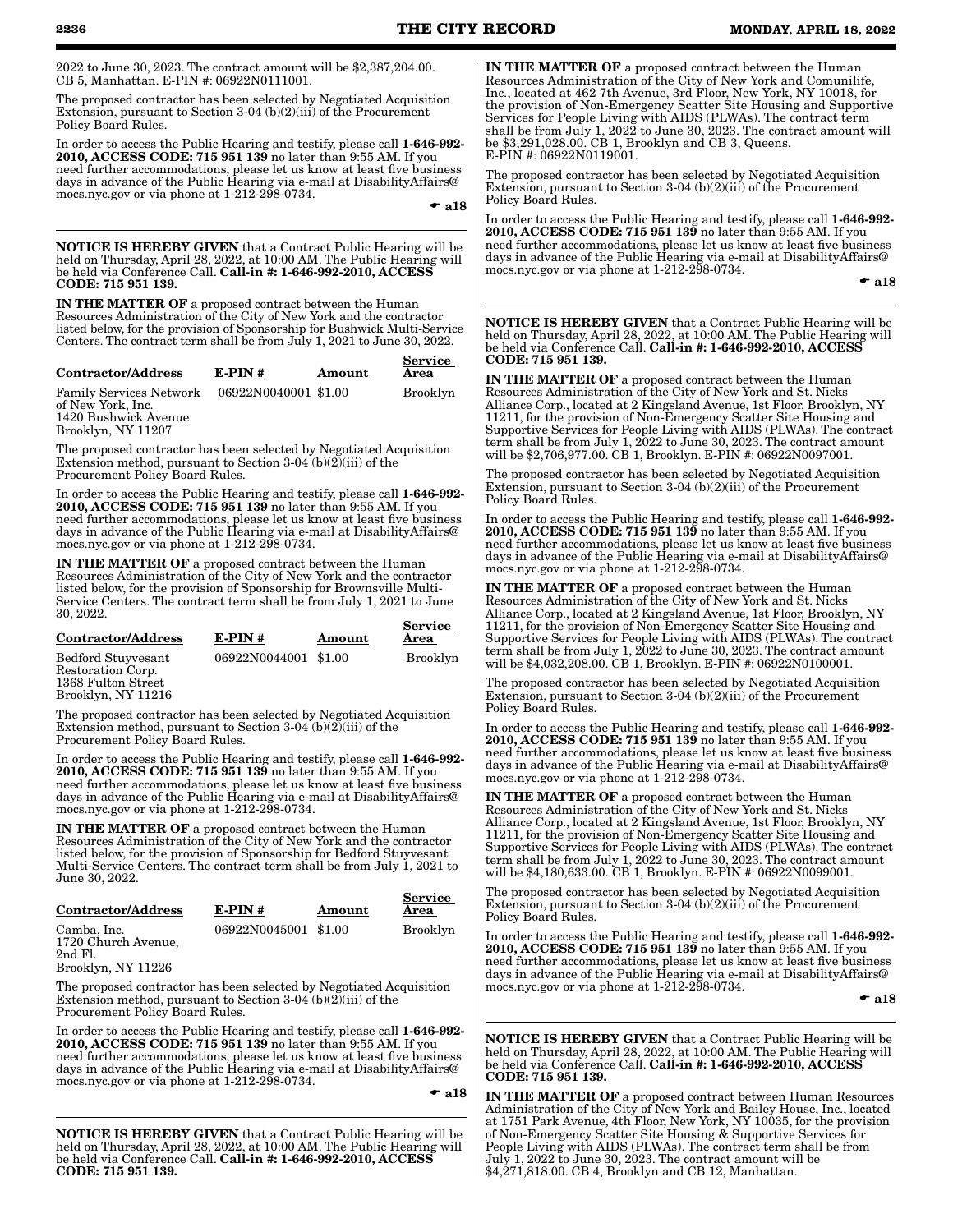The proposed contractor has been selected by Negotiated Acquisition Extension, pursuant to Section 3-04 (b)(2)(iii) of the Procurement Policy Board Rules.

In order to access the Public Hearing and testify, please call 1-646-992-2010, ACCESS CODE: 715 951 139 no later than 9:55 AM. If you need further accommodations, please let us know at least five business days in advance of the Public Hearing via e-mail at DisabilityAffairs@ mocs.nyc.gov or via phone at 1-212-298-0734.

 $\bullet$  a18

NOTICE IS HEREBY GIVEN that a Contract Public Hearing will be held on Thursday, April 28, 2022, at 10:00 AM. The Public Hearing will be held via Conference Call. Call-in #: 1-646-992-2010, ACCESS CODE: 715 951 139.

IN THE MATTER OF a proposed contract between the Human Resources Administration of the City of New York and Catholic Charities Neighborhood Services, Inc., located at 191 Joralemon Street, 3rd Floor, Brooklyn, NY 11201, for the provision of Non-Emergency Scatter Site Housing and Supportive Services for People Living with AIDS (PLWAs). The contract term shall be from July 1, 2022 to June 30, 2023. The contract amount will be \$2,258,464.00. CB 2, Brooklyn. E-PIN #: 06922N0123001.

The proposed contractor has been selected by Negotiated Acquisition Extension, pursuant to Section 3-04 (b)(2)(iii) of the Procurement Policy Board Rules.

In order to access the Public Hearing and testify, please call 1-646-992- 2010, ACCESS CODE: 715 951 139 no later than 9:55 AM. If you need further accommodations, please let us know at least five business days in advance of the Public Hearing via e-mail at DisabilityAffairs@ mocs.nyc.gov or via phone at 1-212-298-0734.

 $\bullet$  a18

NOTICE IS HEREBY GIVEN that a Contract Public Hearing will be held on Thursday, April 28, 2022, at 10:00 AM. The Public Hearing will be held via Conference Call. Call-in #: 1-646-992-2010, ACCESS CODE: 715 951 139.

IN THE MATTER OF a proposed contract between the Human Resources Administration of the City of New York and Coalition for the Homeless, Inc., located at 129 Fulton Street, New York, NY 10038, for the provision of Non-Emergency Scatter Site Housing and Supportive Services for People Living with AIDS (PLWAs). The contract term shall be from July 1, 2022 to June 30, 2023. The contract amount will be \$2,194,509.00. CB 2, Bronx and CB 3, Manhattan. E-PIN #: 06922N0122001.

The proposed contractor has been selected by Negotiated Acquisition Extension, pursuant to Section 3-04 (b)(2)(iii) of the Procurement Policy Board Rules.

In order to access the Public Hearing and testify, please call 1-646-992- 2010, ACCESS CODE: 715 951 139 no later than 9:55 AM. If you need further accommodations, please let us know at least five business days in advance of the Public Hearing via e-mail at DisabilityAffairs@ mocs.nyc.gov or via phone at 1-212-298-0734.

 $\bullet$  a18

NOTICE IS HEREBY GIVEN that a Contract Public Hearing will be held on Thursday, April 28, 2022, at 10:00 AM. The Public Hearing will be held via Conference Call. Call-in #: 1-646-992-2010, ACCESS CODE: 715 951 139.

IN THE MATTER OF a proposed contract between the Human Resources Administration of the City of New York and Catholic Charities Neighborhood Services, Inc., located at 191 Joralemon Street, 3rd Floor, Brooklyn, NY 11201, for the provision of Non-Emergency Scatter Site Housing and Supportive Services for People Living with AIDS (PLWAs). The contract term shall be from July 1, 2022 to June 30, 2023. The contract amount will be \$1,959,428.00. CB 1, Manhattan. E-PIN #: 06922N0124001.

The proposed contractor has been selected by Negotiated Acquisition Extension, pursuant to Section 3-04 (b)(2)(iii) of the Procurement Policy Board Rules.

In order to access the Public Hearing and testify, please call 1-646-992- 2010, ACCESS CODE: 715 951 139 no later than 9:55 AM. If you need further accommodations, please let us know at least five business days in advance of the Public Hearing via e-mail at DisabilityAffairs@ mocs.nyc.gov or via phone at 1-212-298-0734.

 $\bullet$  a18

NOTICE IS HEREBY GIVEN that a Contract Public Hearing will be held on Thursday, April 28, 2022, at 10:00 AM. The Public Hearing will be held via Conference Call. Call-in #: 1-646-992-2010, ACCESS CODE: 715 951 139.

IN THE MATTER OF a proposed contract between the Human Resources Administration of the City of New York and Housing and Services, Inc., located at 243 West 30th Street, 2nd Floor, New York, NY 10001, for the provision of Non-Emergency Scatter Site Housing and Supportive Services for People Living with AIDS (PLWAs). The contract term shall be from July 1, 2022 to June 30, 2023. The contract amount will be \$3,060,000.00. CB 4, Bronx and CB 5, Manhattan. E-PIN #: 06922N0113001.

The proposed contractor has been selected by Negotiated Acquisition Extension, pursuant to Section 3-04 (b)(2)(iii) of the Procurement Policy Board Rules.

In order to access the Public Hearing and testify, please call 1-646-992- 2010, ACCESS CODE: 715 951 139 no later than 9:55 AM. If you need further accommodations, please let us know at least five business days in advance of the Public Hearing via e-mail at DisabilityAffairs@ mocs.nyc.gov or via phone at 1-212-298-0734.

 $\bullet$  a18

NOTICE IS HEREBY GIVEN that a Contract Public Hearing will be held on Thursday, April 28, 2022, at 10:00 AM. The Public Hearing will be held via Conference Call. Call-in #: 1-646-992-2010, ACCESS CODE: 715 951 139.

IN THE MATTER OF a proposed contract between the Human Resources Administration of the City of New York and Harlem United Community Aids Center, Inc., located at 306 Lenox Avenue, New York, NY 10027, for the provision of Non-Emergency Scatter Site Housing and Supportive Services for People Living with AIDS (PLWAs). The contract term shall be from July 1, 2022 to June 30, 2023. The contract amount will be \$6,466,231.00. CB 10, Manhattan. E-PIN #: 06922N0115001.

The proposed contractor has been selected by Negotiated Acquisition Extension, pursuant to Section 3-04 (b)(2)(iii) of the Procurement Policy Board Rules.

In order to access the Public Hearing and testify, please call 1-646-992- 2010, ACCESS CODE: 715 951 139 no later than 9:55 AM. If you need further accommodations, please let us know at least five business days in advance of the Public Hearing via e-mail at DisabilityAffairs@ mocs.nyc.gov or via phone at 1-212-298-0734.

IN THE MATTER OF a proposed contract between the Human Resources Administration of the City of New York and Harlem United Community Aids Center, Inc., located at 306 Lenox Avenue, New York, NY 10027, for the provision of Non-Emergency Scatter Site Housing and Supportive Services for People Living with AIDS (PLWAs). The contract term shall be from July 1, 2022 to June 30, 2023. The contract amount will be \$1,461,708.00. CB 10, Manhattan. E-PIN #: 06922N0116001.

The proposed contractor has been selected by Negotiated Acquisition Extension, pursuant to Section 3-04 (b)(2)(iii) of the Procurement Policy Board Rules.

In order to access the Public Hearing and testify, please call 1-646-992- 2010, ACCESS CODE: 715 951 139 no later than 9:55 AM. If you need further accommodations, please let us know at least five business days in advance of the Public Hearing via e-mail at DisabilityAffairs@ mocs.nyc.gov or via phone at 1-212-298-0734.

 $\bullet$  a18

NOTICE IS HEREBY GIVEN that a Contract Public Hearing will be held on Thursday, April 28, 2022, at 10:00 AM. The Public Hearing will be held via Conference Call. Call-in #: 1-646-992-2010, ACCESS CODE: 715 951 139.

IN THE MATTER OF a proposed contract between the Human Resources Administration of the City of New York and Volunteers of America Greater New York, Inc., located at 135 West 50th Street, 9th Floor, New York, NY 10020, for the provision of Non-Emergency Scatter Site Housing and Supportive Services for People Living with AIDS (PLWAs). The contract term shall be from July 1, 2022 to June 30, 2023. The contract amount will be \$5,317,404.00. CB 2, Brooklyn and CB 5, Manhattan. E-PIN #: 06922N0093001.

The proposed contractor has been selected by Negotiated Acquisition Extension, pursuant to Section 3-04 (b)(2)(iii) of the Procurement Policy Board Rules.

In order to access the Public Hearing and testify, please call 1-646-992- 2010, ACCESS CODE: 715 951 139 no later than 9:55 AM. If you need further accommodations, please let us know at least five business days in advance of the Public Hearing via e-mail at DisabilityAffairs@ mocs.nyc.gov or via phone at 1-212-298-0734.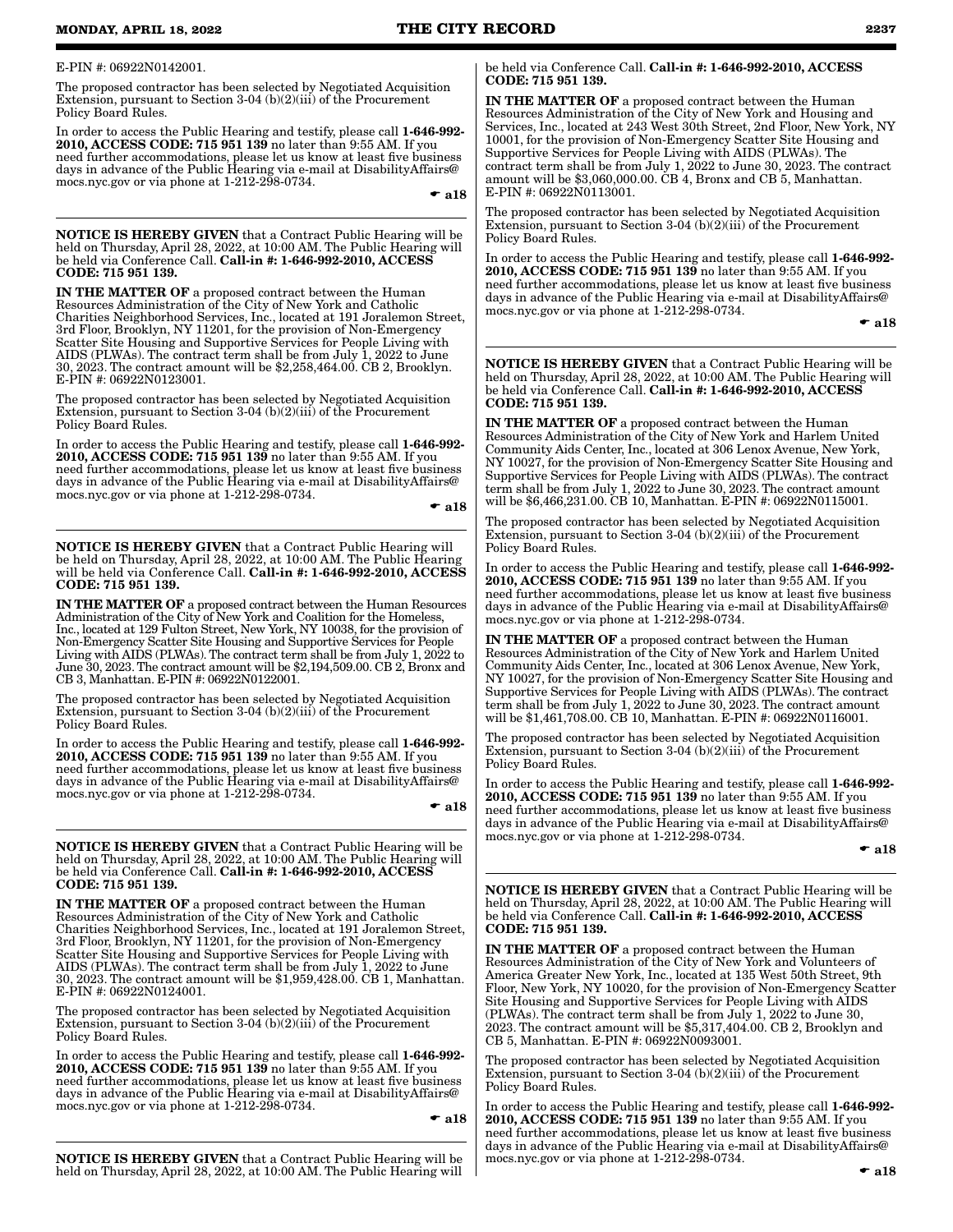IN THE MATTER OF a proposed contract between the Human Resources Administration of the City of New York and University Consultation and Treatment Center for Mental Hygiene, Inc., located at 1020 Grand Concourse, South Professional Wing, Bronx, NY 10451, for the provision of Non-Emergency Scatter Site Housing and Supportive Services for People Living with AIDS (PLWAs). The contract term shall be from July 1, 2022 to June 30, 2023. The contract amount will be \$1,046,716.00. CB 4, Bronx. E-PIN #: 06922N0095001.

The proposed contractor has been selected by Negotiated Acquisition Extension, pursuant to Section 3-04 (b)(2)(iii) of the Procurement Policy Board Rules.

In order to access the Public Hearing and testify, please call 1-646-992- 2010, ACCESS CODE: 715 951 139 no later than 9:55 AM. If you need further accommodations, please let us know at least five business days in advance of the Public Hearing via e-mail at DisabilityAffairs@ mocs.nyc.gov or via phone at 1-212-298-0734.

 $\bullet$  a18

NOTICE IS HEREBY GIVEN that a Contract Public Hearing will be held on Thursday, April 28, 2022, at 10:00 AM. The Public Hearing will be held via Conference Call. Call-in #: 1-646-992-2010, ACCESS CODE: 715 951 139.

IN THE MATTER OF a proposed contract between the Human Resources Administration of the City of New York and Unique People Services, Inc., located at 4377 Bronx Blvd., Suite 202, Bronx, NY 10466, for the provision of Non-Emergency Scatter Site Housing and Supportive Services for People Living with AIDS (PLWAs). The contract term shall be from July 1, 2022 to June 30, 2023. The contract amount will be \$1,066,878.00. CB 1, Brooklyn. E-PIN #: 06922N0106001.

The proposed contractor has been selected by Negotiated Acquisition Extension, pursuant to Section 3-04 (b)(2)(iii) of the Procurement Policy Board Rules.

In order to access the Public Hearing and testify, please call 1-646-992- 2010, ACCESS CODE: 715 951 139 no later than 9:55 AM. If you need further accommodations, please let us know at least five business days in advance of the Public Hearing via e-mail at DisabilityAffairs@ mocs.nyc.gov or via phone at 1-212-298-0734.

 $\bullet$  a18

NOTICE IS HEREBY GIVEN that a Contract Public Hearing will be held on Thursday, April 28, 2022, at 10:00 AM. The Public Hearing will be held via Conference Call. Call-in #: 1-646-992-2010, ACCESS CODE: 715 951 139.

IN THE MATTER OF a proposed contract between the Human Resources Administration of the City of New York and Faces NY, Inc., located at 123 West 115th Street, New York, NY 10026, for the provision of Non-Emergency Scatter Site Housing and Supportive Services for People Living with AIDS (PLWAs). The contract term shall be from July 1, 2022 to June 30, 2023. The contract amount will be \$888,234.00. CB 10, Manhattan. E-PIN #: 06922N0118001.

The proposed contractor has been selected by Negotiated Acquisition Extension, pursuant to Section 3-04 (b)(2)(iii) of the Procurement Policy Board Rules.

In order to access the Public Hearing and testify, please call 1-646-992- 2010, ACCESS CODE: 715 951 139 no later than 9:55 AM. If you need further accommodations, please let us know at least five business days in advance of the Public Hearing via e-mail at DisabilityAffairs@ mocs.nyc.gov or via phone at 1-212-298-0734.

 $\bullet$  a18

NOTICE IS HEREBY GIVEN that a Contract Public Hearing will be held on Thursday, April 28, 2022, at 10:00 AM. The Public Hearing will be held via Conference Call. Call-in #: 1-646-992-2010, ACCESS CODE: 715 951 139.

IN THE MATTER OF a proposed contract between the Human Resources Administration of the City of New York and Unique People Services, Inc., located at 4377 Bronx Blvd., Suite 202, Bronx, NY 10466, for the provision of Non-Emergency Scatter Site Housing and Supportive Services for People Living with AIDS (PLWAs). The contract term shall be from July 1, 2022 to June 30, 2023. The contract amount will be \$1,373,269.00. CB 12, Bronx. E-PIN #: 06922N0103001.

The proposed contractor has been selected by Negotiated Acquisition Extension, pursuant to Section 3-04 (b)(2)(iii) of the Procurement Policy Board Rules.

In order to access the Public Hearing and testify, please call 1-646-992- 2010, ACCESS CODE: 715 951 139 no later than 9:55 AM. If you need further accommodations, please let us know at least five business days in advance of the Public Hearing via e-mail at DisabilityAffairs@ mocs.nyc.gov or via phone at 1-212-298-0734.

IN THE MATTER OF a proposed contract between the Human Resources Administration of the City of New York and Unique People Services, Inc., located at 4377 Bronx Blvd., Suite 202, Bronx, NY 10466, for the provision of Non-Emergency Scatter Site Housing and Supportive Services for People Living with AIDS (PLWAs). The contract term shall be from July 1, 2022 to June 30, 2023. The contract amount will be \$1,264,675.00. CB 12, Bronx. E-PIN #: 06922N0102001.

The proposed contractor has been selected by Negotiated Acquisition Extension, pursuant to Section 3-04 (b)(2)(iii) of the Procurement Policy Board Rules.

In order to access the Public Hearing and testify, please call 1-646-992- 2010, ACCESS CODE: 715 951 139 no later than 9:55 AM. If you need further accommodations, please let us know at least five business days in advance of the Public Hearing via e-mail at DisabilityAffairs@ mocs.nyc.gov or via phone at 1-212-298-0734.

 $\bullet$  a18

NOTICE IS HEREBY GIVEN that a Contract Public Hearing will be held on Thursday, April 28, 2022, at 10:00 AM. The Public Hearing will be held via Conference Call. Call-in #: 1-646-992-2010, ACCESS CODE: 715 951 139.

IN THE MATTER OF a proposed contract between the Human Resources Administration of the City of New York and Urban Justice Center, located at 40 Rector Street, 9th Floor, New York, NY 10006, for the provision of Anti-Harassment Tenant Protection. The contract term shall be from July 1, 2022 to June 30, 2023. The contract amount will be \$9,863,539.08. CB 1, Manhattan. E-PIN #: 06922N0090001.

The proposed contractor has been selected by Negotiated Acquisition Extension, pursuant to Section 3-04 (b)(2)(iii) of the Procurement Policy Board Rules.

In order to access the Public Hearing and testify, please call 1-646-992- 2010, ACCESS CODE: 715 951 139 no later than 9:55 AM. If you need further accommodations, please let us know at least five business days in advance of the Public Hearing via e-mail at DisabilityAffairs@ mocs.nyc.gov or via phone at 1-212-298-0734.

 $\bullet$  a18

NOTICE IS HEREBY GIVEN that a Contract Public Hearing will be held on Thursday, April 28, 2022, at 10:00 AM. The Public Hearing will be held via Conference Call. Call-in #: 1-646-992-2010, ACCESS CODE: 715 951 139.

IN THE MATTER OF a proposed contract between the Human Resources Administration of the City of New York and Legal Services NYC, located at 40 Worth Street, Suite 606, New York, NY 10013, for the provision of Anti-Harassment Tenant Protection, Citywide. The contract term shall be from July 1, 2022 to June 30, 2023. The contract amount will be \$15,957,233.21. E-PIN #: 06922N0089001.

The proposed contractor has been selected by Negotiated Acquisition Extension, pursuant to Section 3-04 (b)(2)(iii) of the Procurement Policy Board Rules.

In order to access the Public Hearing and testify, please call 1-646-992- 2010, ACCESS CODE: 715 951 139 no later than 9:55 AM. If you need further accommodations, please let us know at least five business days in advance of the Public Hearing via e-mail at DisabilityAffairs@ mocs.nyc.gov or via phone at 1-212-298-0734.

NOTICE IS HEREBY GIVEN that a Contract Public Hearing will be held on Thursday, April 28, 2022, at 10:00 AM. The Public Hearing will<br>be held via Conference Call. **Call-in #: 1-646-992-2010, ACCESS** CODE: 715 951 139.

IN THE MATTER OF a proposed contract between the Human Resources Administration of the City of New York and Project Hospitality, Inc., located at 100 Park Avenue, Staten Island, NY 10302, for the provision of Non-Emergency Scatter Site Housing and Supportive Services for People Living with AIDS (PLWAs). The contract term shall be from July 1, 2022 to June 30, 2023. The contract amount will be \$1,342,352.00. CB 1, Staten Island. E-PIN #: 06922N0107001.

The proposed contractor has been selected by Negotiated Acquisition Extension, pursuant to Section 3-04 (b)(2)(iii) of the Procurement Policy Board Rules.

In order to access the Public Hearing and testify, please call 1-646-992- 2010, ACCESS CODE: 715 951 139 no later than 9:55 AM. If you need further accommodations, please let us know at least five business

 $\bullet$  a18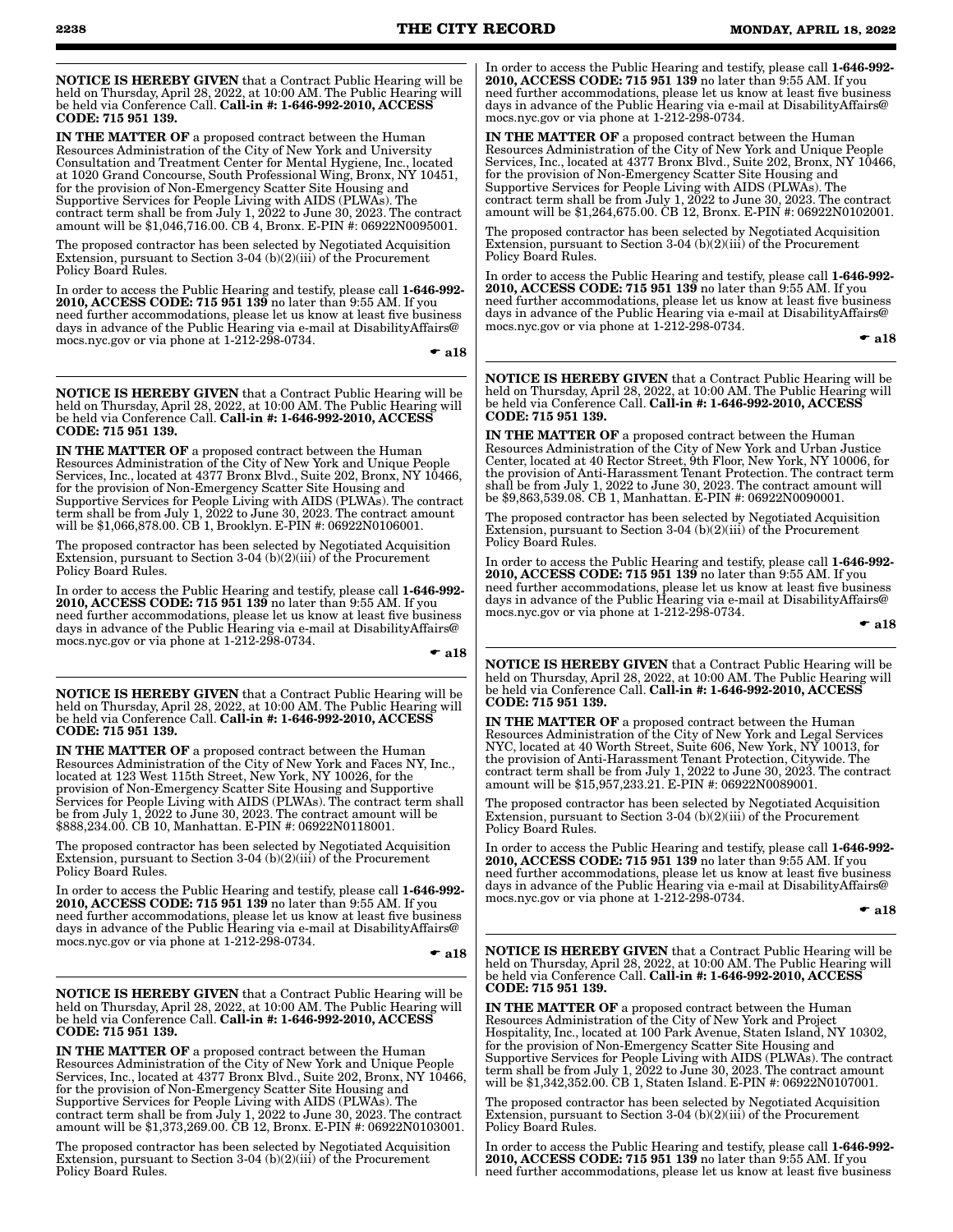days in advance of the Public Hearing via e-mail at DisabilityAffairs@ mocs.nyc.gov or via phone at 1-212-298-0734.

 $\bullet$  a18

NOTICE IS HEREBY GIVEN that a Contract Public Hearing will be held on Thursday, April 28, 2022, at 10:00 AM. The Public Hearing will be held via Conference Call. **Call-in #: 1-646-992-2010, ACCESS** CODE: 715 951 139.

IN THE MATTER OF a proposed contract between the Human Resources Administration of the City of New York and Unique People Services, Inc., located at 4377 Bronx Blvd., Suite 202, Bronx, NY 10466, for the provision of Non-Emergency Scatter Site Housing and Supportive Services for People Living with AIDS (PLWAs). The contract term shall be from July 1, 2022 to June 30, 2023. The contract amount will be \$2,642,974.00. CB 12, Bronx; CB 4, Manhattan and CB 3, Queens. E-PIN #: 06922N0105001.

The proposed contractor has been selected by Negotiated Acquisition Extension, pursuant to Section 3-04 (b)(2)(iii) of the Procurement Policy Board Rules.

In order to access the Public Hearing and testify, please call 1-646-992- 2010, ACCESS CODE: 715 951 139 no later than 9:55 AM. If you need further accommodations, please let us know at least five business days in advance of the Public Hearing via e-mail at DisabilityAffairs@ mocs.nyc.gov or via phone at 1-212-298-0734.

 $\bullet$  a18

NOTICE IS HEREBY GIVEN that a Contract Public Hearing will be held on Thursday, April 28, 2022, at 10:00 AM. The Public Hearing will be held via Conference Call. Call-in #: 1-646-992-2010, ACCESS CODE: 715 951 139.

IN THE MATTER OF a Purchase Order/Contract between the Human Resources Administration of the City of New York and Bandujo Advertising and Designs, Inc., located at 22 West 21st Street, 8th Floor, New York, NY 10010, for Advertising Services to provide Creative Designs for City Campaigns. The amount of this Purchase Order/ Contract will be \$199,800.00. The term will be from July 1, 2021 to June 30, 2023. E-PIN #: 06922W0027001

The Vendor has been selected by M/WBE Noncompetitive Small Purchase Method, pursuant to Section 3-08 (c)(1)(iv) of the Procurement Policy Board Rules.

In order to access the Public Hearing and testify, please call 1-646-992- 2010, ACCESS CODE: 715 951 139 no later than 9:55 AM. If you need further accommodations, please let us know at least five business days in advance of the Public Hearing via e-mail at DisabilityAffairs@ mocs.nyc.gov or via phone at 1-212-298-0734.

 $\bullet$  a18

### **INFORMATION TECHNOLOGY AND TELECOMMUNICATIONS**

**PUBLIC HEARINGS** 

NOTICE IS HEREBY GIVEN that a Contract Public Hearing will be held on Thursday, April 28, 2022, at 10:00 AM. The Public Hearing will be held via Conference Call. Call-in #: 1-646-992-2010, ACCESS CODE: 715 951 139.

IN THE MATTER OF a proposed contract between the New York City Department of Information Technology and Telecommunications and International Business Machines Corporation, located at 1 New Orchard Road, Armonk, NY 10504, for Citywide IT Security Ongoing Managed Services - Class 3. The amount of this contract will be \$1,000,000.00. The term will be from April 1, 2022 to March 31, 2023. Citywide. E-PIN #: 85822N0002001.

The proposed contractor has been selected by Negotiated Acquisition Extension, pursuant to Section 3-04 (b)(2)(iii) of the Procurement Policy Board Rules.

In order to access the Public Hearing and testify, please call 1-646-992- 2010, ACCESS CODE: 715 951 139 no later than 9:55 AM. If you need further accommodations, please let us know at least five business days in advance of the Public Hearing via e-mail at DisabilityAffairs@ mocs.nyc.gov or via phone at 1-212-298-0734.

 $\bullet$  a18

NOTICE IS HEREBY GIVEN that a Contract Public Hearing will be held on Thursday, April 28, 2022, at 10:00 AM. The Public Hearing will be held via Conference Call. Call-in #: 1-646-992-2010, ACCESS CODE: 715 951 139.

IN THE MATTER OF a Purchase Order/Contract between the New York City Department of Information Technology and Telecommunications and K Systems Solutions LLC, located at 405 Kearny Avenue, Suite 2B, Kearny, NJ 07032, for HITACHI MAINT. AND SUPPORT SITE RESILIENCY. The amount of this Purchase Order/Contract will be \$132,089.43. The term will be one year from July 1, 2022 to June 30, 2023. CB 2, Brooklyn. PIN #: 20220320464, E-PIN #: 85822W0064001.

The Vendor has been selected by M/WBE Noncompetitive Small Purchase Method, pursuant to Section 3-08 (c)(1)( $\hat{i}$ v) of the Procurement Policy Board Rules.

In order to access the Public Hearing and testify, please call 1-646-992- 2010, ACCESS CODE: 715 951 139 no later than 9:55 AM. If you need further accommodations, please let us know at least five business days in advance of the Public Hearing via e-mail at DisabilityAffairs@ mocs.nyc.gov or via phone at 1-212-298-0734.

 $\bullet$  a18

### **LAW DEPARTMENT**

**PUBLIC HEARINGS** 

NOTICE IS HEREBY GIVEN that a Contract Public Hearing will be held on Thursday, April 28, 2022, at 10:00 AM. The Public Hearing will be held via Conference Call. Call-in #: 1-646-992-2010, ACCESS CODE: 715 951 139.

IN THE MATTER OF a proposed contract between the New York City Law Department and PruTech Solutions, Inc., located at 22 Cortland Street, New York, NY 10007, to retain a solution integrator to provide IT consulting services to support the Law Department's current IT systems. The contract term shall be from February 1, 2022 to July 31, 2023 with one two-year renewal option. The contract is in an amount not to exceed \$3,913,000.00. CB 1, Manhattan. E-PIN #: 02522N0022001.

The proposed contractor has been selected by Negotiated Acquisition Method, pursuant to Section 3-04 (b)(2)(ii) of the Procurement Policy Board Rules.

A draft copy of the proposed contract can be requested by e-mail sent to the following address: rifriedm@law.nyc.gov, from April 18, 2022 through April 28, 2022.

Anyone who wishes to speak at this public hearing should request to do so in writing. The written request must be received by the Law Department within five (5) business days after publication of this notice. Written requests to speak should be e-mailed to rifriedm@law. nyc.gov.

In order to access the Public Hearing and testify, please call 1-646-992- 2010, ACCESS CODE: 715 951 139 no later than 9:55 AM. If you need further accommodations, please let us know at least five business days in advance of the Public Hearing via e-mail at DisabilityAffairs@ mocs.nyc.gov or via phone at 1-212-298-0734.

 $\bullet$  a18

### **RECORDS AND INFORMATION SERVICES**

**PUBLIC HEARINGS** 

NOTICE IS HEREBY GIVEN that a Contract Public Hearing will be held on Thursday, April 28, 2022, at 10:00 AM. The Public Hearing will be held via Conference Call. Call-in #: 1-646-992-2010, ACCESS CODE: 715 951 139.

IN THE MATTER OF a proposed contract between the City of New York Department of Records and Information Services and Digital Transition, Inc., located at 35 West 35th Street 10th Floor New York, NY 10001, for the printer and scanner for the Archival Unit at 31 Chambers Street, New York 10007. The term of the contract will be from May 9, 2022 to June 30, 2022, with no option to renew. The contract amount will be \$112,259.60. CB 1, Manhattan. E-PIN #: 86022S0001001.

The proposed contractor has been selected by Sole Source Procurement Method, pursuant to Section 3-05 of the Procurement Policy Board Rules.

In order to access the Public Hearing and testify, please call 1-646-992- 2010, ACCESS CODE: 715 951 139 no later than 9:55 AM. If you need further accommodations, please let us know at least five business days in advance of the Public Hearing via e-mail at DisabilityAffairs@ mocs.nyc.gov or via phone at 1-212-298-0734.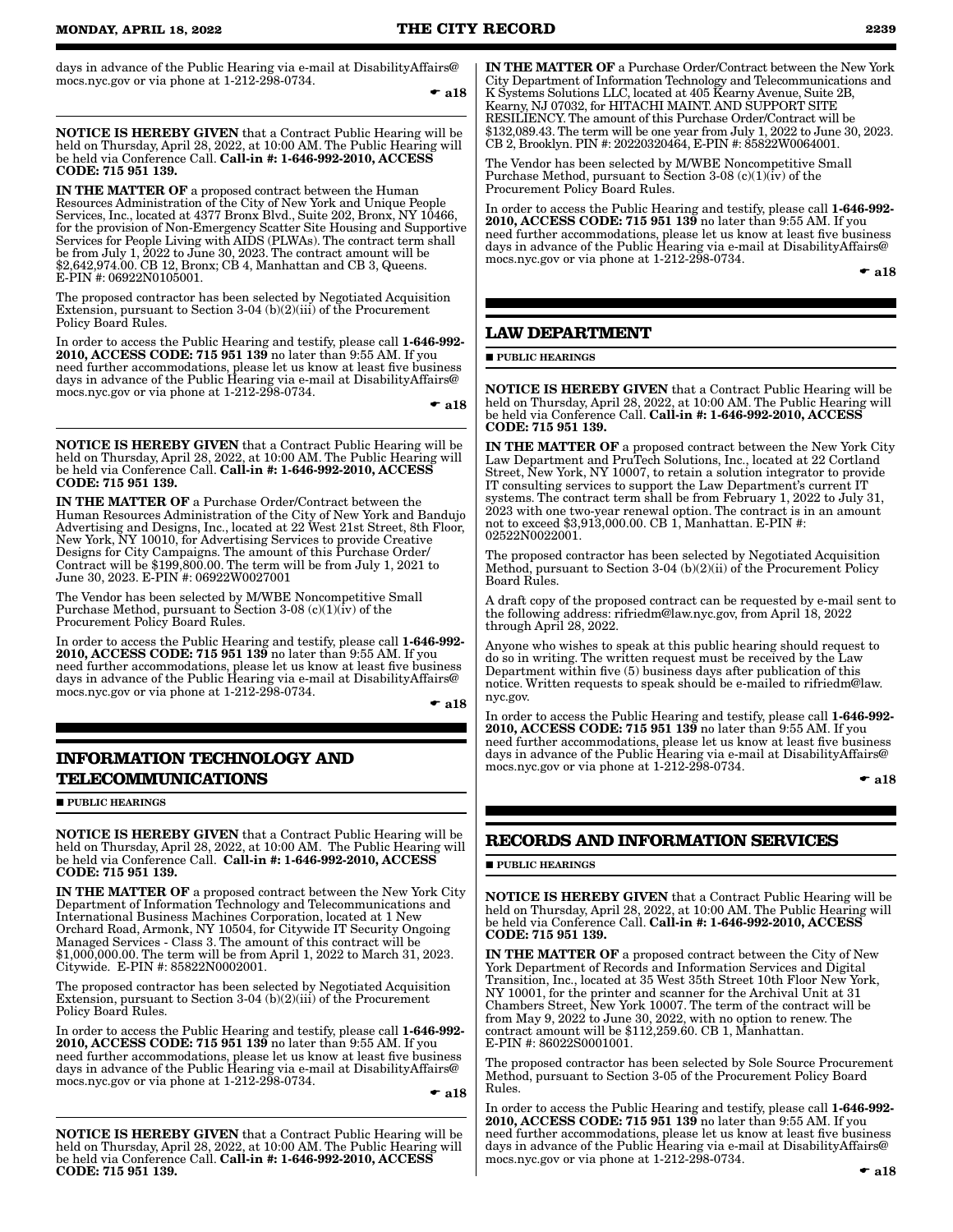### **SANITATION**

**PUBLIC HEARINGS** 

NOTICE IS HEREBY GIVEN that a Contract Public Hearing will be held on Thursday, April 28, 2022, at 10:00 AM. The Public Hearing will be held via Conference Call. Call-in #: 1-646-992-2010, ACCESS CODE: 715 951 139.

IN THE MATTER OF a Purchase Order/Contract between the Department of Sanitation and CityRax, Inc., located at 159 Madison Avenue, Suite #5I, New York, NY 10016, for PM services for Public Drop Off Composting Pilot Program, Citywide. The amount of this Purchase Order/Contract will be \$400,000.00. The term shall be from April 1, 2022 to August 30, 2022. PIN #: 82722W0032001

The Vendor has been selected by M/WBE Noncompetitive Small Purchase Method, pursuant to Section 3-08 (c)(1)( $iv$ ) of the Procurement Policy Board Rules.

A draft copy of the proposed contract is available for public inspection at the Department of Sanitation's Contract Division, 44 Beaver Street, 2nd Floor, Room 203, New York, NY 10004, Monday to Friday, from April 18, 2022 through April 28, 2022, excluding Holidays from 10:00 AM to 4:00 PM.

In order to access the Public Hearing and testify, please call 1-646-992- 2010, ACCESS CODE: 715 951 139 no later than 9:55 AM. If you need further accommodations, please let us know at least five business days in advance of the Public Hearing via e-mail at DisabilityAffairs@ mocs.nyc.gov or via phone at 1-212-298-0734.

 $\bullet$  a18

#### **SMALL BUSINESS SERVICES**

**PUBLIC HEARINGS** 

NOTICE IS HEREBY GIVEN that a Contract Public Hearing will be held on Thursday, April 28, 2022, at 10:00 AM. The Public Hearing will be held via Conference Call. Call-in #: 1-646-992-2010, ACCESS CODE: 715 951 139.

IN THE MATTER OF a Purchase Order/Contract between the New York City Department of Small Business Services and 3x3 Design US LLC, located at 196 State Street, 3rd Floor, Brooklyn, NY 11201, for a consultant to manage a series of Design Jam Services to strengthen connections between industrial designers and manufacturers in New York City and to increase the sustainability of the manufacturers' products and/or processes. The amount of this Purchase Order/Contract is \$120,000.00. The term shall be from date of Notice to Proceed to June 30, 2022. E-PIN #: 80122W0019001.

The Vendor has been selected by M/WBE Noncompetitive Small Purchase Method, pursuant to Section 3-08 (c)(1)(iv) of the Procurement Policy Board Rules.

In order to access the Public Hearing and testify, please call 1-646-992- 2010, ACCESS CODE: 715 951 139 no later than 9:55 AM. If you need further accommodations, please let us know at least five business days in advance of the Public Hearing via e-mail at DisabilityAffairs@ mocs.nyc.gov or via phone at 1-212-298-0734.

 $\bullet$  a18

### **TRANSPORTATION**

**PUBLIC HEARINGS** 

NOTICE IS HEREBY GIVEN that a Contract Public Hearing will be held on Thursday, April 28, 2022, at 10:00 AM. The Public Hearing will be held via Conference Call. Call-in #: 1-646-992-2010, ACCESS CODE: 715 951 139.

IN THE MATTER OF a Purchase Order/Contract between the Department of Transportation of the City of New York and Quality and Assurance Technology Corp., located at 18 Marginwood Drive, Ridge, NY 11961, to procure Varonis Maintenance and Support. The amount of this Purchase Order/Contract will be \$174,757.49. The term will be from May 29, 2021 to May 28, 2023. CB 1, Manhattan. PIN #: 84121W0412002.

The Vendor has been selected by M/WBE Noncompetitive Small Purchase Method, pursuant to Section 3-08 (c)(1)(iv) of the Procurement Policy Board Rules.

In order to access the Public Hearing and testify, please call 1-646-992- 2010, ACCESS CODE: 715 951 139 no later than 9:55 AM. If you need further accommodations, please let us know at least five business days in advance of the Public Hearing via e-mail at DisabilityAffairs@ mocs.nyc.gov or via phone at 1-212-298-0734.

**IN THE MATTER OF a Purchase Order/Contract between the** Department of Transportation of the City of New York and Riomar Group Ventures, Inc., located at 914 3rd Avenue, Suite 178, Brooklyn, NY 11232, to procure Red Hat Subscription. The amount of this Purchase Order/Contract will be \$177,291.26. The term will be from June 27, 2021 to June 26, 2023. CB 1, Manhattan. PIN #: 84121W0414001.

The Vendor has been selected by M/WBE Noncompetitive Small Purchase Method, pursuant to Section 3-08 (c)(1)(iv) of the Procurement Policy Board Rules.

In order to access the Public Hearing and testify, please call 1-646-992-2010, ACCESS CODE: 715 951 139 no later than 9:55 AM. If you need further accommodations, please let us know at least five business days in advance of the Public Hearing via e-mail at DisabilityAffairs@ mocs.nyc.gov or via phone at 1-212-298-0734.

IN THE MATTER OF a Purchase Order/Contract between the Department of Transportation of the City of New York and Source IT Technologies LLC, located at 24 East Avenue, Suite #244, New Canaan, CT 06840, to procure ForceScout ActiveCare Advanced. The amount of this Purchase Order/Contract will be \$133,200.00. The term will be from June 26, 2021 to June 25, 2023. CB 1, Manhattan. PIN #: 84121W0411001.

The Vendor has been selected by M/WBE Noncompetitive Small Purchase Method, pursuant to Section 3-08 (c)(1)( $iv$ ) of the Procurement Policy Board Rules.

In order to access the Public Hearing and testify, please call 1-646-992- 2010, ACCESS CODE: 715 951 139 no later than 9:55 AM. If you need further accommodations, please let us know at least five business days in advance of the Public Hearing via e-mail at DisabilityAffairs@ mocs.nyc.gov or via phone at 1-212-298-0734.

IN THE MATTER OF a Purchase Order/Contract between the Department of Transportation of the City of New York and Mougondha Acharya DBA PS Business Solutions, located at 39 Van Siclen Avenue, Floral Park, NY 11001-2012, to procure Nuvolo Enterprise Asset Management Enterprise Asset Management Software. The amount of this Purchase Order/Contract will be \$500,000.00. The term will be from July 1, 2021 to June 30, 2024. CB 1, Manhattan. PIN #: 84122W0001001.

The Vendor has been selected by M/WBE Noncompetitive Small Purchase Method, pursuant to Section 3-08 (c)(1)(iv) of the Procurement Policy Board Rules.

In order to access the Public Hearing and testify, please call 1-646-992- 2010, ACCESS CODE: 715 951 139 no later than 9:55 AM. If you need further accommodations, please let us know at least five business days in advance of the Public Hearing via e-mail at DisabilityAffairs@ mocs.nyc.gov or via phone at 1-212-298-0734.

IN THE MATTER OF a proposed contract between the Department of Transportation of the City of New York and Pantheon Systems, Inc., located at 717 California Street, San Francisco, CA 94108, for Pantheon Elite Licenses Subscription as a Service Subscription. The contract amount will be \$319,200.00. The contract term will be from August 1, 2021 to July 31, 2024 with one two-year renewal option. CB 1, Manhattan. E- PIN #: 84122U0002001.

The proposed contract is a Subscription, pursuant to Section  $1-02(f)(5)$ of the Procurement Policy Board Rules.

In order to access the Public Hearing and testify, please call 1-646-992- 2010, ACCESS CODE: 715 951 139 no later than 9:55 AM. If you need further accommodations, please let us know at least five business days in advance of the Public Hearing via e-mail at DisabilityAffairs@ mocs.nyc.gov or via phone at 1-212-298-0734.

IN THE MATTER OF a Purchase Order/Contract between the Department of Transportation of the City of New York and INFOPEOPLE Corporation, located at 450 7th Avenue, Suite 1106, New York, NY 10123-0105, to procure Consulting Services for the Open Restaurant Application Review - Sr Application Developer Programmer 2. The amount of this Purchase Order/Contract will be \$200,000.00. The term will be from July 1, 2021 to November 1, 2023. CB 1, Manhattan. PIN #: 84122W0003001.

The Vendor has been selected by M/WBE Noncompetitive Small Purchase Method, pursuant to Section 3-08 (c)(1)(iv) of the Procurement Policy Board Rules.

In order to access the Public Hearing and testify, please call 1-646-992- 2010, ACCESS CODE: 715 951 139 no later than 9:55 AM. If you need further accommodations, please let us know at least five business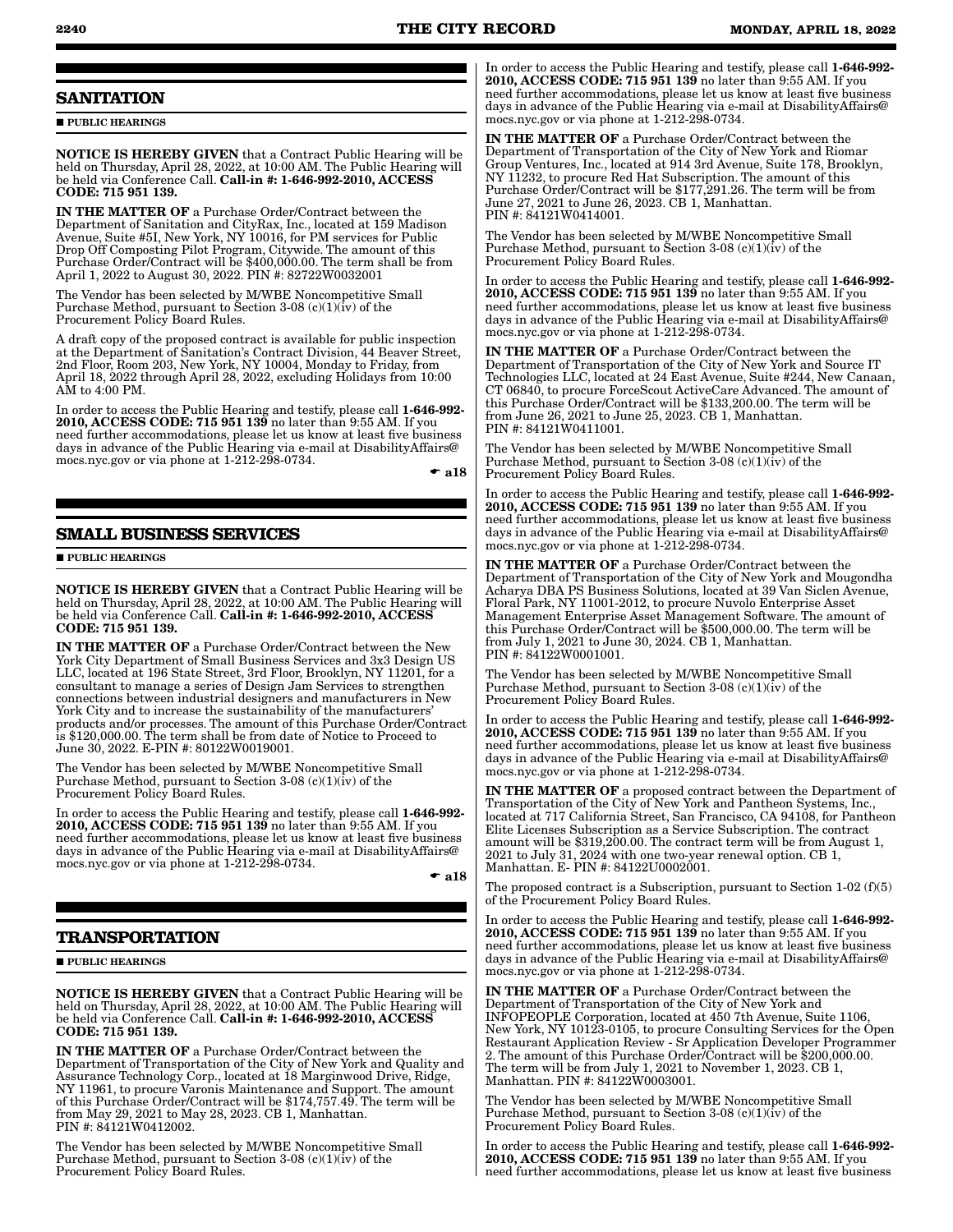| days in advance of the Public Hearing via e-mail at DisabilityAffairs@                                                                                                                                                                                                                                                                         | DATE:                                                                                                                                                                                                                                                                                                                                                                                                                                                                                                | April 11, 2022                                                                                               | <b>DOCKET #: AC-1695-22</b>                                                                                                                        |  |
|------------------------------------------------------------------------------------------------------------------------------------------------------------------------------------------------------------------------------------------------------------------------------------------------------------------------------------------------|------------------------------------------------------------------------------------------------------------------------------------------------------------------------------------------------------------------------------------------------------------------------------------------------------------------------------------------------------------------------------------------------------------------------------------------------------------------------------------------------------|--------------------------------------------------------------------------------------------------------------|----------------------------------------------------------------------------------------------------------------------------------------------------|--|
| mocs.nyc.gov or via phone at 1-212-298-0734.<br>$\bullet$ al8                                                                                                                                                                                                                                                                                  | <b>FILED:</b>                                                                                                                                                                                                                                                                                                                                                                                                                                                                                        | Petition to Amend Certification                                                                              |                                                                                                                                                    |  |
| <b>NOTICE IS HEREBY GIVEN</b> that a Contract Public Hearing will be<br>held on Thursday, April 28, 2022, at 10:00 AM. The Public Hearing will<br>be held via Conference Call. <b>Call-in #: 1-646-992-2010, ACCESS</b>                                                                                                                        | <b>DESCRIPTION:</b>                                                                                                                                                                                                                                                                                                                                                                                                                                                                                  |                                                                                                              | Organization of Staff Analysts, seeks to add<br>the following title to Certification No. 3-88,<br>the Staff Analysts bargaining unit.              |  |
| CODE: 715 951 139.<br>IN THE MATTER OF a proposed contract between the Department of<br>Transportation of the City of New York and State University of New<br>York Maritime College, 6 Pennyfield Avenue, Bronx, NY 10465, for the                                                                                                             | TITLE:                                                                                                                                                                                                                                                                                                                                                                                                                                                                                               | Director of Health Care Program/<br><b>Planning Analysis</b><br>(Title Code Nos. 002552, 002553, and 002554) |                                                                                                                                                    |  |
| provision of SUNY Maritime College Professional Maritime Training<br>and Consulting Services. The contract amount will be \$150,000.00. The<br>contract term will be from July 1, 2022 to June 30, 2025.<br>E-PIN #: 84122T0002.                                                                                                               | PETITIONER:                                                                                                                                                                                                                                                                                                                                                                                                                                                                                          | Organization of Staff Analysts<br>220 East 23rd Street, #707<br>New York, NY 10010                           |                                                                                                                                                    |  |
| The proposed contractor is with another government, public authority<br>or public benefit corporation, pursuant to Section $1-02$ (f)(1) of the<br>Procurement Policy Board Rules.                                                                                                                                                             | <b>EMPLOYER:</b>                                                                                                                                                                                                                                                                                                                                                                                                                                                                                     | NYC Health + Hospitals<br>55 Water Street - 26th Floor<br>New York, NY 10041                                 |                                                                                                                                                    |  |
| In order to access the Public Hearing and testify, please call 1-646-992-<br>2010, ACCESS CODE: 715 951 139 no later than 9:55 AM. If you<br>need further accommodations, please let us know at least five business<br>days in advance of the Public Hearing via e-mail at Disability Affairs@<br>mocs.nyc.gov or via phone at 1-212-298-0734. |                                                                                                                                                                                                                                                                                                                                                                                                                                                                                                      |                                                                                                              | $\bullet$ al8                                                                                                                                      |  |
| IN THE MATTER OF a Purchase Order/Contract between the<br>Department of Transportation of the City of New York and Hindustan                                                                                                                                                                                                                   | <b>HOUSING PRESERVATION AND DEVELOPMENT</b>                                                                                                                                                                                                                                                                                                                                                                                                                                                          |                                                                                                              |                                                                                                                                                    |  |
| Granites, Inc., located at 65 Davids Drive, Hauppauge, NY 11788, to<br>procure Granite Blocks, Citywide. The Purchase Order/Contract<br>amount will be \$200,000.00. The term shall be one year from Date of<br>Award. E-PIN #: 84122W0048001.                                                                                                 | $\blacksquare$ NOTICE                                                                                                                                                                                                                                                                                                                                                                                                                                                                                | <b>REQUEST FOR COMMENT</b>                                                                                   |                                                                                                                                                    |  |
| The Vendor has been selected by M/WBE Noncompetitive Small<br>Purchase Method, pursuant to Section 3-08 $(c)(1)(iv)$ of the<br>Procurement Policy Board Rules.                                                                                                                                                                                 | <b>Notice Date:</b><br>April 15, 2022                                                                                                                                                                                                                                                                                                                                                                                                                                                                | <b>REGARDING AN APPLICATION FOR A</b><br><b>CERTIFICATION OF NO HARASSMENT</b>                               |                                                                                                                                                    |  |
| In order to access the Public Hearing and testify, please call 1-646-992-<br>2010, ACCESS CODE: 715 951 139 no later than 9:55 AM. If you                                                                                                                                                                                                      | To:<br><b>Parties</b>                                                                                                                                                                                                                                                                                                                                                                                                                                                                                |                                                                                                              | Occupants, Former Occupants, and Other Interested                                                                                                  |  |
| need further accommodations, please let us know at least five business<br>days in advance of the Public Hearing via e-mail at Disability Affairs@                                                                                                                                                                                              | <b>Property: Address</b>                                                                                                                                                                                                                                                                                                                                                                                                                                                                             |                                                                                                              | <b>Application # Inquiry Period</b>                                                                                                                |  |
| mocs.nyc.gov or via phone at 1-212-298-0734.<br>$\bullet$ al <sub>8</sub>                                                                                                                                                                                                                                                                      | 425 Beach 120th Street, Queen                                                                                                                                                                                                                                                                                                                                                                                                                                                                        | 4/2022                                                                                                       | March 15, 2019<br>to Present                                                                                                                       |  |
| <b>NOTICE IS HEREBY GIVEN</b> that a Contract Public Hearing will be                                                                                                                                                                                                                                                                           | 671 Monroe Street, Brooklyn                                                                                                                                                                                                                                                                                                                                                                                                                                                                          | 9/2022                                                                                                       | March 11, 2019<br>to Present                                                                                                                       |  |
| held on Thursday, April 28, 2022, at 10:00 AM. The Public Hearing will<br>be held via Conference Call. Call-in #: 1-646-992-2010, ACCESS<br>CODE: 715 951 139.                                                                                                                                                                                 | 282 West 127th Street, Manhattan 20/2022                                                                                                                                                                                                                                                                                                                                                                                                                                                             |                                                                                                              | March 4, 2019<br>to Present                                                                                                                        |  |
| IN THE MATTER OF a proposed contract between the Department of                                                                                                                                                                                                                                                                                 | 2194 University Avenue, Bronx                                                                                                                                                                                                                                                                                                                                                                                                                                                                        | 21/2022                                                                                                      | March 4, 2019<br>to Present                                                                                                                        |  |
| Transportation of the City of New York and Miller Environmental<br>Group, Inc., located at 538 Edwards Avenue, Calverton, NY 11933-<br>1628, to continue providing Emergency Spill Response and Training for                                                                                                                                   | 218 Bowery, Manhattan<br>31 East 126 <sup>th</sup> Street, Manhattan                                                                                                                                                                                                                                                                                                                                                                                                                                 | 22/2022<br>23/2022                                                                                           | March 7, 2019<br>to Present<br>March 7, 2019                                                                                                       |  |
| the Ferry Division, Citywide. The contract term shall be from April 1,<br>2022 through March 31, 2023. The contract amount will be<br>\$5,000,000.00. E- PIN #: 84122N0004001.                                                                                                                                                                 | 282 Hancock Street, Brooklyn                                                                                                                                                                                                                                                                                                                                                                                                                                                                         | 24/2022                                                                                                      | to Present<br>March 11, 2019                                                                                                                       |  |
| The proposed contractor has been selected by Negotiated Acquisition<br>Extension, pursuant to Section 3-04 (b) $(2)(iii)$ of the Procurement                                                                                                                                                                                                   | 59 East 129 <sup>th</sup> Street, Manhattan                                                                                                                                                                                                                                                                                                                                                                                                                                                          | 25/2022                                                                                                      | to Present<br>March 17, 2019                                                                                                                       |  |
| Policy Board Rules.                                                                                                                                                                                                                                                                                                                            | 437 Beach 126 <sup>th</sup> Street, Queens                                                                                                                                                                                                                                                                                                                                                                                                                                                           | 26/2022                                                                                                      | to Present<br>March 18, 2019                                                                                                                       |  |
| In order to access the Public Hearing and testify, please call 1-646-992-<br>2010, ACCESS CODE: 715 951 139 no later than 9:55 AM. If you<br>need further accommodations, please let us know at least five business                                                                                                                            | 344 Lexington Avenue, Manhattan 27/2022                                                                                                                                                                                                                                                                                                                                                                                                                                                              |                                                                                                              | to Present<br>March 18, 2019                                                                                                                       |  |
| days in advance of the Public Hearing via e-mail at Disability Affairs @<br>mocs.nyc.gov or via phone at 1-212-298-0734.                                                                                                                                                                                                                       | 765 8 <sup>th</sup> Avenue, Manhattan                                                                                                                                                                                                                                                                                                                                                                                                                                                                | 28/2022                                                                                                      | to Present<br>March 24, 2019                                                                                                                       |  |
| $\bullet$ al <sub>8</sub>                                                                                                                                                                                                                                                                                                                      | 347 West 19th Street, Manhattan                                                                                                                                                                                                                                                                                                                                                                                                                                                                      | 29/2022                                                                                                      | to Present<br>March 31, 2019                                                                                                                       |  |
|                                                                                                                                                                                                                                                                                                                                                | 19 Cambridge Place, Brooklyn                                                                                                                                                                                                                                                                                                                                                                                                                                                                         | 30/2022                                                                                                      | to Present<br>March 14, 2019<br>to Present                                                                                                         |  |
| <b>SPECIAL MATERIALS</b>                                                                                                                                                                                                                                                                                                                       | 11 Spencer Place, Brooklyn                                                                                                                                                                                                                                                                                                                                                                                                                                                                           | 32/2022                                                                                                      | March 25, 2019<br>to Present                                                                                                                       |  |
|                                                                                                                                                                                                                                                                                                                                                | Authority: SRO, Administrative Code §27-2093                                                                                                                                                                                                                                                                                                                                                                                                                                                         |                                                                                                              |                                                                                                                                                    |  |
| OFFICE OF COLLECTIVE BARGAINING                                                                                                                                                                                                                                                                                                                | Before the Department of Buildings can issue a permit for the<br>alteration or demolition of a single room occupancy multiple dwelling,<br>the owner must obtain a "Certification of No Harassment" from the<br>Department of Housing Preservation and Development ("HPD"),<br>stating that there has not been harassment of the building's lawful<br>occupants during a specified time period. Harassment is conduct by<br>an owner that is intended to cause, or does cause, residents to leave or |                                                                                                              |                                                                                                                                                    |  |
| $\blacksquare$ NOTICE<br><b>NOTICE OF REPRESENTATION PETITION</b>                                                                                                                                                                                                                                                                              | otherwise surrender any of their legal occupancy rights. It can include,<br>but is not limited to, failure to provide essential services (such as<br>heat, water, gas, or electricity), illegally locking out building residents,                                                                                                                                                                                                                                                                    |                                                                                                              |                                                                                                                                                    |  |
| The New York City Office of Collective Bargaining has received<br>the petition described below. The Board of Certification will conduct an<br>investigation of this matter.                                                                                                                                                                    | starting frivolous lawsuits, and using threats or physical force.                                                                                                                                                                                                                                                                                                                                                                                                                                    |                                                                                                              | The owner of the building identified above has applied for a Certification<br>of No Harassment. If you have any comments or evidence of harassment |  |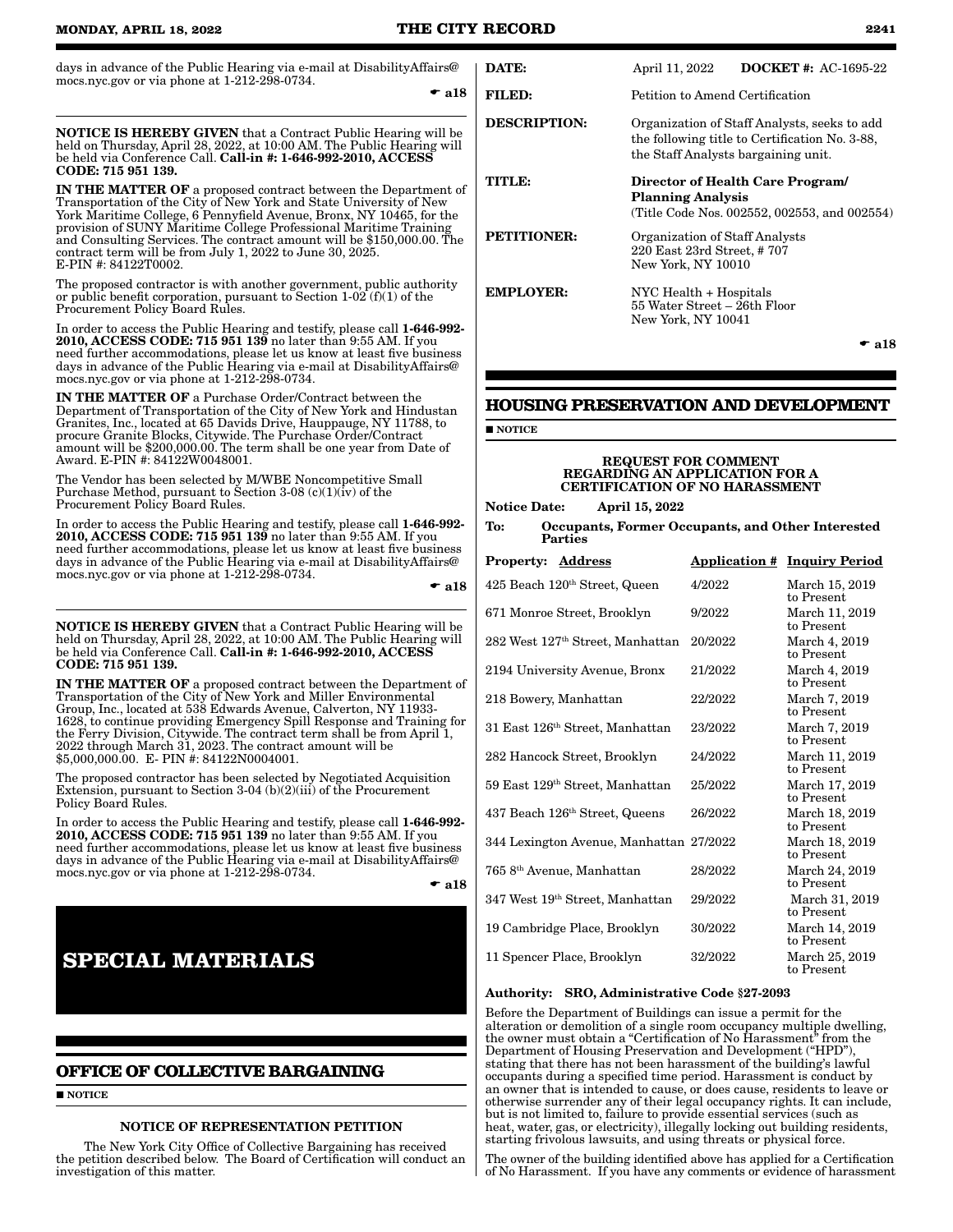at this building, please notify HPD, at CONH Unit, 100 Gold Street, 6th Floor, New York, NY 10038, by letter postmarked not later than 30 days from the date of this notice or by an in-person statement made within the same period. To schedule an appointment for an in-person statement, please call (212) 863-5277 or (212) 863-8211.

*For the decision on the Certification of No Harassment Final Determination please visit our website, at www.hpd.nyc.gov, or call (212) 863-8266.*

#### PETICIÓN DE COMENTARIO SOBRE UNA SOLICITUD PARA UN CERTIFICACIÓN DE NO ACOSO

Fecha de notificacion: April 15, 2022

Para: Inquilinos, Inquilinos Anteriores, y Otras Personas Interesadas

| <b>Propiedad: Dirección:</b>                 | Solicitud #: Período de | consulta:                    |
|----------------------------------------------|-------------------------|------------------------------|
| 425 Beach 120 <sup>th</sup> Street, Queen    | 4/2022                  | March 15, 2019<br>to Present |
| 671 Monroe Street, Brooklyn                  | 9/2022                  | March 11, 2019<br>to Present |
| 282 West 127 <sup>th</sup> Street, Manhattan | 20/2022                 | March 4, 2019<br>to Present  |
| 2194 University Avenue, Bronx                | 21/2022                 | March 4, 2019<br>to Present  |
| 218 Bowery, Manhattan                        | 22/2022                 | March 7, 2019<br>to Present  |
| 31 East 126 <sup>th</sup> Street, Manhattan  | 23/2022                 | March 7, 2019<br>to Present  |
| 282 Hancock Street, Brooklyn                 | 24/2022                 | March 11, 2019<br>to Present |
| 59 East 129th Street, Manhattan              | 25/2022                 | March 17, 2019<br>to Present |
| 437 Beach 126 <sup>th</sup> Street, Queens   | 26/2022                 | March 18, 2019<br>to Present |
| 344 Lexington Avenue, Manhattan              | 27/2022                 | March 18, 2019<br>to Present |
| 765 8 <sup>th</sup> Avenue, Manhattan        | 28/2022                 | March 24, 2019<br>to Present |
| 347 West 19th Street, Manhattan              | 29/2022                 | March 31, 2019<br>to Present |
| 19 Cambridge Place, Brooklyn                 | 30/2022                 | March 14, 2019<br>to Present |
| 11 Spencer Place, Brooklyn                   | 32/2022                 | March 25, 2019<br>to Present |

#### Autoridad: SRO, Código Administrativo §27-2093

Antes de que el Departamento de Edificios pueda conceder un permiso para la alteración o demolición de una vivienda múltiple de ocupación de cuartos individuales, el propietario debe obtener una "Certificación de No Acoso" del Departamento de Preservación y Desarrollo de la Vivienda ("HPD") que indique que tiene no haber sido hostigado a los ocupantes legales del edificio durante un período de tiempo especificado. El acoso es una conducta por parte de un dueño de edificio que pretende causar, o causa, que los residentes se vayan o renuncien a cualquiera de sus derechos legales de ocupación. Puede incluir, entre otros, no proporcionar servicios esenciales (como calefacción, agua, gas o electricidad), bloquear ilegalmente a los residentes del edificio, iniciar demandas frívolas y utilizar amenazas o fuerza física.

El dueño del edificio identificado anteriormente ha solicitado una Certificación de No Acoso. Si tiene algún comentario o evidencia de acoso en este edificio, notifique a HPD al CONH Unit, 100 Gold Street, 6<sup>th</sup> Floor, New York, NY 10038 por carta con matasellos no mas tarde que 30 días después de la fecha de este aviso o por una declaración en persona realizada dentro del mismo período. Para hacer una cita para una declaración en persona, llame al (212) 863-5277 o (212) 863-8211.

Para conocer la decisión final sobre la Certificación de No Acoso, visite nuestra pagina web en *www.hpd.nyc.gov o llame al (212) 863-8266.*

a15-25

REQUEST FOR COMMENT REGARDING AN APPLICATION FOR A CERTIFICATION OF NO HARASSMENT PILOT PROGRAM

|     | <b>Notice Date:</b> | April 15, 2022                                    |  |  |  |  |
|-----|---------------------|---------------------------------------------------|--|--|--|--|
| To: | <b>Parties</b>      | Occupants, Former Occupants, and Other Interested |  |  |  |  |
|     |                     |                                                   |  |  |  |  |

| <b>Property: Address</b>     | Application # | <b>Inquiry Period</b>        |
|------------------------------|---------------|------------------------------|
| 1801 Weeks Avenue, Bronx     | 10/2022       | March 14, 2017<br>to Present |
| 1449 Fulton Street, Brooklyn | 31/2022       | March 25, 2017<br>to Present |

#### Authority: Pilot Program Administrative Code §27-2093.1, §28-505.3

Before the Department of Buildings can issue a permit for the alteration or demolition of a multiple dwelling on the Certification of No Harassment Pilot Program building list, the owner must obtain a "Certification of No Harassment" from the Department of Housing Preservation and Development ("HPD") stating that there has not been harassment of the building's lawful occupants during a specified time period. Harassment is conduct by an owner that is intended to cause, or does cause, residents to leave or otherwise surrender any of their legal occupancy rights. It can include, but is not limited to, failure to provide essential services (such as heat, water, gas, or electricity), illegally locking out building residents, starting frivolous lawsuits, and using threats or physical force.

The owner of the building identified above has applied for a Certification of No Harassment. If you have any comments or evidence of harassment at this building, please notify HPD at CONH Unit, 100 Gold Street,  $6<sup>th</sup>$  Floor, New York, NY 10038, by letter postmarked not later than 45 days from the date of this notice or by an in-person statement made within the same period. To schedule an appointment for an in-person statement, please call (212) 863-5277 or (212) 863-8211.

*For the decision on the Certification of No Harassment Final Determination please visit our website, at www.hpd.nyc.gov, or call (212) 863-8266.*

#### PETICIÓN DE COMENTARIO SOBRE UNA SOLICITUD PARA UN CERTIFICACIÓN DE NO ACOSO PROGRAMA PILOTO

Fecha de notificacion: April 15, 2022

Para: Inquilinos, Inquilinos Anteriores, y Otras Personas Interesadas

| Propiedad: Dirección:        | Solicitud #: | Período de consulta:         |
|------------------------------|--------------|------------------------------|
| 1801 Weeks Avenue, Bronx     | 10/2022      | March 14, 2017<br>to Present |
| 1449 Fulton Street, Brooklyn | 31/2022      | March 25, 2017<br>to Present |

#### Autoridad: PILOT, Código Administrativo §27-2093.1, §28-505.3

Antes de que el Departamento de Edificios pueda conceder un permiso para la alteración o demolición de una vivienda múltiple de ocupación de cuartos individuales, el propietario debe obtener una "Certificación de No Acoso" del Departamento de Preservación y Desarrollo de la Vivienda ("HPD") que indique que tiene no haber sido hostigado a los ocupantes legales del edificio durante un período de tiempo especificado. El acoso es una conducta por parte de un dueño de edificio que pretende causar, o causa, que los residentes se vayan o renuncien a cualquiera de sus derechos legales de ocupación. Puede incluir, entre otros, no proporcionar servicios esenciales (como calefacción, agua, gas o electricidad), bloquear ilegalmente a los residentes del edificio, iniciar demandas frívolas y utilizar amenazas o fuerza física.

El dueño del edificio identificado anteriormente ha solicitado una Certificación de No Acoso. Si tiene algún comentario o evidencia de acoso en este edificio, notifique a HPD al CONH Unit, 100 Gold Street, 6<sup>th</sup> Floor, New York, NY 10038 por carta con matasellos no mas tarde que 45 días después de la fecha de este aviso o por una declaración en persona realizada dentro del mismo período. Para hacer una cita para una declaración en persona, llame al (212) 863-5277 o (212) 863-8211.

Para conocer la decisión final sobre la Certificación de No Acoso, visite nuestra pagina web en *www.hpd.nyc.gov o llame al (212) 863-8266.*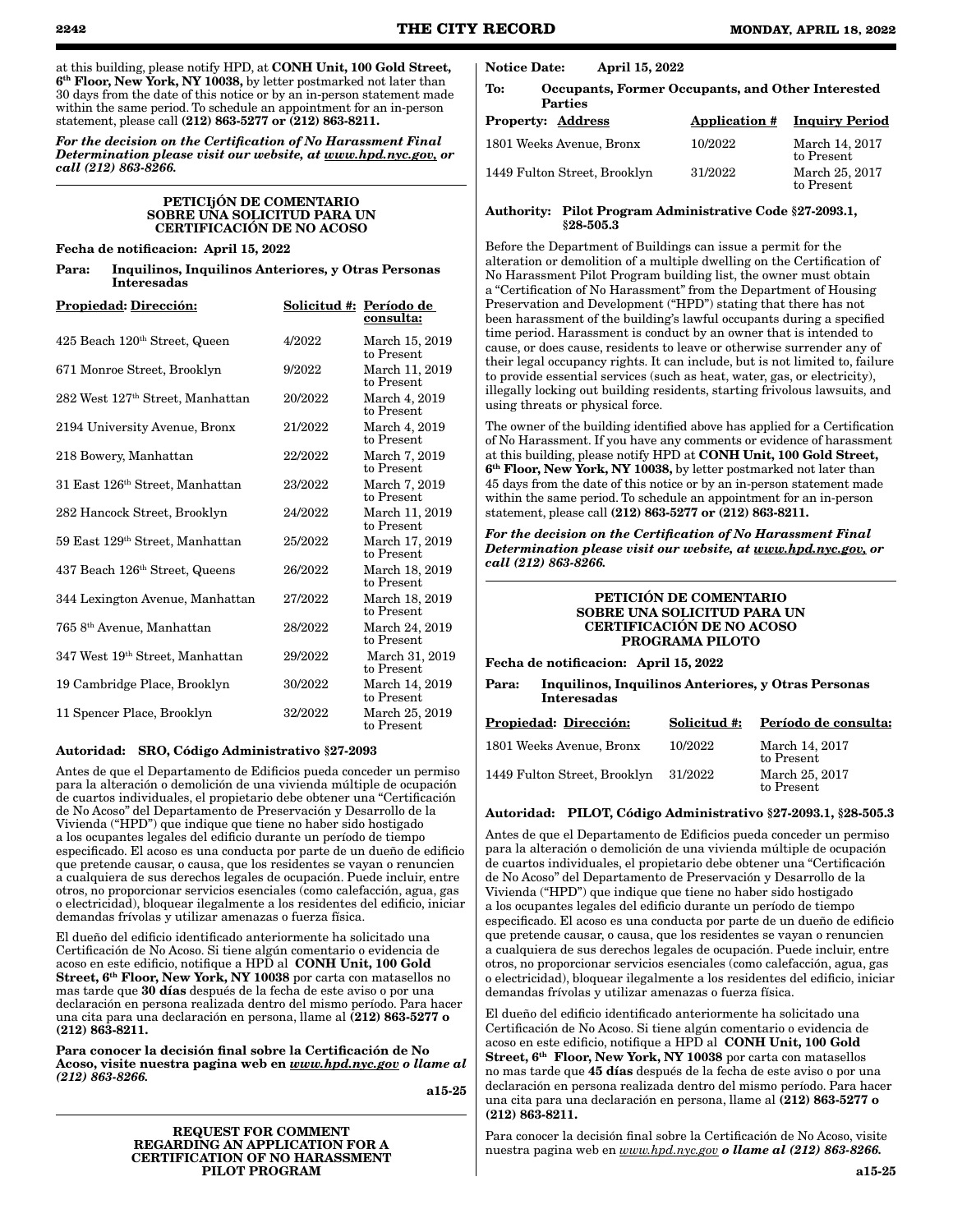#### **LANDMARKS PRESERVATION COMMISSION**

**NOTICE** 

### BINDING REPORTS

| <b>ISSUE</b><br>DATE:<br>03/29/2022 | <b>EXPIRATION</b><br>DATE:<br>12/7/2027                                                                | <b>DOCKET #:</b><br>LPC-22-07203 | <b>CRB</b><br>CRB-22-07203  |  |  |
|-------------------------------------|--------------------------------------------------------------------------------------------------------|----------------------------------|-----------------------------|--|--|
|                                     | <b>ADDRESS</b><br>1700 FULTON AVENUE                                                                   | <b>BOROUGH:</b><br><b>BRONX</b>  | <b>BLOCK/LOT:</b><br>2941/1 |  |  |
|                                     | Crotona Play Center Bath House Interior, Interior Landmark<br>Crotona Play Center, Individual Landmark |                                  |                             |  |  |

To the Mayor, the Council, and the Commissioner of the Department of the NYC Parks and Recreation,

This report is issued pursuant to Sections 3020 and 854 (h) of the New York City Charter and Section 25- 318 of the Administrative Code of the City of New York, which require a report from the Landmarks Preservation Commission for certain plans for the construction, reconstruction, alteration, or demolition of any improvement or proposed improvement which is owned by the City or is to be constructed upon property owned by the City and is or is to be located on a landmark site or in a historic district or which contains an interior landmark.

The Landmarks Preservation Commission, at the Public Meeting of December 7, 2021, following the Public Hearing of the same date, voted to issue a positive report for the proposed work at the subject premises, as put forward in your application completed on November 11, 2021, and as you were notified in Status Update Letter 22-02555, issued on December 29, 2021.

The proposal, as approved, consists of the installation of metal pipe roof rails, painted grey, at the perimeter of the main roof of the bath house. The proposal was shown on twenty-four (24) presentation slides, titled "Crotona Park Bathhouse Roof Reconstruction" dated December 7, 2021, prepared by the NYC Department of Parks and Recreation, submitted as components of the application, and presented at the Public Meeting and Public Hearing.

In reviewing this proposal, the Commission noted that the Crotona Play Center Bath House Individual Landmark Designation Report describes the Crotona Play Center as an Art Moderne style pool complex designed by architects Henry Magoon and Aymar Embury II, landscape architects Gilmore D. Clarke and Allyn R. Jennings, and civil engineers W. Earle Andrews and William H. Latham, and built in 1934-36. The Commission also noted that Staff Binding Report 12-7475 was issued on December 14, 2011, approving installing roof railings; replacing glass block enclosures, a stair and railings; and restorative work at masonry, metalwork, and a clock.

With regard to this proposal, the Commission found that the proposed work will address a safety hazard, without eliminating or damaging any significant architectural features; that the presence of metal roof railings, set close to roof edges, is required by building code, and will be compatible with the historic design of the complex, which included metal railings near the roof edges at the portions framing the main entrance, as well as metal guard rails and handrails at the pool deck and stairs; that the railings will be simply designed, neutral in finish, and set back from the stepped massing at the main entrance to the complex, helping them remain subordinate to the historic massing and design of the complex; that the proposed railings will be typical and in keeping with the complex's existing roof railings in terms of material and height; and that the placement of the railings will be consistent with the symmetry and streamlined forms of the complex, thereby supporting its historic organization, character and overall design. Based on these findings, the Commission determined the proposed work to be appropriate to this Individual Landmark, and voted to approve it.

The Commission authorized the issuance of a Binding Commission Report upon receipt, review and approval of the final filing drawings, showing the approved design.

Subsequently on February 10, 2022, and February 28, 20122, March 2, 2022 and March 10, 2022, the staff received photographs and drawings labeled G001.00, DM101.00, A101.00, A201.00 and A501, dated January 31, 2022, as well as an email, dated March 24, 2022, all prepared by the New York City Department of Parks and Recreation.

Accordingly, the staff reviewed these drawings and noted that they include additional work, including selectively repointing brick at the

parapets of the bath and filter houses and limestone at the west elevation of the filter house and the northeast elevation of the pool house; temporarily removing and reinstalling pre- cast concrete coping stones and in-kind replacement of select pre-cast concrete coping stones, in conjunction with installing new flashing at the at the filter, and bath houses; installing a rooftop planting system ("green roof") at the bath house; and the installation of a metal ladder at the west elevation of the bath house, linking the roof of a one story portion of the building to the main roof, as well as and replacing asphalt roofing membranes, in-kind, at the roofs of the bath and filter houses and replacing asphalt roofing with a metal standing seam roof at the service house building.

With regard to this additional work, the Commission finds that the work is in accordance with the provisions set forth in Title 63 of the Rules of the City of New York, Section 2-11 for Repair, Restoration, Replacement, and Re-creation of Building Facades and Related Exterior Elements, including Section 2- 11(c)(3) for pointing mortar joints; Section 2-11(d)(1)(i) for in-kind material replacement; and Section 2- 11(d)(1)(iv)(I) for replacement of roofing material; Section 2-15 for Rooftop and Rear Yard Additions or Enlargements, including Section  $2-15(d)$  for non-occupiable rooftop additions on Individual Landmarks. Additionally, the Commission finds that the design approved by the Commission has been maintained. Based on these and the above findings, the drawings have been marked approved by the Landmarks Preservation Commission, and Binding Commission Report 22-07203 is being issued.

Please see Title 63 of the Rules of the City of New York for complete text of any cited Rule section(s): http://www1.nyc.gov/site/lpc/ applications/rules-guides.page

The approved documents, and Department of Buildings filing drawings where applicable, are marked approved by the Commission, with the date of the approval indicated.

SAMPLES REQUESTED: Please provide sample mockups of repointing, joint cutting, and the new pre-cast concrete coping stones at locations requiring repair, prior to the commencement of work. Submit clear, color digital photographs of all samples to mshabrami@lpc.nyc. gov for review, or contact staff to schedule a site visit.

This report is issued on the basis of the building and site conditions described in the application and disclosed during the review process. By accepting this permit, the applicant agrees to notify the Commission if the actual building or site conditions vary or if original or historic building fabric is discovered. The Commission reserves the right to amend or revoke this permit, upon written notice to the applicant, in the event that the actual building or site conditions are materially different from those described in the application or disclosed during the review process.

All approved drawings are marked approved by the Commission with a perforated seal indicating the date of approval. The work is limited to what is contained in the perforated documents. Other work or amendments to this filing must be reviewed and approved separately. This report constitutes the permit; a copy must be prominently displayed at the site while work is in progress. Please direct inquiries to Misha'el Shabrami.

Sarah Carroll Chair

cc: Bernadette Artus, Deputy Director; Sybil Young,

| <b>ISSUE</b><br>DATE:<br>03/23/22 | <b>EXPIRATION</b><br>DATE:<br>3/23/2028  | DOCKET#:<br>LPC-22-06917            | <b>SRB</b><br>SRB-22-06917 |
|-----------------------------------|------------------------------------------|-------------------------------------|----------------------------|
|                                   |                                          |                                     |                            |
|                                   | <b>ADDRESS</b><br>WASHINGTON SQUARE PARK | <b>BOROUGH:</b><br><b>MANHATTAN</b> | <b>BLOCK/LOT:</b><br>549/1 |

To the Mayor, the Council, and the Commissioner of the New York City Department of Parks & Recreation,

This report is issued pursuant to Sections 3020 and 854 (h) of the New York City Charter and Section 25- 318 of the Administrative Code of the City of New York, which require a report from the Landmarks Preservation Commission for certain plans for the construction, reconstruction, alteration, or demolition of any improvement or proposed improvement which is owned by the City or is to be constructed upon property owned by the City and is or is to be located on a landmark site or in a historic district or which contains an interior landmark.

The Landmarks Preservation Commission reviewed a proposal to place the upper portion of a limestone headstone, engraved with, "Here lies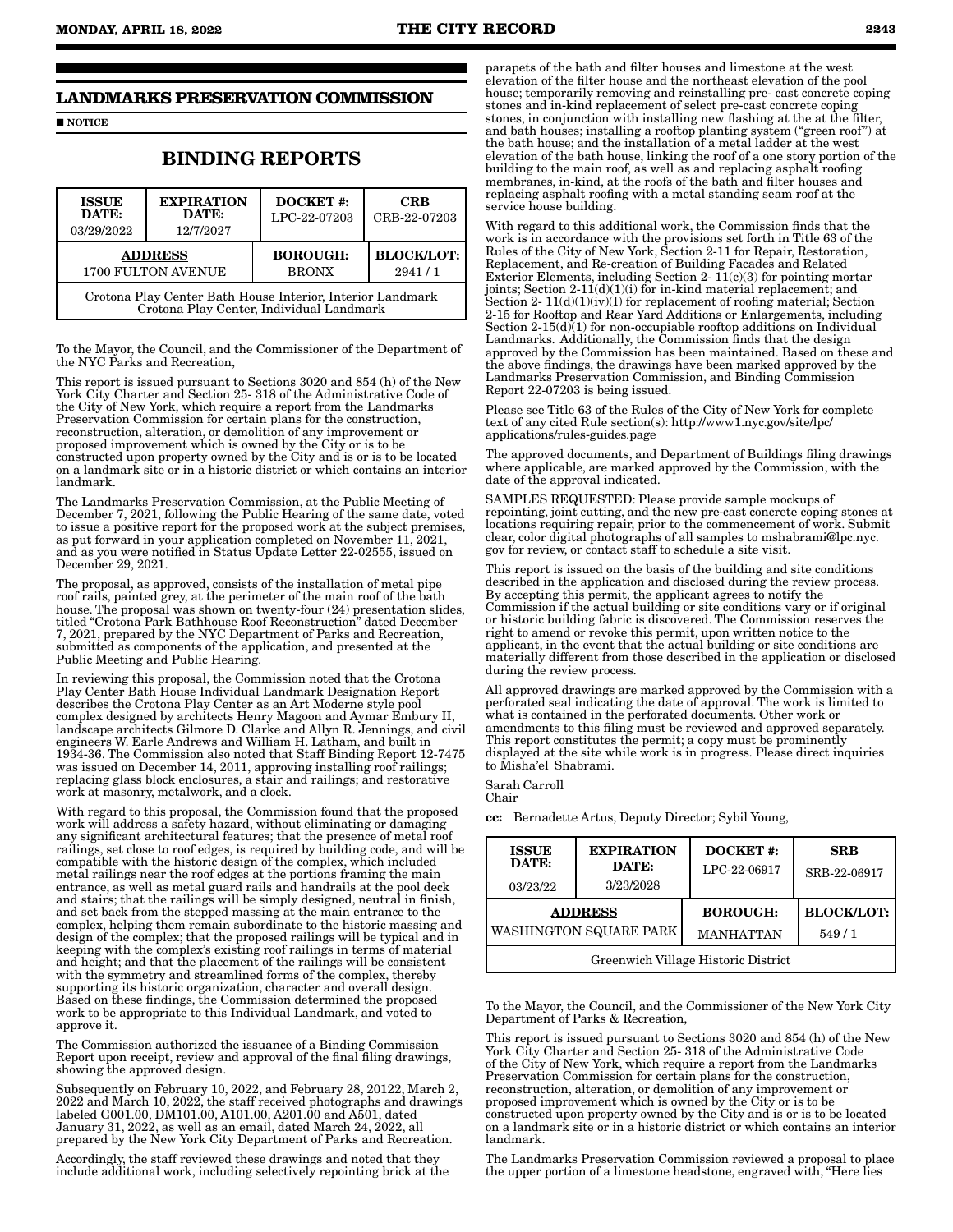the body of JAMES JACKSON Who departed this life The 22nd day of September 1799 aged 28 years Native of County Kildare Ireland," ("headstone") which was discovered during archaeological monitoring within the park in 2009, within a frame/display stand within a building, known as the Field House, in the southwest section of the park, from which the headstone will be visible from the exterior of the building through a window, as well as the installation of a 18" x 24" resin composite ("Fiberbrite") sign panel, anchored at mortar joints of plain brickwork at a façade at the northeastern side of the building, as shown and described in an e-mail, dated September 18, 2021 from Sheryl Woodruff; an undated memo, titled "Scope of Work for James Jackson Headstone Installation and Associated Signage in Washington Square Park"; existing condition photographs; and drawings labeled  $P-100.00$  and  $P-102.00$ , dated January 14, 2022, and prepared by BKSK, all submitted as components of the application.

In reviewing this proposal, the Commission notes that the headstone was discovered during archaeological work required as part of Commission Binding Report 10-2467 (LPC 10-1452) that was issued on September 2, 2009 and that the Greenwich Village Historic District Designation Report describes Washington Square Park as a public park, built in 1826 with subsequent alterations; and that, prior to becoming a park, the site served as a potter's field and a military parade ground. The Commission also notes that Commission Binding Report 11-4160 (LPC 11-4180) was issued on November 15, 2010, approving the construction of a building, currently known as the Field House.

With regard to the proposal, the Commission finds that the work is in accordance with the provisions set forth in Title 63 of the Rules of the City of New York, Section 2-13 for Signage, including Section 2- 13(f)(1) for plaques. Based on these findings, the Commission determined that the work is appropriate to the building and to the historic district. The work, therefore, is approved.

Please note that the remaining portion of headstone is currently in temporary storage and that routine maintenance, including replacing frosted glazing at one window, adjacent to the frame/display stand, with clear glass is shown in the drawings.

Please see Title 63 of the Rules of the City of New York for complete text of any cited Rule section(s): http://www1.nyc.gov/site/lpc/ applications/rules-guides.page

This report is issued on the basis of the building and site conditions described in the application and disclosed during the review process. By accepting this permit, the applicant agrees to notify the Commission if the actual building or site conditions vary or if original or historic building fabric is discovered. The Commission reserves the right to amend or revoke this permit, upon written notice to the applicant, in the event that the actual building or site conditions are materially different from those described in the application or disclosed during the review process.

All approved drawings are marked approved by the Commission with a perforated seal indicating the date of approval. The work is limited to what is contained in the perforated documents. Other work or amendments to this filing must be reviewed and approved separately. This report constitutes the permit; a copy must be prominently displayed at the site while work is in progress. Please direct inquiries to Misha'el Shabrami.

Sarah Carroll

Chair

cc: Bernadette Artus, Deputy Director; Sybil Young,

| <b>ISSUE</b><br>DATE:<br>03/18/22                  | <b>EXPIRATION</b><br>DATE:<br>3/18/2028 | DOCKET#:<br>LPC-22-07345            | <b>SRB</b><br>SRB-22-07345 |  |  |
|----------------------------------------------------|-----------------------------------------|-------------------------------------|----------------------------|--|--|
|                                                    | <b>ADDRESS</b><br>GOVERNORS ISLAND      | <b>BOROUGH:</b><br><b>MANHATTAN</b> | <b>BLOCK/LOT:</b><br>1/10  |  |  |
| Building 515<br>Governors Island Historic District |                                         |                                     |                            |  |  |

To the Mayor, the Council, and the Trust for Governors Island

This report is issued pursuant to Sections 3020 and 854 (h) of the New York City Charter and Section 25- 318 of the Administrative Code of the City of New York, which require a report from the Landmarks Preservation Commission for certain plans for the construction, reconstruction, alteration, or demolition of any improvement or proposed improvement which is owned by the City or is to be constructed upon property owned by the City and is or is to be located on a landmark site or in a historic district or which contains an interior landmark.

The Landmarks Preservation Commission has reviewed a proposal for removing four (4) HVAC condensing units and conduit at the side yards, and HVAC piping at the 1st floor, and patching conduit openings; and interior alterations at the 1st through 4th floor and attic level; as shown on drawings labeled G101.00, R001.00, H101.00 through H108.00, all dated January 21, 2022, prepared by Olga Seldina, A.I.; drawings labeled T001.00, A061.00 through A065.00, all dated January 21, 2022, prepared by Michael Freeman, R.A.; drawings labeled M001.00, M061.00 through M065.00, P001.00, P061.00 through M065.00, E001.00, and E061.00 through E065.00, all dated January 21, 2022, preprared by Charles F. Johnson III, P.E.; and submitted as components of the application.

In reviewing this proposal, the Commission notes that the Governors Island Historic District Designation Report describes Building 515 as a neo-Georgian hospital built in 1935, and altered in the 1950s; and that the building's style, scale, materials, and details are among the features that contribute to the special architectural and historic character of the historic district.

With regard to this proposal, the Commission finds that the work is in accordance with the provisions set forth in Title 63 of the Rules of the City of New York, Section 2-11 for Repair, Restoration, Replacement, and Re-creation of Building Facades and Related Exterior Elements, including Section 2-11(c)(5) for repair of fired clay and ceramic unit masonry. Based on these findings, the work is approved.

Please see Title 63 of the Rules of the City of New York for complete text of any cited Rule section(s): http://www1.nyc.gov/site/lpc/ applications/rules-guides.page

This report is issued on the basis of the building and site conditions described in the application and disclosed during the review process. By accepting this permit, the applicant agrees to notify the Commission if the actual building or site conditions vary or if original or historic building fabric is discovered. The Commission reserves the right to amend or revoke this permit, upon written notice to the applicant, in the event that the actual building or site conditions are materially different from those described in the application or disclosed during the review process.

All approved drawings are marked approved by the Commission with a perforated seal indicating the date of approval. The work is limited to what is contained in the perforated documents. Other work or amendments to this filing must be reviewed and approved separately. This report constitutes the permit; a copy must be prominently displayed at the site while work is in progress. Please direct inquiries to Marcello Pacheco.

Sarah Carroll Chair

cc: Edith Bellinghausen, Deputy Director; Michael Freedman, MD Szerbaty Associates Architecture

| <b>ISSUE</b><br>DATE:<br>03/08/22 | <b>EXPIRATION</b><br>DATE:<br>3/8/2028    | <b>DOCKET #:</b><br>LPC-22-07508    | SRB<br>SRB-22-07508       |
|-----------------------------------|-------------------------------------------|-------------------------------------|---------------------------|
|                                   | <b>ADDRESS</b><br><b>GOVERNORS ISLAND</b> | <b>BOROUGH:</b><br><b>MANHATTAN</b> | <b>BLOCK/LOT:</b><br>1/10 |
|                                   |                                           |                                     |                           |

To the Mayor, the Council, and the Trust for Governors Island

This report is issued pursuant to Sections 3020 and 854 (h) of the New York City Charter and Section 25- 318 of the Administrative Code of the City of New York, which require a report from the Landmarks Preservation Commission for certain plans for the construction, reconstruction, alteration, or demolition of any improvement or proposed improvement which is owned by the City or is to be constructed upon property owned by the City and is or is to be located on a landmark site or in a historic district or which contains an interior landmark.

The Landmarks Preservation Commission has reviewed a proposal for a temporary seasonal installation from April 1, 2022 through April 1, 2023, at the grounds southwest of Building 555, including a climbing stone, footing, path extension, and floor surface; as described in a letter dated February 18, 2022, prepared by The Trust for Governors Island; and as shown on a digital presentation titled "Climbing Bolder: LPC Presentation," prepared by Matthew Nielsen Landscape Architects, P.C., and submitted as components of the application.

With regard to this proposal, the Commission finds that the work is in accordance with the provisions set forth in Title 63 of the Rules of the City of New York, Section 2-05 for Temporary Installations. Based on these findings, the work is approved.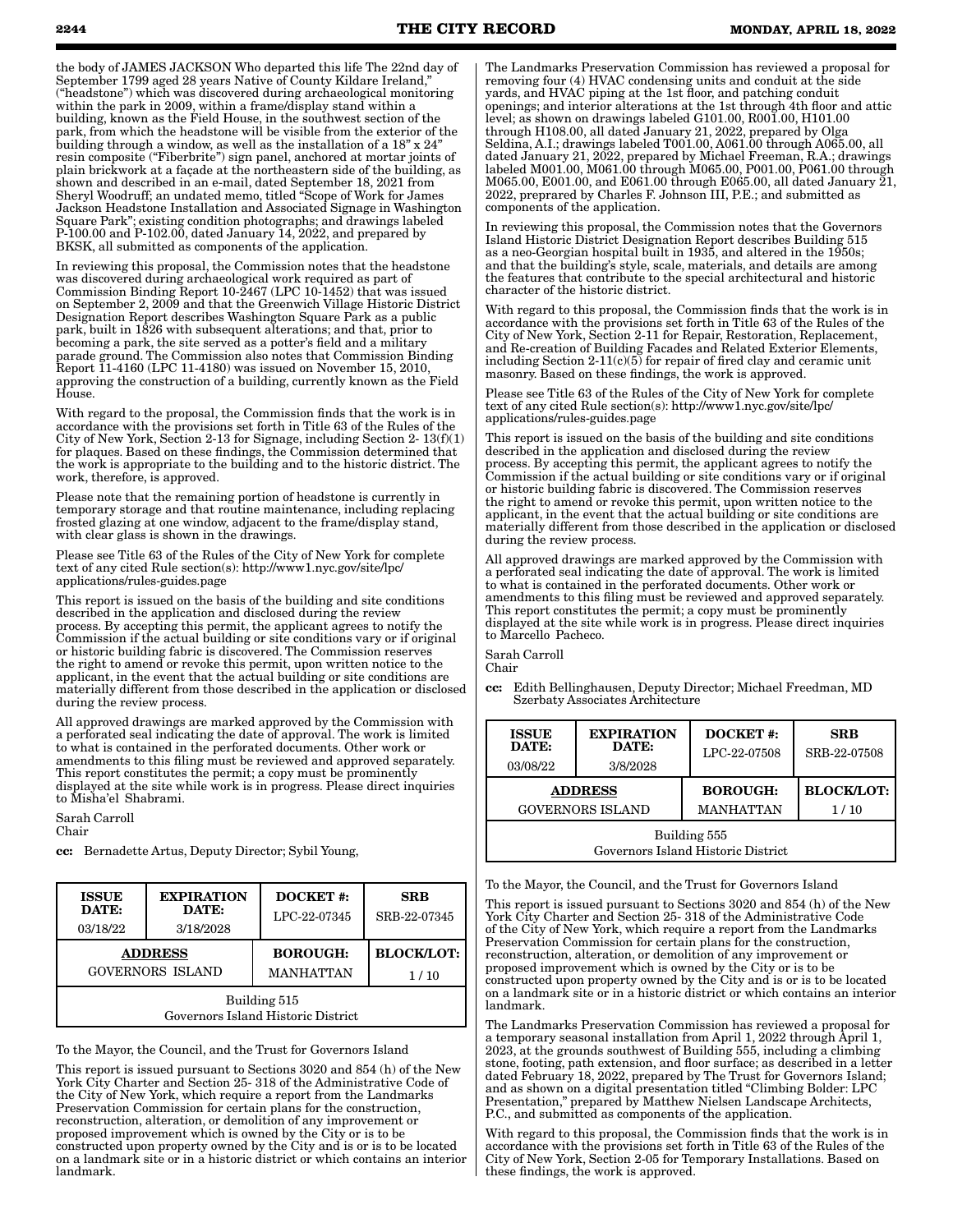Please see Title 63 of the Rules of the City of New York for complete text of any cited Rule section(s): http://www1.nyc.gov/site/lpc/ applications/rules-guides.page

This report is issued on the basis of the building and site conditions described in the application and disclosed during the review process. By accepting this permit, the applicant agrees to notify the

Commission if the actual building or site conditions vary or if original or historic building fabric is discovered. The Commission reserves the right to amend or revoke this permit, upon written notice to the applicant, in the event that the actual building or site conditions are materially different from those described in the application or disclosed during the review process.

All approved drawings are marked approved by the Commission with a perforated seal indicating the date of approval. The work is limited to what is contained in the perforated documents. Other work or amendments to this filing must be reviewed and approved separately. This report constitutes the permit; a copy must be prominently displayed at the site while work is in progress. Please direct inquiries to Marcello Pacheco.

Sarah Carroll

Chair

cc: Edith Bellinghausen, Deputy Director; Robert Lomangino, The Trust for Governors Island

| <b>ISSUE</b><br>DATE:<br>03/08/22 | <b>EXPIRATION</b><br>DATE:<br>3/8/2028           | DOCKET#:<br>LPC-22-07576 | <b>SRB</b><br>SRB-22-07576 |  |  |
|-----------------------------------|--------------------------------------------------|--------------------------|----------------------------|--|--|
|                                   | <b>ADDRESS</b>                                   | <b>BOROUGH:</b>          | <b>BLOCK/LOT:</b>          |  |  |
|                                   | <b>GOVERNORS ISLAND</b>                          | <b>MANHATTAN</b>         | 1/10                       |  |  |
|                                   | Nolan Park<br>Governors Island Historic District |                          |                            |  |  |

To the Mayor, the Council, and the Trust for Governors Island

This report is issued pursuant to Sections 3020 and 854 (h) of the New York City Charter and Section 25- 318 of the Administrative Code of the City of New York, which require a report from the Landmarks Preservation Commission for certain plans for the construction, reconstruction, alteration, or demolition of any improvement or proposed improvement which is owned by the City or is to be constructed upon property owned by the City and is or is to be located on a landmark site or in a historic district or which contains an interior landmark.

The Landmarks Preservation Commission has reviewed a proposal for temporary installations from March 15, 2022 to March 15, 2023, at two (2) locations in Nolan Park and one (1) location outside of the Governors Island Historic District, including installing three (3) lighting pole mockups; as described in a letter dated February 18, 2022; and as shown on a digital presentation titled "Site Lighting Mockup: Nolan Park West"; all prepared by The Trust for Governors Island, and submitted as components of the application.

With regard to this proposal, the Commission finds that the work is in accordance with the provisions set forth in Title 63 of the Rules of the City of New York, Section 2-05 for Temporary Installations. Based on these findings, the work is approved.

Please see Title 63 of the Rules of the City of New York for complete text of any cited Rule section(s): http://www1.nyc.gov/site/lpc/ applications/rules-guides.page

This report is issued on the basis of the building and site conditions described in the application and disclosed during the review process. By accepting this permit, the applicant agrees to notify the Commission if the actual building or site conditions vary or if original or historic building fabric is discovered. The Commission reserves the right to amend or revoke this permit, upon written notice to the applicant, in the event that the actual building or site conditions are materially different from those described in the application or disclosed during the review process.

All approved drawings are marked approved by the Commission with a perforated seal indicating the date of approval. The work is limited to what is contained in the perforated documents. Other work or amendments to this filing must be reviewed and approved separately. This report constitutes the permit; a copy must be prominently displayed at the site while work is in progress. Please direct inquiries to Marcello Pacheco.

Sarah Carroll

Chair

cc: Edith Bellinghausen, Deputy Director; Nicole De Feo, The Trust for Governors Island

| <b>ISSUE</b><br>DATE:<br>03/04/22                 | <b>EXPIRATION</b><br>DATE:<br>3/4/2028 | <b>DOCKET #:</b><br>LPC-22-07649 | <b>SRB</b><br>SRB-22-07649 |  |
|---------------------------------------------------|----------------------------------------|----------------------------------|----------------------------|--|
|                                                   | <b>ADDRESS</b>                         | <b>BOROUGH:</b>                  | <b>BLOCK/LOT:</b>          |  |
|                                                   | 241 WEST 101ST STREET                  | <b>MANHATTAN</b>                 | 1873/9                     |  |
| Riverside-West End Historic District Extension II |                                        |                                  |                            |  |

To the Mayor, the Council, and the Executive Project Manager, New York City Housing Authority

This report is issued pursuant to Sections 3020 and 854 (h) of the New York City Charter and Section 25- 318 of the Administrative Code of the City of New York, which require a report from the Landmarks Preservation Commission for certain plans for the construction, reconstruction, alteration, or demolition of any improvement or proposed improvement which is owned by the City or is to be constructed upon property owned by the City and is or is to be located on a landmark site or in a historic district or which contains an interior landmark.

The Landmarks Preservation Commission has reviewed a proposal for exterior work at the main roof and bulkhead roof, including replacing the existing flat roofing system, framing and deck, including replacing damaged wood decking with plywood sheathing at select locations; replacing terra cotta coping in-kind as needed at select locations; at select portions of the main roof inboard parapet and the exterior facades of the existing bulkhead, replacing brick masonry in-kind and repointing as needed, in conjunction with repairing the existing exterior stucco at missing and deteriorated portions by patching with new three-coat stucco system to match existing in-kind; replacing one (1) galvanized steel hipped end ridge skylight system in-kind to match existing at the roof of the existing bulkhead; installing steel wall-mounted railings along the north, east, and west inboard parapets at the main roof; replacing a stainless steel scupper and downspout system in-kind, in conjunction with at a non-visible location on the west side of the roof; at the southeast corner of the existing non-visible rooftop bulkhead, replacing one (1) steel door in-kind, in conjunction with replacing existing brick masonry above the opening in-kind as needed, and related interior alterations at the bulkhead, as described in a cover letter, dated February 22, 2022, prepared by Nimesh Shah, P.E., of Superstructures Engineers + Architects; and as shown on existing conditions photographs and drawings labeled T-001.00, dated February 3, 2022; and G-001.00, G-002.00, G-003.00, A-101.00, A-501.00, A-502.00, A-503.00, A-504.00, A-505.00, A-506.00, A-507.00, A-508.00, A-509.00, and A-510.00, dated February 7, 2022, all prepared by Paul Millman, P.E., and submitted as components of the application.

In reviewing this proposal, the Commission notes that the Riverside-West End Historic District Extension II Designation Report describes 241 West 101st Street (aka 241-243 West 101st Street) as a Beaux-Arts style flats building designed by George Keister and built in 1901; and that the building's style, scale, materials, and details are among the features that contribute to the special architectural and historic character of the historic district.

With regard to this proposal, the Commission finds that the work is in accordance with the provisions set forth in Title 63 of the Rules of the City of New York, Section 2-11 for Repair, Restoration, Replacement, and Re-creation of Building Facades and Related Exterior Elements, including Section 2-11(c)(3) for pointing mortar joints, Section 2-11(c) (6) for repair of stucco, Section  $\bar{2}\text{-}11(d)(1)(i)$  for in-kind material replacement, Section 2-11(d)(1)(iv)(F) for replacement of terra cotta, and Section  $2-11(d)(1)(iv)(I)$  for replacement of roofing material; Section 2-14 for Window and Doors, including Section 2-14(h)(1) for new windows and doors at secondary nonvisible or minimally visible facades; and Section 2-15 for Rooftop and Rear Yard Additions or Enlargements, including Section  $2-\overline{15}(\frac{d}{2})$  for non-occupiable rooftop additions on buildings in a historic district. Based on these findings, the Commission determined that the work is appropriate to the building and to the Riverside-West End Extension II Historic District. The work, therefore, is approved.

Please see Title 63 of the Rules of the City of New York for complete text of any cited Rule section(s): http://www1.nyc.gov/site/lpc/ applications/rules-guides.page

SAMPLES REQUIRED: Pursuant to Title 63 of the Rules of the City of New York, Section 2-11(b)(5) and 2-11(b)(7) for Repair, Restoration, Replacement and Re-creation of Building Façades and Related Exterior Elements, this permit is being issued contingent upon the Commission's review and approval of installed sample mockups of terra cotta coping at locations requiring repair, prior to the commencement of work.

Review instructions in the subsection cited above before preparing samples. Submit clear, color digital photographs of all samples to MDoherty@lpc.nyc.gov for review, or contact staff to schedule a site visit.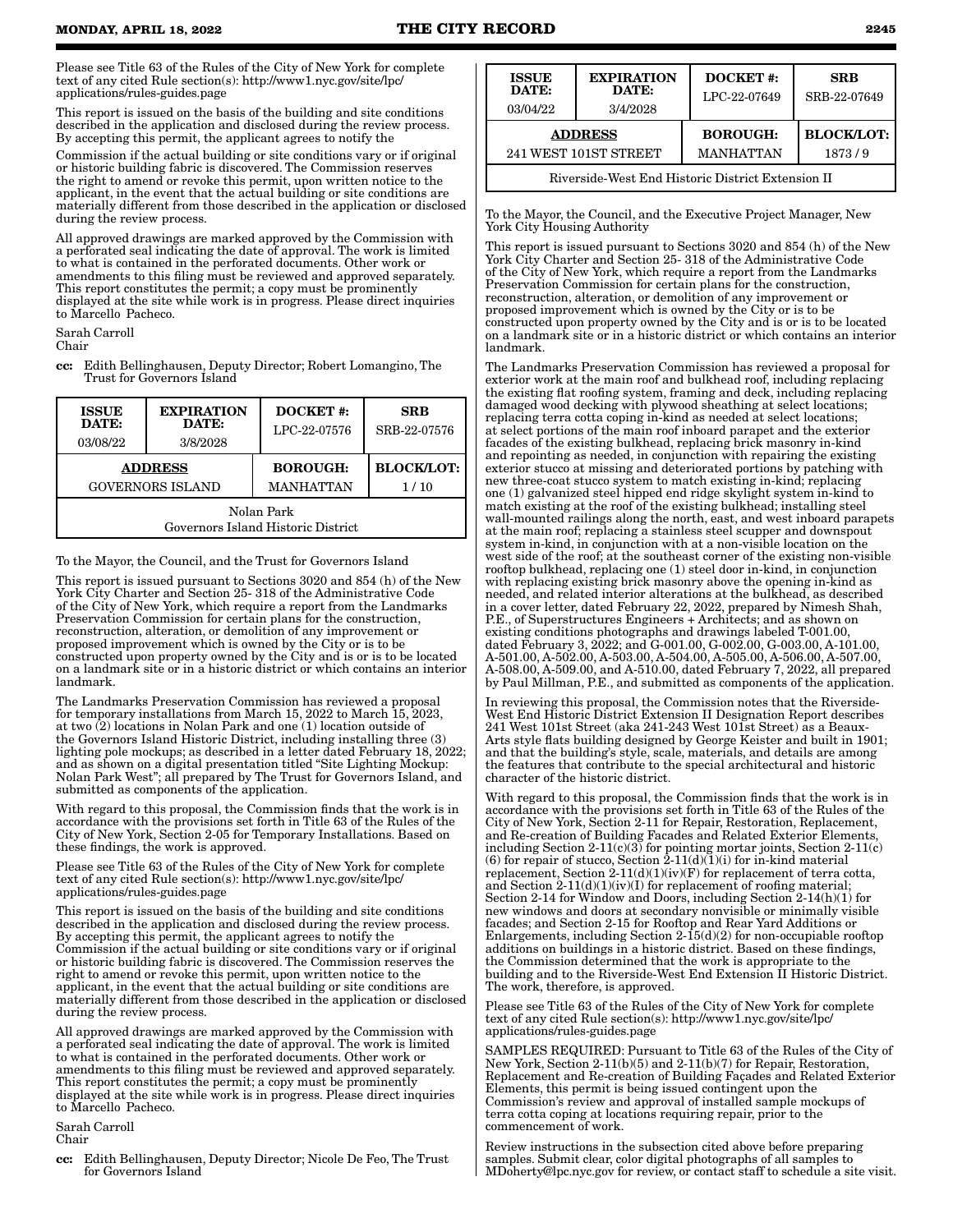This report is issued on the basis of the building and site conditions described in the application and disclosed during the review process. By accepting this permit, the applicant agrees to notify the Commission if the actual building or site conditions vary or if original or historic building fabric is discovered. The Commission reserves the right to amend or revoke this permit, upon written notice to the applicant, in the event that the actual building or site conditions are materially different from those described in the application or disclosed during the review process.

All approved drawings are marked approved by the Commission with a perforated seal indicating the date of approval. The work is limited to what is contained in the perforated documents. Other work or amendments to this filing must be reviewed and approved separately. This report constitutes the permit; a copy must be prominently displayed at the site while work is in progress. Please direct inquiries to Melissa Doherty.

Sarah Carroll Chair

cc: Caroline Kane Levy, Deputy Director; Paul Millman, Superstructures Eng. + Arch.

| <b>ISSUE</b><br>DATE:<br>03/02/22                               | <b>EXPIRATION</b><br>DATE:<br>3/2/2028                        | DOCKET#:<br>LPC-22-07750            | <b>SRB</b><br>SRB-22-07750  |  |  |
|-----------------------------------------------------------------|---------------------------------------------------------------|-------------------------------------|-----------------------------|--|--|
|                                                                 | <b>ADDRESS</b><br>209 WEST 23RD STREET<br>Apt/Floor: Sidewalk | <b>BOROUGH:</b><br><b>MANHATTAN</b> | <b>BLOCK/LOT:</b><br>773/38 |  |  |
| New York Public Library, Muhlenberg Branch, Individual Landmark |                                                               |                                     |                             |  |  |

To the Mayor, the Council, and the Associate Commissioner, The City of New York Department of Design and Construction:

This report is issued pursuant to Sections 3020 and 854 (h) of the New York City Charter and Section 25- 318 of the Administrative Code of the City of New York, which require a report from the Landmarks Preservation Commission for certain plans for the construction, reconstruction, alteration, or demolition of any improvement or proposed improvement which is owned by the City or is to be constructed upon property owned by the City and is or is to be located on a landmark site or in a historic district or which contains an interior landmark.

The Landmarks Preservation Commission has reviewed a proposal for reconstructing the concrete sidewalk vault that was created in 1920 when the original open areaway was covered over; interior alterations within the vault at the cellar level; and replacing in-kind the concrete sidewalk in front of the building, which is off the landmark site, as shown on drawings labeled G-000.00, G-101.00, DM-100.00, A-100.00, A-200.00, A-300.00, A-500.00, dated (as revised on) January 5, 2022 and prepared by Keith Fitzpatrick, P.E., and a drawing labeled S-001.00, dated (as revised on) January 7, 2022 and prepared by Vincent M. Antes, P.E., and drawings labeled C-001.00, BPP-100.00, BPP-101.00, BPP-102.00, dated (as revised on) December 16, 2021 and prepared by Marc J. Gallagher, P.E., and drawings labeled P-001.00, P- 002.00, P-100.00, P-501.00, P-601.00 dated (as revised on) January 5, 2022 and prepared by Keith Fitzpatrick, P.E., and drawings labeled E-001.00, E-002.00, E-100.00, DME-100.00 dated (as revised on) January 5, 2022 and prepared by Syska Hennessy Group and NYCDDC.

In reviewing this proposal, the Commission notes that the New York Public Library Muhlenberg Branch Individual Landmark Designation Report describes 209-211 West 23rd Street as a Neo-Classical style library building designed by Carrère and Hastings and built in 1906; that it was altered in 1920 by Eugene Cotter with the removal of entry steps, areaway ironwork, sunken areaway, and basement windows, and installation of vault lights; and that it was renovated and altered for barrier-free access by R.M. Kliment & Frances Halsband Architects prior to designation in 2001. The Commission further notes that the 1920 vault lights were not present in a 1974 historic photograph.

With regard to this proposal, the Commission finds that the vault work will have no effect on significant protected features of the landmark. Furthermore, the Commission finds that the sidewalk is off the landmark site and not under the jurisdiction of the Landmarks Preservation Commission. Based on these findings, the work is approved.

Please see Title 63 of the Rules of the City of New York for complete text of any cited Rule section(s): http://www1.nyc.gov/site/lpc/ applications/rules-guides.page

This report is issued on the basis of the building and site conditions described in the application and disclosed during the review process. By accepting this permit, the applicant agrees to notify the Commission if the actual building or site conditions vary or if original or historic building fabric is discovered. The Commission reserve the right to amend or revoke this permit, upon written notice to the applicant, in the event that the actual building or site conditions are materially different from those described in the application or disclosed during the review process.

All approved drawings are marked approved by the Commission with a perforated seal indicating the date of approval. The work is limited to what is contained in the perforated documents. Other work or amendments to this filing must be reviewed and approved separately. This report constitutes the permit; a copy must be prominently displayed at the site while work is in progress. Please direct inquiries to James Russiello.

Sarah Carroll Chair

cc: Caroline Kane Levy, Deputy Director; Joseph Lepique, R.A., Chief, Historic Preservation Office, Public Buildings Division, The City of New York Department of Design and Construction

| <b>ISSUE</b><br>DATE:<br>03/11/22             | <b>EXPIRATION</b><br>DATE:<br>3/11/2028 | <b>DOCKET #:</b><br>LPC-22-07880 | <b>SRB</b><br>SRB-22-07880 |  |  |
|-----------------------------------------------|-----------------------------------------|----------------------------------|----------------------------|--|--|
|                                               | <b>ADDRESS</b>                          | <b>BOROUGH:</b>                  | <b>BLOCK/LOT:</b>          |  |  |
|                                               | 215 WEST 58TH STREET                    | <b>MANHATTAN</b>                 | 1030/23                    |  |  |
| Engine Company Number 23, Individual Landmark |                                         |                                  |                            |  |  |

To the Mayor, the Council, and the Fire Department of the City of New York,

This report is issued, pursuant to Sections 3020 and 854 (h) of the New York City Charter and Section 25- 318 of the Administrative Code of the City of New York, which require a report from the Landmarks Preservation Commission for certain plans for the construction, reconstruction, alteration, or demolition of any improvement or proposed improvement which is owned by the City or is to be constructed upon property owned by the City and is or is to be located on a landmark site or in a historic district or which contains an interior landmark.

Interior alterations only at the cellar level, as shown in drawings T-001.00, A-100.00, M-001.00, M- 002.00, M-100.00, P-001.00, P-002.00, and P-100.00, dated March 8, 2022, and prepared by Michael John Hults, PE, all submitted as components of the application.

This report is issued on the basis of the building and site conditions described in the application and disclosed during the review process. By accepting this permit, the applicant agrees to notify the Commission if the actual building or site conditions vary or if original or historic building fabric is discovered. The Commission reserves the right to amend or revoke this permit, upon written notice to the applicant, in the event that the actual building or site conditions are materially different from those described in the application or disclosed during the review process.

All approved drawings are marked approved by the Commission with a perforated seal indicating the date of approval. The work is limited to what is contained in the perforated documents. Other work or amendments to this filing must be reviewed and approved separately. This report constitutes the permit; a copy must be prominently displayed at the site while work is in progress. Please direct inquiries to Stephanie Kraut.

Sarah Carroll Chair

Emma Waterloo, Deputy Director; Irma Fontaine, FDNY Bureau of Facilities

| <b>ISSUE</b><br><b>DATE:</b><br>03/8/22                                                                                                 | <b>EXPIRATION</b><br>DATE:<br>3/8/2028 | DOCKET #:<br>LPC-22-07972    | <b>SRB</b><br>SRB-22-07972 |  |  |
|-----------------------------------------------------------------------------------------------------------------------------------------|----------------------------------------|------------------------------|----------------------------|--|--|
|                                                                                                                                         | <b>ADDRESS</b>                         | <b>BOROUGH:</b><br>Manhattan | <b>BLOCK/LOT:</b><br>0/0   |  |  |
| NYC Streetlight Poles<br><b>Streetlight Poles</b><br>Historic Street Lampposts, Individual Landmark<br>SoHo-Cast Iron Historic District |                                        |                              |                            |  |  |

To the Mayor, the Council, and the Director of Mobile Telecom Franchises & Special Projects,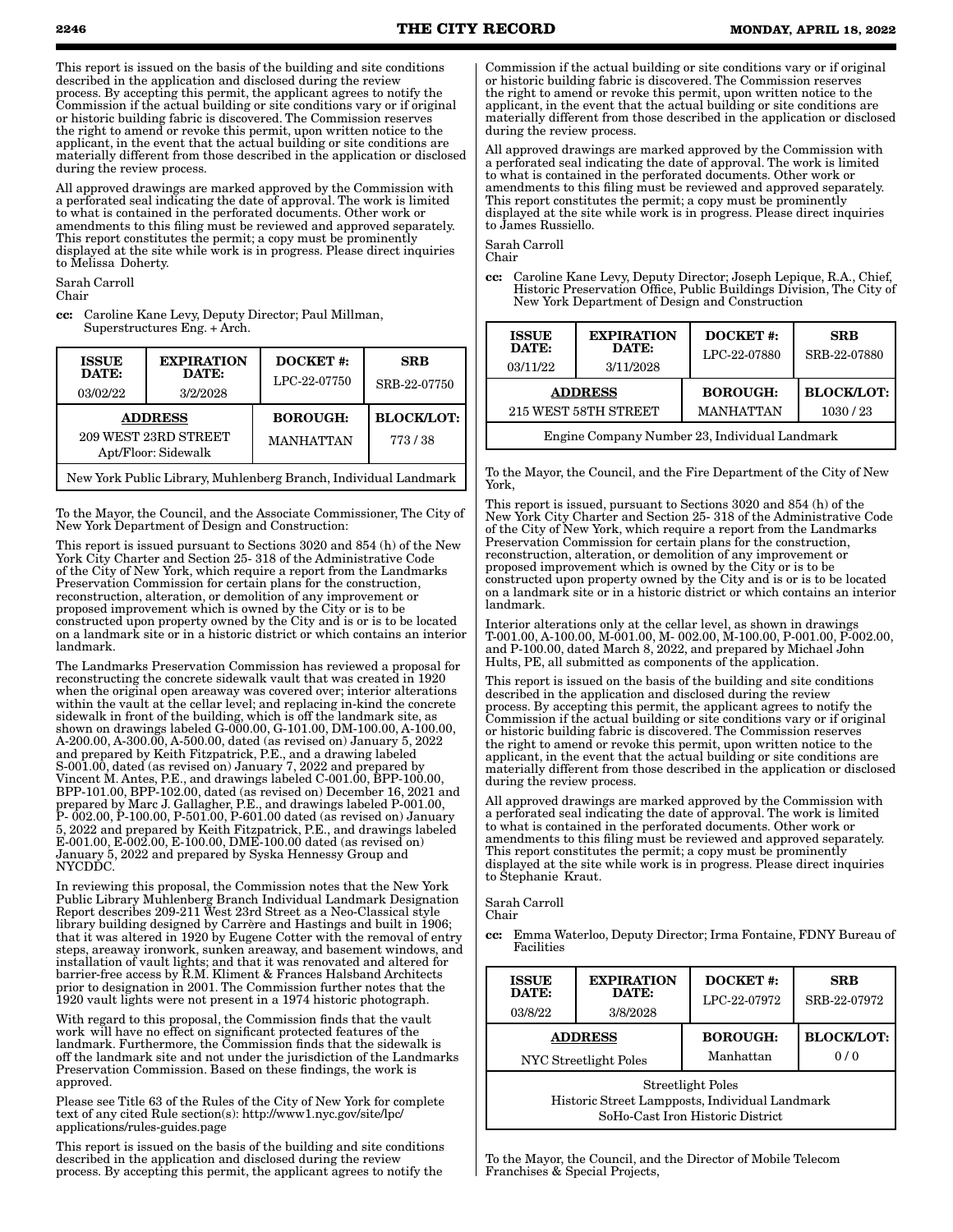This report is issued pursuant to Sections 3020 and 854 (h) of the New York City Charter and Section 25- 318 of the Administrative Code of the City of New York, which require a report from the Landmarks Preservation Commission for certain plans for the construction, reconstruction, alteration, or demolition of any improvement or proposed improvement which is owned by the City or is to be constructed upon property owned by the City and is or is to be located on a landmark site or in a historic district or which contains an interior landmark.

The Landmarks Preservation Commission has reviewed a proposal for installing telecommunications poletop antennas and associated transmitter boxes mounted on existing light poles, the design and attachment of which are in accordance with the guidelines established by the Public Design Commission. The work will occur at light poles located within the SoHo-Cast Iron Historic District. The work consists of installing one (1) telecommunications poletop antenna and transmitter box at an existing light pole, as well as installing conduit mounted to the metal shaft of the light pole, all finished black to match the existing light pole; and excavating concrete paving where the concrete will be replaced to match the pre- existing tint and scoring, as described and shown in existing conditions photographs, locator map, poletop manager print out, manhole cover diagram, and a letter, dated March 4, 2022, prepared by Judith Garcia of NYC DoITT, and submitted as components of the application.

In reviewing this proposal, the Commission notes that multiple telecommunications poletop antenna and transmitter box are proposed to be mounted on light poles throughout New York City's historic districts; that the Department of Information Technology and Telecommunications applications for such work have been divided into multiple phases, of which the current proposal consists of one (1) of such installations.

The Commission also notes that the current application excludes any proposal for work with the African Burial Ground and The Commons Historic District, which must be reviewed and approved separately by the Landmarks Preservation Commission's Director of Archaeology. The Commission further notes that the Art Commission issued Certificate of Final Approval 22232 on September 14, 2005, approving the design of telecommunications poletop antennas and transmitter boxes, with associated conditions. The Approved poletop identification number within the SoHo-Cast Iron Historic District is: 24727.

With regard to this proposal, the Commission finds that the small size, neutral finish, simple design, and mounting height of the proposed poletop antenna and transmitter box will help them to be discreet installations at the upper portions of the light poles; that the installations will not call attention to themselves and will not detract from the streetscape; that the conduit run will be the thinnest possible diameter and will be finished to blend with the light pole shaft, so as not to call undue attention to itself; and that any concrete paving to be excavated will be replaced with new concrete paving to match the tint and scoring of the adjacent concrete paving. Based on these findings, the proposed work is determined to be appropriate to this historic district. Therefore, the work is approved.

Please provide one or more 8 by 10 inch black and white photographs of the completed work to the Public Design Commission of the City of New York, for its records.

This report is issued on the basis of the building and site conditions described in the application and disclosed during the review process. By accepting this permit, the applicant agrees to notify the Commission if the actual building or site conditions vary or if original or historic building fabric is discovered. The Commission reserves the right to amend or revoke this permit, upon written notice to the applicant, in the event that the actual building or site conditions are materially different from those described in the application or disclosed during the review process.

All approved drawings are marked approved by the Commission with a perforated seal indicating the date of approval. The work is limited to what is contained in the perforated documents. Other work or amendments to this filing must be reviewed and approved separately. This report constitutes the permit; a copy must be prominently displayed at the site while work is in progress. Please direct inquiries to Abbie Hurlbut.

Sarah Carroll Chair

cc: Edith Bellinghausen, Deputy Director; Imani Charles, NYC DoITT

| <b>ISSUE</b><br>DATE:<br>03/10/22                                         | <b>EXPIRATION</b><br>DATE:<br>3/10/2028 | <b>DOCKET#:</b><br>LPC-22-08144 | <b>SRB</b><br>SRB-22-08144 |  |  |
|---------------------------------------------------------------------------|-----------------------------------------|---------------------------------|----------------------------|--|--|
|                                                                           | <b>ADDRESS</b><br>NYC Streetlight Poles | <b>BOROUGH:</b><br>Manhattan    | <b>BLOCK/LOT:</b>          |  |  |
| <b>Streetlight Poles</b><br>Greenwich Village Historic District Extension |                                         |                                 |                            |  |  |

To the Mayor, the Council, and the Deputy Director, Mobile Telecom Franchises, NYC DoITT,

This report is issued pursuant to Sections 3020 and 854 (h) of the New York City Charter and Section 25- 318 of the Administrative Code of the City of New York, which require a report from the Landmarks Preservation Commission for certain plans for the construction, reconstruction, alteration, or demolition of any improvement or proposed improvement which is owned by the City or is to be constructed upon property owned by the City and is or is to be located on a landmark site or in a historic district or which contains an interior landmark.

The Landmarks Preservation Commission has reviewed a proposal for installing a telecommunications poletop antenna and associated transmitter box mounted on an existing light pole, the design and attachment of which are in accordance with the guidelines established by the Public Design Commission. The work will occur at a light pole located within the Greenwich Village Historic District Extension. The work consists of installing one (1) telecommunications poletop antenna and shroud, and transmitter box at an existing light pole, all finished grey to match the existing light pole; installing a grey-finished handhole at the concrete sidewalk; and excavating and resetting concrete paving, as described and shown in existing conditions photographs, locator map, poletop manager print out, manhole cover diagram, and a letter, dated March 9, 2022, prepared by Judith Garcia of NYC DoITT, and submitted as components of the application.

In reviewing this proposal, the Commission notes that multiple telecommunications poletop antenna and transmitter box are proposed to be mounted on light poles throughout New York City's historic districts; that the Department of Information Technology and Telecommunications applications for such work have been divided into multiple phases, of which the current proposal consists of one (1) of such installations. The Commission also notes that the current application excludes any proposal for work with the African Burial Ground and The Commons Historic District, which must be reviewed and approved separately by the Landmarks Preservation Commission's Director of Archaeology. The Commission further notes that the Art Commission issued Certificate of Final Approval 22232 on September 14, 2005, approving the design of telecommunications poletop antennas and transmitter boxes, with associated conditions. The Approved poletop identification number within the Greenwich Village Historic District Extension is: 21448.

With regard to this proposal, the Commission finds that the small size, neutral finish, simple design, and mounting height of the proposed antenna and transmitter box will help them to be discreet installations at the upper portions of the light pole; that the installations will not call attention to themselves and will not detract from the streetscape that the handhole will be small in size, simple in design, and finished to match the surrounding untinted concrete paving; and that any concrete paving to be excavated will be replaced with new concrete paving to match the tint and scoring of the adjacent concrete paving. Based on these findings, the proposed work is determined to be appropriate to this historic district. Therefore, the work is approved.

Please provide one or more 8 by 10 inch black and white photographs of the completed work to the Public Design Commission of the City of New York, for its records.

This report is issued on the basis of the building and site conditions described in the application and disclosed during the review process. By accepting this permit, the applicant agrees to notify the Commission if the actual building or site conditions vary or if original or historic building fabric is discovered. The Commission reserves the right to amend or revoke this permit, upon written notice to the applicant, in the event that the actual building or site conditions are materially different from those described in the application or disclosed during the review process.

All approved drawings are marked approved by the Commission with a perforated seal indicating the date of approval. The work is limited to what is contained in the perforated documents. Other work or amendments to this filing must be reviewed and approved separately. This report constitutes the permit; a copy must be prominently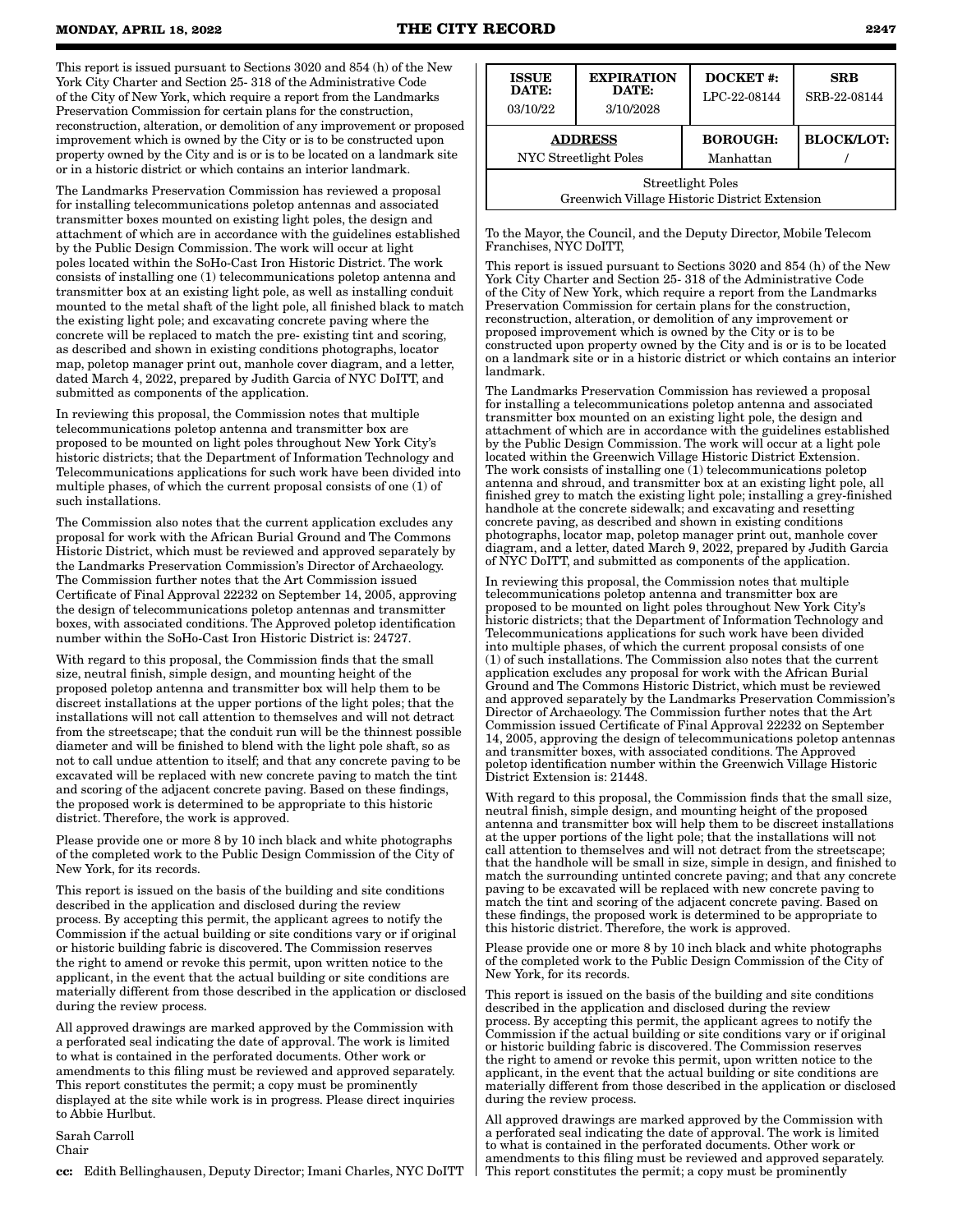displayed at the site while work is in progress. Please direct inquiries to Michelle Craren.

Sarah Carroll Chair

cc: Emma Waterloo, Deputy Director; Imani Charles, NYC DOITT

| <b>ISSUE</b><br>DATE:<br>03/22/22                                     | <b>EXPIRATION</b><br>DATE:<br>3/22/2028 | DOCKET#:<br>LPC-22-08286 | <b>SRB</b><br>SRB-22-08286 |  |  |  |
|-----------------------------------------------------------------------|-----------------------------------------|--------------------------|----------------------------|--|--|--|
|                                                                       | <b>ADDRESS</b>                          | <b>BOROUGH:</b>          | <b>BLOCK/LOT:</b>          |  |  |  |
|                                                                       | <b>52 CHAMBERS STREET</b>               | <b>MANHATTAN</b>         | 122/1                      |  |  |  |
| New York County Courthouse (Tweed Courthouse),<br>Individual Landmark |                                         |                          |                            |  |  |  |

To the Mayor, the Council, and the Commissioner of the Dept. of Citywide Administrative Services,

This report is issued pursuant to Sections 3020 and 854 (h) of the New York City Charter and Section 25- 318 of the Administrative Code of the City of New York, which require a report from the Landmarks Preservation Commission for certain plans for the construction, reconstruction, alteration, or demolition of any improvement or proposed improvement which is owned by the City or is to be constructed upon property owned by the City and is or is to be located on a landmark site or in a historic district or which contains an interior landmark.

Installing bird deterrent systems at the south (front) facade, including a post and wire system ("Springuard"), at skyward facing surfaces of selective band courses, balustrades and cornices; and a gray metal mesh netting system ("Permanet") at selective decorative facade elements and limited adjoining areas of plain masonry, as described and shown in written specifications, existing conditions photographs, photomontages, and an e-mail, dated March 14, 2022, and prepared by Morkos Mickail of DCAS, all submitted as components of the application.

In reviewing this proposal, the Commission notes that the New York County Courthouse (Tweed Courthouse) Individual Landmark Designation Report describes 52 Chambers Street as an Anglo-Italianate style courthouse, designed by Thomas Little, John Kellum, and Leopold Eidlitz and built in 1861-81; and that the building's style, scale, materials, and details are among the features that contribute to the special architectural and historic character of the African Burial Ground and the Commons Historic District.

With regard to the proposal, the Commission finds that the installations will help protect the building from deterioration caused by bird nesting and guano; that the installations will be barely perceptible from public thoroughfares; and that the work will support the longterm preservation of the building, without diminishing the special architectural and historic character of this Individual Landmark. Based on these findings, the Commission determined the work to be appropriate to the New York County Courthouse (Tweed Courthouse) Individual Landmark. Therefore, the work is approved.

Please see Title 63 of the Rules of the City of New York for complete text of any cited Rule section(s): http://www1.nyc.gov/site/lpc/ applications/rules-guides.page

This report is issued on the basis of the building and site conditions described in the application and disclosed during the review process. By accepting this permit, the applicant agrees to notify the Commission if the actual building or site conditions vary or if original or historic building fabric is discovered. The Commission reserves the right to amend or revoke this permit, upon written notice to the applicant, in the event that the actual building or site conditions are materially different from those described in the application or disclosed during the review process.

All approved drawings are marked approved by the Commission with a perforated seal indicating the date of approval. The work is limited to what is contained in the perforated documents. Other work or amendments to this filing must be reviewed and approved separately. This report constitutes the permit; a copy must be prominently displayed at the site while work is in progress. Please direct inquiries to Richard Lowry.

Sarah Carroll Chair

ISSUE DATE: 03/24/22 EXPIRATION DATE: 3/24/2028 DOCKET #: LPC-22-08412 SRB SRB-22-08412 ADDRESS 518 WEST 125TH STREET Apt/Floor: Roof BOROUGH: MANHATTAN BLOCK/LOT: 1980 / 22 New York Public Library, George Bruce Branch, Individual Landmark

To the Mayor, the Council, and the Libraries Unit Representative for the New York City Department of Design and Construction:

This report is issued pursuant to Sections 3020 and 854 (h) of the New York City Charter and Section 25- 318 of the Administrative Code of the City of New York, which require a report from the Landmarks Preservation Commission for certain plans for the construction, reconstruction, alteration, or demolition of any improvement or proposed improvement which is owned by the City or is to be constructed upon property owned by the City and is or is to be located on a landmark site or in a historic district or which contains an interior landmark.

The Landmarks Preservation Commission has reviewed a proposal for work at the lot-line yard (west) facade, including installing a flu liner within the masonry chimney, and installing a 10<sup>"</sup>-tall metal flu cap with a dark finish; and interior alterations only at the cellar level, as shown on a product cut sheet, annotated existing condition photographs, and on drawings labeled T-001.00, M-001.00, M-100.00, and M-200.00 dated (as revised on) March 7, 2022 and prepared by Stephen Shishko, P.E., all submitted as components of the application.

In reviewing this proposal, the Commission notes that the New York Public Library, George Bruce Branch, Individual Landmark Designation Report describes 518-520 West 125th Street (aka 518-520 Dr. Martin Luther King Jr. Boulevard) as a Georgian Revival style library building designed by Carrère & Hastings and built in 1914- 1915, and altered for barrier-free entry and restored in 1998-2001 by Samuel J. DeSanto and Associates.

With regard to this proposal, the Commission finds that the work is in accordance with the provisions set forth in Title 63 of the Rules of the City of New York, Section 2-21 for Installation of Heating, Ventilation, Air Conditioning and other Mechanical Equipment, including Section  $2-21(g)(2)$  for installation of HVAC and other mechanical equipment on rooftops and terraces. Based on these findings, the work is approved.

Please see Title 63 of the Rules of the City of New York for complete text of any cited Rule section(s): http://www1.nyc.gov/site/lpc/ applications/rules-guides.page

This report is issued on the basis of the building and site conditions described in the application and disclosed during the review process. By accepting this permit, the applicant agrees to notify the Commission if the actual building or site conditions vary or if original or historic building fabric is discovered. The Commission reserves the right to amend or revoke this permit, upon written notice to the applicant, in the event that the actual building or site conditions are materially different from those described in the application or disclosed during the review process.

All approved drawings are marked approved by the Commission with a perforated seal indicating the date of approval. The work is limited to what is contained in the perforated documents. Other work or amendments to this filing must be reviewed and approved separately. This report constitutes the permit; a copy must be prominently displayed at the site while work is in progress. Please direct inquiries to James Russiello.

Sarah Carroll

Chair

cc: Caroline Kane Levy, Deputy Director; Stephen Shishko, P.E., New Age Engineering PLLC; Michael Giltenane, Program Director, New York Public Libraries Unit, New York City Department of Design + Construction

| <b>ISSUE</b><br>DATE:<br>03/23/22                                      | <b>EXPIRATION</b><br>DATE:<br>3/23/2028 | DOCKET#:<br>LPC-22-08621     | <b>SRB</b><br>SRB-22-08621 |  |  |
|------------------------------------------------------------------------|-----------------------------------------|------------------------------|----------------------------|--|--|
|                                                                        | <b>ADDRESS</b><br>NYC Streetlight Poles | <b>BOROUGH:</b><br>Manhattan | <b>BLOCK/LOT:</b>          |  |  |
| <b>Streetlight Poles</b><br><b>Gansevoort Market Historic District</b> |                                         |                              |                            |  |  |

cc: Jared Knowles, Deputy Director; Morkos Mickail, DCAS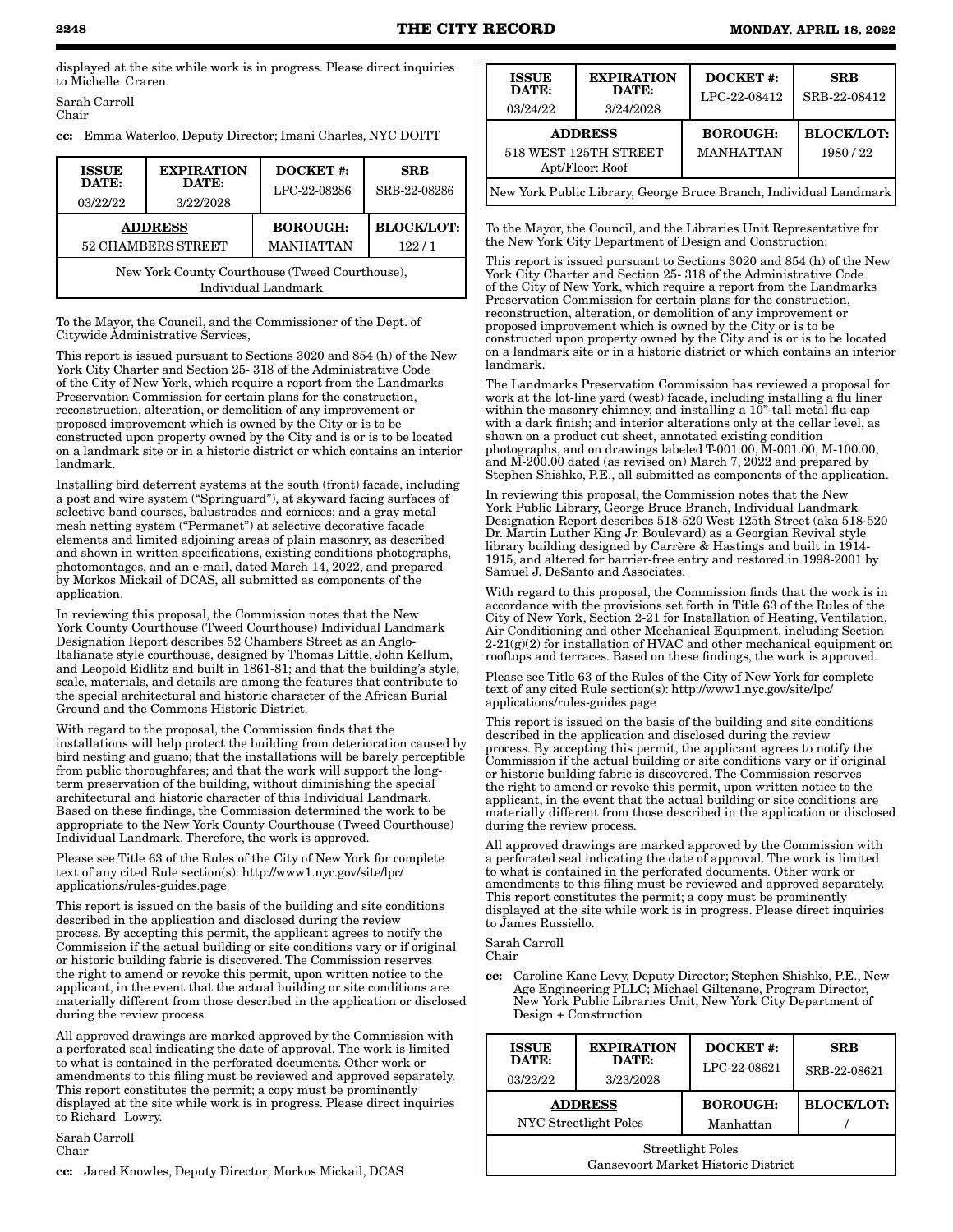To the Mayor, the Council, and the Deputy Director, Mobile Telecom Franchises, NYC DoITT,

This report is issued pursuant to Sections 3020 and 854 (h) of the New York City Charter and Section 25- 318 of the Administrative Code of the City of New York, which require a report from the Landmarks Preservation Commission for certain plans for the construction, reconstruction, alteration, or demolition of any improvement or proposed improvement which is owned by the City or is to be constructed upon property owned by the City and is or is to be located on a landmark site or in a historic district or which contains an interior landmark.

The Landmarks Preservation Commission has reviewed a proposal for installing a telecommunications poletop antenna and associated transmitter box mounted on an existing light pole, the design and attachment of which are in accordance with the guidelines established by the Public Design Commission. The work will occur at a light pole located within the Gansevoort Market Historic District. The work consists of installing one (1) telecommunications poletop antenna and shroud, and transmitter box at an existing light pole, all finished grey to match the existing light pole; installing a grey-finished handhole at the concrete sidewalk; and excavating and resetting concrete and Belgium Block paving, as described and shown in existing conditions photographs, locator map, poletop manager print out, manhole cover diagram, and a letter, dated March 23, 2022, prepared by Judith Garcia of NYC DoITT, and submitted as components of the application.

In reviewing this proposal, the Commission notes that multiple telecommunications poletop antenna and transmitter box are proposed to be mounted on light poles throughout New York City's historic districts; that the Department of Information Technology and Telecommunications applications for such work have been divided into multiple phases, of which the current proposal consists of one (1) of such installations. The Commission also notes that the current application excludes any proposal for work with the African Burial Ground and The Commons Historic District, which must be reviewed and approved separately by the Landmarks Preservation Commission's Director of Archaeology. The Commission further notes that the Art Commission issued Certificate of Final Approval 22232 on September 14, 2005, approving the design of telecommunications poletop antennas and transmitter boxes, with associated conditions. The Approved poletop identification number within the Gansevoort Market Historic District is: 21538.

With regard to this proposal, the Commission finds that the small size, neutral finish, simple design, and mounting height of the proposed antenna and transmitter box will help them to be discreet installations at the upper portions of the light pole; that the installations will not call attention to themselves and will not detract from the streetscape; that the handhole will be small in size, simple in design, and finished to match the surrounding untinted concrete paving; that the Belgium block paving to be excavated will be reset or replaced in kind; and that any concrete paving to be excavated will be replaced with new concrete paving to match the tint and scoring of the adjacent concrete paving. Based on these findings, the proposed work is determined to be appropriate to this historic district. Therefore, the work is approved.

Please provide one or more 8 by 10 inch black and white photographs of the completed work to the Public Design Commission of the City of New York, for its records.

This report is issued on the basis of the building and site conditions described in the application and disclosed during the review process. By accepting this permit, the applicant agrees to notify the Commission if the actual building or site conditions vary or if original or historic building fabric is discovered. The Commission reserves the right to amend or revoke this permit, upon written notice to the applicant, in the event that the actual building or site conditions are materially different from those described in the application or disclosed during the review process.

All approved drawings are marked approved by the Commission with a perforated seal indicating the date of approval. The work is limited to what is contained in the perforated documents. Other work or amendments to this filing must be reviewed and approved separately. This report constitutes the permit; a copy must be prominently displayed at the site while work is in progress. Please direct inquiries to Michelle Craren.

Sarah Carroll Chair

cc: Emma Waterloo, Deputy Director; Kristina Martinez, NYC DOITT

| <b>ISSUE</b><br>DATE:<br>03/24/22                               | <b>EXPIRATION</b><br>DATE:<br>3/24/2028 | DOCKET#:<br>LPC-22-08693     | <b>SRB</b><br>SRB-22-08693 |  |  |  |
|-----------------------------------------------------------------|-----------------------------------------|------------------------------|----------------------------|--|--|--|
|                                                                 | <b>ADDRESS</b><br>NYC Streetlight Poles | <b>BOROUGH:</b><br>Manhattan | <b>BLOCK/LOT:</b>          |  |  |  |
| <b>Streetlight Poles</b><br>Greenwich Village Historic District |                                         |                              |                            |  |  |  |

To the Mayor, the Council, and the Deputy Director, Mobile Telecom Franchises, NYC DoITT,

This report is issued pursuant to Sections 3020 and 854 (h) of the New York City Charter and Section 25- 318 of the Administrative Code of the City of New York, which require a report from the Landmarks Preservation Commission for certain plans for the construction, reconstruction, alteration, or demolition of any improvement or proposed improvement which is owned by the City or is to be constructed upon property owned by the City and is or is to be located on a landmark site or in a historic district or which contains an interior landmark.

The Landmarks Preservation Commission has reviewed a proposal for installing a telecommunications poletop antenna and associated transmitter box mounted on an existing light pole, the design and attachment of which are in accordance with the guidelines established by the Public Design Commission. The work will occur at a light pole located within the Greenwich Village Historic District. The work consists of installing one (1) telecommunications poletop antenna and shroud, and transmitter box at an existing light pole, all finished grey to match the existing light pole; installing a grey-finished handhole at the concrete sidewalk; and excavating and replacing concrete paving, as described and shown in existing conditions photographs, locator map, poletop manager print out, manhole cover diagram, and a letter, dated March 24, 2022, prepared by Judith Garcia of NYC DoITT, and submitted as components of the application.

In reviewing this proposal, the Commission notes that multiple telecommunications poletop antenna and transmitter box are proposed to be mounted on light poles throughout New York City's historic districts; that the Department of Information Technology and Telecommunications applications for such work have been divided into multiple phases, of which the current proposal consists of one (1) of such installations. The Commission also notes that the current application excludes any proposal for work with the African Burial Ground and The Commons Historic District, which must be reviewed and approved separately by the Landmarks Preservation Commission's Director of Archaeology. The Commission further notes that the Art Commission issued Certificate of Final Approval 22232 on September 14, 2005, approving the design of telecommunications poletop antennas and transmitter boxes, with associated conditions. The Approved poletop identification number within the Greenwich Village Historic District is: 21519.

With regard to this proposal, the Commission finds that the small size, neutral finish, simple design, and mounting height of the proposed antenna and transmitter box will help them to be discreet installations at the upper portions of the light pole; that the installations will not call attention to themselves and will not detract from the streetscape; that the handhole will be small in size, simple in design, and finished to match the surrounding untinted concrete paving; and that any concrete paving to be excavated will be replaced with new concrete paving to match the tint and scoring of the adjacent concrete paving. Based on these findings, the proposed work is determined to be appropriate to this historic district. Therefore, the work is approved.

Please provide one or more 8 by 10 inch black and white photographs of the completed work to the Public Design Commission of the City of New York, for its records.

This report is issued on the basis of the building and site conditions described in the application and disclosed during the review process. By accepting this permit, the applicant agrees to notify the Commission if the actual building or site conditions vary or if original or historic building fabric is discovered. The Commission reserves the right to amend or revoke this permit, upon written notice to the applicant, in the event that the actual building or site conditions are materially different from those described in the application or disclosed during the review process.

All approved drawings are marked approved by the Commission with a perforated seal indicating the date of approval. The work is limited to what is contained in the perforated documents. Other work or amendments to this filing must be reviewed and approved separately. This report constitutes the permit; a copy must be prominently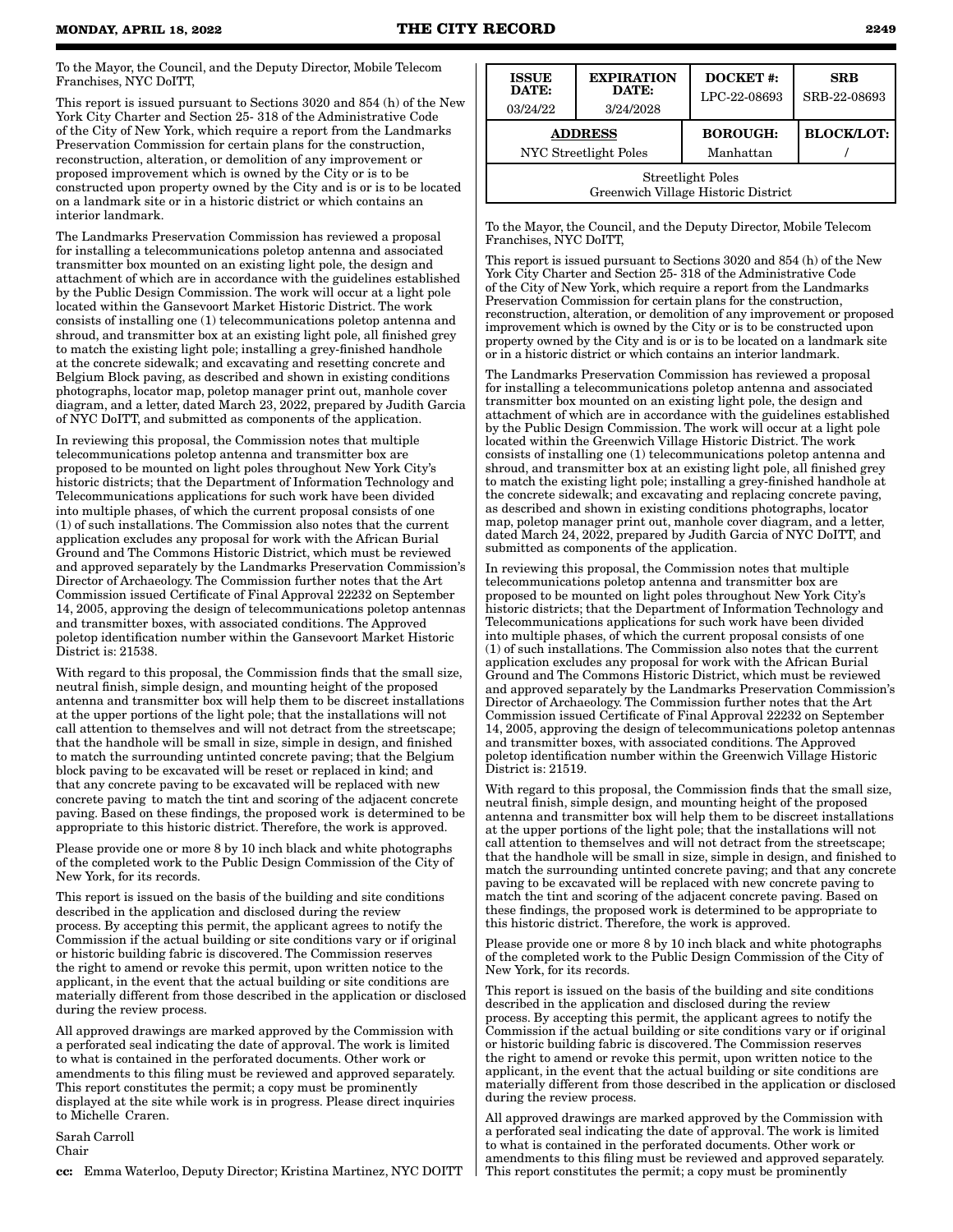Bronx, NY 11370.

displayed at the site while work is in progress. Please direct inquiries to Michelle Craren. Sarah Carroll

Chair

cc: Emma Waterloo, Deputy Director; Kristina Martinez, NYC DOITT

 $\bullet$  a18

### ADVISORY REPORTS

| <b>ISSUE</b><br>DATE:<br>3/18/22    | <b>EXPIRATION</b><br>DATE:<br>3/18/2028 |                              | <b>SRA</b><br>SRA-22-08373  |  |  |
|-------------------------------------|-----------------------------------------|------------------------------|-----------------------------|--|--|
|                                     | <b>ADDRESS</b><br>East 88th             | <b>BOROUGH:</b><br>Manhattan | <b>BLOCK/LOT:</b><br>1592/1 |  |  |
| Gracie Mansion, Individual Landmark |                                         |                              |                             |  |  |

To the Mayor, the Council, and the Deputy Commissioner for Capital Projects, NYC Parks

This report is issued pursuant to Section 25-318 of the Administrative Code of the City of New York, which requires a report from the Landmarks Preservation Commission for plans for the construction, reconstruction, alteration, or demolition of any improvement or proposed improvement which is owned by the City or is to be constructed upon property owned by the City and is or is to be located on a landmark site or in a historic district or which contains an interior landmark.

The Landmarks Preservation Commission has reviewed a proposal for the installation of two temporary tents and wood pathways to the east of the landmark site, as shown in a site plan labeled S101, dated March 10, 2022, prepared by City of New York Parks and Recreation.

In reviewing this proposal, the Commission notes the designation report describes Gracie Mansion as a free-standing Federal style house attributed to Ezra Weeks, and built in 1799-1801, with additions in 1809. The Commission further notes that the Individual Landmark site consists of the land beneath Gracie Mansion, and that the proposed installations are located off of the Landmark site.

With regard to this proposal, the Commission finds that the proposed work is located off of the Landmark site, and therefore is not subject to review by the Commission.

This report is issued on the basis of the building and site conditions described in the application and disclosed during the review process. By accepting this permit, the applicant agrees to notify the Commission if the actual building or site conditions vary or if original or historic building fabric is discovered. The Commission reserves the right to amend or revoke this permit, upon written notice to the applicant, in the event that the actual building or site conditions are materially different from those described in the application or disclosed during the review process.

All approved drawings are marked approved by the Commission with a perforated seal indicating the date of approval. The work is limited to what is contained in the perforated documents. Other work or amendments to this filing must be reviewed and approved separately. This report constitutes the permit; a copy must be prominently displayed at the site while work is in progress. Please direct inquiries to Lisa Schaeffer.

Lisa Schaeffer Senior Landmarks Preservationist

cc: Jared Knowles, Deputy Director; Sybil Young,

 $\bullet$  a18

### **MAYOR'S OFFICE OF CONTRACT SERVICES**

**NOTICE** 

NOTICE IS HEREBY GIVEN that the Mayor will be issuing the following solicitation(s) not included in the FY 2022 Annual Contracting Plan and Schedule that is published pursuant to New York City Charter § 312(a):

Agency: Department of Design and Construction

Description of services sought: Special inspection services based on the renovation of Rose M. Singer Center located at 18-18 Hazen Street,

Start date of the proposed contract: 6/20/2022 End date of the proposed contract: 6/30/2027 Method of solicitation the agency intends to utilize: Task Order Personnel in substantially similar titles within agency: Accountant, Administrative Accountant, Administrative Architect, Administrative Architect NM, Administrative City Planner, Administrative City Planner NM, Administrative Construction Project Manager, Administrative Engineer, Administrative Engineer NM, Administrative Landscape Architect, Administrative Landscape Architect NM, Administrative Manager, Administrative Project Manager, Administrative Project Manager NM, Administrative Staff Analyst, Architect, Architectural Intern, Assistant Architect, Assistant Landscape Architect, Assistant Civil Engineer, Assistant Electrical Engineer, Assistant Landscape Architect, Assistant Mechanical Engineer, Assistant Urban Designer, Associate Investigator, Associate Project Manager, Associate Urban Designer, City Planner, Civil Engineer, Civil Engineering Intern, Construction Project Manager, Construction Project Manager Intern, Electrical Engineer, Estimator (General Construction), Estimator (Mechanical), Investigator, Landscape Architect, Management Auditor, Mechanical Engineer, Mechanical Engineer Inter, Project Manager, Project Manager Intern, Senior Estimator – General Construction, Supervisor of Electrical Installations & Maintenance Headcount of personnel in substantially similar titles within agency: 767

Agency: Department of Design and Construction Description of services sought: Special inspection services based on the renovation of Robert N. Davoren Complex located at 18-18 Hazen Street, Bronx, NY 11370.

Start date of the proposed contract: 6/20/2022 End date of the proposed contract: 6/30/2027 Method of solicitation the agency intends to utilize: Task Order Personnel in substantially similar titles within agency: Accountant, Administrative Accountant, Administrative Architect, Administrative Architect NM, Administrative City Planner, Administrative City Planner NM, Administrative Construction Project Manager, Administrative Engineer, Administrative Engineer NM, Administrative Landscape Architect, Administrative Landscape Architect NM, Administrative Manager, Administrative Project Manager, Administrative Project Manager NM, Administrative Staff Analyst, Architect, Architectural Intern, Assistant Architect, Assistant Landscape Architect, Assistant Civil Engineer, Assistant Electrical Engineer, Assistant Landscape Architect, Assistant Mechanical Engineer, Assistant Urban Designer, Associate Investigator, Associate Project Manager, Associate Urban Designer, City Planner, Civil Engineer, Civil Engineering Intern, Construction Project Manager, Construction Project Manager Intern, Electrical Engineer, Estimator (General Construction), Estimator (Mechanical), Investigator, Landscape Architect, Management Auditor, Mechanical Engineer, Mechanical Engineer Inter, Project Manager, Project Manager Intern, Senior Estimator – General Construction, Supervisor of Electrical Installations & Maintenance Headcount of personnel in substantially similar titles within agency: 767

 Agency: Department of Design and Construction Description of services sought: Special inspection services based on the renovation of North Infirmary Command located at 18-18 Hazen Street, Bronx, NY 11370.

Start date of the proposed contract: 6/20/2022 End date of the proposed contract: 6/30/2027

Method of solicitation the agency intends to utilize: Task Order Personnel in substantially similar titles within agency: Accountant, Administrative Accountant, Administrative Architect, Administrative Architect NM, Administrative City Planner, Administrative City Planner NM, Administrative Construction Project Manager, Administrative Engineer, Administrative Engineer NM, Administrative Landscape Architect, Administrative Landscape Architect NM, Administrative Manager, Administrative Project Manager, Administrative Project Manager NM, Administrative Staff Analyst, Architect, Architectural Intern, Assistant Architect, Assistant Landscape Architect, Assistant Civil Engineer, Assistant Electrical Engineer, Assistant Landscape Architect, Assistant Mechanical Engineer, Assistant Urban Designer, Associate Investigator, Associate Project Manager, Associate Urban Designer, City Planner, Civil Engineer, Civil Engineering Intern, Construction Project Manager, Construction Project Manager Intern, Electrical Engineer, Estimator (General Construction), Estimator (Mechanical), Investigator, Landscape Architect, Management Auditor, Mechanical Engineer, Mechanical Engineer Inter, Project Manager, Project Manager Intern, Senior Estimator – General Construction, Supervisor of Electrical Installations & Maintenance Headcount of personnel in substantially similar titles within agency: 767

Agency: Department of Design and Construction Description of services sought: Special inspection services based on the renovation of Anna M. Kross Center located at 18-18 Hazen Street, Bronx, NY 11370. Start date of the proposed contract: 6/20/2022

End date of the proposed contract: 6/30/2027

Method of solicitation the agency intends to utilize: Task Order Personnel in substantially similar titles within agency: Accountant, Administrative Accountant, Administrative Architect, Administrative Architect NM, Administrative City Planner, Administrative City Planner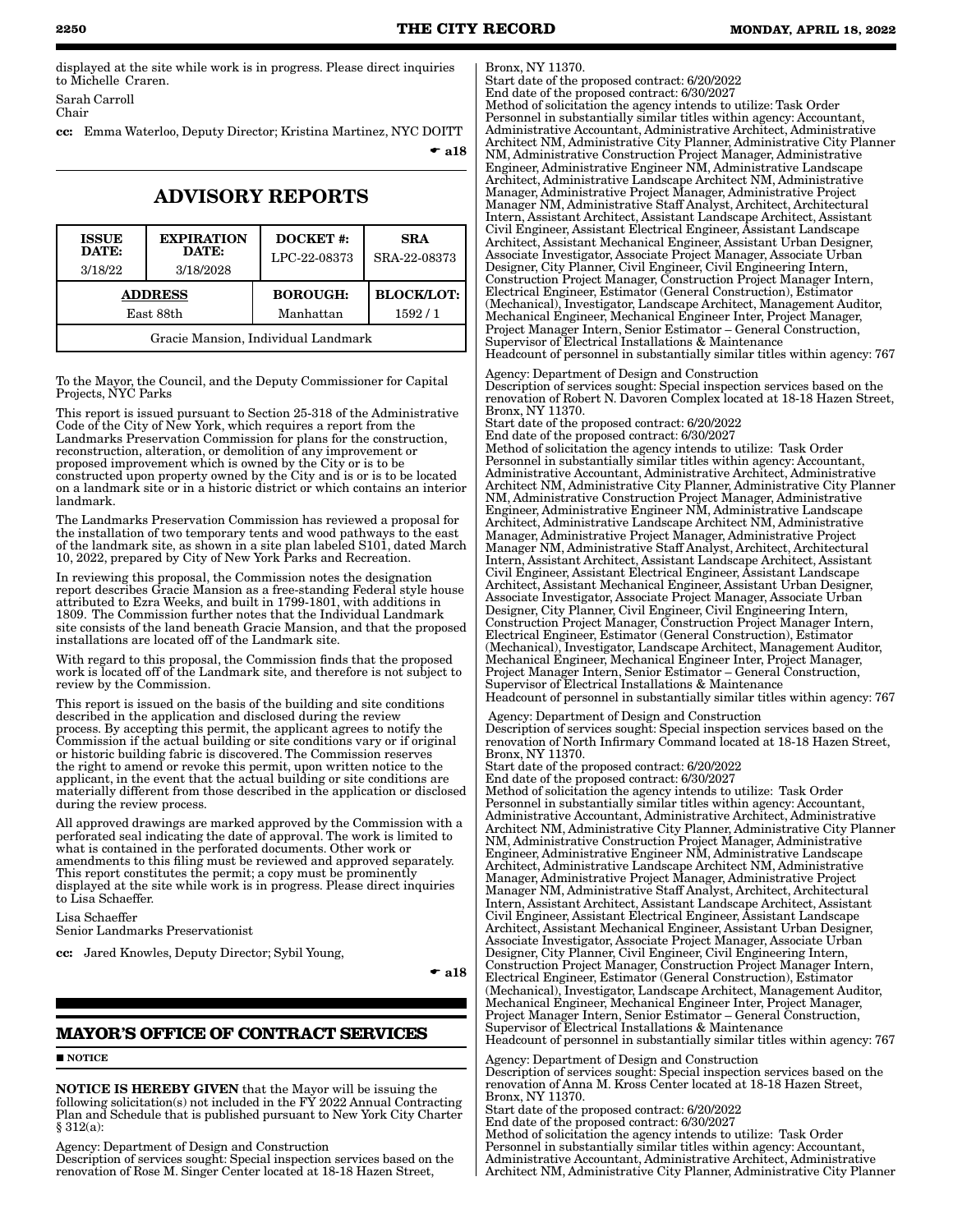#### **MONDAY, APRIL 18, 2022 THE CITY RECORD 2251**

NM, Administrative Construction Project Manager, Administrative Engineer, Administrative Engineer NM, Administrative Landscape Architect, Administrative Landscape Architect NM, Administrative Manager, Administrative Project Manager, Administrative Project Manager NM, Administrative Staff Analyst, Architect, Architectural Intern, Assistant Architect, Assistant Landscape Architect, Assistant Civil Engineer, Assistant Electrical Engineer, Assistant Landscape Architect, Assistant Mechanical Engineer, Assistant Urban Designer, Associate Investigator, Associate Project Manager, Associate Urban Designer, City Planner, Civil Engineer, Civil Engineering Intern, Construction Project Manager, Construction Project Manager Intern, Electrical Engineer, Estimator (General Construction), Estimator (Mechanical), Investigator, Landscape Architect, Management Auditor, Mechanical Engineer, Mechanical Engineer Inter, Project Manager, Project Manager Intern, Senior Estimator – General Construction, Supervisor of Electrical Installations & Maintenance Headcount of personnel in substantially similar titles within agency: 767

 $\bullet$  a18

### **MAYOR'S OFFICE OF ENVIRONMENTAL COORDINATION**

 $N_{\text{L}}$  is  $C_{\text{L}}$  is a commencement of  $C_{\text{L}}$ 

#### **NOTICE**

| Nothications of Commencement                                                                    |               |                  |                  |                  |  |  |  |
|-------------------------------------------------------------------------------------------------|---------------|------------------|------------------|------------------|--|--|--|
| <b>Lead Agency Letter</b>                                                                       | <b>CEQR</b>   |                  |                  |                  |  |  |  |
| <b>Project Name</b>                                                                             | <b>Number</b> | Date             | <b>Borough</b>   | CD               |  |  |  |
| 125 Greaves Lane                                                                                | 22DCP146R     | 3/29/2022        | Staten<br>Island | $\rm SIO3$       |  |  |  |
| 141-05 109th Avenue<br>Rezoning                                                                 | 22DCP151Q     | 3/25/2022        | Queens           | QN12             |  |  |  |
| 183-01 Horace Harding<br>Expressway                                                             | 22BSA020Q     | 1/19/2022        | Queens           | QN11             |  |  |  |
| 25-01 Queens Plaza<br>North Authorization                                                       | 22DCP110Q     | 3/3/2022         | Queens           | QN01             |  |  |  |
| 2510 Coney Island<br><b>Avenue Rezoning</b>                                                     | 22DCP138K     | 3/9/2022         | Brooklyn         | <b>BK15</b>      |  |  |  |
| 5 Little Clove Road                                                                             | 22BSA022R     | 2/28/2022        | Staten<br>Island | $\rm S I 0 1$    |  |  |  |
| 521 East Tremont<br>Avenue Rezoning                                                             | 22DCP123X     | 3/25/2022        | <b>Bronx</b>     | <b>BX06</b>      |  |  |  |
| 570 Fifth Avenue                                                                                | 22DCP100M     | 1/10/2022        | Manhattan MN05   |                  |  |  |  |
| 58-02 Northern<br><b>Boulevard Rezoning</b>                                                     | 22DCP117Q     | 2/8/2022         | Queens           | QN <sub>02</sub> |  |  |  |
| 58-80 Borden Avenue                                                                             | 22FDO001Q     | 3/10/2022 Queens |                  | QN02             |  |  |  |
| 79-18 164th Street<br>Rezoning                                                                  | 22DCP130Q     | 3/14/2022 Queens |                  | QN <sub>08</sub> |  |  |  |
| 962 Pacific Street<br>Rezoning                                                                  | 22DCP078K     | 1/27/2022        | Brooklyn         | <b>BK08</b>      |  |  |  |
| 97-27 57th Avenue<br>Commercial Overlay                                                         | 22DCP144Q     | 3/18/2022        | Queens           | QN04             |  |  |  |
| <b>Black Veterans for</b><br>Social Justice,<br>Transitional Residence<br>for Homeless Families | 21DHS009Q     | 3/1/2022         | Queens           | QN14             |  |  |  |
| Cole Street Development                                                                         | 22DCP142R     | 3/14/2022 Staten | Island           | $\rm SIO3$       |  |  |  |

| Help Families with<br>Children Shelter and<br><b>Affordable Housing</b>       | 21DHS031K                             | 3/31/2022 Brooklyn |                                      | BK05          |
|-------------------------------------------------------------------------------|---------------------------------------|--------------------|--------------------------------------|---------------|
| Hylan Boulevard Single<br><b>Adult Shelter Project</b>                        | 21DHS039R                             | 3/24/2022 Staten   | Island                               | $_{\rm SIO2}$ |
| Kings Highway Self<br>Storage                                                 | 22DCP073K                             | 1/19/2022 Brooklyn |                                      | BK17          |
| Land Acquisition of<br>750 McLean Avenue in<br>the City of Yonkers            | 22DEP036U                             | 3/18/2022 Upstate  |                                      |               |
| Michaelis-Bayswater<br>Park Reconstruction                                    | 22DPR007Q                             | 3/7/2022           | Queens                               | QN14          |
| Pier 92/94 Lease<br>$A$ mendment                                              | 18SBS001M                             |                    | 3/15/2022 Manhattan MN04             |               |
| Reconstruction of<br>Richmond Valley Road                                     | 22DOT019R                             | 1/4/2022           | Staten<br>Island                     | $_{\rm SIO3}$ |
| Seton Falls Park<br>Natural Area Restoration                                  | 22DPR006X                             | 2/11/2022 Bronx    |                                      | <b>BX12</b>   |
| Southeast Queens-<br>Farmers Boulevard<br>Spine-Idlewild Park<br>Crossing     | 20DEP028Q                             | $3/31/2022$ Queens |                                      | QN 13         |
| VOA 1746 Andrews<br>Avenue South                                              | 22HPD015X<br>$1/10/2022$ Bronx        |                    |                                      | BX05          |
| Waunner Street<br>Commercial Development                                      | 22DCP147R                             | 3/24/2022 Staten   | Island                               | $_{\rm SIO3}$ |
| <b>Lead Agency Letter (Revised)</b>                                           |                                       |                    |                                      |               |
|                                                                               | <b>CEQR</b>                           |                    |                                      |               |
| <b>Project Name</b>                                                           | <b>Number</b>                         | Date               | <b>Borough</b>                       | <b>CD</b>     |
| Pier 92/94 Lease<br>$A$ mendment                                              | $18\mathrm{SBS}001\mathrm{M}$         |                    | $3/15/2022$ Manhattan MN04           |               |
|                                                                               | <b>Determinations of Significance</b> |                    |                                      |               |
| <b>CND</b>                                                                    | <b>CEQR</b>                           |                    |                                      |               |
| <b>Project Name</b>                                                           | <b>Number</b>                         | Date               | <b>Borough</b>                       | CD            |
| East 178th Street<br>Demapping                                                | 19DCP019X                             | $1/19/2022$ Bronx  |                                      | BX06          |
| Memorial Sloan<br>Kettering Cancer Center<br>Combined Heat & Power<br>Project | 21DEP050M                             |                    | 1/7/2022 Manhattan MN08              |               |
| <b>Negative Declaration</b>                                                   |                                       |                    |                                      |               |
|                                                                               | <b>CEQR</b>                           | Date               |                                      | CD            |
| <b>Project Name</b><br>1 Hoyt Street                                          | <b>Number</b><br>22DHS005K            |                    | <b>Borough</b><br>1/28/2022 Brooklyn | BK02          |
| 1810 Randall Avenue<br>Rezoning                                               | 22DCP037X                             | 2/28/2022 Bronx    |                                      | BX09          |
| 1959 Strang Avenue                                                            | 22DCP069X                             | 3/14/2022 Bronx    |                                      | BX12          |
| 231-06 Northern<br><b>Boulevard Commercial</b><br>Overlay                     | 22DCP102Q                             | $3/14/2022$ Queens |                                      | QN11          |
| 3 East 89th Street                                                            | 21DCP188M                             | 1/3/2022           | Manhattan MN08                       |               |
| 3095-3101 Webster<br>Avenue                                                   | 22HPD008X                             | 2/8/2022           | Bronx                                | BX07          |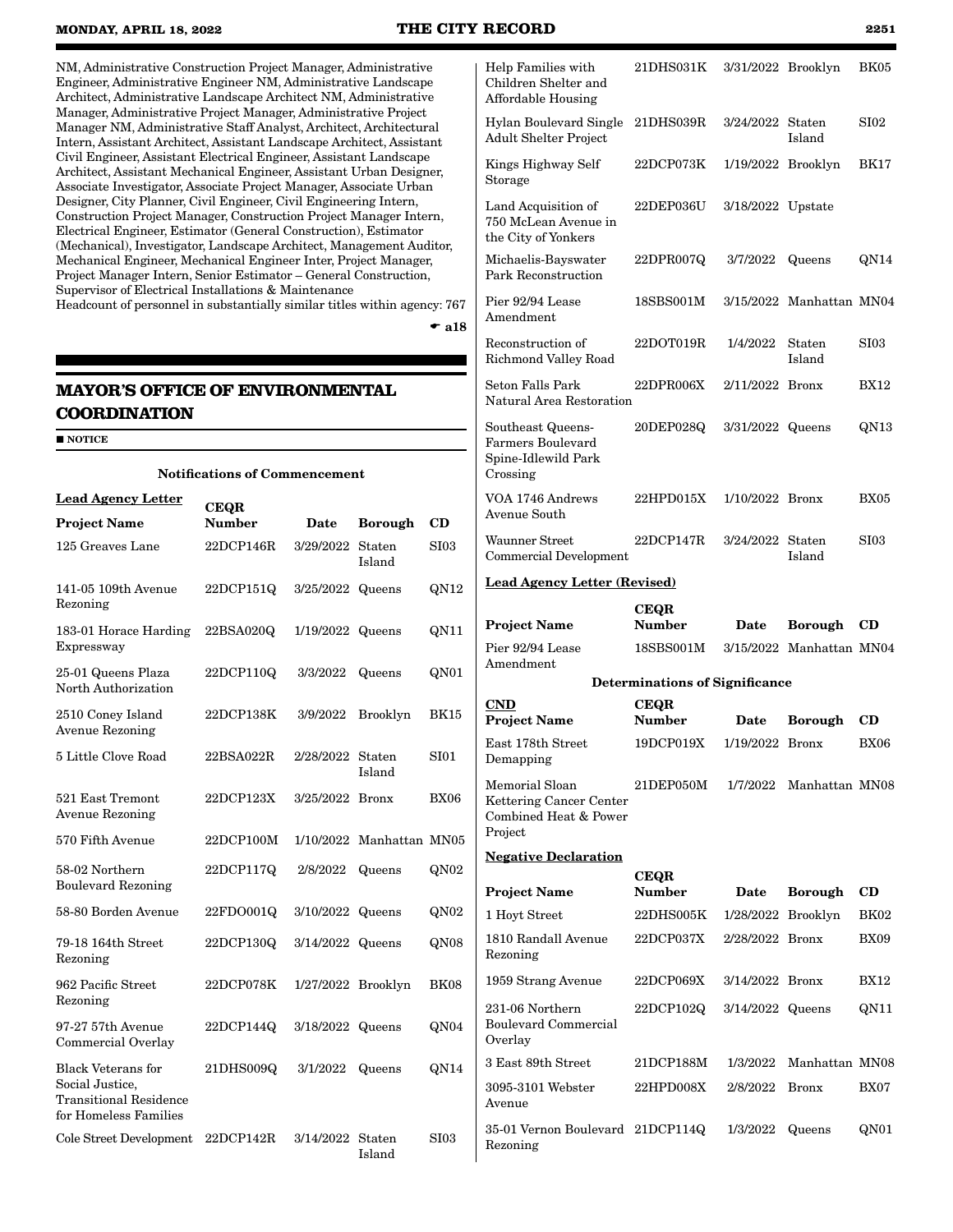| 2252                                                                          |                                       |                      |                            |               | THE CITY RECORD                                  |                                                                 |                                           |                                                              | MONDAY, APRIL 18, 2022                                        |                                 |                                                                |                          |
|-------------------------------------------------------------------------------|---------------------------------------|----------------------|----------------------------|---------------|--------------------------------------------------|-----------------------------------------------------------------|-------------------------------------------|--------------------------------------------------------------|---------------------------------------------------------------|---------------------------------|----------------------------------------------------------------|--------------------------|
| 41 Summit Street<br>Rezoning                                                  | 21DCP005K                             | 1/18/2022 Brooklyn   |                            | <b>BK06</b>   |                                                  |                                                                 |                                           |                                                              |                                                               |                                 |                                                                |                          |
| 4541 Furman Avenue<br>Rezoning                                                | 20DCP159X                             | $1/3/2022$ Bronx     |                            | <b>BX12</b>   | <b>CHANGES IN PERSONNEL</b>                      |                                                                 |                                           |                                                              |                                                               |                                 |                                                                |                          |
| 58-80 Borden Avenue                                                           | 22FDO001Q                             | 3/14/2022            | Queens                     | QN02          |                                                  |                                                                 | TITLE                                     | BOARD OF ELECTION POLL WORKERS<br>FOR PERIOD ENDING 03/04/22 |                                                               |                                 |                                                                |                          |
| 705 10th Avenue                                                               | 21HPD031M                             |                      | 3/23/2022 Manhattan MN04   |               | NAME<br><b>PALAO</b>                             | DAVID                                                           | NUM<br>9POLL                              | SALARY                                                       | <b>ACTION</b><br>\$1.0000 APPOINTED                           | YES                             | PROV EFF DATE<br>02/18/22                                      | <b>AGENCY</b><br>300     |
| 77-39 Vleigh Place<br>Rezoning                                                | 21DCP063Q                             | 1/18/2022            | Queens                     | QN08          | <b>PATWARY</b><br>PENA<br>PEREZ                  | SUMAIAH<br>LUCY<br>DALILA                                       | 9POLL<br>9POLL<br>9POLL                   | \$1,0000<br>\$1.0000<br>\$1.0000                             | APPOINTED<br>APPOINTED<br>APPOINTED                           | YES<br>YES<br>YES               | 01/01/22<br>01/01/22<br>01/01/22                               | 300<br>300<br>300        |
| <b>Black Veterans for</b><br>Social Justice,<br><b>Transitional Residence</b> | 21DHS009Q                             | 2/23/2022            | Queens                     | QN14          | PEREZ<br>PETERS<br>POLANCO<br>POVEDA<br>PRIMM    | JOHANNA L<br><b>KIRSTEN</b><br>DIANE<br>DOMINGO W<br>LILYBETH A | 9POLL<br>9POLL<br>9POLL<br>9POLL<br>9POLL | \$1.0000<br>\$1.0000<br>\$1.0000<br>\$1.0000<br>\$1.0000     | APPOINTED<br>APPOINTED<br>APPOINTED<br>APPOINTED<br>APPOINTED | YES<br>YES<br>YES<br>YES<br>YES | 01/01/21<br>01/01/22<br>01/01/21<br>$01/01/21$ 300<br>01/01/22 | 300<br>300<br>300<br>300 |
| for Homeless Families<br><b>Bruckner Sites</b>                                | 22DCP015X                             | 3/28/2022 Bronx      |                            | <b>BX10</b>   | PUPPO SR<br>RAIYAN<br>RANDOLPH                   | SYDNEY<br>М<br>KHONDOKE R 9POLL<br>LIYAH                        | 9POLL<br>9POLL                            | \$1.0000<br>\$1.0000<br>\$1.0000                             | APPOINTED<br>APPOINTED<br>APPOINTED                           | YES<br>YES<br>YES               | 01/01/22<br>01/01/22<br>$01/01/22$ 300                         | 300<br>300               |
| Rezoning                                                                      |                                       |                      |                            |               | RAU<br><b>RECINOS</b>                            | <b>KATHERIN</b><br>SENAYDA J                                    | 9POLL<br>9POLL                            | \$1.0000<br>\$1.0000                                         | APPOINTED<br>APPOINTED                                        | YES<br>YES                      | 01/01/22<br>02/02/22                                           | 300<br>300               |
| Construction of Lt.<br>Michael Davidson<br>Playground                         | 22DPR003Q                             | 1/27/2022            | Queens                     | QN02          | <b>REID</b><br>RESNICK<br><b>REYNOSO</b><br>RIJO | <b>KEYSHA</b><br>SADIE<br>LENNY<br>KIANA                        | 9POLL<br>9POLL<br>9POLL<br>9POLL          | \$1.0000<br>\$1.0000<br>\$1.0000<br>\$1.0000                 | APPOINTED<br>APPOINTED<br>APPOINTED<br>APPOINTED              | YES<br>YES<br>YES<br>YES        | 02/02/22<br>01/01/22<br>01/01/22<br>01/01/22                   | 300<br>300<br>300<br>300 |
| Help Families with<br>Children Shelter and<br><b>Affordable Housing</b>       | 21DHS031K                             | 3/31/2022 Brooklyn   |                            | BK05          | RIOS<br><b>RIVERA</b><br>RIVERA SOTO             | <b>HECTOR</b><br>LUIS<br>ROSA<br>A                              | 9POLL<br>9POLL<br>9POLL                   | \$1.0000<br>\$1.0000<br>\$1.0000                             | APPOINTED<br>APPOINTED<br>APPOINTED                           | YES<br>YES<br>YES               | $01/01/21$ 300<br>$01/01/22$ 300<br>$01/01/22$ 300             |                          |
| Land Acquisition of<br>750 McLean Avenue in                                   | 22DEP036U                             | 3/18/2022 Upstate    |                            |               |                                                  |                                                                 | TITLE                                     | BOARD OF ELECTION POLL WORKERS<br>FOR PERIOD ENDING 03/04/22 |                                                               |                                 |                                                                |                          |
| the City of Yonkers                                                           |                                       |                      |                            |               | NAME<br><b>RIVERS</b>                            | DAVID                                                           | NUM<br>9POLL                              | SALARY<br>\$1.0000                                           | <b>ACTION</b><br>APPOINTED                                    | YES                             | PROV EFF DATE<br>01/01/21                                      | <b>AGENCY</b><br>300     |
| Proposed Water Shortage 17DEP021Y<br><b>Emergency Rules</b>                   |                                       | 3/4/2022             | Citywide                   |               | ROACH<br><b>ROBERTSON</b><br><b>ROBINSON</b>     | DARELIS<br>DAMIEN<br>JAMAINE D                                  | 9POLL<br>9POLL<br>9POLL                   | \$1.0000<br>\$1.0000<br>\$1.0000                             | APPOINTED<br>APPOINTED<br>APPOINTED                           | YES<br>YES<br>YES               | $01/01/21$ 300<br>$01/01/21$ 300<br>01/01/21                   | 300                      |
| Seton Falls Park Natural<br>Area Restoration                                  | 22DPR006X                             | 3/15/2022 Bronx      |                            | <b>BX12</b>   | <b>ROBINSON</b><br>RODRIGUEZ<br>RODRIGUEZ        | <b>JASMINE N</b><br>DIANA<br><b>JORGE</b>                       | 9POLL<br>9POLL<br>9POLL                   | \$1.0000<br>\$1.0000<br>\$1.0000                             | APPOINTED<br>APPOINTED<br>APPOINTED                           | YES<br>YES<br>YES               | $01/01/21$ 300<br>01/01/21<br>01/01/20                         | 300<br>300               |
| Sherman Creek<br>Boathouse                                                    | 21DPR009M                             |                      | $1/24/2022$ Manhattan MN12 |               | RODRIGUEZ<br>RODRIQUEZ<br>ROJAS                  | <b>KATELYN</b><br><b>DEBORAH</b><br>DIANA                       | 9POLL<br>9POLL<br>9POLL                   | \$1.0000<br>\$1.0000<br>\$1.0000                             | APPOINTED<br>APPOINTED<br>APPOINTED                           | YES<br>YES<br>YES               | 01/01/22<br>01/01/22<br>01/01/22                               | 300<br>300<br>300        |
| Unified Stormwater Rule                                                       | 21DEP003Y                             | $2/15/2022$ Citywide |                            |               | <b>ROMAN</b><br>RONY                             | DOMINIQU<br>ABDUL                                               | 9POLL<br>9POLL                            | \$1.0000<br>\$1.0000                                         | APPOINTED<br>APPOINTED                                        | YES<br>YES                      | $01/01/21$ 300<br>01/01/22                                     | 300                      |
| VOA 1746 Andrews<br>Avenue South                                              | 22HPD015X                             | $1/31/2022$ Bronx    |                            | BX05          | ROSA<br>SAGAR<br><b>SALCEDO</b>                  | <b>DANELSY</b><br>GURU<br>JEAN                                  | 9POLL<br>D 9POLL<br>9POLL                 | \$1.0000<br>\$1,0000<br>\$1,0000                             | APPOINTED<br>APPOINTED<br>APPOINTED                           | YES<br>YES<br>YES               | 01/01/22<br>$01/01/21$ 300<br>02/02/22                         | 300<br>300               |
| Wetherole Street and<br>67th Avenue Rezoning                                  | 21DCP128Q                             | $1/31/2022$ Queens   |                            | QN06          | SAMLIDIS<br><b>SANCHEZ</b><br>SANTALIS<br>SANTOS | GEORGIA<br>TOMAS<br>Α<br>AMERY<br>J<br><b>COURTNEY S</b>        | 9POLL<br>9POLL<br>9POLL<br>9POLL          | \$1,0000<br>\$1.0000<br>\$1.0000<br>\$1.0000                 | APPOINTED<br>APPOINTED<br>APPOINTED<br>APPOINTED              | YES<br>YES<br>YES<br>YES        | 01/01/22<br>01/01/22 300<br>$01/01/21$ 300<br>01/01/22         | 300<br>300               |
| <b>Positive Declaration</b>                                                   | <b>CEQR</b>                           |                      |                            |               | SANTOS<br>SAUNDERS                               | DIANA<br>KEITH<br>J                                             | 9POLL<br>9POLL                            | \$1.0000<br>\$1.0000                                         | APPOINTED<br>APPOINTED                                        | YES<br>YES                      | 01/01/22<br>01/01/22                                           | 300<br>300               |
| <b>Project Name</b>                                                           | <b>Number</b>                         | Date                 | Borough                    | <b>CD</b>     | <b>SCARBOUR</b><br><b>SEESOCHAN</b>              | FRANKLIN<br>SASHA                                               | 9POLL<br>9POLL                            | \$1.0000<br>\$1.0000                                         | APPOINTED<br>APPOINTED                                        | YES<br>YES                      | 01/01/22<br>$01/01/21$ 300                                     | 300                      |
| 570 Fifth Avenue                                                              | 22DCP100M                             |                      | 1/10/2022 Manhattan MN05   |               | SEHJAL<br><b>SERATE</b>                          | RAVINDER<br>JATE<br>с                                           | 9POLL<br>9POLL                            | \$1.0000<br>\$1.0000                                         | APPOINTED<br>APPOINTED                                        | YES<br>YES                      | $01/01/22$ 300<br>01/01/21                                     | 300                      |
| <b>Draft Scope of Work</b>                                                    | Scoping                               |                      |                            |               | SHEIKH<br>SHUPRIA<br>SIM                         | DELWAR<br>AMNEA<br>RICKY<br>к                                   | 9POLL<br>B 9POLL<br>9POLL                 | \$1.0000<br>\$1.0000<br>\$1.0000                             | APPOINTED<br>APPOINTED<br>APPOINTED                           | YES<br>YES<br>YES               | $01/01/21$ 300<br>01/01/22 300<br>01/01/22                     | 300                      |
| <b>Project Name</b>                                                           | <b>CEQR</b><br><b>Number</b>          | Date                 | Borough                    | $\mathbf{CD}$ | SIMMONS<br>SIMMONS<br>SMITH                      | JIMMY<br><b>KENNETH</b><br>U<br>DARRIN                          | 9POLL<br>9POLL<br>9POLL                   | \$1.0000<br>\$1.0000<br>\$1.0000                             | APPOINTED<br>APPOINTED<br>APPOINTED                           | YES<br>YES<br>YES               | 01/01/21<br>01/01/22<br>01/01/22                               | 300<br>300<br>300        |
| 570 Fifth Avenue                                                              | 22DCP100M                             |                      | 1/10/2022 Manhattan MN05   |               | SOMWARU<br>SONG                                  | MOOL<br>CHUNGUAN                                                | K 9POLL<br>9POLL                          | \$1.0000<br>\$1.0000                                         | APPOINTED<br>APPOINTED                                        | YES<br>YES                      | 02/02/22<br>01/01/22                                           | 300<br>300               |
| <b>Final Scope of Work</b>                                                    |                                       |                      |                            |               | SOOKDEO<br>SOTO                                  | SAMANTHA<br>LINSAY                                              | 9POLL<br>9POLL                            | \$1.0000<br>\$1.0000                                         | APPOINTED<br>APPOINTED                                        | YES<br>YES                      | 01/01/22<br>01/01/22                                           | 300<br>300               |
| <b>Project Name</b>                                                           | <b>CEQR</b><br><b>Number</b>          | Date                 | Borough                    | CD            | SPIVEY<br><b>STAPLETON</b><br><b>STERKAJ</b>     | <b>DANNON</b><br>D<br>DEARLY<br>KEVIN                           | 9POLL<br>9POLL<br>9POLL                   | \$1.0000<br>\$1.0000<br>\$1.0000                             | APPOINTED<br>APPOINTED<br>APPOINTED                           | YES<br>YES<br>YES               | $01/01/21$ 300<br>$01/01/22$ 300<br>01/01/22                   | 300                      |
| <b>Halletts North</b>                                                         | 21DCP138Q                             | $3/25/2022$ Queens   |                            | QN01          | STUKES<br>SUAREZ                                 | DAVONTE M<br><b>JOHN</b><br>F                                   | 9POLL<br>9POLL                            | \$1.0000<br>\$1.0000                                         | APPOINTED<br>APPOINTED                                        | YES<br>YES                      | 01/01/22<br>01/01/21 300                                       | 300                      |
| <b>DEIS &amp; Notice of Completion</b>                                        | <b>Environmental Impact Statement</b> |                      |                            |               | SULTANA<br>SULTANA                               | RAFIA<br>TANIA                                                  | 9POLL<br>9POLL                            | \$1.0000<br>\$1.0000                                         | APPOINTED<br>APPOINTED                                        | YES<br>YES                      | 01/01/22<br>01/01/22                                           | 300<br>300               |
|                                                                               | <b>CEQR</b>                           |                      |                            |               | SUN<br>TANVIR                                    | OWEN<br>ZARZINA                                                 | 9POLL<br>9POLL                            | \$1.0000<br>\$1.0000                                         | APPOINTED<br>APPOINTED                                        | YES<br>YES                      | 01/01/22<br>01/01/22                                           | 300<br>300               |
| <b>Project Name</b>                                                           | <b>Number</b>                         | Date                 | Borough                    | <b>CD</b>     | TARANTOLA                                        | KIANA                                                           | 9POLL                                     | \$1.0000                                                     | APPOINTED                                                     | YES                             | 01/01/22                                                       | 300                      |
| <b>Halletts North</b>                                                         | 21DCP138Q                             | 3/25/2022            | Queens                     | QN01          | TATIS<br>TAVERAS<br>TAVERAS                      | HUMBERTO J<br>KATY<br>LUZ                                       | 9POLL<br>9POLL<br>9POLL                   | \$1.0000<br>\$1.0000<br>\$1.0000                             | APPOINTED<br>APPOINTED<br>APPOINTED                           | YES<br>YES<br>YES               | 01/01/22<br>01/01/22<br>01/01/22 300                           | 300<br>300               |

 $\bullet$  a18-20

### **CHANGES IN PERSONNEL**

|                           |                        |                | BOARD OF ELECTION POLL WORKERS<br>FOR PERIOD ENDING 03/04/22 |                        |            |                      |               |
|---------------------------|------------------------|----------------|--------------------------------------------------------------|------------------------|------------|----------------------|---------------|
|                           |                        | TITLE          |                                                              |                        |            |                      |               |
| NAME                      |                        | NUM            | <b>SALARY</b>                                                | <b>ACTION</b>          |            | PROV EFF DATE        | <b>AGENCY</b> |
| <b>PALAO</b>              | DAVID                  | 9POLL          | \$1.0000                                                     | APPOINTED              | YES        | 02/18/22             | 300           |
| PATWARY                   | SUMAIAH                | 9POLL          | \$1.0000                                                     | APPOINTED              | YES        | 01/01/22             | 300           |
| PENA                      | LUCY                   | 9POLL          | \$1.0000                                                     | APPOINTED              | YES        | 01/01/22             | 300           |
| PEREZ                     | DALILA                 | 9POLL          | \$1.0000                                                     | APPOINTED              | YES        | 01/01/22             | 300           |
| PEREZ                     | <b>JOHANNA</b><br>L    | 9POLL          | \$1.0000                                                     | APPOINTED              | YES        | 01/01/21             | 300           |
| PETERS                    | <b>KIRSTEN</b>         | 9POLL          | \$1.0000                                                     | APPOINTED              | YES        | 01/01/22             | 300           |
| POLANCO                   | DIANE                  | 9POLL          | \$1.0000                                                     | APPOINTED              | YES        | 01/01/21             | 300           |
| POVEDA                    | <b>DOMINGO</b><br>W    | 9POLL          | \$1.0000                                                     | APPOINTED              | YES        | 01/01/21             | 300           |
| PRIMM                     | LILYBETH A             | 9POLL          | \$1.0000                                                     | APPOINTED              | YES        | 01/01/22             | 300           |
| PUPPO SR                  | SYDNEY<br>М            | 9POLL          | \$1.0000                                                     | APPOINTED              | YES        | 01/01/22             | 300           |
| <b>RAIYAN</b>             | KHONDOKE R             | 9POLL          | \$1.0000                                                     | APPOINTED              | YES        | 01/01/22             | 300           |
| RANDOLPH                  | LIYAH                  | 9POLL          | \$1.0000                                                     | APPOINTED              | YES        | 01/01/22             | 300           |
| RAU                       | KATHERIN               | 9POLL          | \$1.0000                                                     | APPOINTED              | YES        | 01/01/22             | 300           |
| <b>RECINOS</b>            | <b>SENAYDA</b><br>J    | 9POLL          | \$1.0000                                                     | APPOINTED              | YES        | 02/02/22             | 300           |
| REID                      | <b>KEYSHA</b>          | 9POLL          | \$1.0000                                                     | APPOINTED              | YES        | 02/02/22             | 300           |
| RESNICK                   | SADIE                  | 9POLL          | \$1.0000                                                     | APPOINTED              | YES        | 01/01/22             | 300           |
| <b>REYNOSO</b>            | LENNY                  | 9POLL          | \$1.0000                                                     | APPOINTED              | YES        | 01/01/22             | 300           |
| RIJO                      | KIANA                  | 9POLL          | \$1.0000                                                     | APPOINTED              | YES        | 01/01/22             | 300           |
| RIOS                      | <b>HECTOR</b>          | 9POLL          | \$1.0000                                                     | APPOINTED              | YES        | 01/01/21             | 300           |
| RIVERA                    | LUIS                   | 9POLL          | \$1.0000                                                     | APPOINTED              | YES        | 01/01/22             | 300           |
| RIVERA SOTO               | ROSA<br>A              | 9POLL          | \$1.0000                                                     | APPOINTED              | YES        | 01/01/22             | 300           |
|                           |                        |                | BOARD OF ELECTION POLL WORKERS                               |                        |            |                      |               |
|                           |                        |                | FOR PERIOD ENDING 03/04/22                                   |                        |            |                      |               |
|                           |                        | TITLE          |                                                              |                        |            |                      |               |
| NAME                      |                        | NUM            | <b>SALARY</b>                                                | <b>ACTION</b>          |            | PROV EFF DATE        | <b>AGENCY</b> |
| <b>RIVERS</b>             | DAVID                  | 9POLL          | \$1.0000                                                     | APPOINTED              | YES        | 01/01/21             | 300           |
| ROACH                     | DARELIS                | 9POLL          | \$1.0000                                                     | APPOINTED              | YES        | 01/01/21             | 300           |
| <b>ROBERTSON</b>          | DAMIEN                 | 9POLL          | \$1,0000                                                     | APPOINTED              | YES        | 01/01/21             | 300           |
| <b>ROBINSON</b>           | <b>JAMAINE</b><br>D    | 9POLL          | \$1,0000                                                     | APPOINTED              | YES        | 01/01/21             | 300           |
| ROBINSON                  | <b>JASMINE</b><br>N    | 9POLL          | \$1,0000                                                     | APPOINTED              | YES        | 01/01/21             | 300           |
| RODRIGUEZ                 | DIANA                  | 9POLL          | \$1.0000                                                     | APPOINTED              | YES        | 01/01/21             | 300           |
| RODRIGUEZ                 | JORGE                  | 9POLL          | \$1.0000                                                     | APPOINTED              | YES        | 01/01/20             | 300           |
| RODRIGUEZ                 | <b>KATELYN</b>         | 9POLL          | \$1.0000                                                     | APPOINTED              | YES        | 01/01/22             | 300           |
| RODRIQUEZ                 | <b>DEBORAH</b>         | 9POLL          | \$1.0000                                                     | APPOINTED              | YES        | 01/01/22             | 300           |
| ROJAS                     | <b>DIANA</b>           | 9POLL          | \$1.0000                                                     | APPOINTED              | YES        | 01/01/22             | 300           |
| ROMAN                     | DOMINIQU               | 9POLL          | \$1.0000                                                     | APPOINTED              | YES        | 01/01/21             | 300           |
| RONY                      | ABDUL                  | 9POLL          | \$1.0000                                                     | APPOINTED              | YES        | 01/01/22             | 300           |
| ROSA                      | <b>DANELSY</b>         | 9POLL          | \$1.0000                                                     | APPOINTED              | YES        | 01/01/22             | 300           |
| SAGAR                     | $\overline{D}$<br>GURU | 9POLL          | \$1.0000                                                     | APPOINTED              | YES        | 01/01/21             | 300           |
| <b>SALCEDO</b>            | JEAN                   | 9POLL          | \$1.0000                                                     | APPOINTED              | YES        | 02/02/22             | 300           |
| SAMLIDIS                  | <b>GEORGIA</b>         | 9POLL          | \$1.0000                                                     | APPOINTED              | YES        | 01/01/22             | 300           |
| <b>SANCHEZ</b>            | TOMAS<br>A             | 9POLL          | \$1.0000                                                     | APPOINTED              | YES        | 01/01/22             | 300           |
| SANTALIS                  | AMERY<br>J             | 9POLL          | \$1.0000                                                     | APPOINTED              | YES        | 01/01/21             | 300           |
| <b>SANTOS</b>             | COURTNEY S             | 9POLL          | \$1.0000                                                     | APPOINTED              | YES        | 01/01/22             | 300           |
| SANTOS<br><b>SAUNDERS</b> | DIANA<br>KEITH<br>J    | 9POLL          | \$1.0000                                                     | APPOINTED              | YES        | 01/01/22             | 300           |
| <b>SCARBOUR</b>           | FRANKLIN               | 9POLL<br>9POLL | \$1.0000<br>\$1,0000                                         | APPOINTED<br>APPOINTED | YES<br>YES | 01/01/22<br>01/01/22 | 300<br>300    |
| <b>SEESOCHAN</b>          | SASHA                  | 9POLL          | \$1.0000                                                     | APPOINTED              | YES        | 01/01/21             | 300           |
| <b>SEHJAL</b>             | RAVINDER               | 9POLL          | \$1.0000                                                     | APPOINTED              | YES        | 01/01/22             | 300           |
| <b>SERATE</b>             | JATE<br>с              | 9POLL          | \$1.0000                                                     | APPOINTED              | YES        | 01/01/21             | 300           |
| SHEIKH                    | DELWAR                 | 9POLL          | \$1.0000                                                     | APPOINTED              | YES        | 01/01/21             | 300           |
| SHUPRIA                   | AMNEA<br>в             | 9POLL          | \$1.0000                                                     | APPOINTED              | YES        | 01/01/22             | 300           |
| SIM                       | RICKY<br>к             | 9POLL          | \$1.0000                                                     | APPOINTED              | YES        | 01/01/22             | 300           |
| SIMMONS                   | JIMMY                  | 9POLL          | \$1.0000                                                     | APPOINTED              | YES        | 01/01/21             | 300           |
| SIMMONS                   | <b>KENNETH</b><br>U    | 9POLL          | \$1.0000                                                     | APPOINTED              | YES        | 01/01/22             | 300           |
| SMITH                     | DARRIN                 | 9POLL          | \$1.0000                                                     | APPOINTED              | YES        | 01/01/22             | 300           |
| SOMWARU                   | к<br>MOOL              | 9POLL          | \$1.0000                                                     | APPOINTED              | YES        | 02/02/22             | 300           |
| SONG                      | CHUNGUAN               | 9POLL          | \$1.0000                                                     | APPOINTED              | YES        | 01/01/22             | 300           |
| SOOKDEO                   | SAMANTHA               | 9POLL          | \$1.0000                                                     | APPOINTED              | YES        | 01/01/22             | 300           |
| SOTO                      | LINSAY                 | 9POLL          | \$1.0000                                                     | APPOINTED              | YES        | 01/01/22             | 300           |
| SPIVEY                    | <b>DANNON</b><br>D     | 9POLL          | \$1.0000                                                     | APPOINTED              | YES        | 01/01/21             | 300           |
| <b>STAPLETON</b>          | DEARLY                 | 9POLL          | \$1.0000                                                     | APPOINTED              | YES        | 01/01/22             | 300           |
| <b>STERKAJ</b>            | <b>KEVIN</b>           | 9POLL          | \$1.0000                                                     | APPOINTED              | YES        | 01/01/22             | 300           |
| STUKES                    | <b>DAVONTE</b><br>Μ    | 9POLL          | \$1.0000                                                     | APPOINTED              | YES        | 01/01/22             | 300           |
| <b>SUAREZ</b>             | <b>JOHN</b><br>F       | 9POLL          | \$1.0000                                                     | APPOINTED              | YES        | 01/01/21             | 300           |
| SULTANA                   | RAFIA                  | 9POLL          | \$1.0000                                                     | APPOINTED              | YES        | 01/01/22             | 300           |
| <b>SULTANA</b>            | TANIA                  | 9POLL          | \$1.0000                                                     | APPOINTED              | YES        | 01/01/22             | 300           |
| SUN                       | OWEN                   | 9POLL          | \$1.0000                                                     | APPOINTED              | YES        | 01/01/22             | 300           |
| TANVIR                    | ZARZINA                | 9POLL          | \$1.0000                                                     | APPOINTED              | YES        | 01/01/22             | 300           |
| TARANTOLA                 | KIANA                  | 9POLL          | \$1.0000                                                     | APPOINTED              | YES        | 01/01/22             | 300           |
| TATIS                     | HUMBERTO J             | 9POLL          | \$1.0000                                                     | APPOINTED              | YES        | 01/01/22             | 300           |
| <b>TAVERAS</b>            | KATY                   | 9POLL          | \$1.0000                                                     | APPOINTED              | YES        | 01/01/22             | 300           |
| <b>TAVERAS</b>            | LUZ                    | 9POLL          | \$1.0000                                                     | APPOINTED              | YES        | 01/01/22             | 300           |
| <b>TORRES</b>             | SARAH<br>Е             | 9POLL          | \$1.0000                                                     | APPOINTED              | YES        | 01/01/21             | 300           |
| TORRES RINCON             | JOAN<br>s              | 9POLL          | \$1.0000                                                     | APPOINTED              | YES        | 01/01/22             | 300           |
| TRAN                      | LOUIS                  | 9POLL          | \$1.0000                                                     | APPOINTED              | YES        | 01/01/22             | 300           |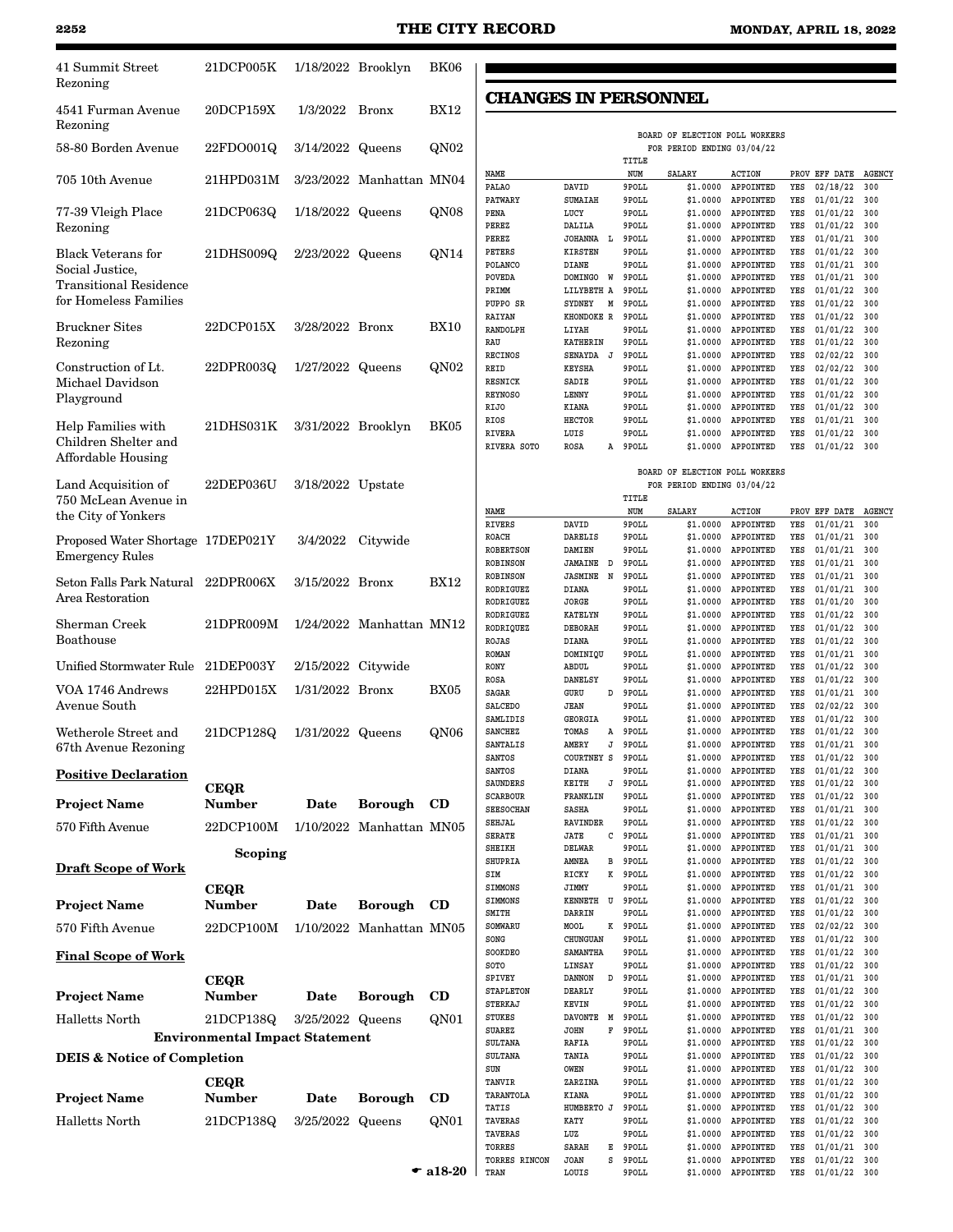|                                           |                                  |              |                  | BOARD OF ELECTION POLL WORKERS |                                  |            |                                 |               |                                    |                                           |                  | COMMUNITY COLLEGE (QUEENSBORO)                  |                        |            |                            |            |
|-------------------------------------------|----------------------------------|--------------|------------------|--------------------------------|----------------------------------|------------|---------------------------------|---------------|------------------------------------|-------------------------------------------|------------------|-------------------------------------------------|------------------------|------------|----------------------------|------------|
|                                           |                                  |              | TITLE            | FOR PERIOD ENDING 03/04/22     |                                  |            |                                 |               |                                    |                                           | TITLE            | FOR PERIOD ENDING 03/04/22                      |                        |            |                            |            |
| NAME                                      |                                  |              | NUM              | SALARY                         | <b>ACTION</b>                    |            | PROV EFF DATE AGENCY            |               | NAME                               |                                           | NUM              | SALARY                                          | <b>ACTION</b>          |            | PROV EFF DATE AGENCY       |            |
| TRIANTAPHILIDES NICOLAS                   |                                  |              | 9POLL            | \$1.0000                       | APPOINTED                        | YES        | 01/01/22                        | 300           | ARAVANTINOS                        | ANGELIKI                                  | 04689            | \$50.3100                                       | APPOINTED              | YES        | 01/28/22                   | 464        |
| ULLAH                                     | MOHAMMAD S                       |              | 9POLL            | \$1.0000                       | APPOINTED                        | YES        | 01/01/21                        | 300           | BAZANT                             | JAN                                       | 10102            | \$19.5000                                       | APPOINTED              | YES        | 02/07/22                   | 464        |
| VANDOTEN<br>VARGAS                        | JENAII<br>GLORIA                 |              | 9POLL<br>9POLL   | \$1.0000<br>\$1,0000           | APPOINTED<br>APPOINTED           | YES<br>YES | 01/01/21<br>01/01/22            | 300<br>300    | <b>BIRCHFIELD</b><br><b>BLAISE</b> | <b>BELLE</b><br>L<br><b>HECTOR</b>        | 04605<br>04294   | \$81.9680<br>\$29,0590                          | APPOINTED<br>APPOINTED | YES<br>YES | 01/16/22<br>01/16/22       | 464<br>464 |
| VARGAS                                    | KEVIN                            |              | 9POLL            | \$1,0000                       | APPOINTED                        | YES        | 01/01/22                        | 300           | CAMERON                            | CHAD<br>Α                                 | 10102            | \$19.5000                                       | APPOINTED              | YES        | 02/07/22                   | 464        |
| <b>VAUGHT</b>                             | GARY                             | L            | 9POLL            | \$1.0000                       | APPOINTED                        | YES        | 01/01/21                        | 300           | CHAVEZ CHRISTOF                    | <b>RAFAEL</b><br>Α                        | 10102            | \$15,6100                                       | APPOINTED              | YES        | 01/27/22                   | 464        |
| VERGARA                                   | MONICA                           |              | 9POLL            | \$1.0000                       | APPOINTED                        | YES        | 01/01/22                        | 300           | CHOI                               | <b>EUNHWA</b>                             | 10102            | \$19.5000                                       | APPOINTED              | YES        | 02/07/22                   | 464        |
| VIDAL                                     | <b>KEREEM</b>                    |              | 9POLL            | \$1.0000                       | APPOINTED                        | YES        | 01/01/22                        | 300           | DAYNA<br>GAMAGE                    | <b>FAREHUN</b><br>M<br><b>ERANGA</b><br>W | 10102<br>10102   | \$15.6100<br>\$19.5000                          | APPOINTED<br>APPOINTED | YES<br>YES | 02/14/22<br>02/07/22       | 464<br>464 |
| <b>VIERA</b><br>VOJTEK                    | AMANDA<br><b>JOANN</b>           | L            | 9POLL<br>9POLL   | \$1.0000<br>\$1.0000           | APPOINTED<br>APPOINTED           | YES<br>YES | 01/01/22<br>01/01/21            | 300<br>300    | GAO                                | CHAO HAO                                  | 04802            | \$37915.0000                                    | APPOINTED              | YES        | 01/23/22                   | 464        |
| <b>WALCOTT</b>                            | RENETTA                          |              | 9POLL            | \$1,0000                       | APPOINTED                        | YES        | 01/01/22                        | 300           | JAHAJ                              | SAFET                                     | 04689            | \$57.8500                                       | APPOINTED              | YES        | 01/04/22                   | 464        |
| WALLACE                                   | DAYJA                            |              | 9POLL            | \$1.0000                       | APPOINTED                        | YES        | 01/01/22                        | 300           | <b>KAUFMAN</b>                     | VIVIAN                                    | 04017            | \$80237.0000                                    | RETIRED                | YES        | 02/17/22                   | 464        |
| WAN                                       | ERIC                             | н            | 9POLL            | \$1.0000                       | APPOINTED                        | YES        | 01/01/21                        | 300           | KLEIN<br>KOIKI                     | ELANA<br>Α<br><b>STELLA</b><br>D          | 04687<br>04689   | \$57.0500<br>\$46.4900                          | APPOINTED<br>APPOINTED | YES<br>YES | 01/04/22<br>01/03/22       | 464<br>464 |
| <b>WASHINGTON</b><br><b>WATFORD</b>       | YOLANDA M<br>JADA                | N            | 9POLL<br>9POLL   | \$1.0000<br>\$1.0000           | APPOINTED<br>APPOINTED           | YES<br>YES | 01/01/22<br>01/01/22            | 300<br>300    | LAU                                | <b>MATTHEW</b><br>т                       | 04607            | \$4.7380                                        | APPOINTED              | YES        | 01/16/22                   | 464        |
| WHITE                                     | LANAISIA                         |              | 9POLL            | \$1,0000                       | APPOINTED                        | YES        | 01/01/22                        | 300           | ROHAN                              | <b>TERENCE</b><br>J                       | 04612            | \$37.7400                                       | APPOINTED              | YES        | 01/28/22                   | 464        |
| WIAH                                      | <b>KENNETH</b>                   |              | 9POLL            | \$1.0000                       | APPOINTED                        | YES        | 01/01/22                        | 300           | SCHNEIDER                          | <b>JORDAN</b><br>Е                        | 04689            | \$57.8500                                       | APPOINTED              | YES        | 01/28/22                   | 464        |
| WILLIAMS                                  | ASIA                             | М            | 9POLL            | \$1.0000                       | APPOINTED                        | YES        | 01/01/21                        | 300           | <b>SEMANATE</b>                    | CARMITA<br>J                              | 04099            | \$73985.0000                                    | <b>INCREASE</b>        | YES        | 02/01/22                   | 464        |
| WILLIAMS                                  | DYLAN                            |              | 9POLL            | \$1.0000                       | APPOINTED                        | YES        | 01/01/22                        | 300           | <b>SEVERE</b><br>VIEUX             | JOB<br>KEVIN<br>Α                         | 10102<br>10102   | \$15.6100<br>\$15.6100                          | APPOINTED<br>APPOINTED | YES<br>YES | 02/14/22<br>02/10/22       | 464<br>464 |
| WILLIAMS<br><b>WILSON</b>                 | STEPHANI<br>LIBBY                |              | 9POLL<br>9POLL   | \$1.0000<br>\$1.0000           | APPOINTED<br>APPOINTED           | YES<br>YES | 01/01/22<br>01/01/22            | 300<br>300    | VIEUX                              | KEVIN<br>Α                                | 10102            | \$25,0100                                       | APPOINTED              | YES        | 02/10/22                   | 464        |
| WILSON                                    | LISA                             |              | 9POLL            | \$1.0000                       | APPOINTED                        | YES        | 01/01/22                        | 300           | VIEUX                              | <b>KEVIN</b><br>Α                         | 10102            | \$19.5000                                       | APPOINTED              | YES        | 02/10/22                   | 464        |
| <b>WINSTON</b>                            | LAVELL                           |              | 9POLL            | \$1.0000                       | APPOINTED                        | YES        | 01/01/22                        | 300           | ZAWACKI                            | EDWARD                                    | L 04294          | \$75.9700                                       | RETIRED                | YES        | 02/14/22                   | 464        |
| WONG                                      | <b>BRYAN</b>                     |              | 9POLL            | \$1,0000                       | APPOINTED                        | YES        | 01/01/21                        | 300           |                                    |                                           |                  |                                                 | (KINGSBORO)            |            |                            |            |
| WOODS                                     | <b>KELVIN</b>                    |              | 9POLL            | \$1.0000                       | APPOINTED                        | YES        | 01/01/22                        | 300           |                                    |                                           |                  | COMMUNITY COLLEGE<br>FOR PERIOD ENDING 03/04/22 |                        |            |                            |            |
| XU<br>YEH                                 | <b>HAORAN</b><br><b>YI-CHENG</b> |              | 9POLL<br>9POLL   | \$1.0000<br>\$1.0000           | APPOINTED<br>APPOINTED           | YES<br>YES | 02/02/22<br>01/01/22            | 300<br>300    |                                    |                                           | TITLE            |                                                 |                        |            |                            |            |
| YUSUF                                     | JAKOB                            |              | 9POLL            | \$1.0000                       | APPOINTED                        | YES        | 01/01/22                        | 300           | NAME                               |                                           | NUM              | <b>SALARY</b>                                   | <b>ACTION</b>          |            | PROV EFF DATE AGENCY       |            |
| ZACATELCO                                 | LUCIA                            |              | 9POLL            | \$1.0000                       | APPOINTED                        | YES        | 01/01/22                        | 300           | ALLMAN                             | <b>ELEANOR</b><br>Μ                       | 04294            | \$51.6600                                       | APPOINTED              | YES        | 02/13/22                   | 465        |
| ZAMAN                                     | SAIFA                            |              | 9POLL            | \$1.0000                       | APPOINTED                        | YES        | 01/01/22                        | 300           | <b>BEAUBRUN</b>                    | M<br>FARAH<br>KAITLIN                     | 04689<br>10102   | \$46.4900                                       | APPOINTED<br>APPOINTED | YES<br>YES | 01/24/22<br>02/18/22       | 465        |
| ZHANG                                     | <b>JIANNA</b>                    |              | 9POLL            | \$1,0000                       | APPOINTED                        | YES        | 01/01/22                        | 300           | <b>BEVENS</b><br>CACCIOPPOLI       | Н<br><b>EVAN</b><br>F                     | 04293            | \$15.6100<br>\$121.8667                         | APPOINTED              | YES        | 02/13/22                   | 465<br>465 |
| ZHENG<br>ZOHRA                            | WEN<br>FATEMATU                  | $\mathtt{J}$ | 9POLL<br>9POLL   | \$1,0000<br>\$1,0000           | APPOINTED<br>APPOINTED           | YES<br>YES | 01/01/22<br>01/01/22            | 300<br>300    | CRABBE                             | SCOTT<br>R                                | 04294            | \$51.6600                                       | APPOINTED              | YES        | 02/13/22                   | 465        |
|                                           |                                  |              |                  |                                |                                  |            |                                 |               | CROSBOURNE STRA NICOLE             | N                                         | 04601            | \$30.6100                                       | APPOINTED              | YES        | 02/24/22                   | 465        |
|                                           |                                  |              |                  | MANHATTAN COMMUNITY BOARD #9   |                                  |            |                                 |               | DESPINASSE                         | CYNTHIA                                   | 04802            | \$31929.0000                                    | APPOINTED              | NO         | 02/13/22                   | 465        |
|                                           |                                  |              |                  | FOR PERIOD ENDING 03/04/22     |                                  |            |                                 |               | DUNCAN<br>ENCARNACION              | SASHA<br>R<br>NICOLE<br>Α                 | 10102<br>10102   | \$22,0000<br>\$15.6100                          | RESIGNED<br>APPOINTED  | YES<br>YES | 02/20/22<br>02/18/22       | 465<br>465 |
|                                           |                                  |              | TITLE            |                                |                                  |            |                                 |               | HOLCOMB                            | SARAH<br>G                                | 04294            | \$51.6600                                       | APPOINTED              | YES        | 02/13/22                   | 465        |
| NAME                                      |                                  |              | NUM              | SALARY<br>\$102310.0000        | <b>ACTION</b>                    |            | PROV EFF DATE                   | <b>AGENCY</b> | <b>JONES</b>                       | OLUSHOLA                                  | 04099            | \$71242.0000                                    | RESIGNED               | YES        | 02/26/22                   | 465        |
| PRINCE                                    | <b>EUTHA</b>                     | R            | 56086            |                                | INCREASE                         | YES        | 01/30/22                        | 349           | JUAREZ                             | STEPHANI                                  | 04294            | \$25.8300                                       | APPOINTED              | YES        | 02/13/22                   | 465        |
|                                           |                                  |              |                  | QUEENS COMMUNITY BOARD #7      |                                  |            |                                 |               | LONGOBARDI                         | PATRICIA                                  | 04294            | \$64.5750                                       | APPOINTED              | YES        | 02/13/22                   | 465        |
|                                           |                                  |              |                  | FOR PERIOD ENDING 03/04/22     |                                  |            |                                 |               | MIKULKA<br>MORETTA                 | CHRISTOP<br><b>GIANFRAN</b>               | 04294<br>04294   | \$51.6600<br>\$64.5750                          | APPOINTED<br>APPOINTED | YES<br>YES | 02/13/22<br>02/13/22       | 465<br>465 |
|                                           |                                  |              | TITLE            |                                |                                  |            |                                 |               | NADLER                             | <b>BENJAMIN W</b>                         | 10102            | \$21.3400                                       | RESIGNED               | YES        | 02/20/22                   | 465        |
| NAME<br>KRZYZANOWSKI                      | ANNE                             |              | NUM<br>56056     | SALARY<br>\$37398.0000         | <b>ACTION</b><br><b>INCREASE</b> | YES        | PROV EFF DATE<br>$02/06/22$ 437 | <b>AGENCY</b> | OLVINA                             | CYNTHIA M                                 | 04689            | \$46.4900                                       | APPOINTED              | YES        | 02/18/22                   | 465        |
|                                           |                                  |              |                  |                                |                                  |            |                                 |               | ROLDAN                             | TRINA<br>т                                | 04099            | \$81301.0000                                    | <b>INCREASE</b>        | YES        | 02/13/22                   | 465        |
|                                           |                                  |              |                  | GUTTMAN COMMUNITY COLLEGE      |                                  |            |                                 |               | ROSA                               | LISANDRO                                  | 10102            | \$15.6100                                       | APPOINTED              | YES        | 02/24/22                   | 465        |
|                                           |                                  |              |                  | FOR PERIOD ENDING 03/04/22     |                                  |            |                                 |               | <b>SABELLA</b><br><b>SHANDLER</b>  | ELKE<br>М<br>YEVGENIY                     | 04008<br>04625   | \$65757.0000<br>\$60,0000                       | APPOINTED<br>APPOINTED | YES<br>YES | 02/15/22<br>02/14/22       | 465<br>465 |
|                                           |                                  |              | TITLE            |                                |                                  |            |                                 |               | SMITH                              | HANNAH-L                                  | 04294            | \$51.6600                                       | APPOINTED              | YES        | 02/13/22                   | 465        |
| NAME                                      |                                  |              | NUM              | SALARY                         | <b>ACTION</b>                    |            | PROV EFF DATE AGENCY            |               | TERRY                              | <b>JOSEPH</b>                             | 04096            | \$64827.0000                                    | APPOINTED              | YES        | 02/15/22                   | 465        |
| <b>JUAREZ GARCIA</b><br>MONTESINOS        | <b>ITZEL</b><br>MARCOS           | Е            | 10102<br>10102   | \$22.4400<br>\$15.6100         | RESIGNED<br>RESIGNED             | YES<br>YES | 01/14/22<br>01/22/22            | 462<br>462    | <b>TWIGGS-JENNINGS</b>             | TAMIKA<br>N                               | 04625            | \$44.6900                                       | APPOINTED              | YES        | 02/09/22                   | 465        |
|                                           |                                  |              |                  |                                |                                  |            |                                 |               | <b>TWIGGS-JENNINGS</b>             | N<br>TAMIKA                               | 04625            | \$39.6600                                       | APPOINTED              | YES        | 02/09/22                   | 465        |
|                                           |                                  |              |                  | COMMUNITY COLLEGE              | (BRONX)                          |            |                                 |               | WASHINGTON<br>WEITHERS             | DONNA-LY C<br>YVETTE<br>L                 | 04625<br>04294   | \$56.1000<br>\$51.6600                          | APPOINTED<br>APPOINTED | YES<br>YES | 02/14/22<br>02/13/22       | 465<br>465 |
|                                           |                                  |              |                  | FOR PERIOD ENDING 03/04/22     |                                  |            |                                 |               | XAVIER                             | <b>JOHN</b>                               | 04294            | \$51.6600                                       | APPOINTED              | YES        | 02/13/22                   | 465        |
|                                           |                                  |              | TITLE<br>NUM     | <b>SALARY</b>                  | <b>ACTION</b>                    |            | PROV EFF DATE                   | <b>AGENCY</b> |                                    |                                           |                  |                                                 |                        |            |                            |            |
| NAME<br><b>ALMONTE</b>                    | <b>JOSTIN</b>                    | J            | 10102            | \$15,6100                      | RESIGNED                         | YES        | 11/05/21                        | 463           |                                    |                                           |                  | COMMUNITY COLLEGE (MANHATTAN)                   |                        |            |                            |            |
| BAEZ-HERNANDEZ                            | SANDRA                           |              | 10102            | \$15.6100                      | APPOINTED                        | YES        | 02/08/22                        | 463           |                                    |                                           | <b>TTTLE</b>     | FOR PERIOD ENDING 03/04/22                      |                        |            |                            |            |
| BATISTA-VENTURA ISMEYDA G                 |                                  |              | 10102            | \$15.6100                      | APPOINTED                        | YES        | 02/07/22                        | 463           | NAME                               |                                           | NUM              | SALARY                                          | <b>ACTION</b>          |            | PROV EFF DATE AGENCY       |            |
| CONCEPCION                                | OLIVER                           |              | 10102            | \$15.6100                      | RESIGNED                         | YES        | 12/31/21 463                    |               | <b>BAEZ</b>                        | ROBERT<br>J                               | 04875            | \$55608.0000                                    | RESIGNED               | YES        | 02/20/22                   | 466        |
| CRUZ                                      | ELIAS                            |              | 04294            | \$43.5881                      | APPOINTED                        | YES        | 01/16/22                        | 463           | <b>BEAUBIEN</b>                    | s<br>CAMILLE                              | 10102            | \$16.3300                                       | APPOINTED              | YES        | 02/14/22                   | 466        |
| <b>DELGADO</b><br>DJABIRISAM              | ALEX<br>SODODJI                  |              | F 04861<br>04601 | \$35811.0000<br>\$37.4700      | RESIGNED<br>APPOINTED            | YES<br>YES | 02/20/22<br>01/28/22            | 463<br>463    | BERRY                              | ALENA                                     | 10102            | \$16.6700                                       | APPOINTED              | YES        | 02/14/22                   | 466        |
| GARCIA                                    | <b>CLAUDIA</b>                   |              | 10102            | \$15.6100                      | RESIGNED                         | YES        | 01/01/22                        | 463           | <b>BLAKEMAN</b><br>CASTILLO        | DANNY                                     | A 10102          | \$16.3300                                       | APPOINTED              | YES        | 02/14/22<br>02/14/22       | 466        |
| GOMEZ                                     | <b>DIALENA</b>                   |              | 10102            | \$15.6100                      | RESIGNED                         | YES        | 01/24/22                        | 463           | CHEN                               | PATSY<br>ZHUOYU                           | 10102<br>10102   | \$16.6700<br>\$17,9000                          | APPOINTED<br>APPOINTED | YES<br>YES | 02/14/22                   | 466<br>466 |
| <b>HENRY</b>                              | SAMMY                            |              | 04294            | \$72.6469                      | APPOINTED                        | YES        | 01/16/22                        | 463           | CHIU                               | YUEN TIN                                  | 10102            | \$17.9000                                       | APPOINTED              | YES        | 02/14/22                   | 466        |
| ISAACS                                    | DEBRA                            | A            | 04804            | \$45412.0000                   | DECREASE                         | N0         | 01/03/21                        | 463           | DANYLYUK                           | <b>DMYTRO</b>                             | 10102            | \$16.6700                                       | APPOINTED              | YES        | 02/14/22                   | 466        |
| LINARES<br>MCMANUS                        | <b>ROCIO</b><br>TERESA           | D            | 10102<br>L 04108 | \$15.6100<br>\$139076.0000     | RESIGNED<br>RETIRED              | YES<br>YES | 09/16/21<br>02/22/22            | 463<br>463    | DE LA CRUZ                         | ENDRY                                     | 04029            | \$72839.0000                                    | RESIGNED               | NO         | 02/14/22                   | 466        |
| MEDINA                                    | <b>JUAN</b>                      |              | 10102            | \$17,0000                      | RESIGNED                         | YES        | 01/07/22                        | 463           | <b>EMMANUEL</b><br>ESPER           | CYBEL<br><b>BRIANA</b>                    | K 10102<br>10102 | \$15.6100<br>\$16.3300                          | APPOINTED<br>APPOINTED | YES<br>YES | 02/14/22<br>02/14/22       | 466<br>466 |
| MELETIES                                  | PANAYIOT C                       |              | 04291            | \$143.9213                     | APPOINTED                        | YES        | 01/16/22                        | 463           | <b>FERNANDEZ</b>                   | ANA                                       | 04099            | \$88602.0000                                    | APPOINTED              | YES        | 02/22/22 466               |            |
| MENDOZA                                   | GERTRUDI                         |              | 10102            | \$19.8100                      | APPOINTED                        | YES        | 02/01/22                        | 463           | <b>FLORES GARCIA</b>               | LAZARO                                    | S 10102          | \$17.9000                                       | APPOINTED              | YES        | 02/23/22 466               |            |
| MIDDLETON                                 | TIMOTHY M 04844                  |              |                  | \$48673.0000                   | RESIGNED                         | NO.        | $01/22/22$ 463                  |               |                                    |                                           |                  |                                                 |                        |            |                            |            |
|                                           |                                  |              |                  | COMMUNITY COLLEGE (BRONX)      |                                  |            |                                 |               |                                    |                                           |                  | COMMUNITY COLLEGE (MANHATTAN)                   |                        |            |                            |            |
|                                           |                                  |              |                  | FOR PERIOD ENDING 03/04/22     |                                  |            |                                 |               |                                    |                                           | TITLE            | FOR PERIOD ENDING 03/04/22                      |                        |            |                            |            |
|                                           |                                  |              | TITLE            |                                |                                  |            |                                 |               | NAME                               |                                           | NUM              | SALARY                                          | <b>ACTION</b>          |            | PROV EFF DATE AGENCY       |            |
| NAME                                      |                                  |              | NUM              | SALARY                         | <b>ACTION</b>                    |            | PROV EFF DATE AGENCY            |               | FORBES                             | DANIELLE                                  | 04294            | \$45.3263                                       | APPOINTED              | YES        | 01/30/22                   | 466        |
| <b>MORAL</b>                              | RAJIB                            |              | 04294            | \$87.5800                      | APPOINTED                        | YES        | 02/15/22                        | 463           | FRANKLIN                           | WILLIAM A                                 | 10102            | \$17,9000                                       | APPOINTED              | YES        | 02/14/22                   | 466        |
| MORRISON<br><b>MOYA</b>                   | BRIANA<br>GINANGEL               | т            | 04008<br>10102   | \$88602.0000<br>\$15.6100      | APPOINTED<br>APPOINTED           | YES<br>YES | 01/28/22<br>01/26/22            | 463<br>463    | <b>GERAGHTY</b>                    | ANTOINE<br>Е                              | 10102            | \$16.3300                                       | APPOINTED              | YES        | 02/14/22                   | 466        |
| PAPAS-KAVALIS                             | HELEN                            |              | 04685            | \$65.5800                      | APPOINTED                        | YES        | 01/27/22                        | 463           | GILBERT<br><b>GUIDETTI</b>         | MICHAEL<br>$\mathbf{A}$<br>NICOLE<br>с    | 04689<br>10102   | \$46.4900<br>\$16.3300                          | APPOINTED<br>APPOINTED | YES<br>YES | 02/07/22 466<br>02/14/22   | 466        |
| PAULINO                                   | JENISE                           | G            | 04802            | \$37915.0000                   | RESIGNED                         | N0         | 02/19/22                        | 463           | JOSEPH                             | JAYME                                     | 10102            | \$17.9000                                       | APPOINTED              | YES        | $02/14/22$ 466             |            |
| PERES                                     | MIGUEL                           |              | 10102            | \$17.0000                      | APPOINTED                        | YES        | 02/03/22                        | 463           | KHAIMOVA                           | ROSA                                      | 10102            | \$16.3300                                       | APPOINTED              | YES        | 02/14/22                   | 466        |
| PHIPPS                                    | <b>JEFFREY B</b>                 |              | 04865            | \$24.0800                      | RESIGNED                         | YES        | 11/30/21                        | 463           | KIM                                | <b>JUNGAH</b>                             | 04292            | \$20.1365                                       | APPOINTED              | YES        | 01/16/22                   | 466        |
| <b>RAHAMAN</b><br>RODRIGUEZ COLON SULEINY | MD MUSHF M                       |              | 04601<br>10102   | \$30.0100<br>\$15.6100         | APPOINTED<br>RESIGNED            | YES<br>YES | 01/28/22<br>11/29/21            | 463<br>463    | KOLINS                             | SAMUEL<br>$\circ$                         | 10102            | \$19.6700                                       | APPOINTED              | YES        | 02/16/22                   | 466        |
| <b>SAMATEH</b>                            | MALICK                           |              | 04008            | \$61188.0000                   | APPOINTED                        | YES        | 01/28/22                        | 463           | KRAKO<br><b>KRAVETS</b>            | BENJAMIN<br>NINA                          | 04604<br>10102   | \$37.7400<br>\$16.6700                          | APPOINTED<br>APPOINTED | YES<br>YES | 01/28/22<br>$02/14/22$ 466 | 466        |
| SHABAZZ                                   | ALNISA                           |              | 04687            | \$57.0500                      | APPOINTED                        | YES        | 01/25/22                        | 463           | LAM                                | CHI FAI                                   | 10102            | \$17,9000                                       | APPOINTED              | YES        | $02/14/22$ 466             |            |
| SHALE                                     | ADAM                             |              | 04608            | \$87.5800                      | APPOINTED                        | YES        | 02/10/22                        | 463           | LAVA                               | <b>STUART</b>                             | 04294            | \$32.9333                                       | APPOINTED              | YES        | 01/16/22                   | 466        |
| SIMON JAMES                               | LEANNA                           | L.           | 04601            | \$30.6100                      | APPOINTED                        | YES        | 01/28/22                        | 463           | LEE                                | HOWARD                                    | 10102            | \$15.6100                                       | APPOINTED              | YES        | 02/15/22                   | 466        |
| SQUITIERI                                 | GIOVANNI J                       |              | 90698            | \$232.0000                     | RESIGNED                         | NO.        | 02/19/22                        | 463           | LICATA                             | RICHARD<br>V                              | 04625            | \$70.0400                                       | APPOINTED              | YES        | 02/10/22                   | 466        |
| TAYLOR<br>TERRY                           | JAMES<br>KAYLA                   | Е            | M 10102<br>10102 | \$15.6100<br>\$17.0000         | RESIGNED<br>APPOINTED            | YES<br>YES | 09/30/21<br>02/01/22            | 463<br>463    | LIN<br>LOIS                        | QIANQIAN<br>ALEXANDE L                    | 10102<br>04844   | \$17.9000<br>\$39327.0000                       | APPOINTED<br>APPOINTED | YES<br>NO  | 02/14/22<br>$02/22/22$ 466 | 466        |
| WAMBUGU                                   | ANGELA                           | W            | 04316            | \$148974.0000                  | RESIGNED                         | YES        | 02/12/22                        | 463           | LOPEZ RINCON                       | MARIA<br>Α                                | 10102            | \$16.6700                                       | APPOINTED              | YES        | $02/07/22$ 466             |            |
| WILSON                                    | IASHIA                           |              | R 04802          | \$37915.0000                   | RESIGNED                         | NO.        | $02/19/22$ 463                  |               | LOUISSAINT                         | CINDY                                     | R 04017          | \$59189.0000                                    | RESIGNED               | YES        | 02/20/22 466               |            |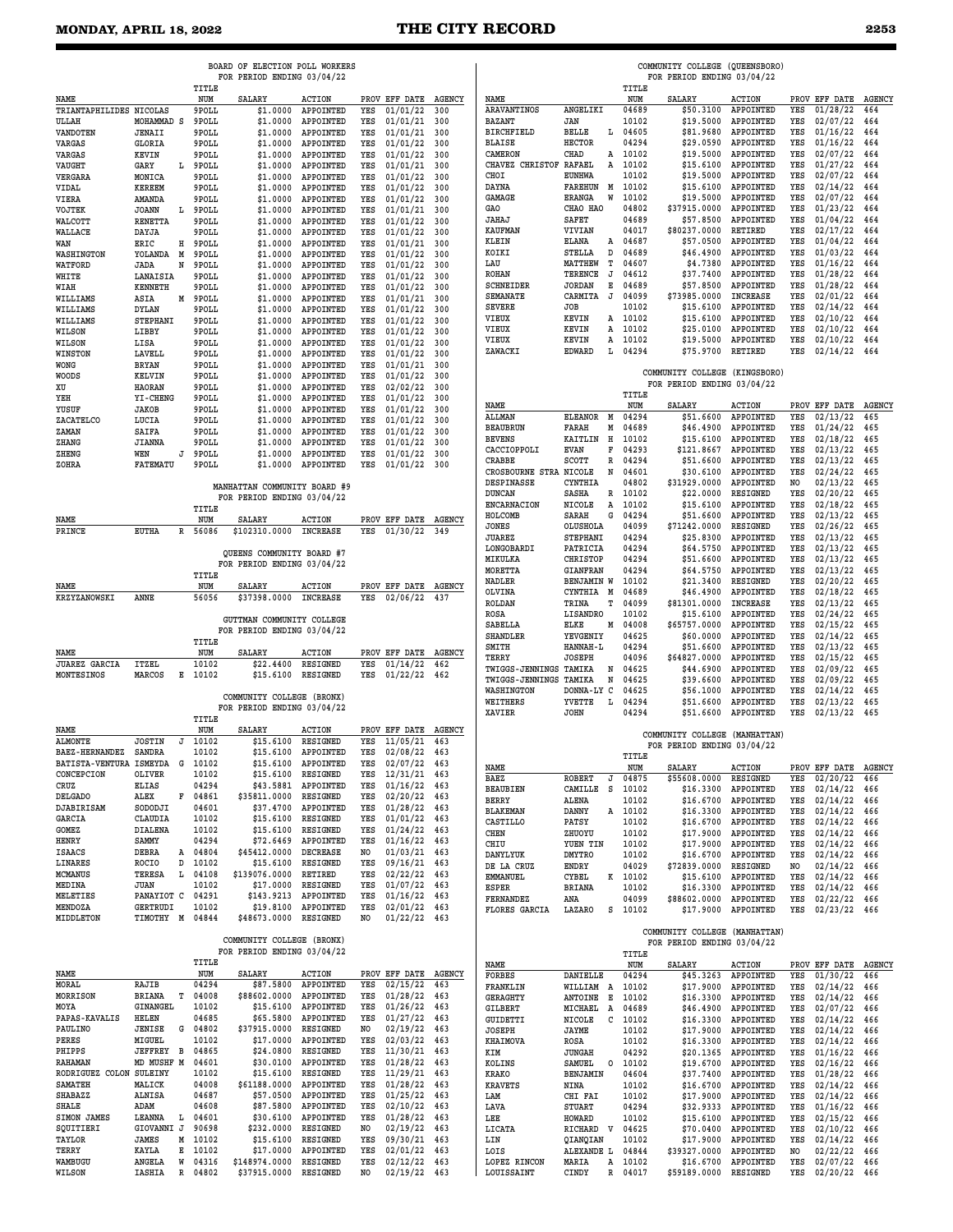**2254 THE CITY RECORD MONDAY, APRIL 18, 2022** 

| MCCLELLAN                          | <b>JASMIN</b>                     | 10102            | \$15,6100                     | APPOINTED                     | YES        | $02/14/22$ 466                   |                      |                                    |                                      |                      | DEPARTMENT OF EDUCATION ADMIN                               |                                    |                      |                          |               |
|------------------------------------|-----------------------------------|------------------|-------------------------------|-------------------------------|------------|----------------------------------|----------------------|------------------------------------|--------------------------------------|----------------------|-------------------------------------------------------------|------------------------------------|----------------------|--------------------------|---------------|
| <b>MEDJO</b><br>MEI                | MARIE-HE N<br>XIAOHONG            | 10102<br>10102   | \$16.3300<br>\$16.6700        | APPOINTED<br>APPOINTED        | YES<br>YES | 02/14/22<br>02/14/22             | 466<br>466           |                                    |                                      | TITLE                | FOR PERIOD ENDING 03/04/22                                  |                                    |                      |                          |               |
| MENDEZ AVILES                      | ANA KARE                          | 10102            | \$17.9000                     | APPOINTED                     | YES        | 02/07/22                         | 466                  | NAME                               |                                      | NUM                  | <b>SALARY</b>                                               | <b>ACTION</b>                      |                      | PROV EFF DATE AGENCY     |               |
| MORRISSETTE<br>NGOUNDOU NGOMA      | OLIE<br>D<br>HERDEVEI             | 04687<br>10102   | \$54.8600<br>\$17.9000        | APPOINTED<br>APPOINTED        | YES<br>YES | 01/28/22<br>02/14/22             | 466<br>466           | ABREU<br>ACOSTA JR.                | JUAN<br><b>FERNANDO</b>              | 56057<br>56057       | \$38235.0000<br>\$43968.0000                                | APPOINTED<br>RESIGNED              | YES<br>YES           | 12/10/21<br>01/02/22     | 740<br>740    |
| <b>NORELL</b>                      | COURTNEY                          | 04294            | \$58.1175<br>\$39,6600        | APPOINTED                     | YES        | 01/30/22                         | 466                  | ADAR                               | REBECCA<br>M                         | 51221<br>56057       | \$75381.0000                                                | APPOINTED                          | YES<br>YES           | 02/16/22<br>02/11/22     | 740           |
| NOVA<br>OREA                       | ABIGAIL C<br>JONATHAN A           | 04625<br>04008   | \$73985.0000                  | APPOINTED<br>APPOINTED        | YES<br>YES | 01/24/22<br>02/13/22             | 466<br>466           | AHMED<br>ALBANIA                   | <b>AFSANA</b><br>LILYMAE             | 51222                | \$38235.0000<br>\$75381.0000                                | RESIGNED<br>APPOINTED              | YES                  | 02/13/22                 | 740<br>740    |
| PEGODA                             | <b>EMILY</b>                      | 10102<br>10102   | \$16.3300                     | APPOINTED<br>APPOINTED        | YES<br>YES | 02/14/22                         | 466                  | <b>ALEXANDER</b><br>ARENA          | V<br><b>KENDLE</b><br>DAN<br>R       | 56057<br>56058       | \$38235.0000<br>\$53961.0000                                | APPOINTED<br>APPOINTED             | YES<br>YES           | 02/13/22<br>01/28/22     | 740<br>740    |
| PEREGRINA<br>RAINEY                | <b>STEVEN</b><br>JONATHAN R 10102 |                  | \$16,3300<br>\$19.6700        | APPOINTED                     | YES        | 02/14/22<br>02/07/22             | 466<br>466           | <b>AVARINO</b>                     | ALEXANDR N                           | 51221                | \$73394.0000                                                | APPOINTED                          | YES                  | 02/13/22                 | 740           |
| <b>RIBNER</b><br><b>ROBINSON</b>   | DOVID<br><b>KASHEENA</b>          | 10102<br>04841   | \$16.3300<br>\$31946.0000     | APPOINTED<br>APPOINTED        | YES<br>NO. | 02/14/22<br>02/13/22             | 466<br>466           | <b>BAKSH</b><br><b>BARNETTE</b>    | <b>RAFEENA</b><br>AARON              | 51221<br>13304       | \$73394.0000<br>\$121461.0000                               | APPOINTED<br>APPOINTED             | NO.<br>YES           | 02/13/22<br>02/13/22     | 740<br>740    |
| RODRIGUEZ                          | <b>JONATHAN</b>                   | 04601            | \$31.8000                     | APPOINTED                     | YES        | 01/28/22                         | 466                  | <b>BENNETT</b>                     | GREGORY O                            | 56057                | \$43968.0000                                                | APPOINTED                          | YES                  | 07/01/21                 | 740           |
| ROMEO<br><b>ROSEN</b>              | TAMERIA<br>MAX                    | 04841<br>04294   | \$31946.0000<br>\$58.1175     | APPOINTED<br>APPOINTED        | NO<br>YES  | 02/22/22<br>01/30/22             | 466<br>466           | <b>BHATIA</b><br><b>BLAKE</b>      | <b>BHANWARP</b><br>RAYMOND           | 13613<br>11702       | \$70691.0000<br>\$47789.0000                                | <b>INCREASE</b><br>RETIRED         | NO.<br>NO            | 01/28/22<br>02/21/22     | 740<br>740    |
| ROSS                               | JUDY                              | 04293            | \$135.6017                    | APPOINTED                     | YES        | 01/30/22                         | 466                  | <b>BLOW</b>                        | SHAKIRA T                            | 56057                | \$38235.0000                                                | <b>RESIGNED</b>                    | YES                  | 02/14/22                 | 740           |
| SCHMIDT<br><b>SEIGER</b>           | <b>GRAHAM</b><br>т<br>M<br>ANDREA | 04293<br>04625   | \$65.9175<br>\$50.0800        | APPOINTED<br>APPOINTED        | YES<br>YES | 01/16/22<br>02/08/22             | 466<br>466           | <b>BORGES</b><br><b>BOTTALICO</b>  | <b>JESSENIA</b><br>KIMBERLY          | 56057<br>56057       | \$47031.0000<br>\$38235.0000                                | RESIGNED<br>APPOINTED              | YES<br>YES           | 02/13/22<br>02/13/22     | 740<br>740    |
| <b>STEWART</b>                     | DAVINA                            | 10102            | \$16.3300                     | APPOINTED                     | YES        | 02/14/22                         | 466                  | <b>BRIDGWOOD</b>                   | DAVID<br>Е                           | 91972                | \$387.0300                                                  | RETIRED                            | NO                   | 02/11/22                 | 740           |
| STOCKLIN<br>TAN                    | MICHELLE C<br>IVY<br>L            | 10102<br>10102   | \$16.3300<br>\$15.6100        | APPOINTED<br>APPOINTED        | YES<br>YES | 02/14/22<br>02/15/22             | 466<br>466           | <b>BRITO</b><br>BRITT              | <b>EVANGELI</b><br><b>KEENAN</b>     | 56056<br>13613       | \$32440.0000<br>\$80000.0000                                | APPOINTED<br><b>INCREASE</b>       | YES<br>NO            | 01/09/22<br>10/03/21     | 740<br>740    |
| TOLBERT                            | Е<br><b>BRYCE</b>                 | 04099            | \$88602.0000                  | RESIGNED                      | YES        | 02/22/22                         | 466                  | <b>BROWN</b>                       | ALETHEA A                            | 60888                | \$40345.0000                                                | RESIGNED                           | NO.                  | 02/13/22                 | 740           |
| TURNER<br>WEIGAND-SUMINSK OKSANA   | TARICK<br>D                       | 10102<br>10102   | \$16.3300<br>\$19.6700        | APPOINTED<br>APPOINTED        | YES<br>YES | 02/14/22<br>02/07/22             | 466<br>466           | <b>BROWN</b><br><b>BUCCHIO</b>     | SHEILA<br>CHRISTIN                   | 60910<br>54503       | \$52242.0000<br>\$35494.0000                                | <b>INCREASE</b><br>APPOINTED       | NO.<br>YES           | 11/30/21<br>01/18/22     | 740<br>740    |
| XIA                                | ZHENCHAO                          | 10102            | \$16.6700                     | APPOINTED                     | YES        | 02/14/22                         | 466                  | CABEY PRUITT                       | <b>BRIDGET</b>                       | 60910                | \$52242.0000                                                | <b>INCREASE</b>                    | NO                   | 01/09/22                 | 740           |
| ZHENG                              | MIN                               | 10102            | \$16.3300                     | APPOINTED                     | YES        | 02/14/22                         | 466                  | CALISTRU<br>CANTAVE                | PAULINA<br><b>STANLEY</b>            | 56058<br>1263A       | \$66000.0000<br>\$78008.0000                                | APPOINTED<br><b>INCREASE</b>       | YES<br>NO            | 02/06/22<br>02/13/22     | 740<br>740    |
|                                    |                                   |                  | CUNY CENTRAL OFFICE           |                               |            |                                  |                      | CATANIA                            | LILLY                                | 56073                | \$73521.0000                                                | RETIRED                            | YES                  | 02/15/22                 | 740           |
|                                    |                                   | TITLE            | FOR PERIOD ENDING 03/04/22    |                               |            |                                  |                      | <b>CHEN</b><br><b>CHEVERE</b>      | YANYAN<br><b>ISAIAH</b><br>Ι.        | 40493<br>56057       | \$87453.0000<br>\$49000.0000                                | <b>INCREASE</b><br>APPOINTED       | NO.<br>YES           | 02/06/22<br>02/08/22     | 740<br>740    |
| NAME                               |                                   | NUM              | SALARY                        | <b>ACTION</b>                 |            | PROV EFF DATE                    | <b>AGENCY</b>        | <b>CLARKE</b>                      | B<br>ODETTE                          | 10031                | \$102412.0000                                               | <b>INCREASE</b>                    | NO                   | 01/02/22                 | 740           |
| <b>ADHIYA</b><br><b>GUPTA</b>      | AABHA<br>V<br>HIMANI              | 04097<br>04097   | \$96133.0000<br>\$117642.0000 | <b>INCREASE</b><br>APPOINTED  | YES<br>YES | 02/25/19<br>02/22/22             | 467<br>467           | COHEN<br>COLES                     | <b>RACHEL</b><br><b>RAECINE</b><br>L | 1006B<br>60888       | \$90000.0000<br>\$65000.0000                                | <b>INCREASE</b><br><b>INCREASE</b> | N <sub>O</sub><br>NO | 02/06/22<br>02/13/22     | 740<br>740    |
| HARALAMPOUDIS                      | ALEXANDR Z                        | 04099            | \$73985.0000                  | RESIGNED                      | YES        | 02/26/22                         | 467                  | COLLINS                            | <b>JESSICA</b><br>I                  | 56058                | \$66481.0000                                                | APPOINTED                          | YES                  | 01/09/22                 | 740           |
| MONTANO                            | ALEXIS<br>M                       | 04880            | \$99599.0000                  | RESIGNED                      | YES        | 12/31/21                         | 467                  | CORCORAN<br>CORTES                 | <b>SHANNON</b><br>YVONNE<br>M        | 51221<br>56057       | \$73394.0000<br>\$52000.0000                                | APPOINTED<br>RESIGNED              | YES<br>YES           | 02/13/22<br>01/03/22     | 740<br>740    |
| QUASH                              | JONATHAN W                        | 04097            | \$109372.0000                 | APPOINTED                     | YES        | 02/06/22                         | 467                  | CORTORREAL                         | <b>OCTAVIO</b>                       | 54512                | \$38770.0000                                                | RETIRED                            | YES                  | 02/16/22                 | 740           |
|                                    |                                   |                  | COMMUNITY COLLEGE (HOSTOS)    |                               |            |                                  |                      | <b>COUNTS</b><br>CRUZ              | QUINTON<br>ANA<br>М                  | 56057<br>54503       | \$61000.0000<br>\$35494.0000                                | APPOINTED<br>RETIRED               | YES<br>YES           | 02/03/22<br>01/21/22     | 740<br>740    |
|                                    |                                   | TITLE            | FOR PERIOD ENDING 03/04/22    |                               |            |                                  |                      | CRUZ                               | MARCELO                              | 10050                | \$150000.0000                                               | PROMOTED                           | NO                   | 11/07/21                 | 740           |
| NAME                               |                                   | NUM              | SALARY                        | <b>ACTION</b>                 |            | PROV EFF DATE                    | <b>AGENCY</b>        | CUNNINGHAM<br><b>DAMORE</b>        | KIARA<br>ь<br>DIANNA<br>M            | 56058<br>51222       | \$53961.0000<br>\$71384.0000                                | RESIGNED<br>RESIGNED               | YES<br>NO            | 02/13/22<br>02/18/22     | 740<br>740    |
| <b>ACOSTA</b><br>CHITLALL          | NICHOLAS T<br>ANNIE<br>R          | 10102<br>04096   | \$15.6100<br>\$73833.0000     | RESIGNED<br>APPOINTED         | YES<br>YES | 01/01/22<br>01/28/22             | 468<br>468           | DANTE                              | LADY ROC C                           | 51222                | \$75381.0000                                                | APPOINTED                          | YES                  | 02/13/22                 | 740           |
| HOFFMAN                            | Е<br>CARLIE                       | 04293            | \$87.8900                     | RESIGNED                      | YES        | 01/30/22                         | 468                  | DAVIS                              | DE'ONEIC M                           | 54485                | \$73564.0000                                                | <b>INCREASE</b>                    | YES<br>YES           | 01/30/22                 | 740           |
| KELLY<br>LOCKWARD                  | JATHIYA A 10102<br>ELVIS          | 04689            | \$15.6100<br>\$46.4900        | RESIGNED<br>APPOINTED         | YES<br>YES | 01/01/22<br>02/22/22             | 468<br>468           | <b>DAVIS</b><br>DE BLASI           | LYNETTE<br>Е<br>ELIZABET A           | 56058<br>51221       | \$53961.0000<br>\$81186.0000                                | APPOINTED<br>RESIGNED              | NO                   | 02/13/22<br>02/15/22     | 740<br>740    |
| LOPEZ                              | <b>ISRAEL</b>                     | 10102            | \$15.6100                     | APPOINTED                     | YES        | 02/14/22                         | 468                  | DESROUILLERES                      | <b>SHIRLEY</b>                       | 56057<br>56058       | \$46325.0000                                                | APPOINTED                          | YES<br>YES           | 02/02/22                 | 740           |
| PITTS II<br>RIVERA                 | <b>BYRAN</b><br>DARIAN<br>к       | A 04844<br>04802 | \$39327.0000<br>\$31929.0000  | RESIGNED<br>APPOINTED         | NO<br>NO   | 02/13/22<br>02/22/22             | 468<br>468           | <b>DIXON</b><br><b>DOUGHERTY</b>   | CHARMAIN<br>LAUREN<br>R              | 51222                | \$62055.0000<br>\$75381.0000                                | <b>INCREASE</b><br>APPOINTED       | YES                  | 02/06/22<br>02/08/22     | 740<br>740    |
| SARKISYANTS                        | GAYANE                            | 10102            | \$18.3600                     | APPOINTED                     | YES        | 02/16/22                         | 468                  | DRUMMOND                           | NAHLA<br>Α                           | 56058                | \$53961.0000                                                | APPOINTED                          | YES                  | 02/13/22                 | 740           |
| SOWE<br>VARGAS                     | SALIMATO<br>JULIA                 | 10102<br>04802   | \$15.6100<br>\$39485.0000     | APPOINTED<br><b>INCREASE</b>  | YES<br>NO  | 02/16/22<br>02/20/22             | 468<br>468           | <b>ELDAWAITY</b><br><b>ELESTIN</b> | AHMED<br>J<br><b>JANVILSO</b>        | 56057<br>56056       | \$43968.0000<br>\$32440.0000                                | APPOINTED<br>APPOINTED             | YES<br>YES           | 02/08/22<br>01/25/22     | 740<br>740    |
|                                    |                                   |                  | COMMUNITY COLLEGE             | (LAGUARDIA)                   |            |                                  |                      | <b>ELYUKIN</b>                     | SOFIYA<br>Е                          | 1262C                | \$81022.0000                                                | RESIGNED                           | YES                  | 02/20/22 740             |               |
|                                    |                                   | TITLE            | FOR PERIOD ENDING 03/04/22    |                               |            |                                  |                      |                                    |                                      |                      | DEPARTMENT OF EDUCATION ADMIN<br>FOR PERIOD ENDING 03/04/22 |                                    |                      |                          |               |
| NAME<br>ABDUL MANNAN               | MOMINA                            | NUM<br>04689     | SALARY<br>\$48,3400           | <b>ACTION</b><br>APPOINTED    | YES        | PROV EFF DATE<br>01/04/22        | <b>AGENCY</b><br>469 | NAME                               |                                      | TITLE<br>NUM         | SALARY                                                      | <b>ACTION</b>                      |                      | PROV EFF DATE            | <b>AGENCY</b> |
| <b>AHEMED</b>                      | FARDIN                            | 10102            | \$17,0000                     | APPOINTED                     | YES        | 01/20/22                         | 469                  | <b>ETTANGI</b>                     | ZEINEB<br>I                          | 56057                | \$38235.0000                                                | <b>RESIGNED</b>                    | YES                  | 12/19/21                 | 740           |
| <b>AKTHAR</b><br><b>ALIANO</b>     | ALVI<br>KELLY                     | 10102<br>I 04689 | \$15.6100<br>\$50.3100        | APPOINTED<br><b>APPOINTED</b> | YES<br>YES | 02/22/22<br>01/04/22 469         | 469                  | FARAGLIA<br>FERNANDEZ              | PATRICIA<br>PAUL                     | 56058<br>10050       | \$75256.0000<br>\$130000.0000                               | RETIRED<br>INCREASE                | YES<br>NO            | 02/05/22<br>11/07/21     | 740<br>740    |
| <b>BELTRAN</b>                     | DARLENE R 10102                   |                  | \$15.6100                     | APPOINTED                     | YES        | $02/22/22$ 469                   |                      | FLEMMING                           | CHANDRA Y                            | 56058                | \$66810.0000                                                | INCREASE                           | YES                  | 01/30/22 740             |               |
| <b>BHATTARAI</b><br><b>BURRIS</b>  | HELINA<br>CHRISTOP                | 10102<br>04687   | \$17.0000<br>\$52.7400        | APPOINTED<br>APPOINTED        | YES<br>YES | 01/19/22 469<br>01/04/22 469     |                      | FRANGELLA<br>GAJELONIA             | KAITLIN<br>SHIELA M                  | 56073<br>51221       | \$53820.0000<br>\$75381.0000                                | APPOINTED<br>APPOINTED             | YES<br>NO            | 01/19/22<br>02/13/22 740 | 740           |
| <b>CHOWDHURY</b>                   | <b>ISHMAM</b>                     | 10102            | \$15.6100                     | RESIGNED                      | YES        | 01/31/22 469                     |                      | <b>GALLANO</b>                     | MICHAEL                              | 5124A                | \$91607.0000                                                | INCREASE                           | YES                  | 01/02/22 740             |               |
| DORJI                              | SANGAE<br>C                       | 10102<br>R 04625 | \$15.6100                     | APPOINTED<br>APPOINTED        | YES        | $02/22/22$ 469<br>$02/11/22$ 469 |                      | <b>GAMBINO</b><br>GARCIA           | STEPHANI<br>AMPARO                   | 51221<br>56057       | \$73394.0000<br>\$55087.0000                                | APPOINTED<br>RESIGNED              | YES<br>YES           | 02/13/22<br>02/03/22     | 740<br>740    |
| <b>GOODMAN</b><br>GORDON           | SARA<br>SAIDA                     | 04625            | \$53.0000<br>\$45.0000        | APPOINTED                     | YES<br>YES | 02/07/22 469                     |                      | GARCIA                             | YASMIN                               | 56057                | \$52000.0000                                                | APPOINTED                          | YES                  | 02/13/22 740             |               |
| GRAY                               | <b>CLAUDETT</b>                   | 04075            | \$108472.0000                 | RETIRED                       | YES        | 02/25/22                         | 469                  | <b>GAUTHIER</b><br><b>GILKES</b>   | RUBEN<br>JANAI                       | $J$ 13613<br>J 56058 | \$54641.0000<br>\$71674.0000                                | <b>INCREASE</b><br>APPOINTED       | NO<br>YES            | 09/09/21<br>02/13/22 740 | 740           |
| GRIGORIAN<br>MARTINEZ-JIMENE LUCIA | LILI                              | 04625<br>10102   | \$96.4700<br>\$15.6100        | APPOINTED<br>APPOINTED        | YES<br>YES | 02/07/22 469<br>01/31/22 469     |                      | GILL                               | ANDREW                               | B0087                | \$94963.0000                                                | RESIGNED                           | YES                  | 02/13/22 740             |               |
| MENDOZA JARAMIL JOSUE              |                                   | A 10102          | \$15.6100                     | APPOINTED                     | YES        | $01/20/22$ 469                   |                      | GILL<br>GOMEZ                      | MONITA<br>NANCY                      | 51221<br>54504       | \$75381.0000<br>\$37439.0000                                | APPOINTED<br>APPOINTED             | YES<br>YES           | 01/30/22<br>01/30/22 740 | 740           |
|                                    |                                   |                  | COMMUNITY COLLEGE (LAGUARDIA) |                               |            |                                  |                      | GONZALEZ                           | JOSIAS                               | 34170                | \$31463.0000                                                | RESIGNED                           | YES                  | 12/31/21 740             |               |
|                                    |                                   |                  | FOR PERIOD ENDING 03/04/22    |                               |            |                                  |                      | <b>GRAHAM</b><br>GUZMAN            | <b>D'VONTE</b><br>NOHORA             | 54747<br>51221       | \$85000.0000<br>\$73394.0000                                | INCREASE<br>APPOINTED              | YES<br>YES           | 02/06/22<br>02/13/22 740 | 740           |
| NAME                               |                                   | TITLE<br>NUM     | <b>SALARY</b>                 | <b>ACTION</b>                 |            | PROV EFF DATE AGENCY             |                      | <b>HAFEEZ</b>                      | LISA                                 | R 56057              | \$38235.0000                                                | APPOINTED                          | YES                  | $02/13/22$ 740           |               |
| PEREZ                              | ANTONIO- N                        | 10102            | \$15.6100                     | APPOINTED                     | YES        | $02/24/22$ 469                   |                      | <b>HANNAH</b><br><b>HANNAH</b>     | <b>AUTUMN</b><br>YADY                | 56058<br>10124       | \$62055.0000<br>\$59553.0000                                | <b>INCREASE</b><br>RETIRED         | YES<br>NO            | 02/13/22<br>02/11/22 740 | 740           |
| PEREZ<br>PHAN                      | <b>SEBASTIA</b><br>PETER<br>н     | 04625<br>04625   | \$83.8500<br>\$96.4700        | APPOINTED<br>APPOINTED        | YES<br>YES | 02/07/22 469<br>02/07/22 469     |                      | HARDY                              | PAUL<br>D                            | 56073                | \$62254.0000                                                | RETIRED                            | YES                  | 11/10/21 740             |               |
| PONG                               | JOHN                              | 10102            | \$15.6100                     | APPOINTED                     | YES        | 02/14/22 469                     |                      | HAUSCHILD<br>HENRY                 | ANITA<br>WAYNE                       | 56057<br>10050       | \$53389.0000<br>\$117010.0000                               | RETIRED<br>INCREASE                | YES<br>NO            | 02/13/22<br>01/02/22 740 | 740           |
| <b>POWELL</b><br>VENNER            | CLAUDETT<br><b>NATASHA</b>        | 04293<br>04294   | \$118.6520<br>\$51.6600       | RESIGNED<br>APPOINTED         | YES<br>YES | 02/13/22 469<br>$02/13/22$ 469   |                      | HICKEY                             | MICHAEL                              | 10245                | \$180741.0000                                               | INCREASE                           | YES                  | 11/14/21 740             |               |
| VICTOR                             | DANIEL                            | 04625            | \$53.0000                     | APPOINTED                     | YES        | 02/07/22 469                     |                      | HOLLON<br>HONG                     | <b>DEBORAH</b><br><b>JENNY</b>       | 56057<br>51221       | \$38235.0000<br>\$75381.0000                                | APPOINTED<br>APPOINTED             | YES<br>NO            | 02/11/22<br>02/13/22     | 740<br>740    |
|                                    |                                   |                  | HUNTER COLLEGE HIGH SCHOOL    |                               |            |                                  |                      | HUDSON                             | CANDICE                              | 56057                | \$48000.0000                                                | APPOINTED                          | YES                  | 02/08/22 740             |               |
|                                    |                                   |                  | FOR PERIOD ENDING 03/04/22    |                               |            |                                  |                      | <b>JACKSON</b><br>JEDRLINIC        | SHAMELL<br>KATHERIN A                | 56057<br>13289       | \$43968.0000<br>\$146415.0000                               | APPOINTED<br>INCREASE              | YES<br>YES           | 02/09/22<br>01/30/22 740 | 740           |
| NAME                               |                                   | TITLE<br>NUM     | <b>SALARY</b>                 | <b>ACTION</b>                 |            | PROV EFF DATE AGENCY             |                      | <b>JOHNSON</b>                     | <b>SHARON</b><br>D                   | 10080                | \$94146.0000                                                | INCREASE                           | NO                   | 01/16/22 740             |               |
| HARPER                             | THOMAS<br>J                       | 04139            | \$33.0000                     | APPOINTED                     | YES        | 02/01/22 470                     |                      | JONES<br><b>JOSEPHS</b>            | ALANA<br>LESLIE                      | 56057<br>56058       | \$43968.0000<br>\$62055.0000                                | APPOINTED<br>APPOINTED             | YES<br>YES           | 02/09/22<br>02/13/22     | 740<br>740    |
| <b>JOHNSTON</b><br><b>KANIATYN</b> | SHANNON H<br>RAY                  | 04603<br>04139   | \$32421.0000<br>\$33.0000     | RESIGNED<br>APPOINTED         | YES<br>YES | 02/19/22 470<br>02/02/22 470     |                      | KANG                               | SHARON                               | 1263A                | \$78008.0000                                                | INCREASE                           | NO                   | 02/13/22 740             |               |
| MICI                               | MONIKA                            | 04617            | \$199.2700                    | APPOINTED                     | YES        | 10/08/21 470                     |                      | KELLY<br>KHAN                      | LAURA<br>ZUBAYER                     | 51221<br>10050       | \$75381.0000<br>\$133250.0000                               | APPOINTED<br>INCREASE              | YES<br>NO            | 02/06/22<br>07/01/21 740 | 740           |
| SIMOS                              | ANTONY                            | T 10102          | \$15.6100                     | APPOINTED                     | YES        | 02/04/22 470                     |                      | KIM                                | ALEXANDR                             | 56058                | \$77104.0000                                                | RESIGNED                           | YES                  | $02/13/22$ 740           |               |
|                                    |                                   |                  | BROOKLYN COMMUNITY BOARD #2   |                               |            |                                  |                      | KRAFT<br>LANCASTER                 | MARCIA<br>R<br>c<br>ZEKEIYA          | 1005C<br>56058       | \$84865.0000<br>\$62055.0000                                | RETIRED<br>APPOINTED               | NO<br>YES            | 01/01/22<br>02/06/22     | 740<br>740    |
|                                    |                                   | TITLE            | FOR PERIOD ENDING 03/04/22    |                               |            |                                  |                      | LE                                 | PETER                                | 12158                | \$81361.0000                                                | DEMOTED                            | NO                   | 01/14/22 740             |               |
| NAME                               |                                   | NUM              | SALARY                        | ACTION                        |            | PROV EFF DATE AGENCY             |                      | LONG<br>LOPEZ                      | VITA<br>с<br>CARMEN                  | 54483<br>E 56056     | \$50267.0000<br>\$40000.0000                                | RESIGNED<br>APPOINTED              | NO<br>YES            | 02/13/22<br>02/04/22 740 | 740           |
| CHURCH                             | CAROL-AN C                        | 56058            | \$66526.0000                  | RESIGNED                      |            | YES 02/20/22 472                 |                      |                                    |                                      |                      |                                                             |                                    |                      |                          |               |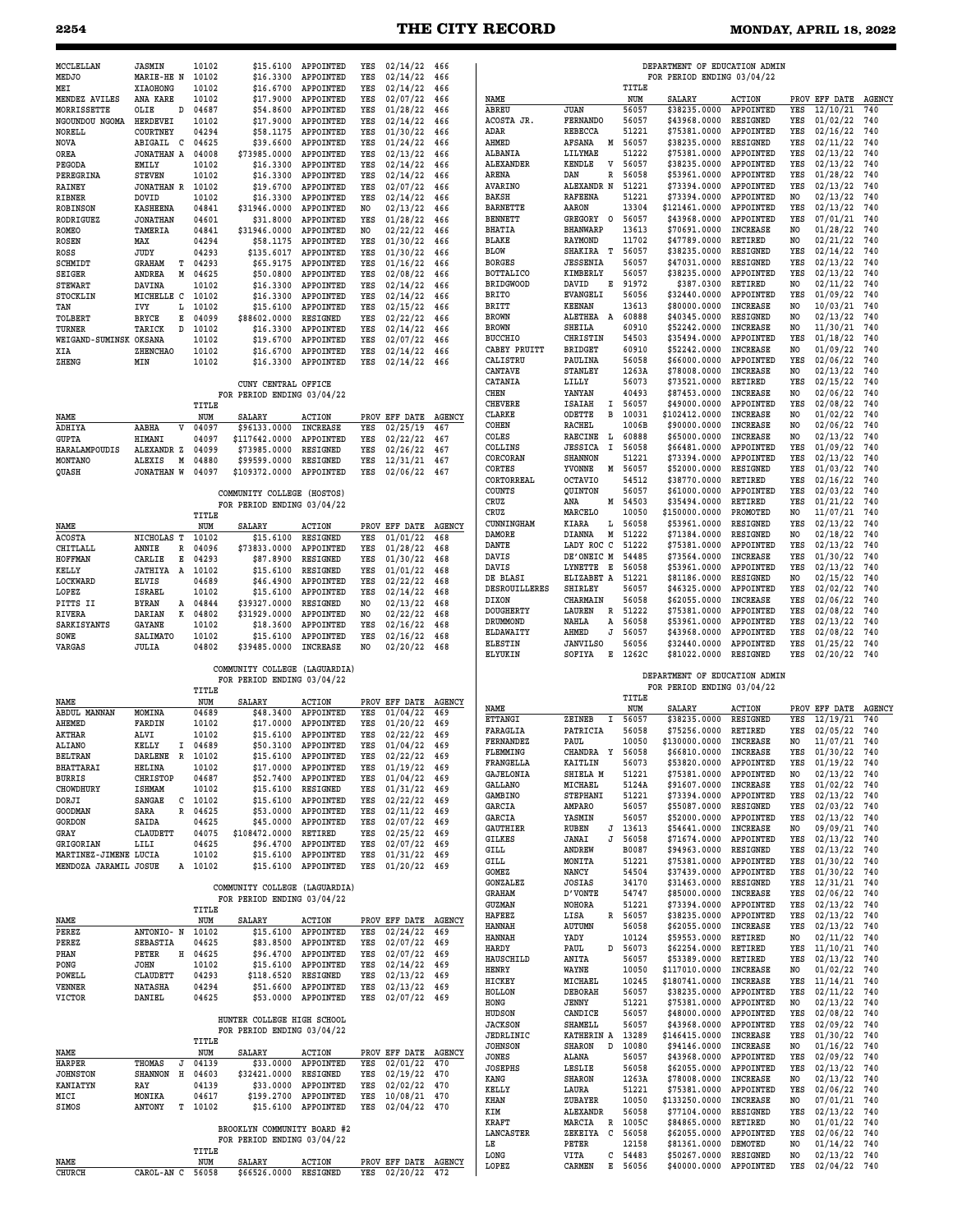### **MONDAY, APRIL 18, 2022 THE CITY RECORD 2255**

| LOTITO                           | LOUIS                            |        | 10062            | \$117173.0000                                               | <b>INCREASE</b>              | NO         | 12/01/21                         | 740           | <b>THIGPEN</b>                                   | DORA                          | s                 | 51810            | \$58343.0000                                                | <b>RESIGNED</b>                    | NO             | 02/25/22                         | 781           |
|----------------------------------|----------------------------------|--------|------------------|-------------------------------------------------------------|------------------------------|------------|----------------------------------|---------------|--------------------------------------------------|-------------------------------|-------------------|------------------|-------------------------------------------------------------|------------------------------------|----------------|----------------------------------|---------------|
| <b>MAIORANO</b>                  | WENDY                            |        | 56073            | \$61935.0000                                                | RESIGNED                     | YES        | 12/13/21                         | 740           | TORRES                                           | <b>ISMAEL</b>                 |                   | 51810            | \$52824.0000                                                | TERMINATED                         | YES            | 01/27/22                         | 781           |
| MALDONADO<br>MARO                | CARMEN<br><b>KATHERIN A</b>      | R      | 56057<br>10062   | \$48365.0000<br>\$150915.0000                               | APPOINTED<br><b>INCREASE</b> | YES<br>NO  | 02/06/22<br>01/23/22             | 740<br>740    | <b>WONG</b>                                      | DEIDRE A H                    |                   | 51263            | \$50844.0000                                                | <b>RESIGNED</b>                    | N <sub>O</sub> | 02/18/22                         | 781           |
| MARTINEZ                         | NORMA                            | Μ      | 56057            | \$38235.0000                                                | APPOINTED                    | YES        | 02/17/22                         | 740           |                                                  |                               |                   |                  | DEPARTMENT OF BUSINESS SERV.                                |                                    |                |                                  |               |
| MARTINEZ NAVAS                   | SILVIA                           | м      | 56057            | \$43968.0000                                                | APPOINTED                    | YES        | 02/13/22                         | 740           |                                                  |                               |                   |                  | FOR PERIOD ENDING 03/04/22                                  |                                    |                |                                  |               |
| <b>MATEO JR</b><br>MAXI          | <b>ROBERT</b><br><b>STANLEY</b>  | R      | 56073<br>56058   | \$61917.0000<br>\$53961.0000                                | RESIGNED<br><b>INCREASE</b>  | YES<br>YES | 02/09/22<br>01/09/22             | 740<br>740    |                                                  |                               |                   | TITLE            |                                                             |                                    |                |                                  |               |
| MCFADDEN                         | TONEISHA                         |        | 56057            | \$43968.0000                                                | RESIGNED                     | YES        | 02/09/22                         | 740           | NAME                                             |                               |                   | NUM              | SALARY                                                      | <b>ACTION</b>                      |                | PROV EFF DATE                    | <b>AGENCY</b> |
|                                  |                                  |        |                  |                                                             |                              |            |                                  |               | <b>BYRNE</b>                                     | JAMIE                         | s                 | 56058            | \$68001.0000                                                | <b>RESIGNED</b>                    | YES            | 02/23/22                         | 801           |
|                                  |                                  |        |                  | DEPARTMENT OF EDUCATION ADMIN<br>FOR PERIOD ENDING 03/04/22 |                              |            |                                  |               |                                                  |                               |                   |                  | HOUSING PRESERVATION & DVLPMNT                              |                                    |                |                                  |               |
|                                  |                                  |        | TITLE            |                                                             |                              |            |                                  |               |                                                  |                               |                   |                  | FOR PERIOD ENDING 03/04/22                                  |                                    |                |                                  |               |
| NAME                             |                                  |        | NUM              | <b>SALARY</b>                                               | <b>ACTION</b>                |            | PROV EFF DATE                    | <b>AGENCY</b> |                                                  |                               |                   | TITLE            |                                                             |                                    |                |                                  |               |
| MCNEIL<br>MICHAELIDES            | <b>FELICIA</b><br><b>ANTHONY</b> |        | 54504<br>56056   | \$37520.0000                                                | RETIRED<br>APPOINTED         | YES<br>YES | 01/20/22                         | 740<br>740    | NAME<br>ALLEN                                    | <b>GRANTLAN P</b>             |                   | NUM<br>31670     | <b>SALARY</b><br>\$61598.0000                               | <b>ACTION</b><br>RESIGNED          | PROV<br>NO.    | EFF DATE AGENCY<br>01/04/22      | 806           |
| MIDDLETON                        | NATIAHA                          | M<br>J | 56057            | \$32440.0000<br>\$43968.0000                                | APPOINTED                    | YES        | 02/08/22<br>11/04/21             | 740           | ANDRADE                                          | SIMON                         | P                 | 1000C            | \$85000.0000                                                | RESIGNED                           | YES            | 02/12/22                         | 806           |
| <b>MIKHAIEL</b>                  | EMAD                             |        | 13613            | \$65888.0000                                                | <b>INCREASE</b>              | NO         | 11/03/21                         | 740           | <b>BATES</b>                                     | CINDY                         | Α                 | 56057            | \$38333.0000                                                | APPOINTED                          | YES            | 02/20/22                         | 806           |
| MILLINER                         | <b>ROSEMARI</b>                  |        | 54503            | \$35494.0000                                                | RESIGNED                     | YES        | 12/03/21                         | 740           | BIH                                              | KAI                           | с                 | 10251            | \$40017.0000                                                | APPOINTED                          | YES            | 02/20/22                         | 806           |
| MORRIS<br><b>MOSLEY</b>          | SUZETTE<br>TONYA                 | E      | 56073<br>60910   | \$61893.0000<br>\$56662.0000                                | APPOINTED<br><b>INCREASE</b> | YES<br>NO  | 02/03/22<br>11/30/21             | 740<br>740    | <b>BRAWLEY</b>                                   | DARE                          | Α                 | 21744            | \$75504.0000                                                | APPOINTED                          | YES            | 02/20/22                         | 806           |
| MULLER                           | THERESA                          | M      | 56058            | \$53961.0000                                                | APPOINTED                    | YES        | 02/13/22                         | 740           | <b>BRUST</b><br>CARRIGAN                         | <b>STEVEN</b><br><b>ELLEN</b> | М<br>L            | 31311<br>22508   | \$54026.0000<br>\$86821.0000                                | <b>RETIRED</b><br><b>RETIRED</b>   | NO.<br>NO.     | 02/12/22<br>02/15/22             | 806<br>806    |
| <b>MUSKIN</b>                    | RITA                             |        | 51222            | \$75381.0000                                                | APPOINTED                    | YES        | 02/13/22                         | 740           | CRUZ                                             | CICELY                        |                   | 22507            | \$70040.0000                                                | <b>RESIGNED</b>                    | YES            | 12/16/21                         | 806           |
| <b>NELSON</b><br><b>NIEVES</b>   | ALICIA<br>CANDY                  | Е      | 50910<br>56057   | \$75933.0000<br>\$43968.0000                                | RETIRED<br>RETIRED           | YES<br>YES | 02/15/22<br>02/11/22             | 740<br>740    | <b>DOUGLAS</b>                                   | NAKYIA                        |                   | 40510            | \$50217.0000                                                | APPOINTED                          | NO.            | 09/26/21                         | 806           |
| NUGENT                           | LORNA                            | М      | 60888            | \$55364.0000                                                | <b>INCREASE</b>              | YES        | 02/13/22                         | 740           | DYCE JR                                          | <b>DONALD</b>                 |                   | 10124            | \$54531.0000                                                | APPOINTED                          | NO.            | 01/09/22                         | 806           |
| NUZZOLO                          | BARBARA                          | C      | 56057            | \$53470.0000                                                | RETIRED                      | YES        | 02/15/22                         | 740           | <b>EMENANJOR</b>                                 | CLARA                         | N                 | 10124            | \$54531.0000                                                | <b>RESIGNED</b>                    | NO.            | 01/04/22                         | 806           |
| OKEGE                            | OLUWABUK                         |        | 1263A            | \$74293.0000                                                | RESIGNED                     | YES        | 02/13/22                         | 740           | <b>ESPARZA</b><br><b>GUICHARD</b>                | <b>EVA</b><br>LUDOLPH         | I                 | 22508<br>10124   | \$90000.0000<br>\$47418.0000                                | <b>INCREASE</b><br>RESIGNED        | YES<br>NO.     | 01/02/22<br>12/21/21             | 806<br>806    |
| OPARE<br><b>OSAHON</b>           | KOJO<br>JOY                      | Α      | 56073<br>56058   | \$33.8800<br>\$75000.0000                                   | APPOINTED<br>APPOINTED       | YES<br>YES | 10/31/21<br>02/09/22             | 740<br>740    | <b>HANSON</b>                                    | LIAM                          |                   | 34202            | \$57078.0000                                                | RESIGNED                           | YES            | 08/17/21                         | 806           |
| PACHECO JR                       | EDWIN                            |        | 56057            | \$38235.0000                                                | APPOINTED                    | YES        | 02/13/22                         | 740           | <b>HINTERMANN</b>                                | ALICE                         | L                 | 22508            | \$105000.0000                                               | <b>INCREASE</b>                    | YES            | 01/23/22                         | 806           |
| PARKS                            | <b>KENNETH</b>                   |        | 10200            | \$89488.0000                                                | <b>INCREASE</b>              | YES        | 02/06/22                         | 740           | IMMERWAHR                                        | <b>STEPHEN</b>                | J                 | 21744            | \$119480.0000                                               | RESIGNED                           | YES            | 02/13/22                         | 806           |
| PARRIS                           | <b>EDWARD</b>                    | с      | 54503            | \$35494.0000                                                | APPOINTED                    | YES        | 12/05/21                         | 740           | <b>JOHNSON</b>                                   | <b>KENNETH</b>                | D                 | 22507            | \$77921.0000                                                | APPOINTED                          | NO.            | 02/13/22                         | 806           |
| PATIL<br>PAUL                    | MANISH<br>PAULINE                | V<br>S | 10050<br>56056   | \$183915.0000<br>\$37306.0000                               | <b>INCREASE</b><br>APPOINTED | NO<br>YES  | 02/13/22<br>01/23/22             | 740<br>740    | <b>JOHNSON</b><br>KALMYKOV                       | <b>SHANNA</b><br>KIRILL       | т                 | 10124<br>22508   | \$54351.0000<br>\$90000.0000                                | APPOINTED<br><b>INCREASE</b>       | NO.<br>YES     | 01/16/22<br>01/02/22             | 806<br>806    |
| PEREZ                            | EDWIN                            | F      | 54512            | \$38909.0000                                                | RETIRED                      | YES        | 01/11/22                         | 740           | MARTIN                                           | HARRY                         | J                 | 31670            | \$61598.0000                                                | RETIRED                            | NO.            | 02/07/22                         | 806           |
| PERRICONE-DAZZO                  | ANDREW                           |        | 10062            | \$103561.0000                                               | <b>INCREASE</b>              | NO         | 01/20/22                         | 740           | <b>OYO</b>                                       | YAKA                          |                   | 56058            | \$66950.0000                                                | RESIGNED                           | YES            | 11/21/21                         | 806           |
| PERSAUD                          | DEVONAH                          | D      | 56057            | \$43968.0000                                                | APPOINTED                    | YES        | 02/11/22                         | 740           | PANJKOVIC                                        | CINDY                         |                   | 22508            | \$85847.0000                                                | <b>INCREASE</b>                    | YES            | 02/13/22                         | 806           |
| PHILPOTTS<br>POMERO              | MELTON<br>CASSANDR               | Α      | 56057<br>56073   | \$43968.0000<br>\$33.8800                                   | APPOINTED<br>APPOINTED       | YES<br>YES | 11/18/21<br>10/31/21             | 740<br>740    | PRICE                                            | TYEISHA                       | G                 | 22507            | \$67757.0000                                                | APPOINTED                          | NO.            | 02/20/22                         | 806           |
| POPOVA                           | BELLA                            |        | 40526            | \$56790.0000                                                | RETIRED                      | NO         | 02/07/22                         | 740           | QUIROZ                                           | CINDY                         | Υ                 | 56058            | \$62215.0000                                                | <b>RESIGNED</b>                    | YES            | 02/09/22                         | 806           |
| RAMOS                            | VICTORIA A                       |        | 56057            | \$38235.0000                                                | APPOINTED                    | YES        | 09/12/21                         | 740           | SANTOS<br>SCOTT                                  | CRYSTAL<br>CICELY             | к<br>J            | 56058<br>1002F   | \$62215.0000<br>\$58700.0000                                | RESIGNED<br>TRANSFER               | YES<br>NO.     | 02/15/22<br>02/20/22             | 806<br>806    |
| RITTER                           | WILLIAM                          |        | 54483            | \$50267.0000                                                | <b>INCREASE</b>              | YES        | 01/09/22                         | 740           | SEIF                                             | LEONARD                       | D                 | 22507            | \$107351.0000                                               | <b>RETIRED</b>                     | NO.            | 02/12/22                         | 806           |
| <b>RIVERA</b><br><b>ROBINSON</b> | JOSE<br><b>EVETTE</b>            | с      | 54512<br>56073   | \$42420.0000<br>\$73372.0000                                | RETIRED<br><b>INCREASE</b>   | YES<br>YES | 01/29/22<br>01/02/22             | 740<br>740    | SMITH                                            | RONALD                        |                   | 30085            | \$100720.0000                                               | <b>RETIRED</b>                     | NO.            | 02/17/22                         | 806           |
| RODRIGUEZ                        | <b>NYESVANN</b>                  |        | 56057            | \$56355.0000                                                | RESIGNED                     | YES        | 02/10/22                         | 740           | VAWTERS                                          | ADDISON                       |                   | 56058            | \$66950.0000                                                | RESIGNED                           | YES            | 02/05/22                         | 806           |
| <b>RONES</b>                     | <b>CHRISTOP</b>                  |        | 56058            | \$62055.0000                                                | APPOINTED                    | YES        | 02/09/22                         | 740           | WALKER                                           | ELIKA                         | т                 | 10124            | \$61192.0000                                                | RESIGNED                           | NO.            | 01/23/22                         | 806           |
| ROROS<br><b>ROSALES</b>          | PATRICIA A<br><b>JUAN</b>        | J      | 54485<br>10031   | \$73703.0000<br>\$165000.0000                               | RETIRED<br><b>INCREASE</b>   | NO<br>NO.  | 02/12/22<br>01/30/22             | 740<br>740    |                                                  |                               |                   |                  | DEPARTMENT OF BUILDINGS                                     |                                    |                |                                  |               |
| SABAY                            | JOYCE                            |        | 51222            | \$75381.0000                                                | APPOINTED                    | YES        | 02/15/22                         | 740           |                                                  |                               |                   |                  | FOR PERIOD ENDING 03/04/22                                  |                                    |                |                                  |               |
| <b>SANCHEZ</b>                   | LAURA                            |        | 56073            | \$73372.0000                                                | <b>INCREASE</b>              | YES        |                                  | 740           |                                                  |                               |                   | TITLE            |                                                             |                                    |                |                                  |               |
|                                  |                                  |        |                  |                                                             |                              |            | 01/09/22                         |               |                                                  |                               |                   |                  |                                                             |                                    |                |                                  |               |
| <b>SANTANA</b>                   | JORGE                            | L      | 54483            | \$43711.0000                                                | RESIGNED                     | YES        | 01/14/22                         | 740           | NAME                                             |                               |                   | NUM              | SALARY                                                      | ACTION                             |                | PROV EFF DATE AGENCY             |               |
| SANTIAGO III                     | <b>ROBERT</b>                    |        | 56057            | \$43968.0000                                                | APPOINTED                    | YES        | 01/30/22                         | 740           | <b>ALLISON</b>                                   | HOPIE                         | D                 | 31169            | \$42304.0000                                                | APPOINTED                          | YES            | 02/13/22                         | 810           |
| SCHUMAN                          | JENNIFER N<br><b>RAGHUBEE</b>    |        | 10062<br>54513   | \$127243.0000                                               | RESIGNED<br>RETIRED          | NO<br>YES  | 02/18/22<br>02/10/22             | 740<br>740    | <b>BALDWIN JR</b>                                | <b>JEFFREY</b>                | L                 | 30087            | \$82137.0000                                                | <b>INCREASE</b>                    | YES            | 01/30/22                         | 810           |
| <b>SEENAUTH</b><br>SHPOLANSKY    | <b>SVETLANA</b>                  |        | 13632            | \$42318.0000<br>\$111367.0000                               | RETIRED                      | NO.        | 02/11/22                         | 740           | <b>BANOUB</b>                                    | ASHRAF                        | G                 | 31622            | \$61800.0000                                                | APPOINTED                          | YES            | 02/13/22                         | 810           |
| SIMONSON                         | <b>JESSICA</b>                   | M      | 10062            | \$119000.0000                                               | <b>INCREASE</b>              | NO         | 11/14/21                         | 740           | <b>GONZALE SANTA</b><br><b>BARROTT</b><br>CLARKE | <b>STEPHAN</b>                | т<br>$\mathbf{A}$ | 31622<br>95005   | \$52000.0000<br>\$116000.0000                               | RESIGNED<br><b>INCREASE</b>        | YES<br>YES     | 02/13/22<br>01/30/22             | 810<br>810    |
| SINGH                            | YASHPAL                          |        | 60910            | \$54000.0000                                                | RESIGNED                     | NO         | 02/20/22                         | 740           | FAHMY                                            | MONICA                        |                   | 31622            | \$52000.0000                                                | APPOINTED                          | YES            | 02/22/22                         | 810           |
| SNELLING<br>SOIN                 | KIM<br>SAPNA                     |        | 60910<br>51221   | \$52242.0000<br>\$80730.0000                                | <b>INCREASE</b><br>DISMISSED | NO<br>NO   | 08/20/21<br>02/04/22             | 740<br>740    | GARCIA                                           | MONICA                        | A                 | 12627            | \$91804.0000                                                | PROMOTED                           | NO.            | 01/30/22                         | 810           |
| SOLOVYOVA                        | JULIE                            | Е      | 51221            | \$80730.0000                                                | RESIGNED                     | NO         | 02/13/22                         | 740           | HANNA                                            | <b>DOAA</b>                   | М                 | 22405            | \$68610.0000                                                | APPOINTED                          | NO.            | 02/13/22                         | 810           |
| <b>STEWART</b>                   | WILLIAM                          | T      | B0087            | \$111620.0000                                               | RESIGNED                     | YES        | 02/18/22                         | 740           | HUSSEIN                                          | MOHAMED                       | A                 | 31622            | \$70161.0000                                                | <b>INCREASE</b>                    | YES            | 01/30/22                         | 810           |
| SYDNEY                           | KYLE                             |        | 56057            | \$38235.0000                                                | APPOINTED                    | YES        | 12/19/21                         | 740           | JACOB<br>KERE                                    | <b>STACEY</b><br>WENEMI       |                   | 12626<br>31622   | \$73243.0000<br>\$52000.0000                                | APPOINTED<br>APPOINTED             | YES            | 02/13/22<br>02/13/22             | 810<br>810    |
| <b>TAYLOR-RUSSELL</b><br>TEJADA  | MICHELLE K<br>MARIA              |        | 56058<br>1263A   | \$72000.0000<br>\$97508.0000 INCREASE                       | <b>APPOINTED</b>             | YES<br>NO  | 01/30/22<br>01/02/22 740         | 740           | LUDGOOD                                          | COFFINA                       |                   | 10124            | \$61740.1200                                                | RETIRED                            | NO             | 02/13/22                         | 810           |
|                                  |                                  |        |                  |                                                             |                              |            |                                  |               | MADDALENA                                        | <b>JOSEPHIN</b>               |                   | 10251            | \$56975.0000                                                | RETIRED                            | NO             | $02/25/22$ 810                   |               |
|                                  |                                  |        |                  | DEPARTMENT OF EDUCATION ADMIN                               |                              |            |                                  |               | MARTINEZ DE ALV GABRIELA                         |                               |                   | 22405            | \$65000.0000                                                | APPOINTED                          | YES            | 02/22/22                         | 810           |
|                                  |                                  |        | TITLE            | FOR PERIOD ENDING 03/04/22                                  |                              |            |                                  |               | MIAZGA                                           | DAWID                         |                   | 31622            | \$52000.0000                                                | APPOINTED                          | YES            | $02/13/22$ 810                   |               |
| NAME                             |                                  |        | NUM              | SALARY                                                      | <b>ACTION</b>                |            | PROV EFF DATE AGENCY             |               | MOSHE                                            | MENASHE                       |                   | 31622            | \$80400.0000<br>\$42304.0000                                | INCREASE                           | NO<br>YES      | 01/30/22                         | 810<br>810    |
| TERMINI                          | SILVIA                           |        | 56057            | \$48000.0000                                                | <b>INCREASE</b>              | YES        | 10/03/21                         | 740           | O'NEIL III<br>REDDY                              | <b>JOHN</b><br>ALLISON        | F                 | P 31169<br>30087 | \$82137.0000                                                | APPOINTED<br><b>INCREASE</b>       | YES            | 02/13/22<br>01/30/22             | 810           |
| THOMAS                           | MARCIA                           |        | 56057            | \$60000.0000                                                | INCREASE                     | YES        | 01/02/22                         | 740           | RIVERA                                           | JOSEPH                        | R                 | 31622            | \$80400.0000                                                | <b>INCREASE</b>                    | YES            | 01/30/22                         | 810           |
| TORRUELLA<br>TVAURI              | EMMA<br>MARIANA                  | Ι.     | 56057<br>1262C   | \$43968.0000<br>\$80000.0000                                | APPOINTED<br>INCREASE        | YES<br>YES | 02/02/22<br>01/23/22             | 740<br>740    | SALOUM                                           | <b>DYALA</b>                  |                   | 31622            | \$61800.0000                                                | APPOINTED                          | YES            | 02/13/22                         | 810           |
| URAGA HERNANDEZ BRENDA           |                                  | N      | 56058            | \$62055.0000                                                | APPOINTED                    | YES        | 02/13/22                         | 740           | SILVA                                            | CHRISTOP D                    |                   | 31624            | \$61800.0000                                                | APPOINTED                          | YES            | 02/13/22                         | 810           |
| URUCHIMA                         | MARIA                            | s      | 10031            | \$89497.0000                                                | <b>INCREASE</b>              | NO         | 01/30/22                         | 740           | SINGH<br>WISNIEWSKI                              | <b>JAGROOP</b>                |                   | 31622<br>31629   | \$52000.0000                                                | RESIGNED<br>APPOINTED              | YES<br>YES     | 02/13/22                         | 810           |
| VEGA<br>VELOZ                    | VERONICA<br>MYRKA                |        | 56057<br>60888   | \$38235.0000<br>\$46862.0000                                | RESIGNED<br>RESIGNED         | YES<br>YES | 02/10/22<br>02/10/22             | 740<br>740    | YUEN                                             | MAREK<br>EDGAR                |                   | 12626            | \$61800.0000<br>\$70156.0000                                | APPOINTED                          | NO.            | $02/22/22$ 810<br>$02/13/22$ 810 |               |
| VILORIO                          | SANDY                            |        | 10050            | \$114919.0000                                               | INCREASE                     | NO         | 01/02/22                         | 740           |                                                  |                               |                   |                  |                                                             |                                    |                |                                  |               |
| WALKER                           | HONOR                            |        | M 56056          | \$37306.0000                                                | APPOINTED                    | YES        | 01/23/22                         | 740           |                                                  |                               |                   |                  |                                                             |                                    |                |                                  |               |
| WANG                             | KENNY                            |        | 56057            | \$38235.0000                                                | RESIGNED                     | YES        | 02/06/22                         | 740           |                                                  |                               |                   |                  | DEPT OF HEALTH/MENTAL HYGIENE<br>FOR PERIOD ENDING 03/04/22 |                                    |                |                                  |               |
| WANG<br>WARREN PINHEIRO SOROYA   | PEILUN                           |        | 56056<br>56073   | \$32440.0000<br>\$61893.0000                                | APPOINTED<br>RESIGNED        | YES<br>YES | 02/15/22<br>01/24/22             | 740<br>740    |                                                  |                               |                   | TITLE            |                                                             |                                    |                |                                  |               |
| WHYTE                            | LARRY                            |        | R 56058          | \$62055.0000                                                | APPOINTED                    | YES        | 02/13/22                         | 740           | NAME                                             |                               |                   | NUM              | SALARY                                                      | <b>ACTION</b>                      |                | PROV EFF DATE AGENCY             |               |
| WILLIAMS-HASSEL DOLORES          |                                  |        | 51221            | \$75381.0000                                                | APPOINTED                    | YES        | 02/04/22                         | 740           | AHMED                                            | SARAH                         | P                 | 21744            | \$86830.0000                                                | <b>INCREASE</b>                    | YES            | 02/13/22                         | 816           |
| WRIGHT                           | SHINELLE                         |        | 54483            | \$50267.0000                                                | RESIGNED                     | NO         | 02/08/22                         | 740           | ALEXANDER<br><b>ALLMAN</b>                       | NADINE<br>MICHELE             | A                 | 21744<br>21744   | \$97138.0000<br>\$86830.0000                                | <b>INCREASE</b><br><b>INCREASE</b> | YES<br>YES     | 02/20/22                         | 816<br>816    |
|                                  |                                  |        |                  | DEPARTMENT OF PROBATION                                     |                              |            |                                  |               | <b>ANEKWE</b>                                    | AMAKA                         | V                 | 21744            | \$108426.0000                                               | <b>INCREASE</b>                    | YES            | 02/13/22<br>02/20/22             | 816           |
|                                  |                                  |        |                  | FOR PERIOD ENDING 03/04/22                                  |                              |            |                                  |               | ARIAS-MARTINEZ                                   | VANESSA                       |                   | 21744            | \$104910.0000                                               | RESIGNED                           | YES            | 02/03/22                         | 816           |
|                                  |                                  |        | TITLE            |                                                             |                              |            |                                  |               | <b>ASUO-MANTE</b>                                | ERIC                          |                   | K 51197          | \$75600.0000                                                | <b>INCREASE</b>                    | YES            | $02/13/22$ 816                   |               |
| NAME<br>CHAMETSKY                | TODD                             | R      | NUM<br>56057     | SALARY<br>\$44083.0000                                      | <b>ACTION</b><br>INCREASE    | YES        | PROV EFF DATE AGENCY<br>02/20/22 | 781           | AVOUNDJIAN                                       | TIGRAN                        |                   | 21744            | \$100000.0000                                               | APPOINTED                          | YES            | 02/13/22                         | 816           |
| CRUZ                             | MAYA                             | с      | 56057            | \$44083.0000                                                | <b>INCREASE</b>              | YES        | 02/20/22                         | 781           | BADU                                             | TESHAWNA                      |                   | 10209            |                                                             | \$19.9000 APPOINTED                | YES            | 02/22/22                         | 816           |
| DAVIDSON                         | DIJON                            |        | 51810            | \$53416.0000                                                | RESIGNED                     | NO         | 02/26/22                         | 781           | BARRIE<br><b>BASLOUS</b>                         | MARIAM<br>SAMIR               | s                 | 10209<br>21514   | \$19.9000<br>\$89816.0000                                   | APPOINTED<br>INCREASE              | YES<br>NO.     | 02/16/22<br>$02/13/22$ 816       | 816           |
| GONZALEZ                         | <b>ALFREDO</b>                   |        | 56057            | \$50228.0000                                                | RESIGNED                     | YES        | 02/23/22                         | 781           | BENJAMIN                                         | AJANI                         | С                 | 21744            | \$97138.0000                                                | <b>INCREASE</b>                    | YES            | 02/20/22                         | 816           |
| <b>JERIDO</b><br>MCCALL          | WENDY<br>MARILYN                 |        | L 10029<br>10252 | \$99099.0000<br>\$38099.0000                                | INCREASE<br>RETIRED          | NO<br>NO   | 02/20/22<br>02/16/22             | 781<br>781    | <b>BIDO</b>                                      | CANDIDA A                     |                   | 1002F            | \$69139.0000                                                | RETIRED                            | NO.            | 02/18/22                         | 816           |
| MCNEILL                          | ARNESSA                          |        | 51810            | \$56743.0000                                                | DISMISSED                    | NO         | 02/17/22                         | 781           | <b>BISWAS</b>                                    | MALAY                         | K                 | 31215            | \$62533.0000                                                | RESIGNED                           | NO.            | 01/13/22                         | 816           |
| NASH                             | KHALID                           |        | A 56057          | \$44083.0000                                                | INCREASE                     | YES        | 02/20/22                         | 781           | <b>BLAIR-DAWSON</b>                              | ANDREA                        | P                 | 21744            | \$108426.0000                                               | <b>INCREASE</b>                    | YES            | $02/20/22$ 816                   |               |
| <b>NEWTON</b><br>ROSADO JR       | <b>NIAEMA</b><br><b>ARMANDO</b>  | J      | 51810<br>95710   | \$45934.0000<br>\$75000.0000                                | RESIGNED<br>APPOINTED        | NO<br>YES  | 02/24/22<br>02/13/22             | 781<br>781    | BLAIZE<br><b>BORHARA</b>                         | NANNETTE P<br>SHIVANI M 51001 |                   | 56057            | \$62543.0000<br>\$69152.0000                                | RESIGNED<br>RESIGNED               | YES<br>NO.     | 02/02/22<br>$02/02/22$ 816       | 816           |